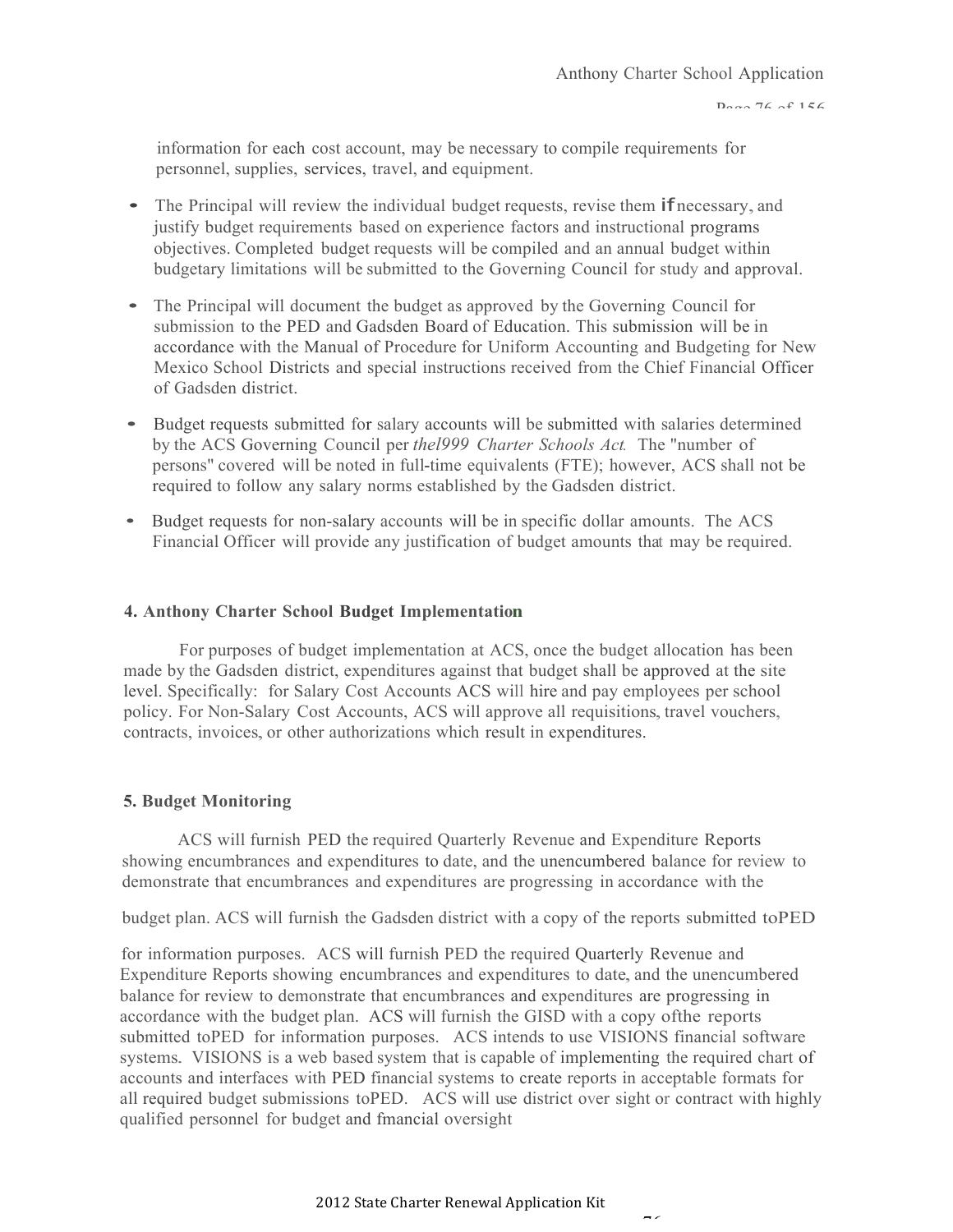#### **6. Budget Changes**

 $D_{\text{max}}$  77 of 156

During the course of the school year, it is probable that budget changes, increases, or transfer will be necessary. Increases may result from additional resources, either earmarked or not. ACS will prepare Governing Council approved Budget Adjustment Requests (BAR's) with the appropriate documentation or revenue source (e.g., a contract from outside agency)

 $\overline{a}$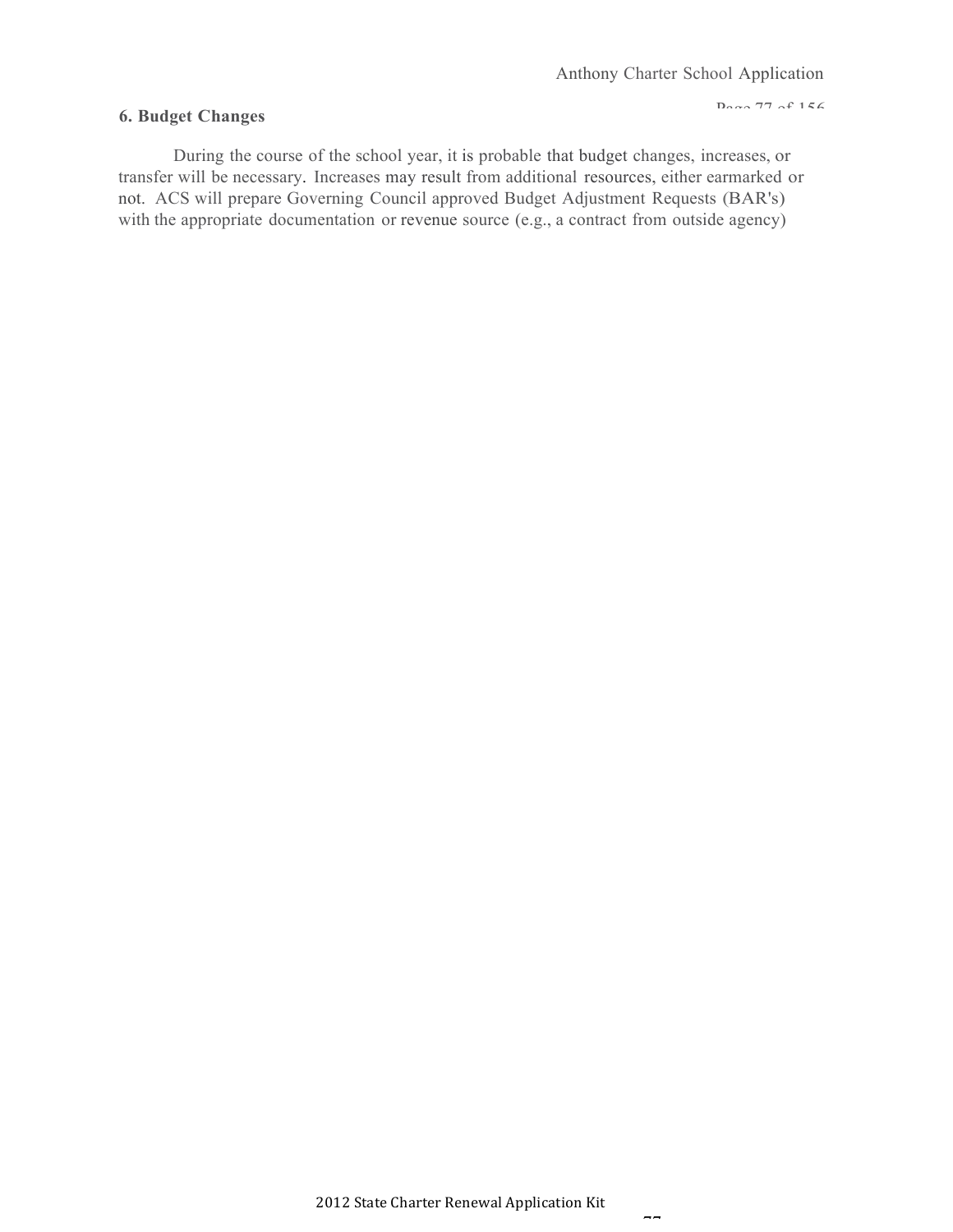$D_{\text{max}}$  70 of 156

and an appropriate expenditure cost account for new and/or changes in revenue streams and submit them to PED for approval. No changes in revenue or expenditures can be done without aPED approved BAR. Any transfers between cost accounts will always be offset to ensure that the ACS budget remains balanced. These changes will be approved at the ACS site per the

*1999 Charter Schools Act.*

## **7. Fiscal Integrity**

In the event that either the Governing Council or the Principal determine additional personnel, programs or initiatives are warranted; no such additions will be made to the budget or spending plan without a corresponding source of funding.

## **8. Contracting Process**

• New Mexico law and State PED regulations will govern the issuance of contracts and purchase orders. Only authorized parties of ACS may initiate procurements. Compliance with applicable procurement laws and regulations shall be the responsibility of the ACS Governing Council and periodic internal audits of ACS procurement practices shall be used to ensure compliance. As the chief administrator of ACS, the Principal shall maintain oversight of all procurements and report regularly to the Council on all procurement activities of the school. The Gadsden district Business Manager or the ACS contract provider of

business services shall maintain all procurement records for ACS and shall prepare all necessary reports for the Principal and the Governing Council to ensure proper tracking of procurement activity.

# **9. Purchasing Practices**

The 1999 Charter Schools Act gives the Governing Council the authority and right to establish their procurement practices outside those used by the District. As such, ACS will **not**  automatically use the Gadsden district' procurement system, though this, too could be negotiated if mutually beneficial.

ACS will insist on the fair and equitable treatment of all persons involved in public procurement, to maximize the purchasing value of public funds and to provide safeguards for maintaining a procurement system of quality and integrity. All purchases that expend public school money (including school activity funds) fall under the definition of purchase from public funds and are subject to Chapter 13 Pamphlet 29 NMSA 1978 entitled "Public Purchases and Property" which includes the Procurement Code, Public Works Contracts and other pertinent legislation. Itis understood that grants are not exempt from public purchasing statutes and all applicable state and federal requirements. It is the intent of ACS to consider

negotiation with the local district for financial oversight in which case the district would be the central processing office. Internal procedures and duties of the part time fmancial assistant will

#### 2012 State Charter Renewal Application Kit

 $\overline{\phantom{a}}$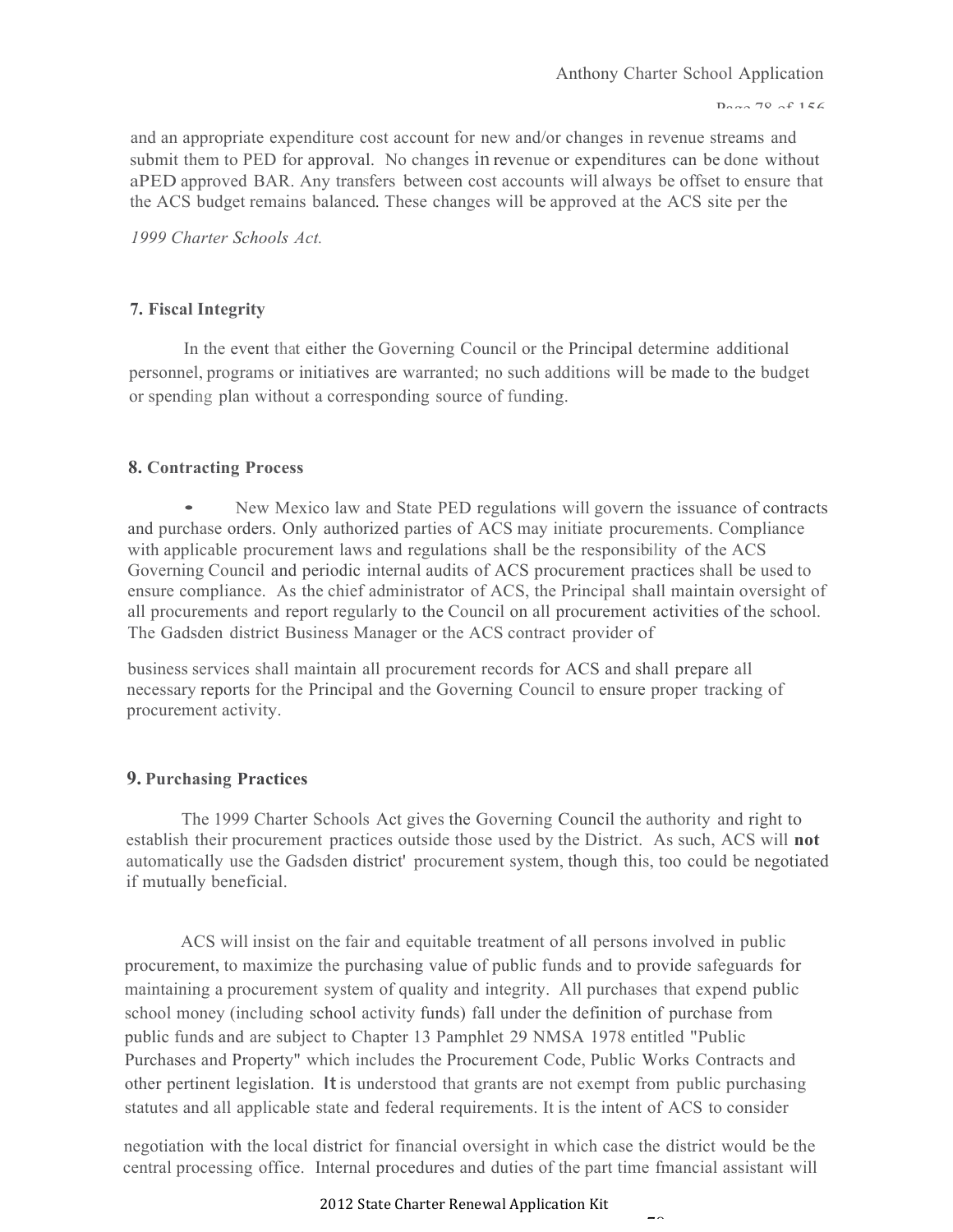Anthony Charter School Application

de develop with the district representative. If the district is not willing to contract with  $ACS$ , other arrangements will be made. ACS may hire a licensed business manager or contract with

a reputable school business management organization to reconcile bank statements and provide

separation of duties. Internal controls will be adopted by the governance council to out line the management of fiscal responsibilities in accordance with all federal and state laws including

the adoption of state rules and regulation pursuant to State Procurement Code.

 $\overline{\phantom{a}}$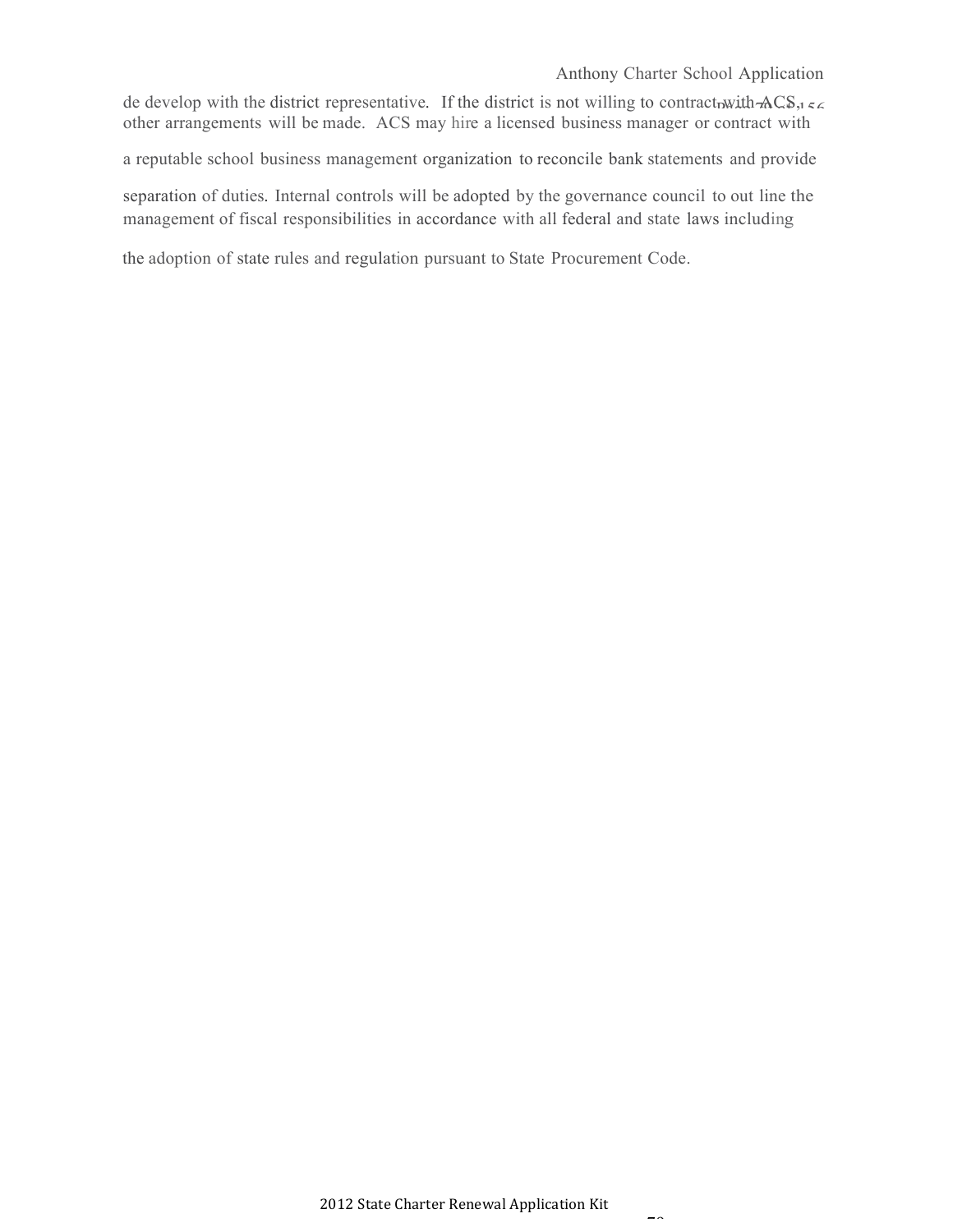ACS will keep a current and updated inventory of property or material purchased in excess of

\$1000.00.

ACS will purchase, rent, lease or otherwise acquire all items of tangible personal property, services or construction. All purchases will be strictly in accordance with the laws of the State of New Mexico, federal law and State Public Education Department regulations. ACS will establish and maintain a manual of purchasing policies and procedures referencing the applicable statutes, and that manual shall be open to the general public and furnished to the Gadsden district as described in Section 9.6 of this application. All procurement of tangible property or services shall be within the budget approved by the Governing Council and shall be reviewed and approved by the Principal prior to their occurrence. Procurement will be by

means of standard purchase orders or letters of agreement as defined by the Governing

Council. The Governing Council reserves the right to review, approve or reject any procurement decision involving more than \$1,000.

The purchase, of any tangible property or any construction that will exceed \$10,000 must be formally bid and may not be artificially divided to circumvent this requirement. Exceptions such as patented or copyrighted products, use of existing contracts, or certain statutory exemptions may apply. Freight, installation, rigging, tax, etc. are considered to be part ofthe cost of the product. Bid documents will be mailed or otherwise distributed by the ACS Governing Council, who shall also publish public notice not less than ten calendar days prior to the date set forth for the opening of the bid.

The purchase, rental and lease of any tangible personal property or construction that will fall between \$1,000 and \$9,999.99 are required by policy to obtain three quotes. These

may be written, faxed or telephoned. Documentation including but not limited to the date, time, company, price, person quoting, model number etc., freight charges, must be furnished to the Governing Council who may recommend or contact additional sources. Purchases that are less than \$1,000 must be made at the best obtainable price. Quotes are at the option of the user. Professional services that exceed \$20,000 must also be formally bid. Guidelines for what qualifies as a professional service and for applicability of the Professional Services Agreement shall be set forth in a Procurement Policies and Procedures Manual prior to the opening of

ACS.

#### **10. Signatory Authority for Contractual Agreements**

The ACS Governing Council will determine individuals with Signatory Authority for the school. However, in no instance shall the party initiating the purchase be the same party who acknowledges receipt of that good or service. Nor shall the party acknowledging or recording receipt be the same party who authorizes payment to the provider of that good or service. This separation of accountabilities shall be enforced to protect ACS, in some measure, from any fraudulent use of procurement. Appropriate approval levels commensurate with the

2012 State Charter Renewal Application Kit

 $0<sup>0</sup>$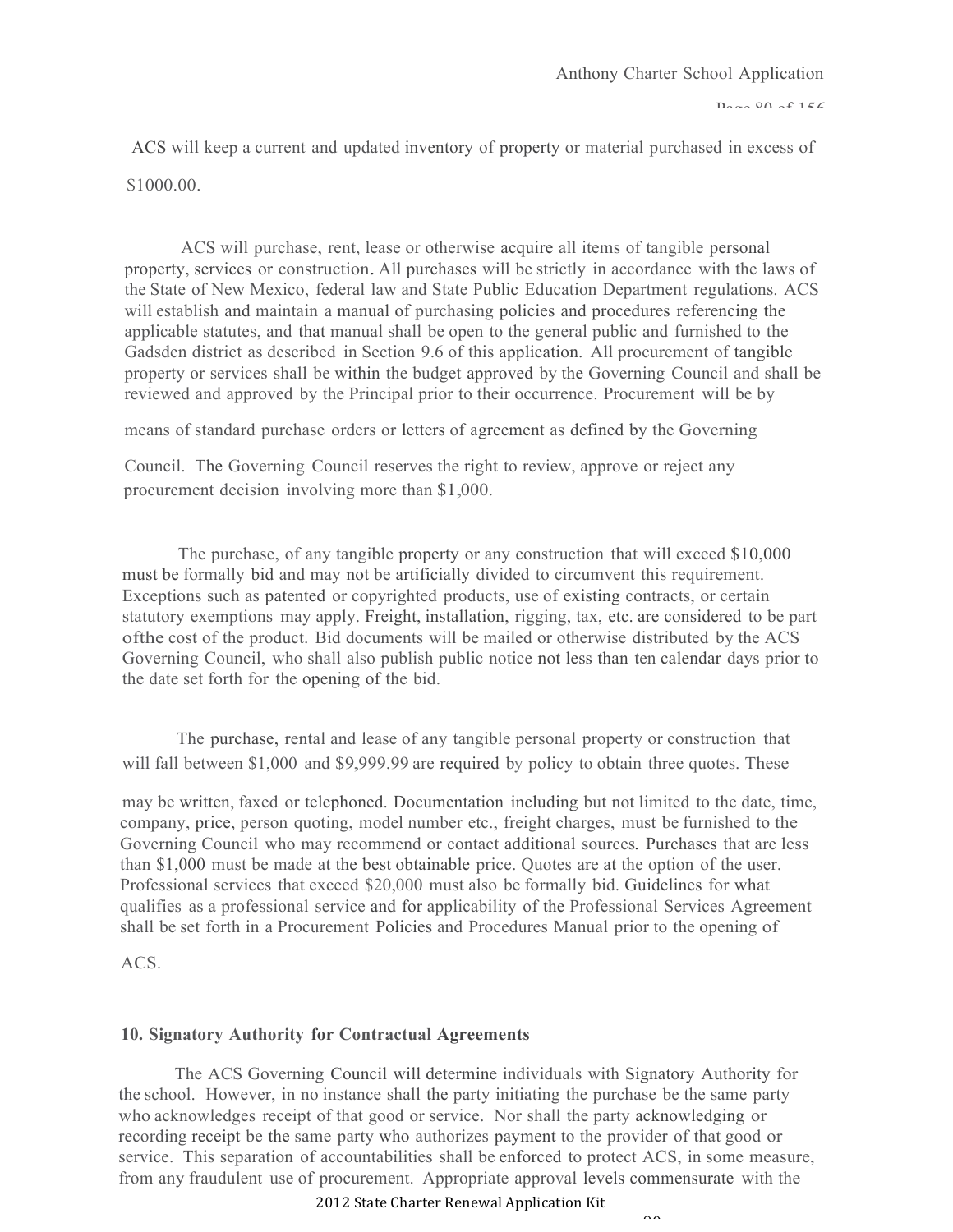nature and dollar thresholds of procurement transactions shall be described in the  $\widehat{ACS}^{\circ 1}$ Procurement Policies and Procedures Manual.

It is expected that any employee of ACS shall have the right to create purchase documents and that person's supervisor must approve the purchase; e.g., the Principal must approve a teacher's purchases, and purchases by the Principal must be approved by the Governing Council. Purchases by the Governing Cotmcil would require approval (signified by

 $01$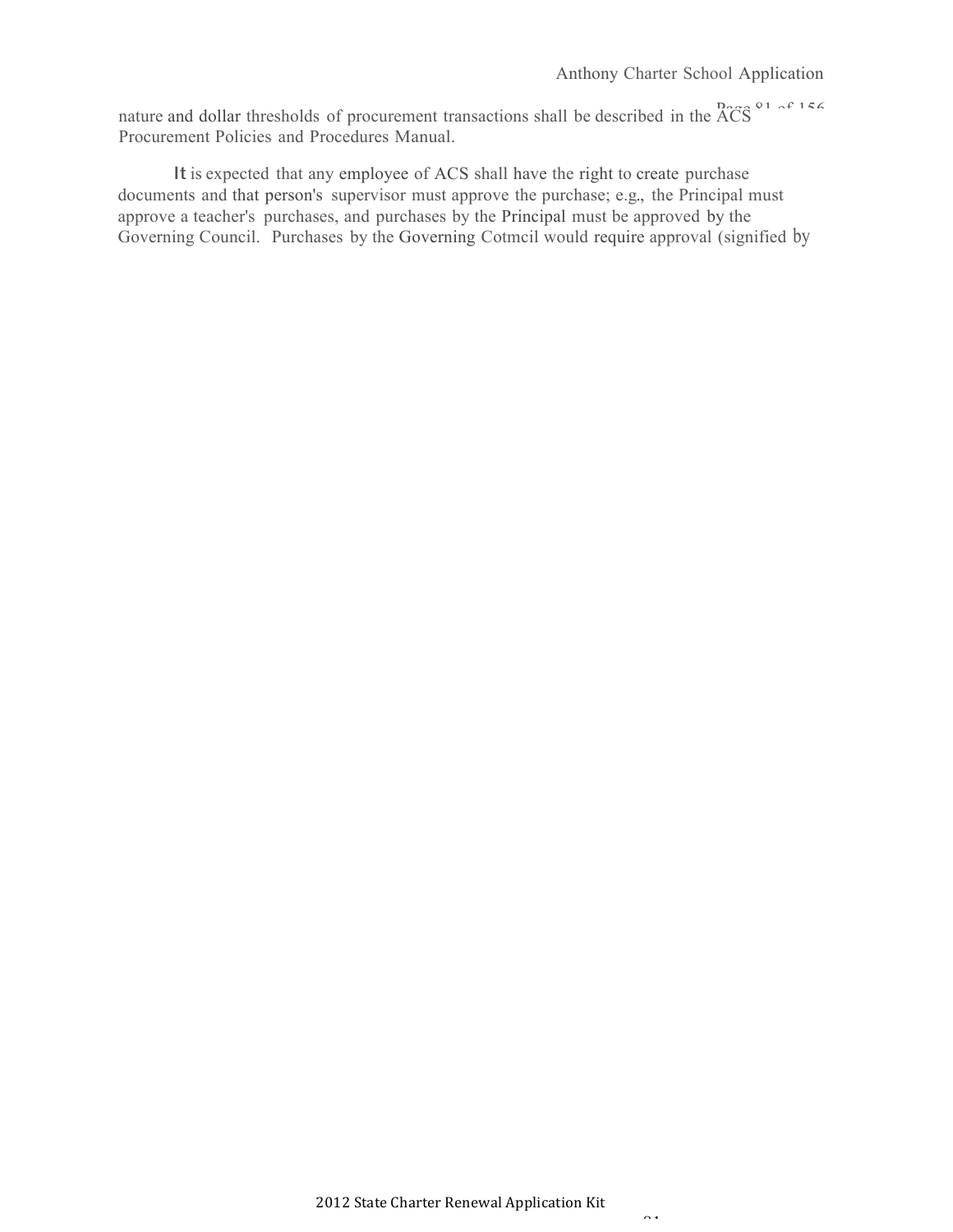a public vote) and signature of more than one representative of the Council. However, these procurement guidelines will be defined and approved by the Interim Governing Council prior to the opening of ACS. No individual at ACS may obligate the Gadsden School District for the purchase, rental or lease of any tangible personal property, construction or service.

#### **11. Disbursements Process**

• Disbursements at ACS shall be made as defmed and scheduled by the ACS Governing Council. In no instance shall the party initiating a request for disbursement be the same party who approves that disbursement. Nor shall the party approving the disbursement be the same party who distributes the payment. This separation of accountabilities shall be enforced to protect ACS from any fraudulent disbursement of monies.

#### **12. Payroll Procedures**

The ACS Governing Council will determine the policy for and payment schedule for all salary payments. ACS payroll payments will be made in the manner defmed in ACS policy in accordance vvith the appropriate separation of duties and approval of payroll time records to ensure that employees of ACS are paid only for services rendered. Time records will be maintained for all ACS employees.

#### **13. Non-Payroll Disbursements**

ACS shall be responsible for paying all approved and authorized school-related bills in accordance with school policy prescribed in the *1999 Charter Schools Act.*

#### **14. Property Management**

Management of ACS property includes ensuring its proper allocation, control, care, use, and safeguarding. Responsibility for managing property is the obligation of all ACS personnel. These responsibilities include liability for loss, damage, or destruction of school property resulting from mismanagement, or unauthorized use.

ACS personnel responsible for managing property may be relieved of their duties if an unsatisfactory condition is found that is attributable to mismanagement, inefficiency, or other causes within their control. ACS personnel must ensure that equipment is protected, conserved, and maintained. Property issued to individuals does not become private property, but remains ACS property. ACS property or equipment will be managed in compliance with NMSA 6-20-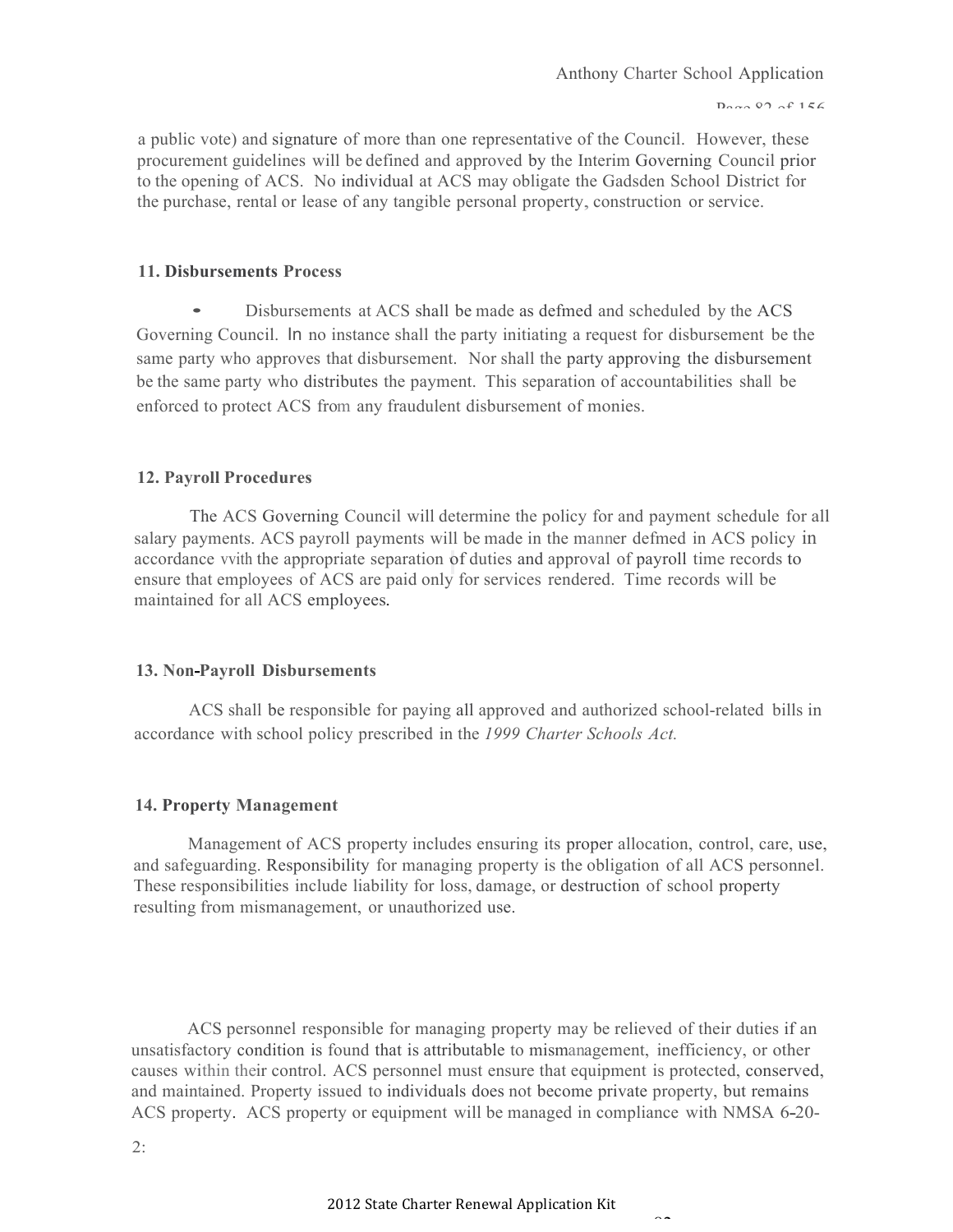1. All property will be properly and accurately recorded at the time of acquisition and those  $\epsilon$ records maintained. ACS Governing Council shall define a policy for labeling and/or tagging school property, to include any land, buildings, improvements other than buildings, equipment, machinery, construction work in progress, and capital leased assets with a cost of\$1,000 or more ... and applies to all assets purchased, regardless of funding source.

- 2. All property will be inventoried periodically to verify the accuracy of records.
- 3. All property will be adequately safeguarded and protected to minimize loss.
- 4. Any re-location of property shall be noted and kept with the property records.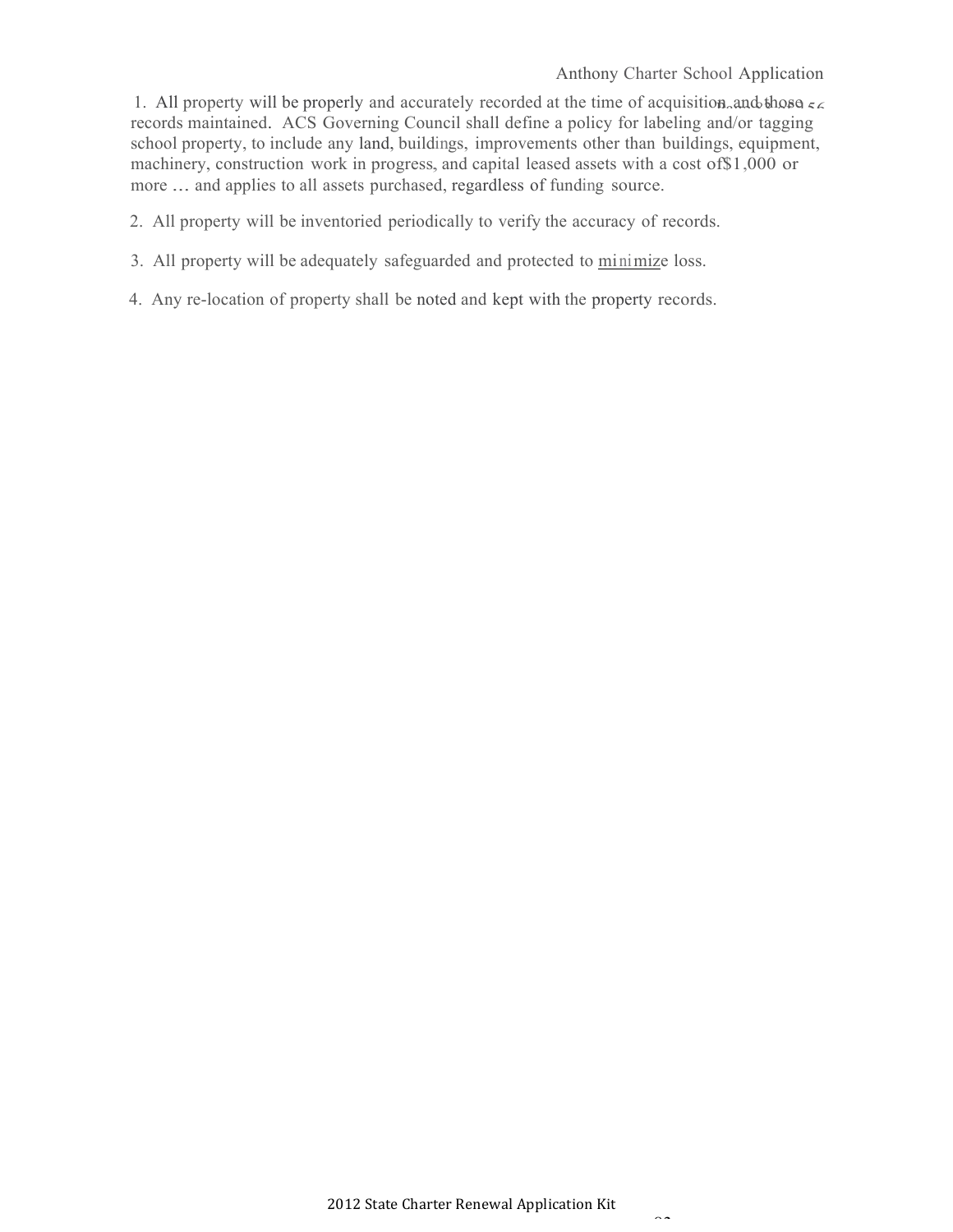5. All property will be used economically, and for the intended purpose.

6. All property will be inspected upon arrival and periodically to ensure it is in good working order.

Guidelines for recording and reporting fixed assets are provided in the Policies and Procedures Manual ofthe Department of Finance and Administration, General Services Department, Chapter 14, pages 8-9 (issued 2/12/99). ACS Property Management Policies and Procedures shall meet or exceed the guidelines set forth in this manual.

## 15.Real Property Disposition

As a New Mexico Charter School, ACS is not permitted to own real property. In the event this changes in the future, ACS will conform to statutes and regulations of the State of New Mexico when leasing, selling, or otherwise disposing of real property belonging to it.

## 16. Audit of Inventory Records

A ACS equipment inventory will be kept and will be available for audit at all times. Applicable equipment will be inventoried as it is received; inventory records will be part of the internal audit.

#### 17. Grant Applications and Awards

• All ACS grant applications will comply with the policy established by the school's Governing Council. After any proposal is approved by a granting agency, ACS will comply with Public Education Department (PED) requirements. The original award letter is received and submitted to the PED for processing and signing. PED submits completed documents to ACS allowing cost accounts to be established, budget entered, and grantee notified. Spending may begin only then.

•

27. Specific description of the internalcontrolprocedures that the charter schoolwill utilize to safeguard assets.

 $\Omega$ 

• Inaccordance with NM Statute 6.20.2 and Federal OMB Circular <sup>A</sup> -102, all state, federal, or other monies received by ACS will be deposited in ACS' accounts within 24 hours or 1 banking day of receipt at an authorized banking institution per state regulations. The school shall account for public money placed in interest bearing deposits in accordance with Sections 22-8-40© through (G), NMSA 1978; Section 6-10-17, NMSA 1978; Section 6-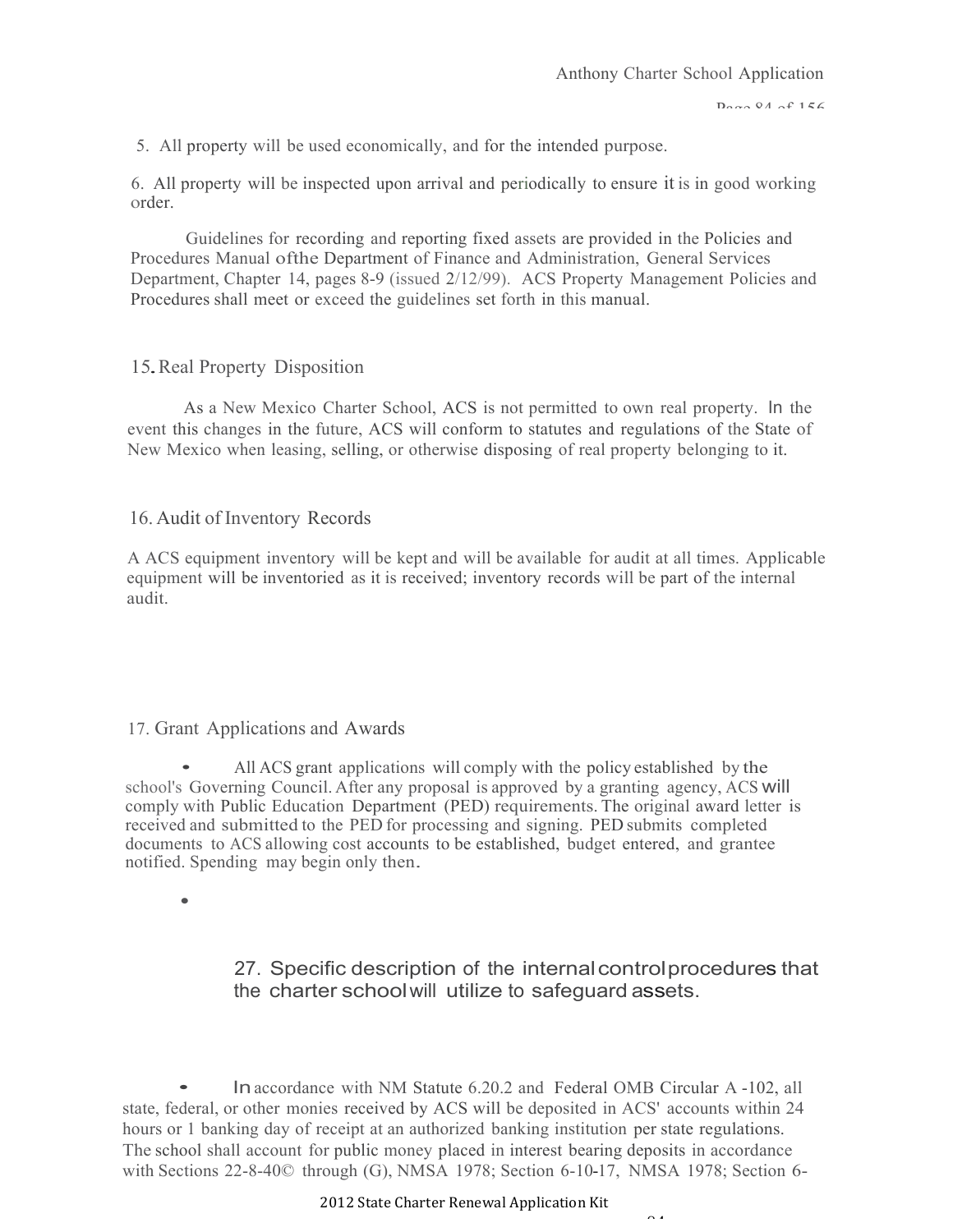10-31, NMSA 1978, and other federal and state laws applicable to the investment of  $\tilde{p}u\tilde{b}f\tilde{c}^{15}$ school money.

• As required law, ACS will take responsibility for acquiring all necessary federal, state, and local tax and employer identification numbers to establish itself as a public school in the state of New Mexico. All bank accounts shall be established to require multiple signatures on checks or other forms of disbursement.

•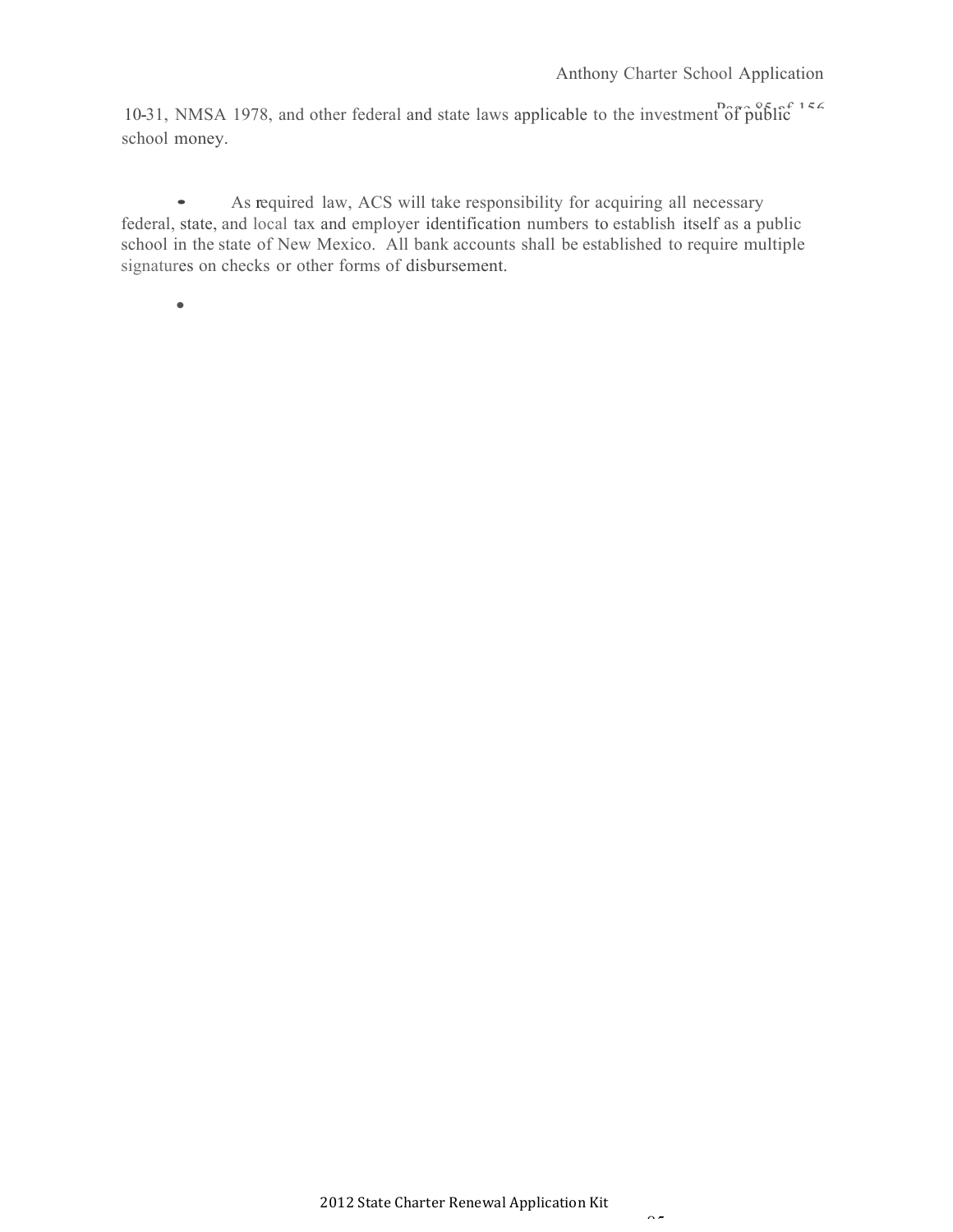#### $D_{\text{max}}$  06 of 156

While the Governing Council may consider an investment program a critical ingredient of sound fiscal management overall, the prohibition in the 1999 Charter Schools Act against entering into any contractual arrangement that exceeds one year in length will make it impractical for ACS to engage in any long-term investment program. However, *ACS* vvill participate inPSIA as prescribed by law.

#### **1. Financial/Business Operations**

The ACS will operate in accordance with state law pertaining to fiscal solvency and responsibility. This will include but not be limited to establishing a control system pursuant to NM State laws.

• Charter schools are funded through the state, under the School Finance Act. According to the *1999 Charter Schools Act,* the funding will funnel through the geographic district for the school, in this case Gadsden Public Schools. ACS will receive 2 percent of the funding for administration of the State Equalization Guarantee (SEG) finances. Tuition cannot be charged. Charter schools are responsible for formulating their own budgets in accordance with state audit guidelines.

• The revenue stream for the school will include:

State Equalization Guarantee Formula Based on 40, 80, 120 Day Count (2% of this goes to Gadsden district);

Other State and Federal Monies (e.g.; State and Federal Stimulus Funds, Federal Free Lunch Program, Transportation Funding, Instructional Materials Funding, Title II Professional Development monies, etc.);

Corporate and Not-For-Profit Grants;

Contributions from Private and Non-Profit Entities.

#### **2. Cash Management**

Appropriate cash management practices will be developed and used to ensure that all ACS monies are adequately protected against loss or theft. These practices shall include but are not limited to:

• Monthly reconciliations of all cash accounts, including bank accounts, which

are part of the responsibility of the contract provider of fiscal management (Gadsden district or another agency), and which are approved by the Principal after review. Periodic internal

audits shall be made on all cash accounts. The frequency of these audits will be determined,

but should not be less than twice each year.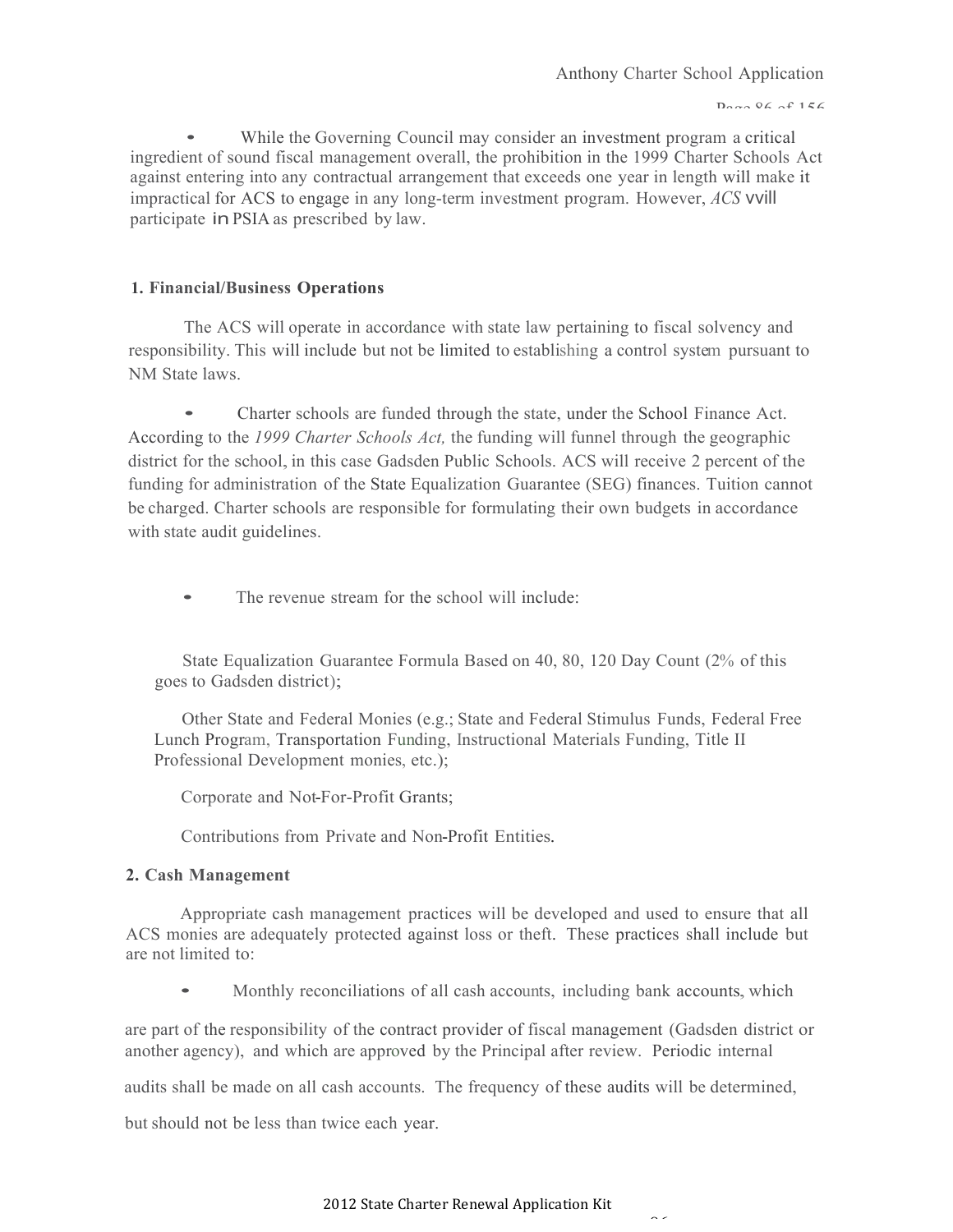Separation of accountabilities and duties to ensure fiscal control as described-in<sup>or-cric</sup> Sections on 'Contracting Practices', 'Disbursements Process', 'Property Management', etc. the basis of this practice shall be to protect ACS from fraud by requiring that no person shall initiate and approve the same transaction in any circwnstance.

# **3. Accounting Basis**

• ACS financial records shall be maintained using <sup>a</sup> modified accrual basis of accounting with the capacity to convert financial statements and other financial reports, as needed, to a cash basis.

 $\sim$   $-$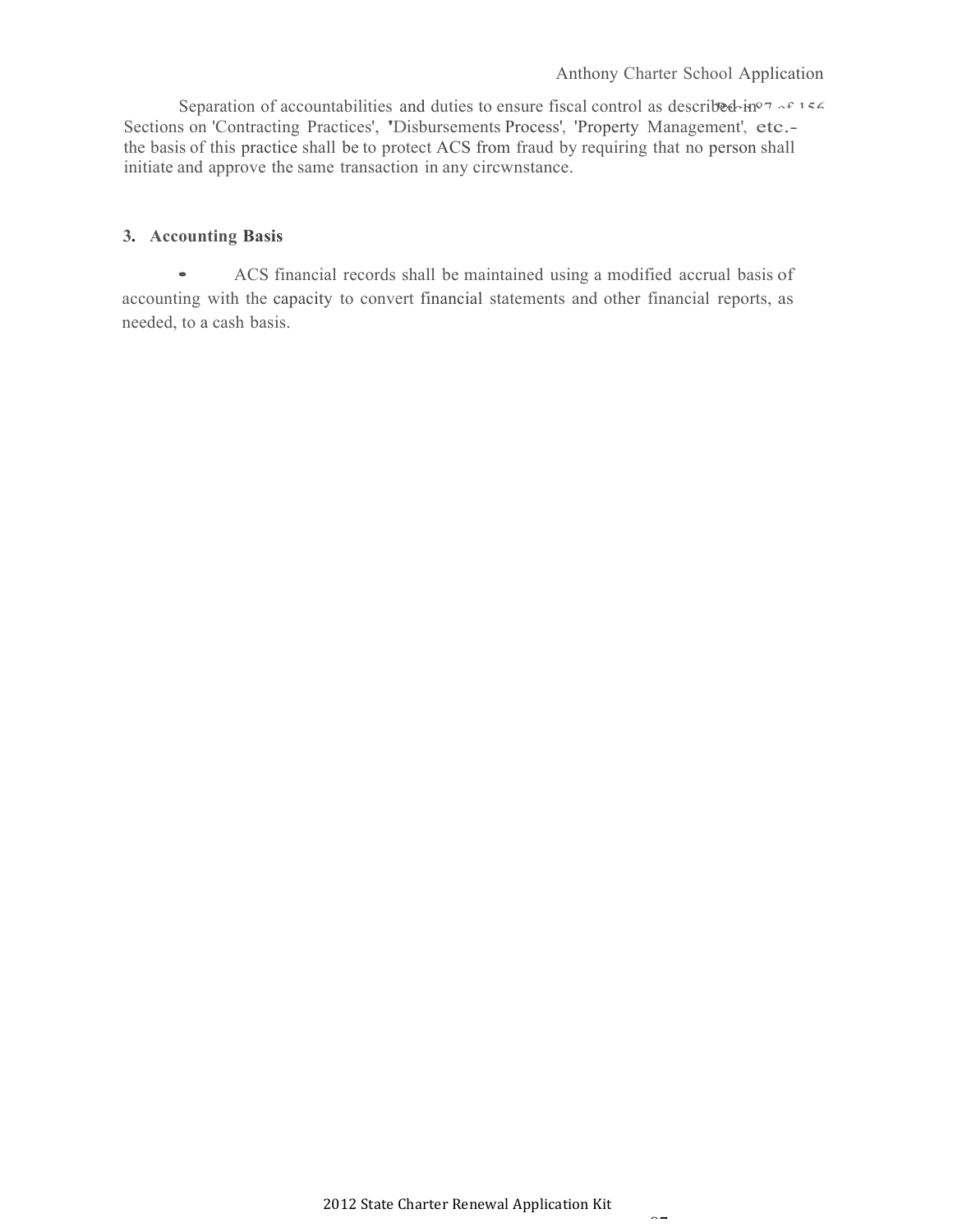#### **4. Compliance with GASB 14**

• In accordance with Governmental Accounting Standards Board (GASB), Statement No.

14,*"The Financial Reporting Entity,"* (Issued 6/91), ACS will follow the standards defined for

a financial reporting entity based on its site-based financial accountability as set forth in the

*1999 Charter Schools Act.*This shall apply to all financial reporting to ensure that the nature and significance of ACS' relationship with the NM State PED is in no way misleading or incomplete.

# **5. Compliance with Budgeting and Reporting Requirements of the PED**

• ACS will utilize the VISIONS financial system to implement the required chart of accounts and to meet all budget submissions and reporting deadlines, including quarterly reports and end of the year reporting. VISIONS Financial System is a web based program that provides off-site backup of files. In addition, ACS will maintain an on-site backup of financial data in <sup>a</sup> fire-proof safe.

•

# **6. Compliance with the Anti-Donation Clause**

• Inaccordance with the Anti-donation clause of the State Constitution, neither the state nor any county, school district or municipality, except as otherwise provided in the New Mexico Constitution (Article IX, Section 14), shall directly or indirectly lend or pledge its credit or make any donation to or in aid of any person, association or public or Private Corporation. As a public school, ACS will comply with this prohibition.

# 7. Use **of Anthony Charter School Facilities**

ACS shall follow the Gadsden School District's guidelines for facility usage for all facilities leased by ACS. For space leased by ACS for school activities, usage by and access to the leased premises by the leaser shall be limited by the following:

ACS reserves the right to deny the use of its facilities to any individual or group. Use must be requested and approved in writing in 15 days advance.

Appropriate fees will be assessed for usage based on state guidelines.

Use of ACS facilities will be authorized in the following descending priority order:

# 2012 State Charter Renewal Application Kit **A) School-Related Non-Profit Groups**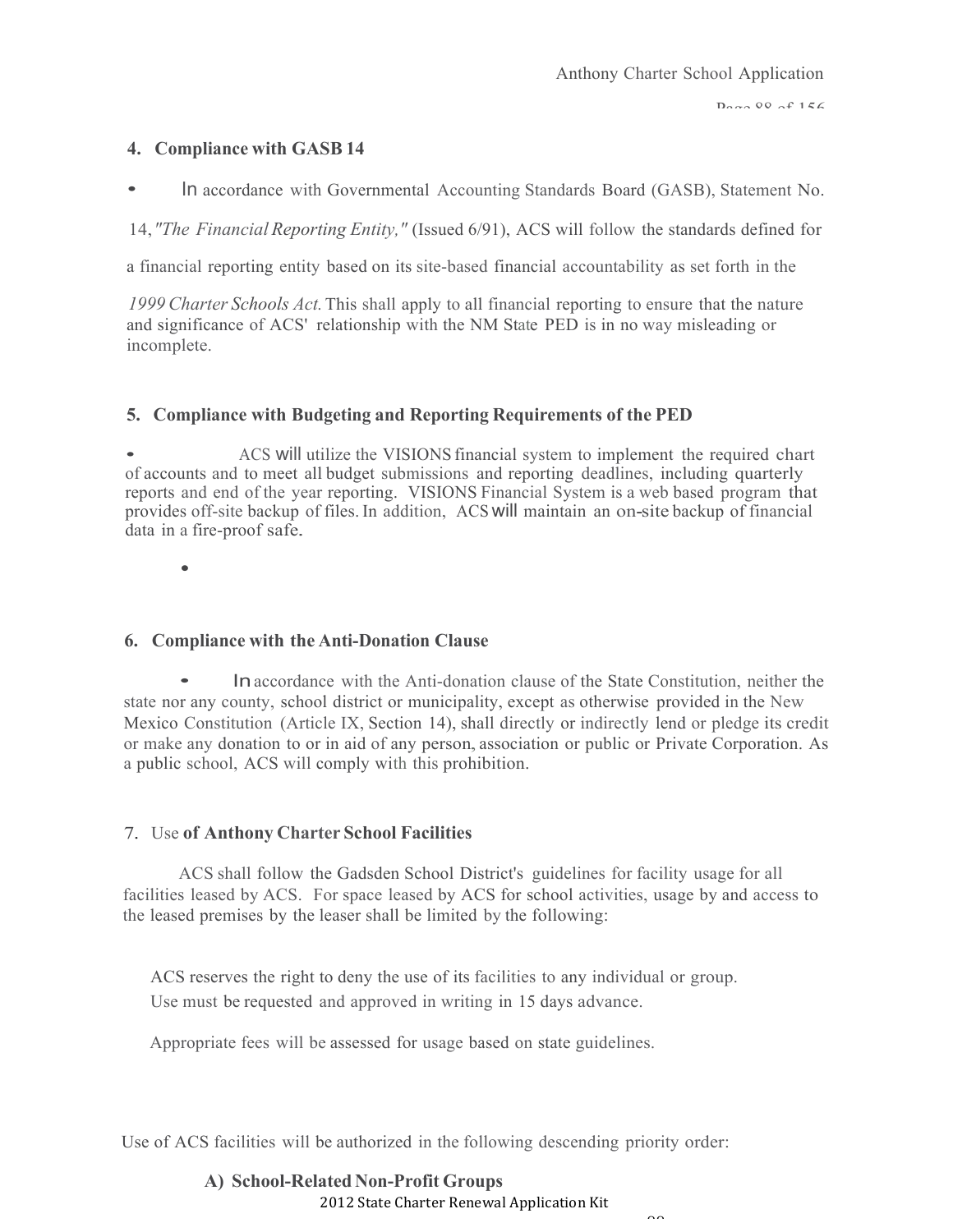This includes parent/teacher groups, school clubs, school activities, public $\frac{80}{15}$ educational institutions, extended care services, and intersession activities delivered by non-profit agencies. It also includes use of facilities by Join-A-School partners

as per individual partnership plans. To fit into this Category, groups must have non-profit, 501 (c) 3 status from the IRS; must be educational or recreational in nature; must benefit school-age children, and must be sponsored by or affiliated with the school or school district.

# **B) Non-Profit GroupsWho Serve School-Age Children**

This category includes groups such as Scouts, Boys and Girls Clubs, YMCA, YWCA, etc. As with Category A) a group in Category B) must be designed as non-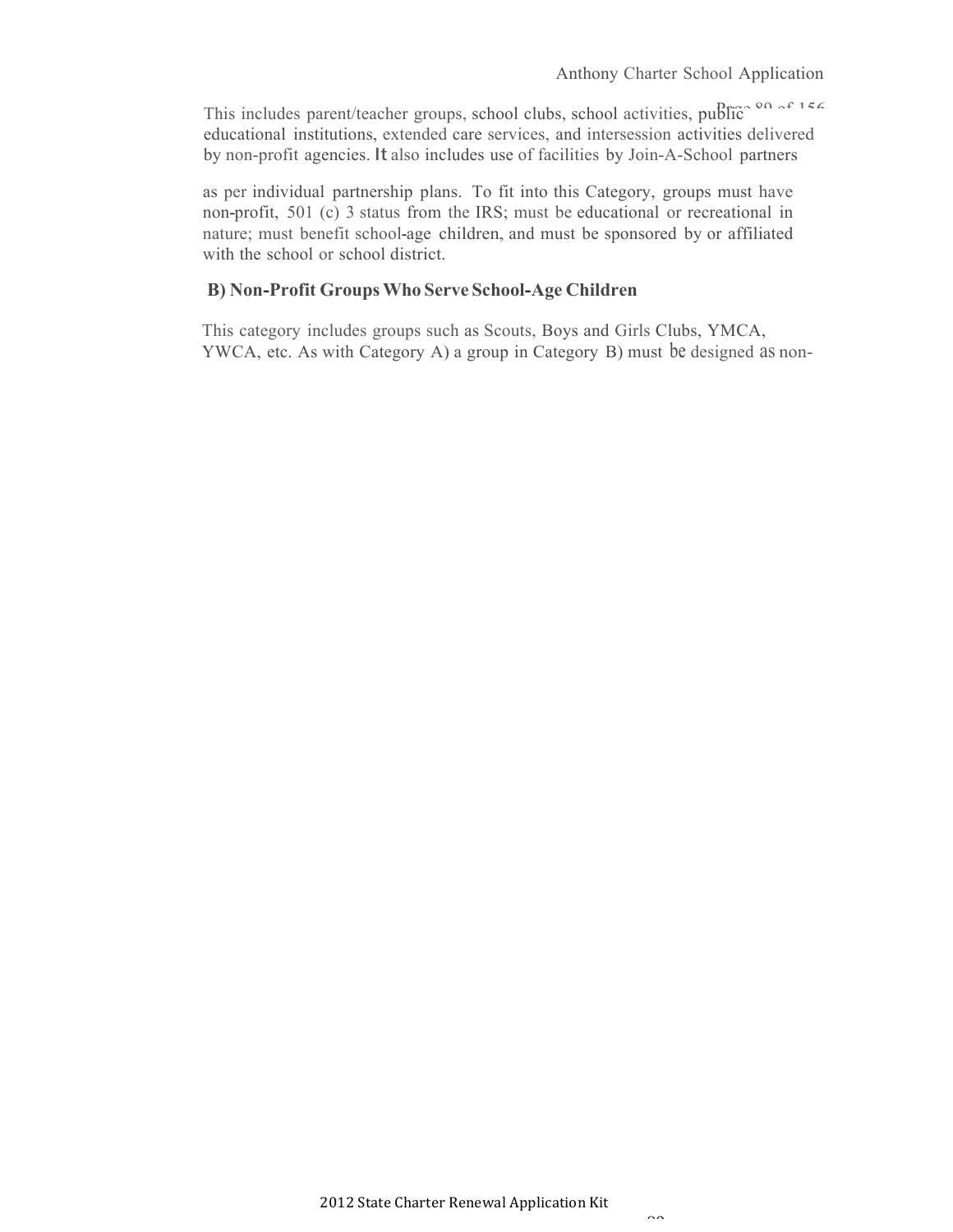$\Omega$ <sup> $\Omega$ </sup>  $\Omega$  156

profit group with a 501 (c) 3 status from the IRS, must be educational or recreational in nature, and must directly benefit school-age children.

# **C) Other Public Interest Non-Profit Groups**

This category includes groups such as community action groups, official agencies of the federal or local governments, and recognized charitable and civic groups whose primary function is promotion of the health, safety, education or welfare of the community in general.

**D) Recreational, Religious, Political, Arts, and Other Non-Profits**  Distinguished from Category C) groups, this category refers to those groups whose focus is on assisting the group members themselves rather than for the general public.

## **E) Commercial (for profit) Groups**

This category includes groups whose purpose is completely or in part financial gain and whose use of school facilities will result in their direct or indirect financial gain.

# **28. Specific description of the internal control procedures that the charter school will utilize to provide reliable financial information.**

•

• The ACS agrees to maintain appropriate fmancial records in accordance with all applicable federal, state and local laws, rules and regulations, and make such records available to the District as requested. ACS also agrees to engage an independent, outside audit by a certified public accountant of its financial and administrative operations on an annual basis.

The results of the audit shall be provided to the District in written form when requested by the District and shall be published and posted as required by law. Cost of the audit will be borne by ACS.

#### **1. Internal Audit Plan**

• ACS considers the internal audit function to be <sup>a</sup> critical management reporting responsibility and shall comply with all State requirements. Each year, the ACS Governing Council shall advise the Gadsden School Board of the internal audit plan.

2012 State Charter Renewal Application Kit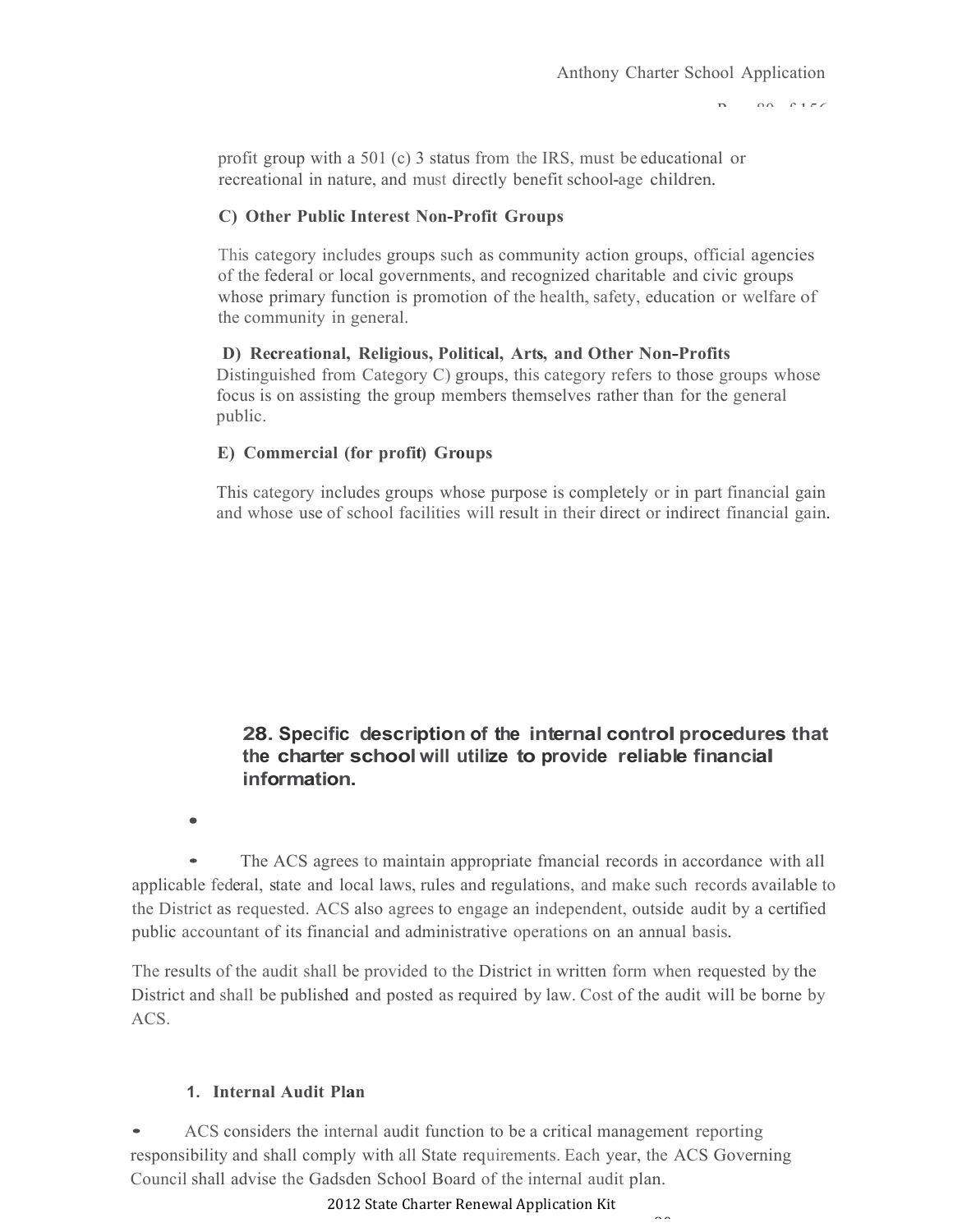$P = 8100 + 156$ 

• ACS internal audits shall include an independent review, evaluation and report of: Financial condition;

Accuracy of financial and property record keeping;

Compliance with applicable laws, policies, guidelines and procedures; Effectiveness and economy of operations; and

Recommendations for improved operations.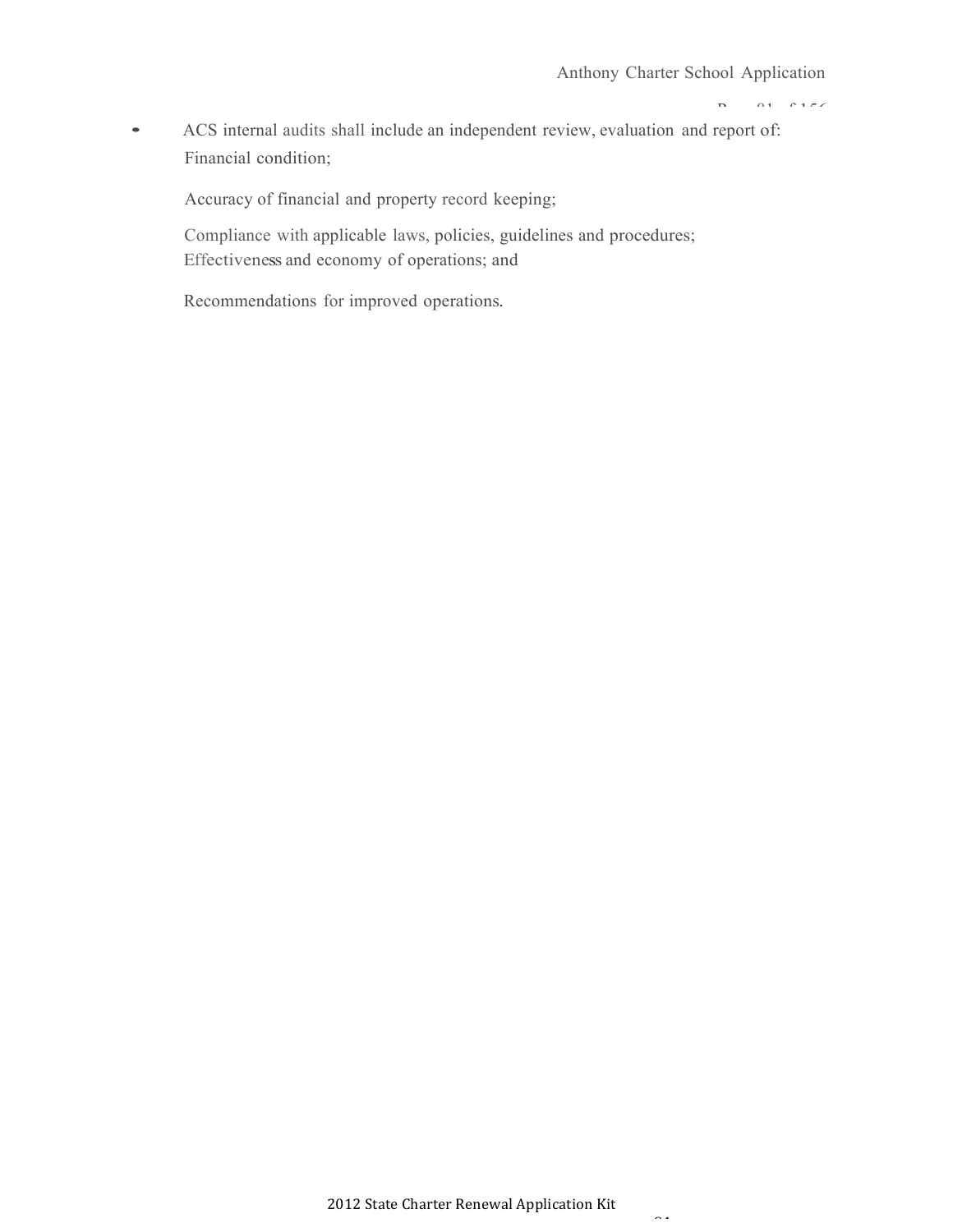$P^2 \cap R^2 \cap R^2$ 

#### **2. Internal Audit Process**

The Governing Council will use periodic internal audits to provide a comprehensive evaluation of the level of control in ACS' operating and accounting systems. Internal audits will be performed by parties independent from those ACS personnel carrying out certain responsibilities outlined in this policy; e.g. the person doing the payroll function may perform an independent review of the procurement or accounts payable functions or vice versa. In any case, the designated internal auditor for activities and/or functions will be specified by the Governing Council Audit Committee.

The Principal or his/her designee and two representatives from the community at large appointed by the Governing Council Executive Committee together with two Council members shall comprise the Council Audit Committee. The purpose of this Audit Committee will

include identifying areas for audit, the timetable for review, and then reviewing any findings and/or recommendations in these internal audit reports. At least one member of the Council Audit Committee should be a Certified Public Accountant.

A designated internal auditor will independently review, evaluate, and report through audits and management studies the status of the following: financial condition and/or soundness of practice of a function or program; accuracy of financial and property record keeping; compliance with applicable laws, policies, guidelines, and procedures; and effectiveness and economy of operations.

ACS employees or others shall promptly notify the Governing Council of instances of theft or other disappearance of cash, checks, or property, of misfeasance or nonfeasance, defalcations, and non-compliance with laws and regulations of which they are aware to ensure that prompt attention is given to such matters.

All officials, contractors, and employees of ACS shall furnish the designated Internal Auditor with requested information and records within their custody. In addition, they shall provide access for the Internal Auditor to inspect all property, equipment, and facilities within their custody. If such officials or employees fail to produce the information, the Internal Auditor shall notify the Audit Committee and shall make a written request to the Principal or his/her designee for assistance.

#### **3. Internal Audit Reports**

Each audit will result in a written fmal report. If appropriate, the audit report shall contain the professional opinion of the Internal Auditor or the contract auditor concerning the financial statements issued by the auditees, or the professional conclusions of the audit regarding the management activities audited. The auditor shall include in the audit reports where applicable:

A precise statement of scope encompassed by the audit;

2012 State Charter Renewal Application Kit

 $02$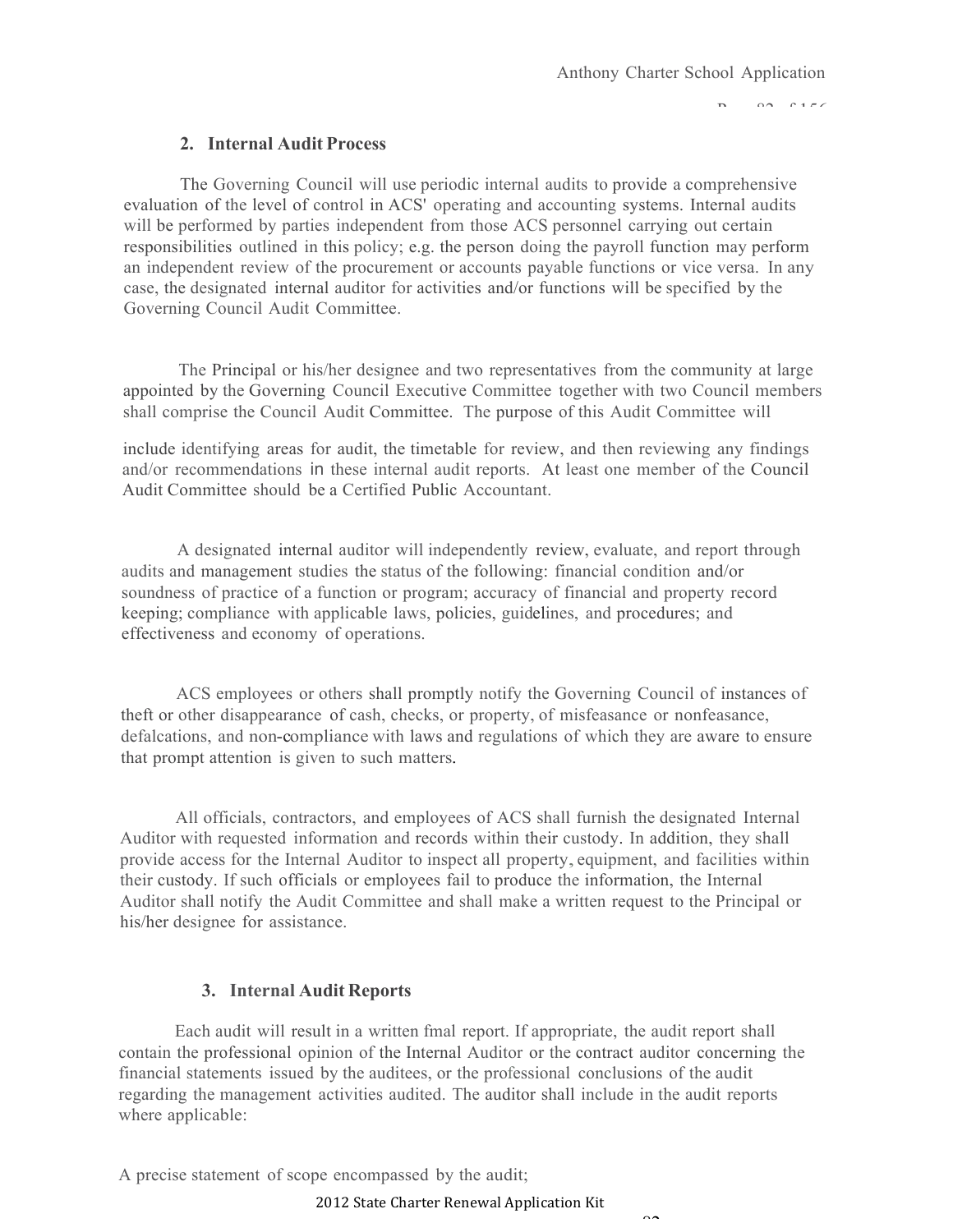$P = 83$  of  $156$ 

A statement that an examination for compliance with applicable laws, policies, and regulations was conducted, and a presentation of the findings associated with that examination;

A statement of significant audit findings, including a statement of the underlying causes, evaluative criteria used, and the current and prospective significance of the findings;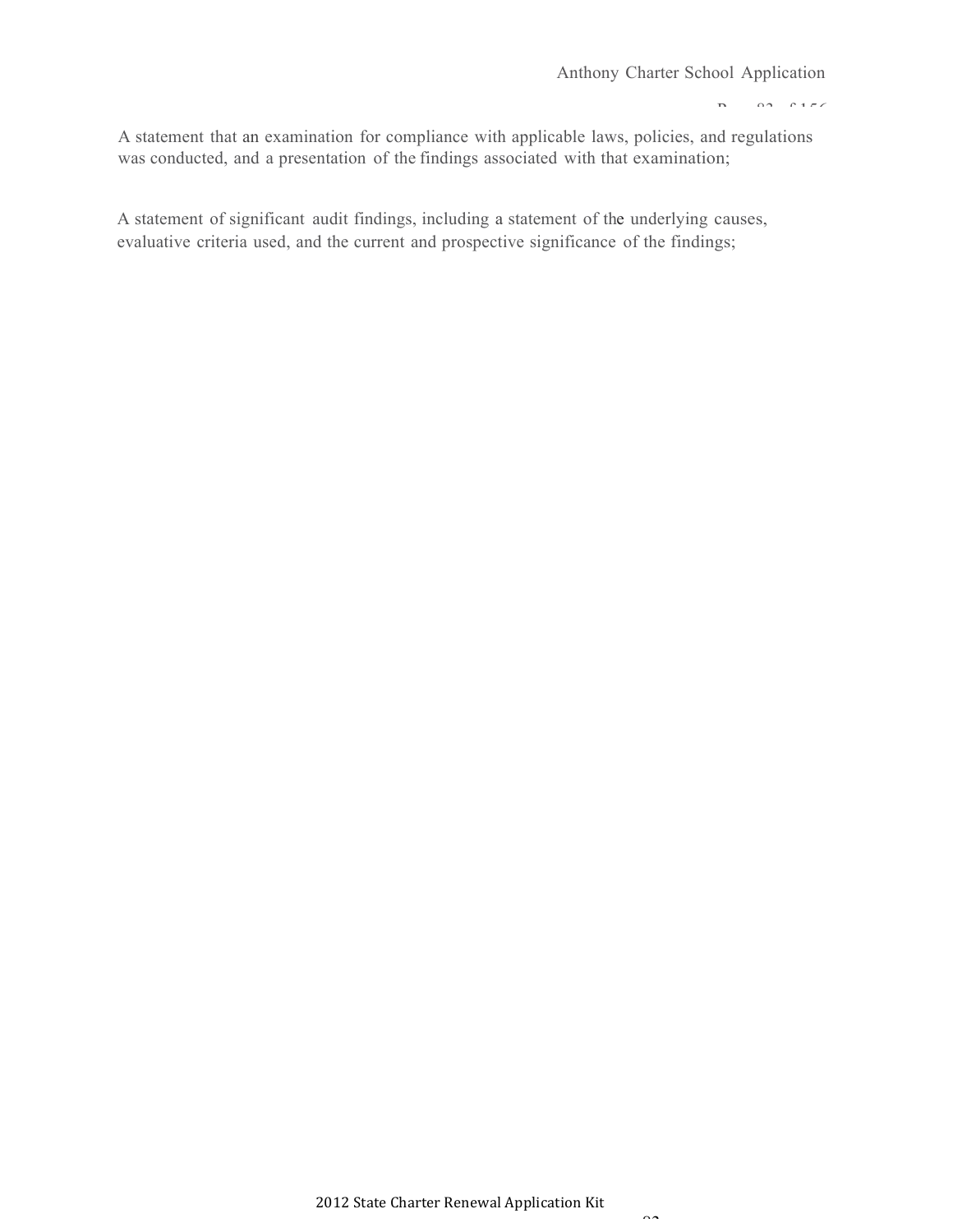$P = 84.8156$ 

A statement that internal control systems were examined and a report of any material weaknesses found in the internal control systems;

Statements of response submitted by the auditees relevant to the audit fmdings;

A concise statement by the auditees of the corrective actions previously taken or contemplated as a result of the audit findings and a timetable for their accomplishment;

Recommendations for additional necessary or desirable action.

A preliminary draft of the audit report will be forwarded to the ACS Audit Committee for review and comment before it is released. The audited programs, including departments whose assistance is needed in order to accomplish a recommendation, shall respond in writing specifying agreement with each of the audit findings and recommendations or reasons for disagreement with findings and/or recommendations, and plans for implementing solutions to identified problems including a timetable to complete such activities.

The written response to the preliminary draft of the audit report shall be forwarded to the Internal Auditor within 14 days of receipt of the audit report. Audited program staff comments to the preliminary draft may be utilized to amend the report if appropriate. The Internal Auditor shall include the audited program's staff response in the audit report.

All fmal audit reports shall be promptly published and made available to the public; except, the Internal Auditor shall delay making audit reports public when criminal conduct is found in the audit, the appropriate law enforcement authority is pursuing an investigation, and release of the report would jeopardize further such investigation or when the report discusses district personnel issues. A report whose release has been delayed shall be released promptly at the end of the condition, giving rise to the delay.

The Internal Auditor shall make reports at least quarterly to the Audit Committee on the status of the work plan.

#### **4. Report of Irregularities**

If the Auditor detects apparent violation of law or instances of misfeasance or nonfeasance by an officer or employee or information that indicates dereliction may be reasonably anticipated, the Internal Auditor shall report the irregularities in writing to the Audit Committee. If the irregularity is criminal in nature, the Auditor shall also immediately notify

the Principal, the Chair of the Audit Committee and ACS legal counsel who shall notify the appropriate prosecuting authority.

#### 2012 State Charter Renewal Application Kit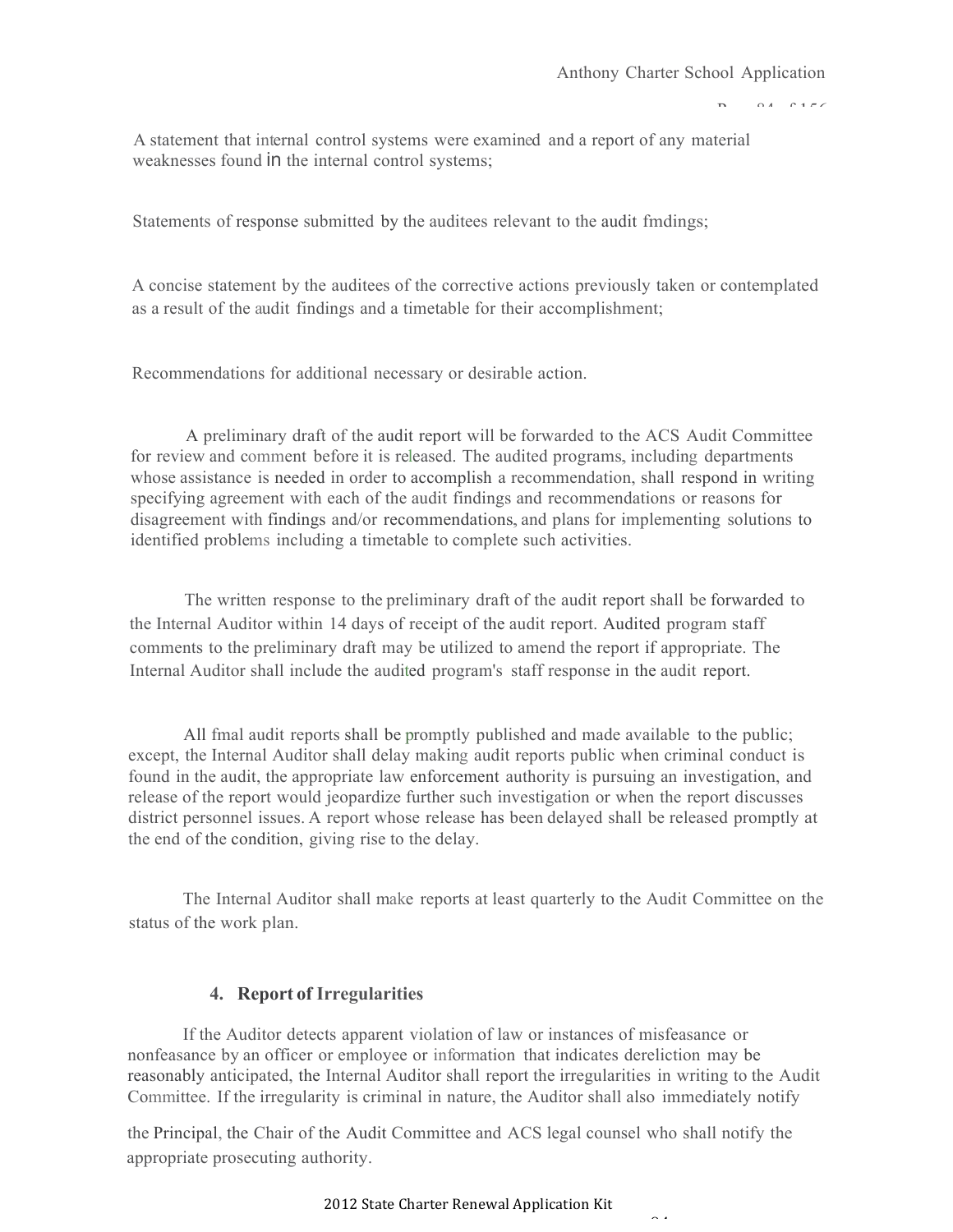$P = \alpha \pi + \alpha \pi$ 

## **5. Independent Audit**

• State law requires that all public funds be audited once a year by an independent auditor or by auditors from the Office of the State Auditor. An audit of activity fund records is also done in conformity with Section 4-313 NMSA, 1978, and all records pertaining to the activity funds must be presented to the auditors. ACS will request a list of approved, independent auditing firms from the State Auditor. The firm selected will be recommended by the Governing Council for the NM State Auditor's approval. The audit will be conducted in accordance with the Officer of the State Auditor Rule (93-2), generally accepted auditing standards and the Manual Governing Audits of Entities of the State ofNew Mexico.

 $\sim$   $\sim$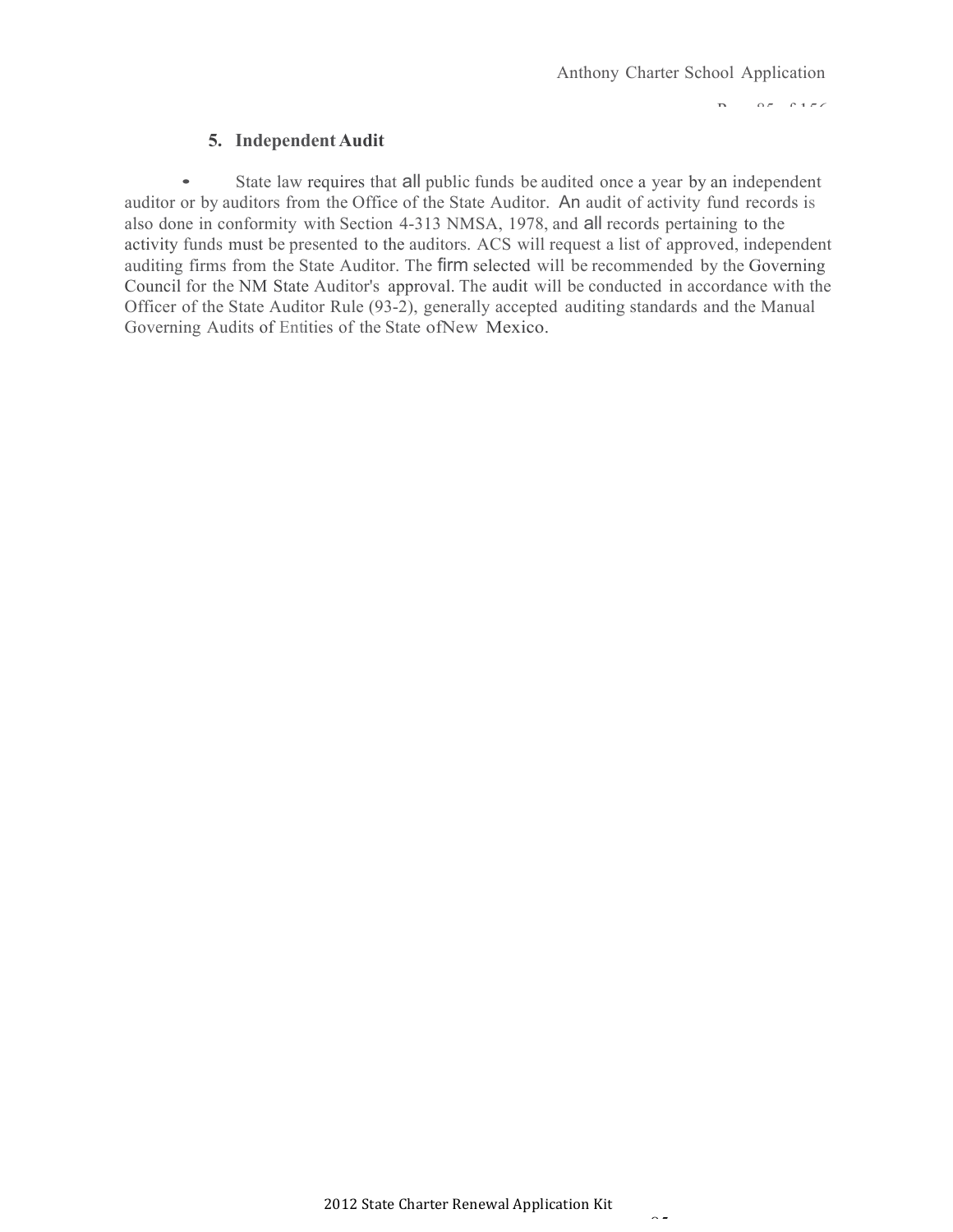$\Omega \subset \Omega$  156

## **6. Fiscal Management Compliance Plan**

SEG and most other revenues will flow from the State of New Mexico through the Gadsden School Board to ACS; however, the Gadsden district will retain 2% of the ACS SEG for administrative expenses. ACS will work collaboratively with the Gadsden district to assure timely reporting and other financial/fiscal processes. In accordance with the *1999 Charter Schools Act* and good business practices, ACS will be held accountable for its fiscal performance. When classes begin in 2006, a revised budget will be prepared and submitted to the Gadsden district, based on the actual, rather than estimated or projected enrollment

numbers for the ACS student population.

The governance council will consider negotiating to contract for its fmancial administration with the district as is done by several existing charter schools with districts around the state. This provides a measure of security against encountering major financial problems and gives the local School Board prompt access to fiscal information affecting the Charter School's status so that response time to problems is improved. If the council was interested and the local district declined to contract for the ACS fiscal management, we will find another agency to do so.

#### 7. **Annual Budget Negotiations**

On or before Aprill5 of each year of the Charter, the ACS and the School District as well as the State PED will complete negotiations concerning funding for the ensuing fiscal year.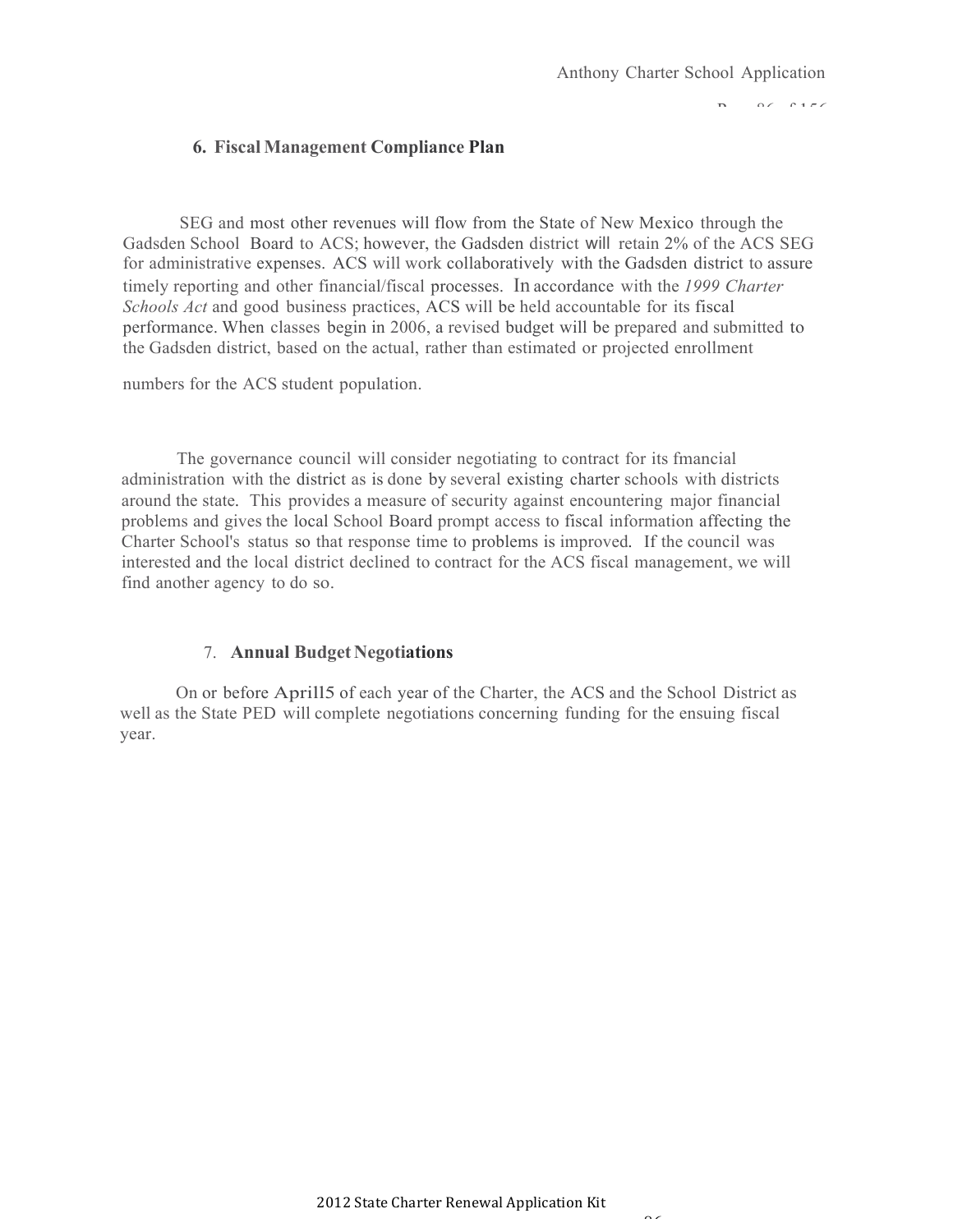$PZ = 8156$ 

# **29. Specific description of the management and internal control procedures that the charter school will utilize to promote operational efficiency.**

ACS will be responsible for its operations within the limitations of funding provided by the State of New Mexico and other revenues derived by the school consistent with State law. The school shall have authority to independently exercise, in accordance with federal and state law, the following:

- Contract for goods and services;
- Budget preparation;
- Personnel selection and determination of compensation;
- Evaluation of personnel performance;
- Payroll functions
- Procurement of insurance;
- Lease of facilities for school purposes;
- Purchase or lease of furniture and equipment;
- Procurement of instructional materials and supplies; and
- Acceptance of gifts, donations or grants consistent with law.

ACS shall comply with state mandated audit policies. ACS will furnish the Gadsden School Board copies of all policies or procedures that may be developed with regard to any operational or educational program, upon adoption by the Governing Council. ACS has provided an Asset Capitalization Policy and an Employee Pay Policy that defmes the guidelines to control these areas of operation, other policies and procedures developed by ACS will be provided to GISD when adopted. Any policy and procedure not currently developed, will follow the

requirements of GISD and will be submitted for approval to the GISD prior to implementation.

# **1. Non-Religious, Non-Sectarian, Non-discrimination Status**

• ACS will operate as <sup>a</sup> non-sectarian, non-religious, public school and will comply with all applicable federal, state and local laws, rules and regulations including,

without limitation, the Constitutional provisions prohibiting discrimination on the basis of race, color, national and ethnic origin, disability, age, creed, gender, religion or ancestry.

 $\sim$   $\sim$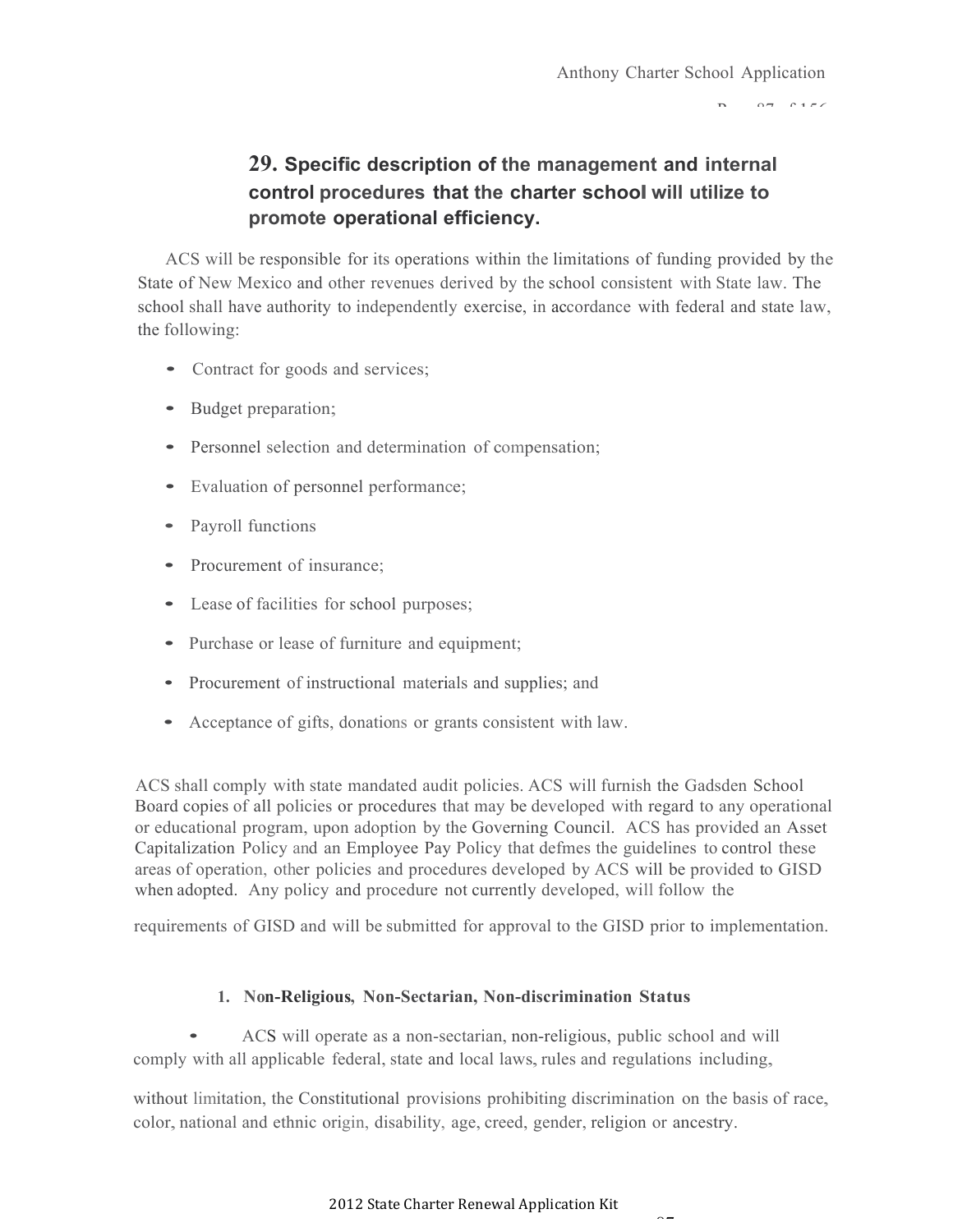$P = \Omega S + \Gamma S$ 

#### **2. Student Enrollment Process**

• Pursuant to the Charter School Act of 1999, any student, regardless oflocale, may attend ACS. All student applicants over the projected enrollment or from sources other than ACS will be maintained on a waiting list, from which enrollment will be accepted through a lottery.

#### **3. Enrollment Requirements**

Students must provide proof of age and residency as well as a complete immunization record. A transcript from a student's previous school will be required. Information for interested parents will be available on an ongoing basis. Parents will be encouraged to visit ACS and *talk* to parents of enrolled students as well as staff.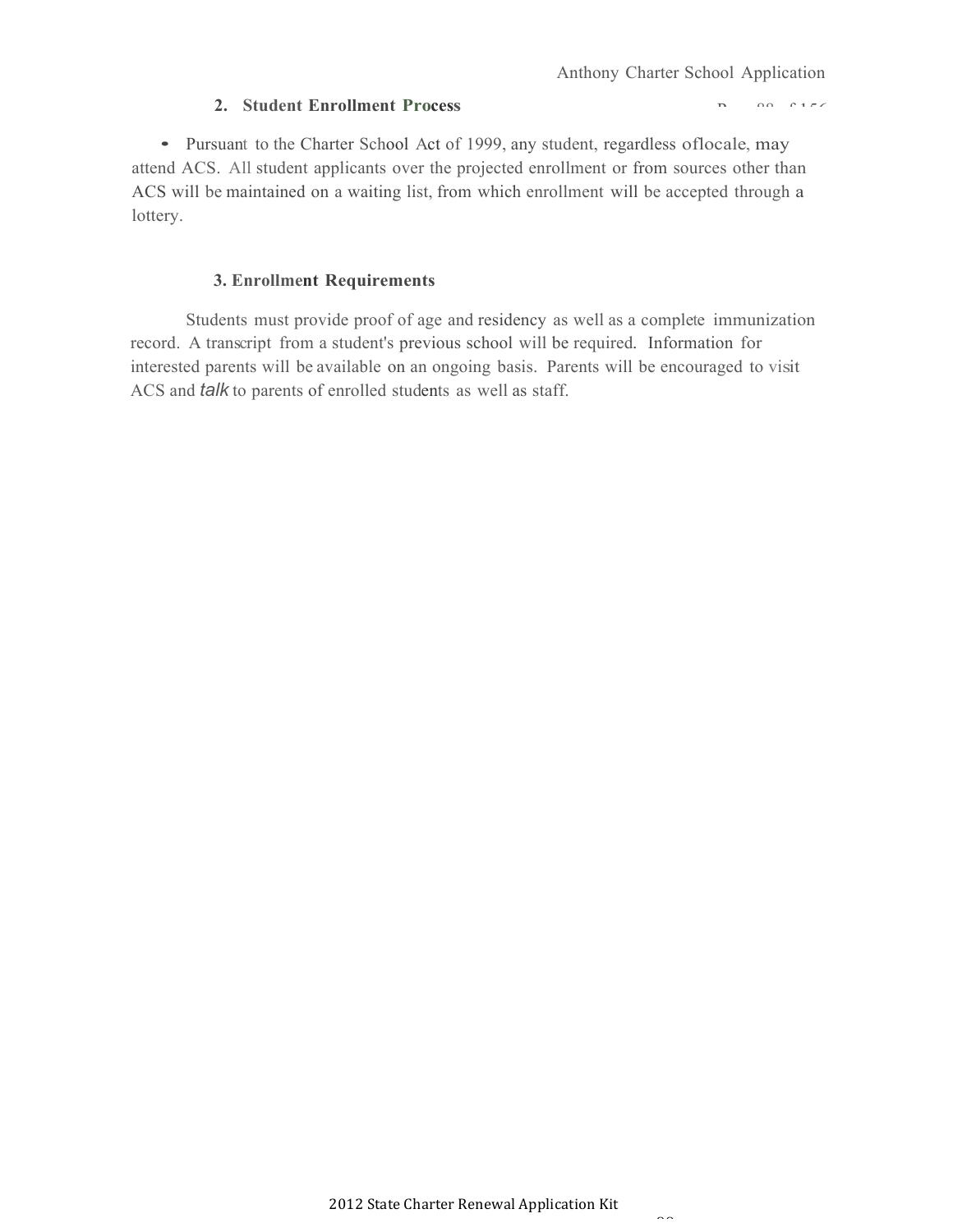$P = 89$ 

#### 4.Record Retention and Disposition Schedule

• This schedule describes the most commonly used retention periods. This directive applies only to school records. Retention periods for school security, legal records, business and financial, personnel, library, and transportation records are not covered. Access to confidential documents and/or files will be only by court order, unless provided by statute. All appropriate files will be stored ina fireproof safe for the period of time specified by the schedule. Release of confidential documents to law enforcement and other governmental agencies will only be upon specific statutory authorization or court order.

## 5.Record Schedule

| Description                                                                                                                                                           | Retention Period                        |
|-----------------------------------------------------------------------------------------------------------------------------------------------------------------------|-----------------------------------------|
| Textbook Inventory Listing                                                                                                                                            | Guidance folder                         |
| Listing prepared annually by each school which reports current                                                                                                        |                                         |
| inventory of schools instructional materials supplied by the state                                                                                                    | Scholar<br>ship                         |
| Textbook Adoption List, Copies                                                                                                                                        | progra<br>m                             |
| Listing of all textbooks adopted by State Board of Education                                                                                                          | records<br>Employ                       |
| Student Cumulative Education Record File                                                                                                                              | ment<br>certifica                       |
| A. Transcripts, shows date of birth, date of entrance, courses taken,                                                                                                 | te<br>record                            |
| grades received, and degrees granted                                                                                                                                  | Honor<br>Society                        |
| B. Student health records, immunization                                                                                                                               | student<br>records                      |
| C. Federal program records                                                                                                                                            | School<br>census<br>records<br>Srudent' |
| D. Other student records, including registration record, screening<br>evaluation, counselor notes, correspondence, program participation<br>Special Education Records | $\mathbf S$<br>attendan                 |
| Special Ed. confidential records must contain all IEP's as long as                                                                                                    | ce<br>record                            |
| student is in school, plus 5 years                                                                                                                                    | Students attendance exemption record    |
|                                                                                                                                                                       | Student's absence record                |
| Other Records                                                                                                                                                         | Parent's consent                        |
| Student disciplinary records                                                                                                                                          | Stude                                   |

nt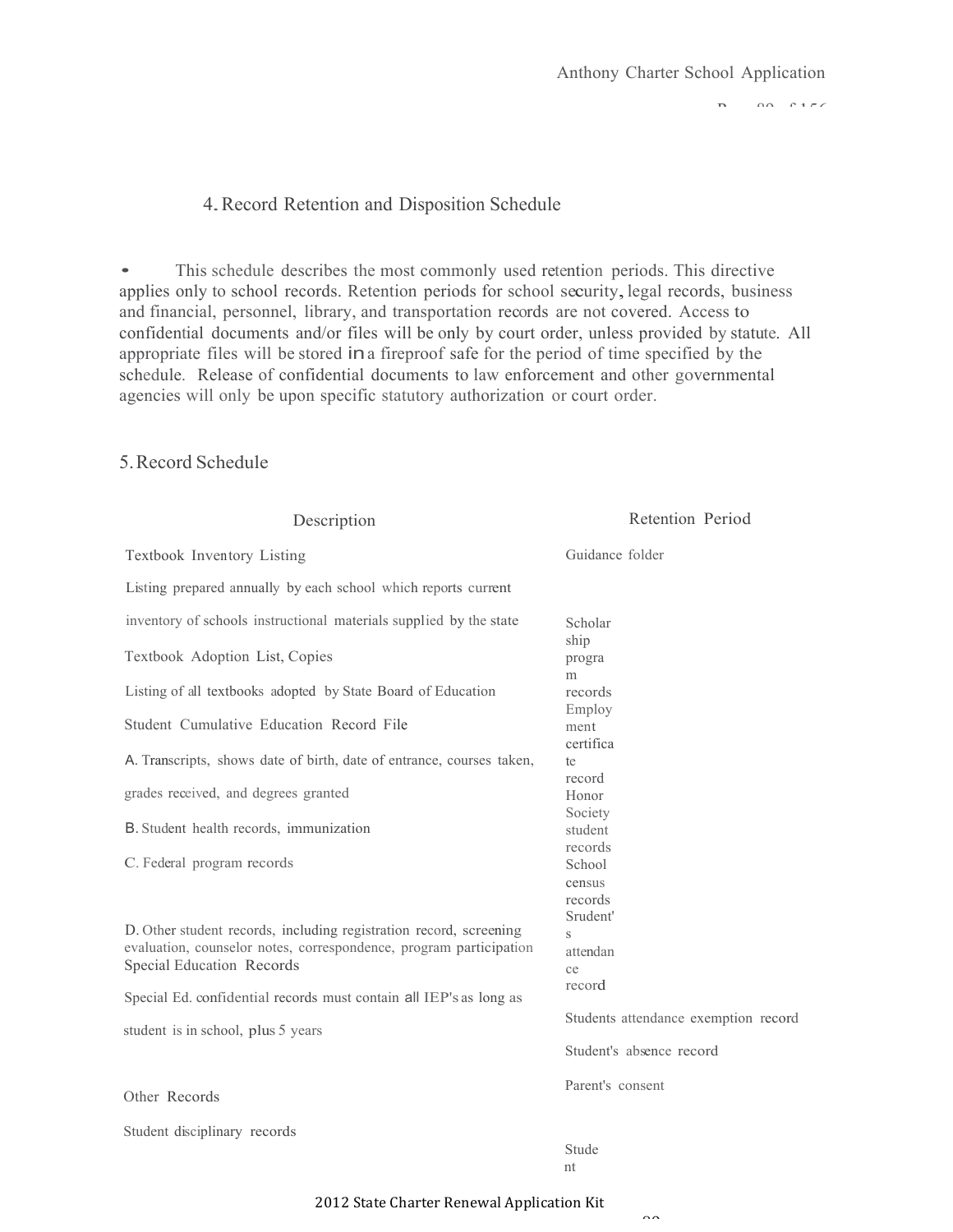#### Anthony Charter School Application

Until superseded by new listing

accident and illness Srudent organization records Student fine receipts

Parent -public survey P. I. 874

Athletic Program Records Activities and membership Injury records, medical reports

Records of coaches for various school sports

Curriculum Records

Until superseded by new listing

99 years after graduation

I0 years from date of srudent's last attendance

5 years after fmal expenditure report

2 years after last attendance

After completion of special services but

not sooner than 5 years after completion of

activities funded

5 years after last entry, or 2 years after last attendance

5 years after last entry, or 2 years after last

attendance

Iyear after award

Until student attains age 21

1 year after end of school year

Iyear after end of school year

1 year after end of school year

Until srudent attains age 21

Iyear after end of school year

2 years after close of school year or until

student attains age 9

Iyear after end of school year

2012 State Charter Renewal Application Kit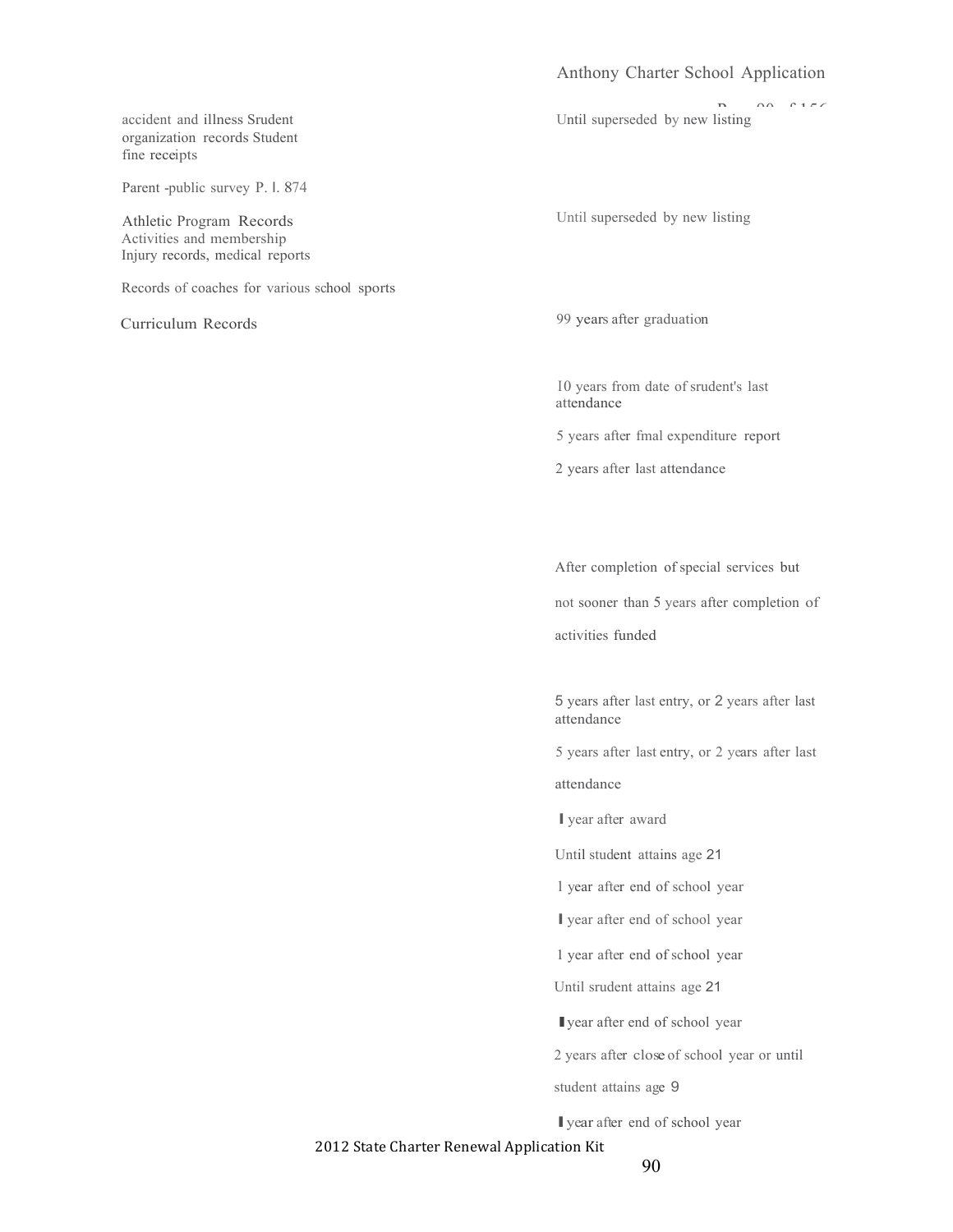$P_1 = 0.1 - 0.156$ 

6 years after date created

3 years after close of fiscal year

4 years

6 years after date created

10 years after date of last entry

Until reference value ends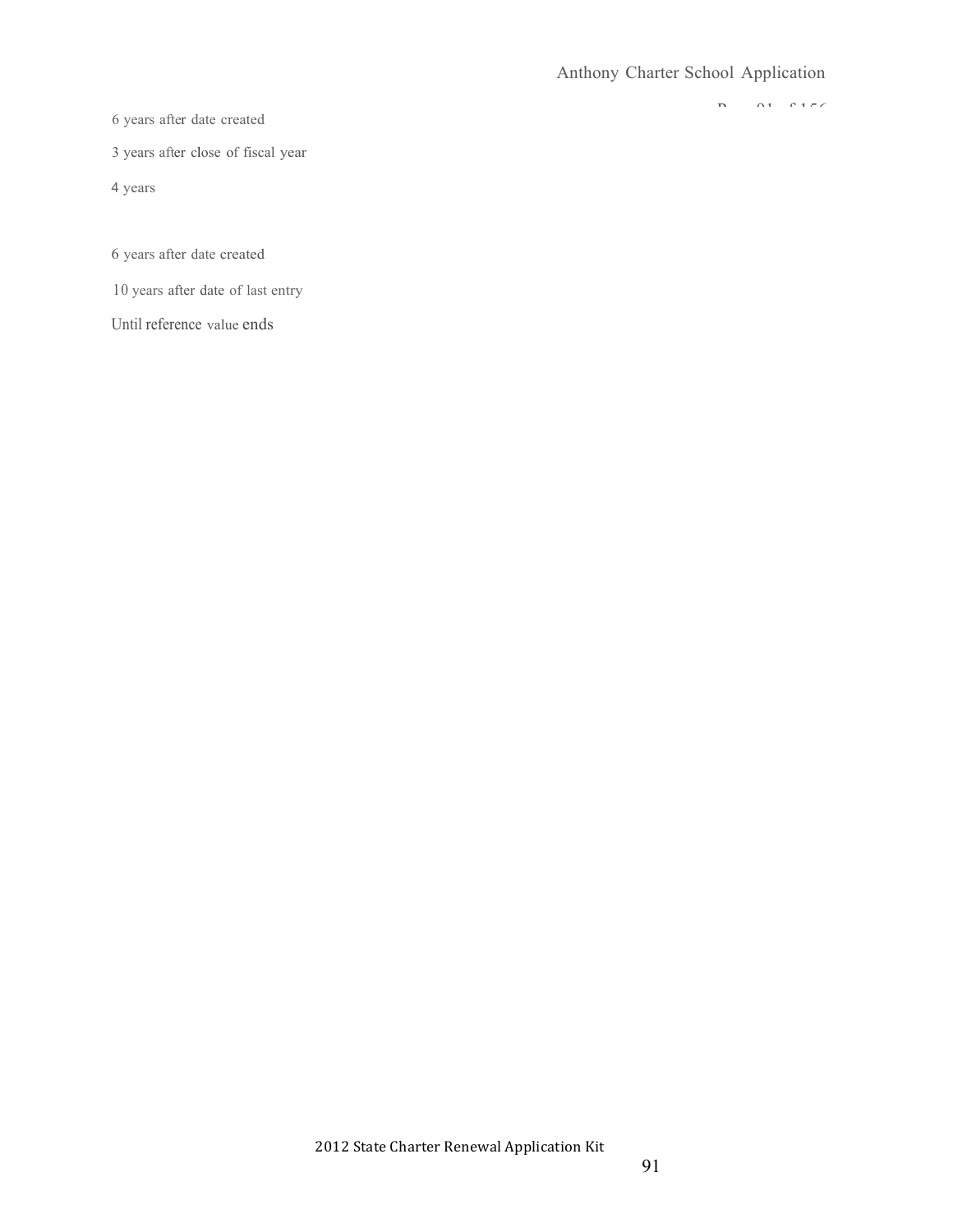## Anthony Charter School Application

|                                                                                                                | $\rho + \rho$                                                            |
|----------------------------------------------------------------------------------------------------------------|--------------------------------------------------------------------------|
| A. Curriculum catalogue or bulletin                                                                            | Permanent                                                                |
| B. Approved curriculum variance application                                                                    | 10 years after approved                                                  |
| C. Approved application of occupational education curriculum.<br>D. Denied application for curriculum approval | 1 year after curriculum discontinued                                     |
| Other Instruction Records                                                                                      | 1 year after end school year                                             |
| Teacher's lesson plan                                                                                          |                                                                          |
| Teacher's class rolls, grade sheets                                                                            | 2 years after close of school year                                       |
| Examination and test answer papers                                                                             | 1 year after end of term                                                 |
| State required district testing records Original to NM Dept. of Ed                                             | 2 years after close of school year                                       |
| Food Management And Child Nutrition                                                                            | 2 years after close of school year                                       |
|                                                                                                                | 5 years after submission of fmal report, 7<br>years for Title I purposes |
| School Administrative File<br>Calendar Of Events File                                                          | 5 years after close of school year                                       |
| Committees, Councils Files                                                                                     | Until obsolete                                                           |
| Maintenance Service File<br>Work Orders File                                                                   | 5 years after end of school year                                         |
|                                                                                                                | 3 years after date of last entry                                         |
| Membership Report File                                                                                         | 1 year after work completed, paper 2 years,<br>electronic                |
|                                                                                                                | Permanent                                                                |

#### 6. Comprehensive Family/Parental Involvement Plan

ACS is committed to fostering and supporting the positive home environment and support systems for ACS students with a solution-focused Comprehensive Family Involvement Program that includes:

- Community-based training focused on the importance of the family *system;*
- Parent training that emphasizes positive skill building approaches such as the "Tough Love" Program and Parent Effectiveness Training (PET) (setting limits, consistency, and follow through);
- Child care during on-site events and/or activities;, contracted through CACFP Program/Partnerships;
- School counselors providing both group and community education.

Parents will be encouraged to participate as part of the ACS community. ACS will have an active Parent Teacher Student Organization.

#### 2012 State Charter Renewal Application Kit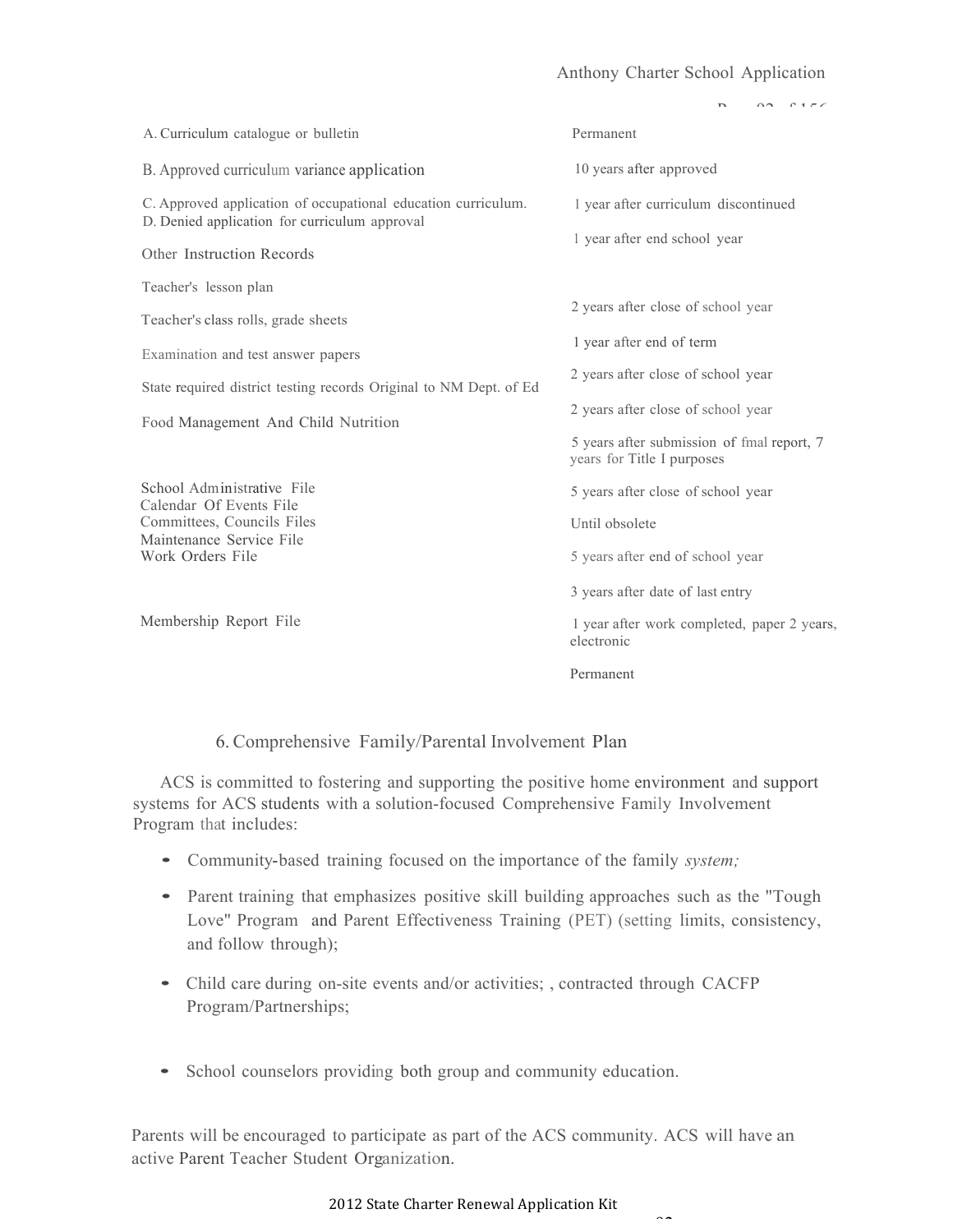$\Omega$ <sup>2</sup>  $\Omega$  156

Other suggestions for parental emphasis and involvement include:

- Assuring student attendance, holding absences below <sup>10</sup> days per school year;
- Supporting on time student preparation and readiness to learn by the beginning of each school day;
- Participation in school conferences;
- Participation in the development of the Student Learning Plan (SLP) and/or the student's Individualized Education Plan (IEP);
- Participation in disciplinary action and corrective action; and
- Partnering with students and teachers to create an educational environment in which students have the tools and resources to achieve excellence in learning and personal development.

# 7.Professional EducatorsInvolvement Plan

As described in Section on Special Education, teachers, as part of the Multidisciplinary

Support Team(s) for ACS students, will be involved in developing SLPs, IEPs and the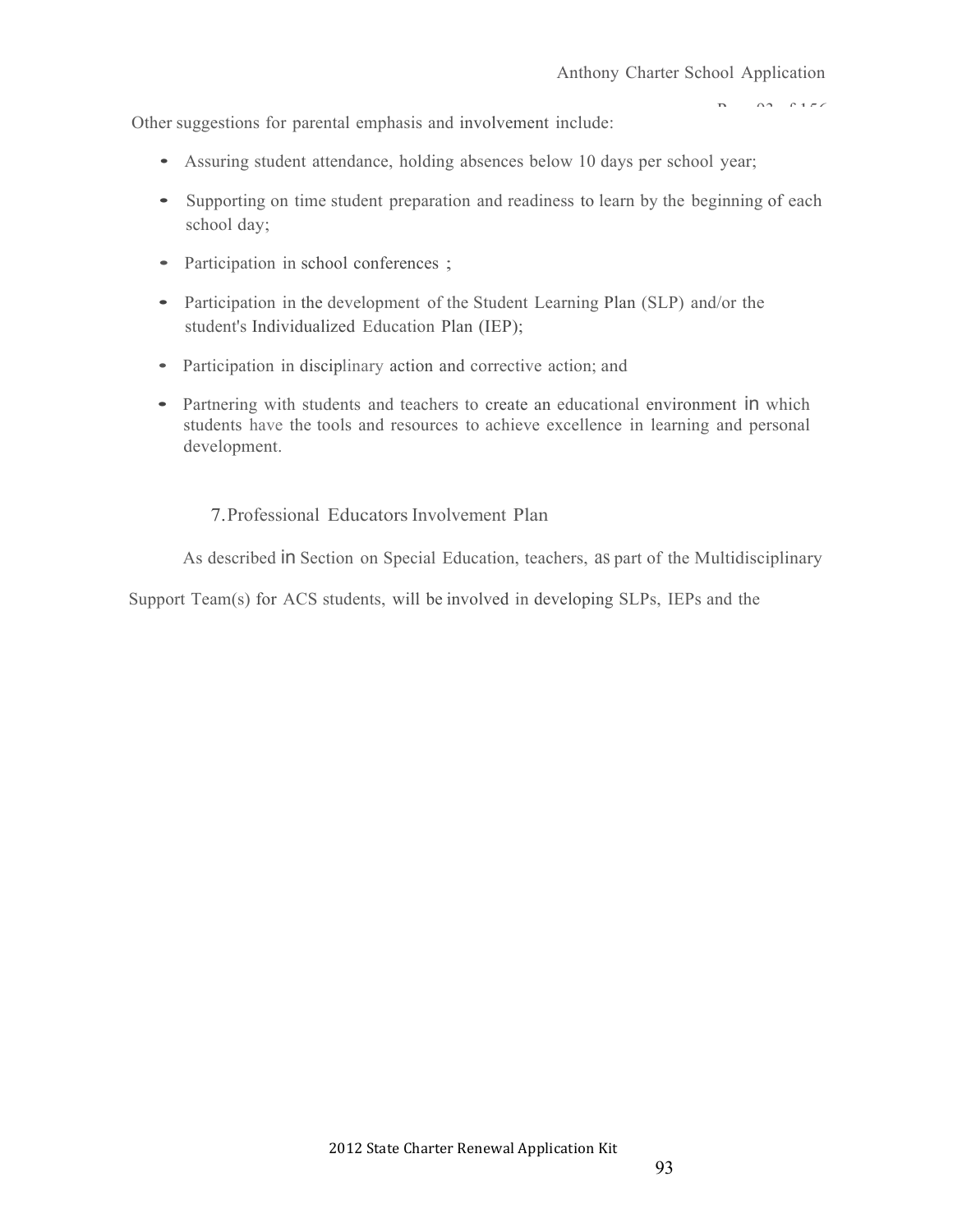$P = 94.6156$ 

identification of "at-risk" students. In addition, all educators will be required to complete ongoing professional development consistent with the school Professional Development Plan. The staff will also seek continuous review of in-class practices and lesson plans from their peers and the Principal. Instructional staff will be involved with ACS support and relevant Governing Council committees on an as-needed basis. Teachers will also agree to support extra-curricular activities and Student Learning Plans as negotiated with the ACS Principal.. ACS will advertise and contract with professional educators, trainers and consultants for training of governance council members, administrators, teachers and staff on an as needed basis. ACS will also utilize training from the State Coalition of Charter Schools and the PED whenever training or support is made available

# **8. Parent/Community Involvement Plan**

One of the primary aspects of the ACS vision is that the school reflects and capitalizes upon the community of which it is a part. This means working closely with the community.

ACS has much work to do in organizing community resources. Several key parts of this relationship need to be emphasized. ACS is motivated by a core of local community leaders and will serve as the nucleus of local community support. An opportunity to support NM HELP in efforts to build strong community partnerships provides regional relationships that ACS will take advantage of. Local advertising will be used to invite the public to informational meetings to educate parents and recruit staff, community volunteers and Governance Council participation.

- Utilization <sup>a</sup> strong working relationship with the local NM HELP office
- Broadening involvement and increasing awareness in ACS' purpose.
- Parents, students, teachers and the community working together to create a safe educational environment in which students are eager to learn and have the tools and resources to achieve excellence in learning and personal development.
- ACS will develop <sup>a</sup> data warehouse of local experts in areas ranging from construction skills to the hospitality industry, pulling community members into the school as leaders for projects, lectures, advanced learning experiences and mentoring.
- ACS is committed to building each student's self esteem through <sup>a</sup> variety of community-based activities including volunteer experiences.
- ACS will look to the community for ideas in developing student responsibility models, career shadowing, and sharing of expertise.

Specific community involvement opportunities will include:

- Attending open monthly meetings;
- Representation on the ACS Governing Council;
- Participating as mentors;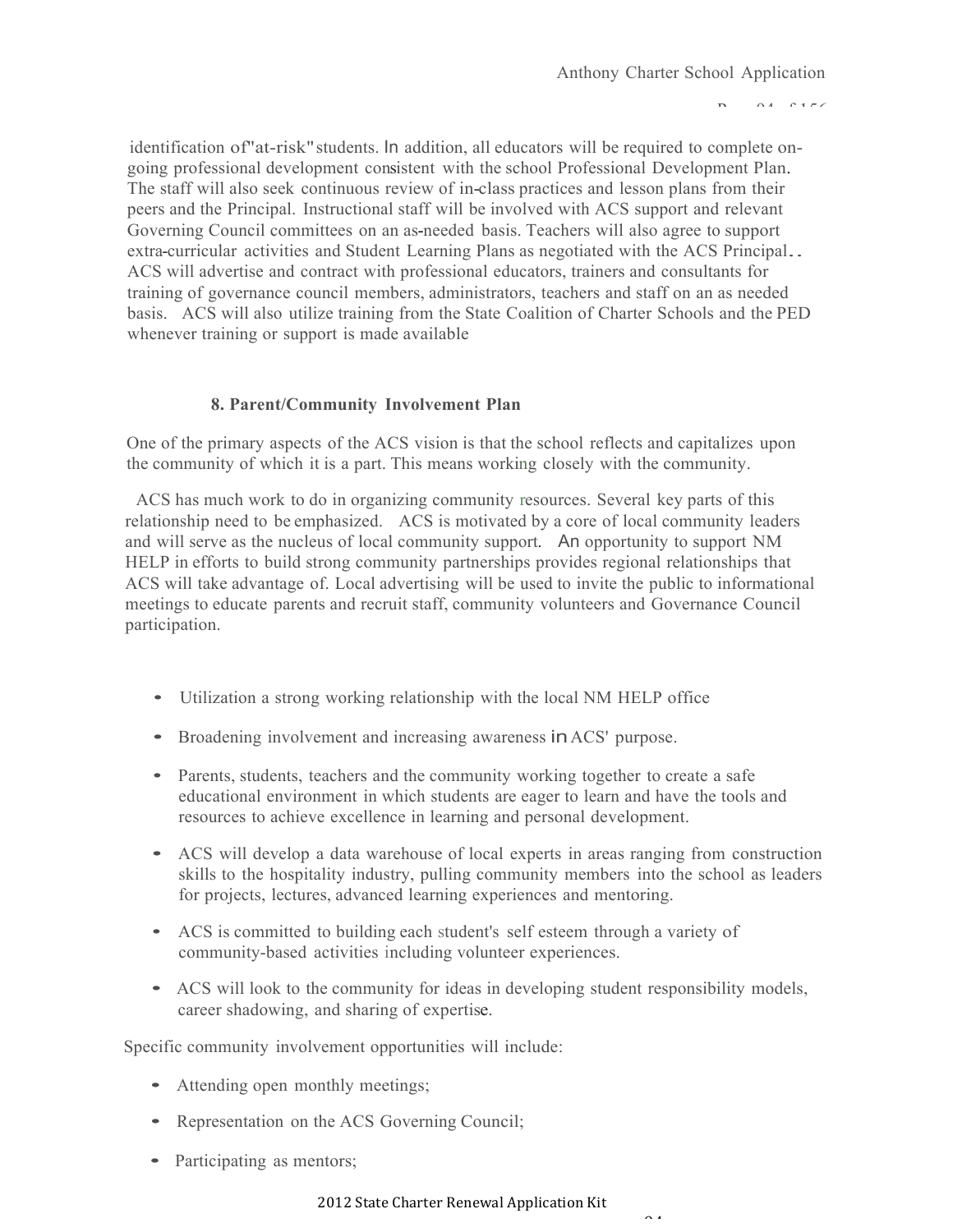• Volunteering;

 $P = \alpha \pi + \alpha + \pi \pi$ 

- Attending and/or sponsoring student exhibitions and programs;
- Inviting student participation in civic organizations; and
- Establishing <sup>a</sup> community advisory panel to provide insight concerning economic, environmental, business and academic areas relevant to ACS.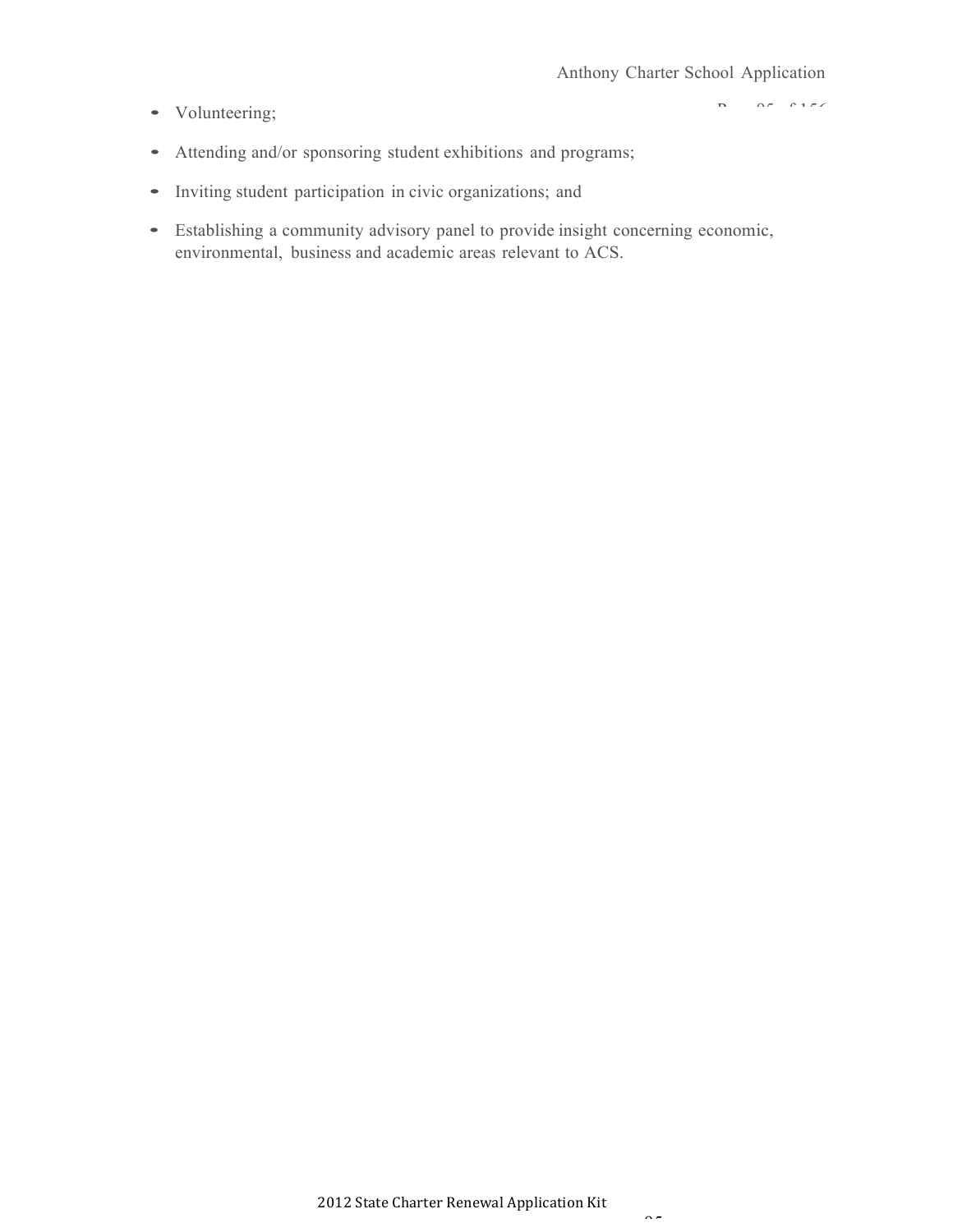$P = \alpha$   $\alpha$   $\beta$  156

9. Relationship between the Anthony Charter School Governing Council and the

LocaJ Board of Eduta.tion

Upon approval of this Charter Application, the Charter contract will be between the ACS Governing Council and the Gadsden School Board. The school will furnish the Board of Education with copies of all policies or procedures that may be developed with regard to any operational or educational program, upon adoption by the Governing Council. The Governing Council will submit an annual written progress report to the community and Board of Education in accordance with State PED policy. This report will include student performance results relative to academic performance, an analysis of academic programming, an analysis to assure equity among students, and demonstration of growth of the institution. Attendance and disciplinary data will also be incorporated into the annual report. Consistent with state law, the School's financial records will be audited annually.

In addition to an annual report to the Board of Education and the community, the Governing Council will review quarterly reports submitted by the Principal concerning operations, aggregate budget, attendance, student discipline and personnel matters and forward information copies to the Gadsden School Board. Board of Education authority over the ACS

budget and operations is as described in the *1999 Charter Schools Act.* The Governing Council will petition to the Local School Board and the State PED for waivers concerning specified areas. Any revision or amendment to the terms of the charter contract may be made only with the approval of the local school board and the governing body of the charter school.

#### 10. Alternative Dispute Resolution Process

• Any material dispute between ACS Governing Council and the Gadsden School Board and/or superintendent will be resolved using the process defined in this section. In the event of a dispute between ACS and the School Board, the preferred form of resolution shall be mediation. ACS will develop an agreement to be signed by both parties establishing a dispute policy. This agreement will include, but not be limited to, these items below:

- Either party wishing to invoke the dispute policy (the complaining party) will provide written notice to the other party (the receiving party), stating the exact nature of the dispute, the history of the development of the dispute, ad the party's desired outcome. The party receiving the notice will respond in writing within 30 days, stating whether they will agree to the complaining party's desired outcome or whether a mediation process shall be instituted.
- If mediation is selected, the receiving party will include in its response the names of three proposed mediators. The complaining party shall reply within 10 business days of receipt of the receiving party's response. The response shall state whether they agree to one of the mediators proposed or list another three proposed

mediators. The parties will continue to correspond until a mediator is agreed upon.

 $\tilde{\phantom{a}}$ 

2012 State Charter Renewal Application Kit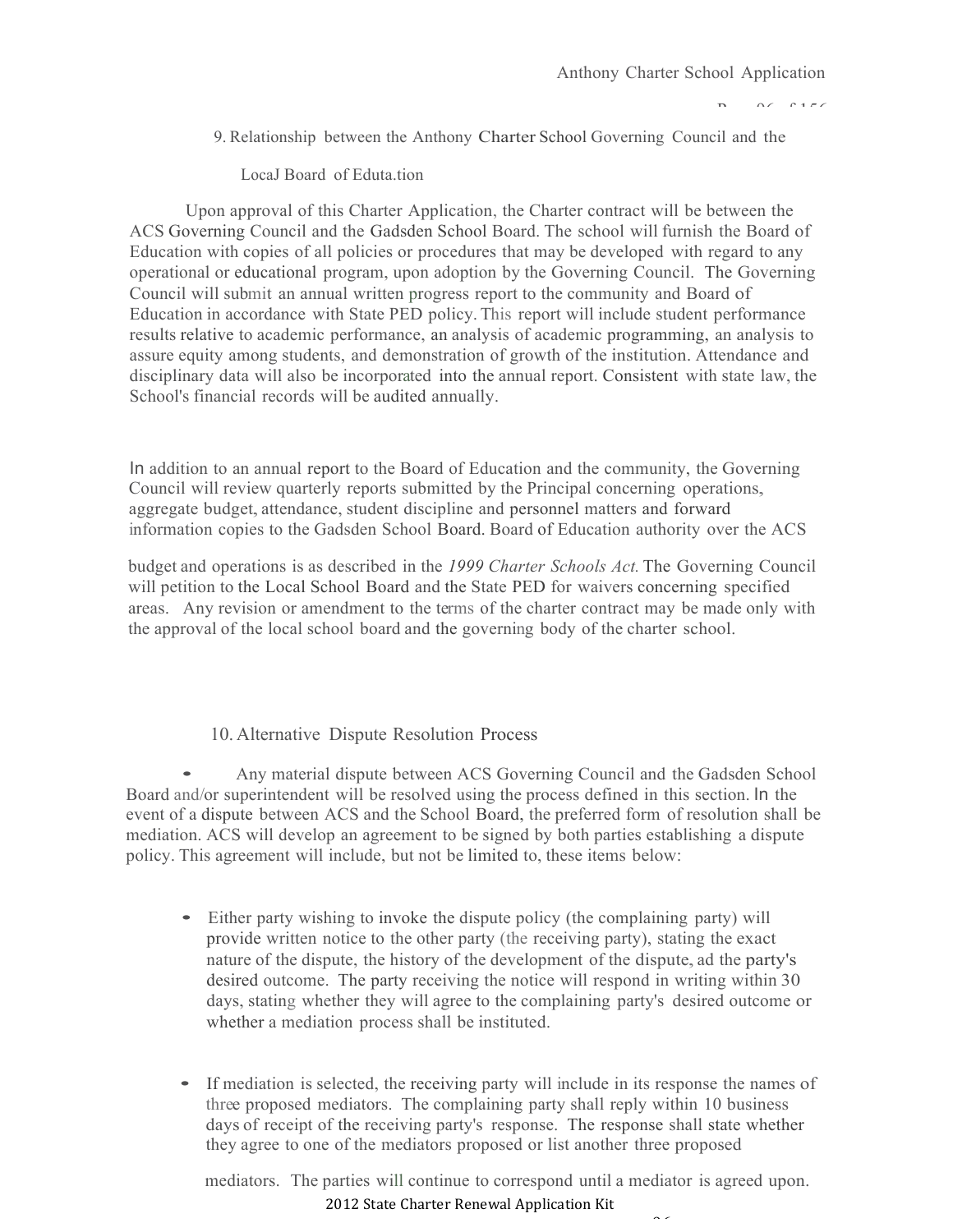However, if the parties cannot agree upon a mediator within 30 days of the  $\sim$ receiving party's response, other forms of dispute resolution, including litigation, may be initiated by either party, but the parties must request a court-appointed mediator before discovery is initiated.

 $\sim$   $-$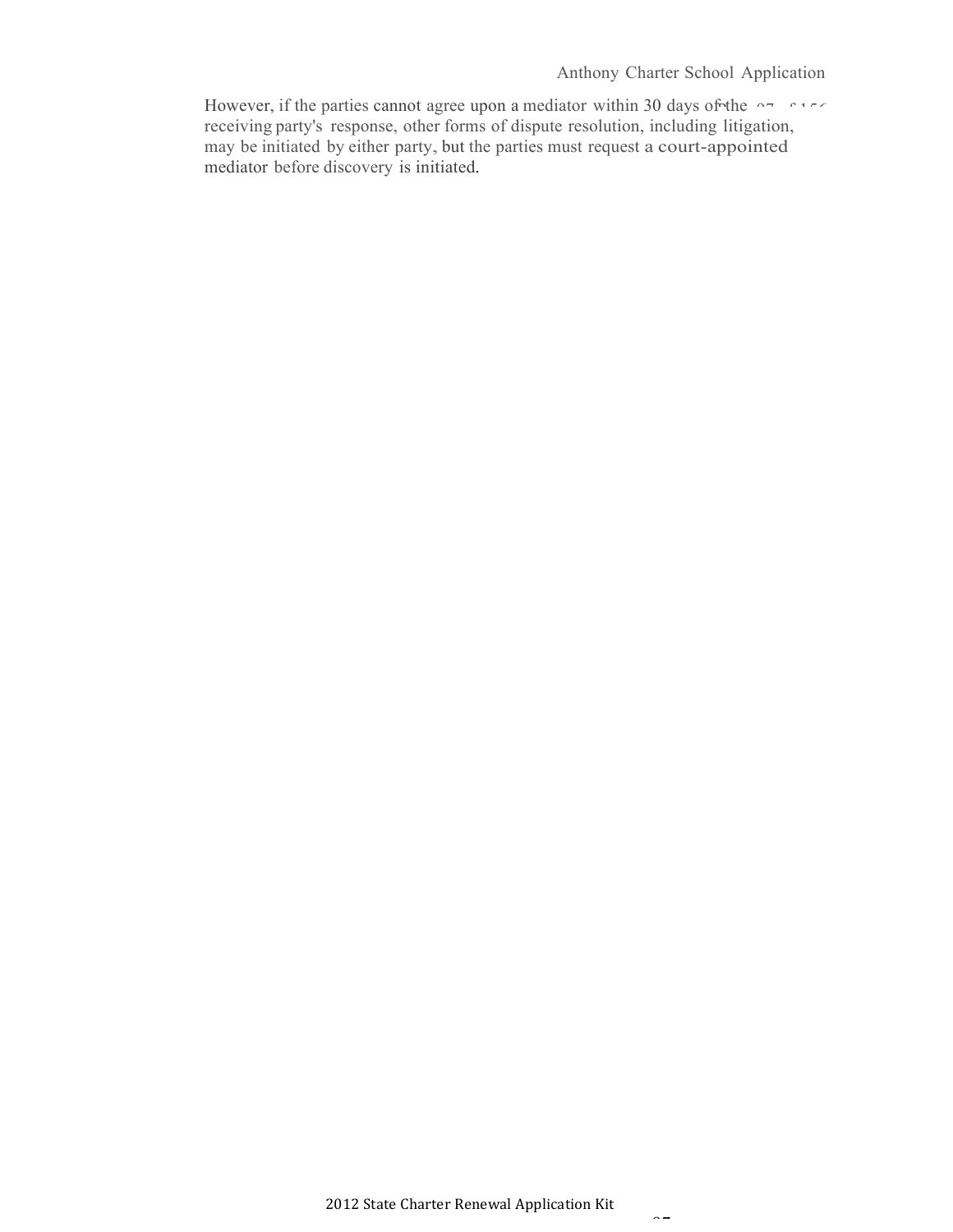$\Omega$ <sup> $\Omega$ </sup>  $\Gamma$  156

• If mediation is attempted but fails, either party may file suit in the appropriate Court and litigation shall proceed. The applicable rules of civil procedure and evidence will be followed; thus, if a party files a frivolous lawsuit, they may be sanctioned pursuant to Rule 11 of the Rules of Civil Procedure. The parties will at all times be encouraged to participate in mediation to resolve the dispute and to terminate litigation; however, neither party shall be required to do so. In the event of mediation, the parties shall share in the cost of the mediator's fee.

# **11. Employee Relations-Terms and Conditions of Employment**

Pursuant to NM 6 ACS submits the following explanation of the relationship to exist between the school and its employees, including evidence of terms and conditions of employment.

The ACS Governing Council will adopt its own written policies in compliance with federal and state law, regarding the recruitment, promotion, discipline and termination of personnel., methods for evaluating performance, and a plan for resolving employee-related issues. Employees of ACS are not Gadsden School District employees. A new employee hired by ACS will not have an employment right to a position within the Gadsden district upon leaving the charter school.

In accordance with the *1999 Charter Schools Act,* ACS shall hire all employees of the school directly, without prior authorization or review by the Gadsden district' personnel office, subject to compliance with federal and state rules and regulations.

#### **12. Common LegalElements for Employee Relationships**

These elements shall apply to all employee relationships with ACS:

ACS staff, after meeting with the principal, may appeal administrative personnel decisions to the Governance Council

ACS is an Equal Opportunity Employer and shall not discriminate against any employee on the basis of race, color, religion, gender, age, national origin, or disability.

It is the policy of Anthony Charter School to conduct appropriate, legally permissible and mandated state and federal criminal records inquiries into the background of all ACS personnel and volunteers who contact students.

ACS affirms its commitment to the rights of students, parents, and employees with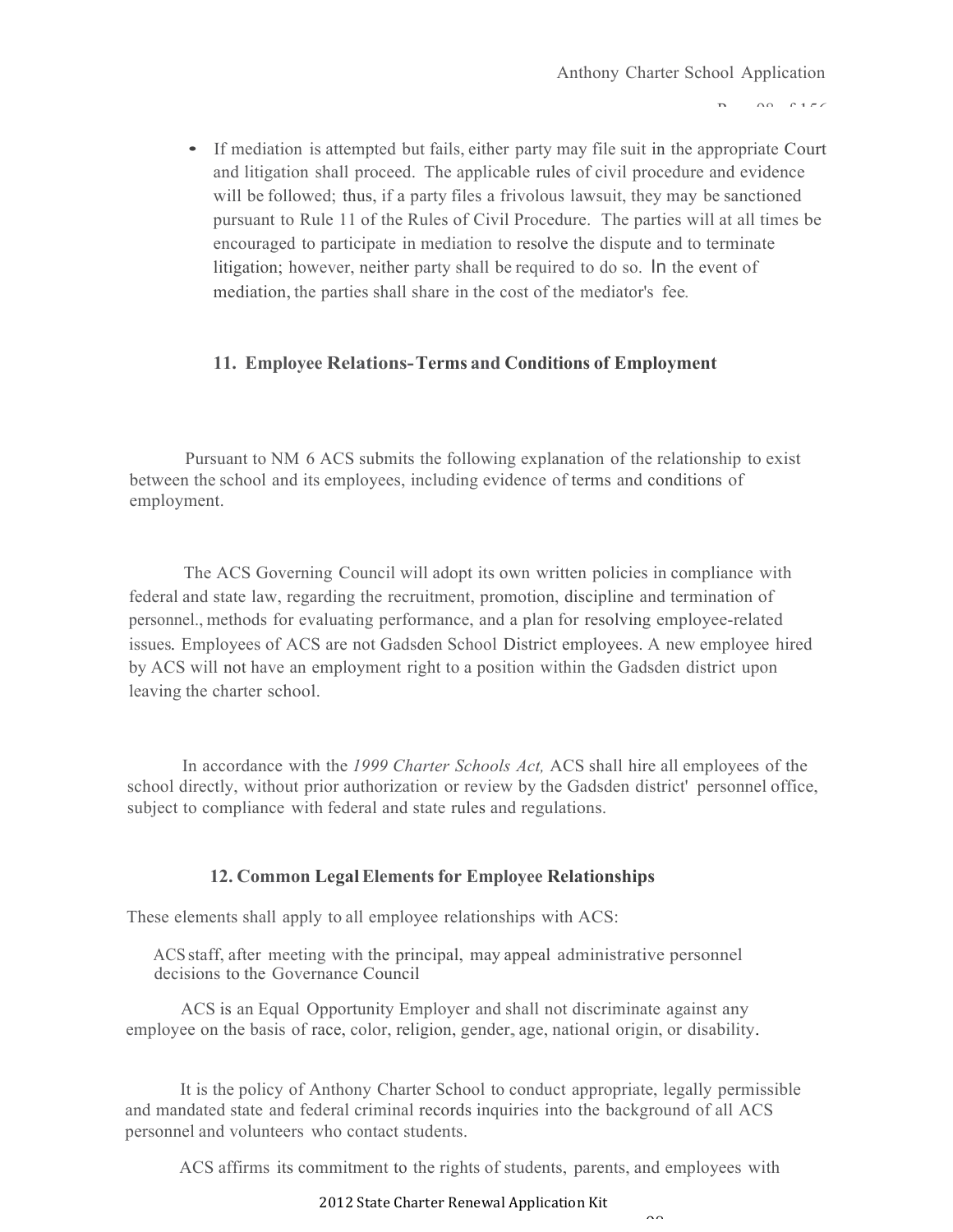disabilities as set forth in Section 504 of the Rehabilitation Act of 1973, the New Mexico Human Rights Act (1\TMHR.A) and the Americans with Disabilities Act (ADA) and its implementing regulation. ACS will not, directly or through contractual or other arrangements, discriminate on the basis of handicap in admission, access, treatment, or employment. The Principal shall ensure that this policy is implemented at ACS. Any infractions shall be reported immediately to the Principal.

#### **13. 504/ADA Employment Practices**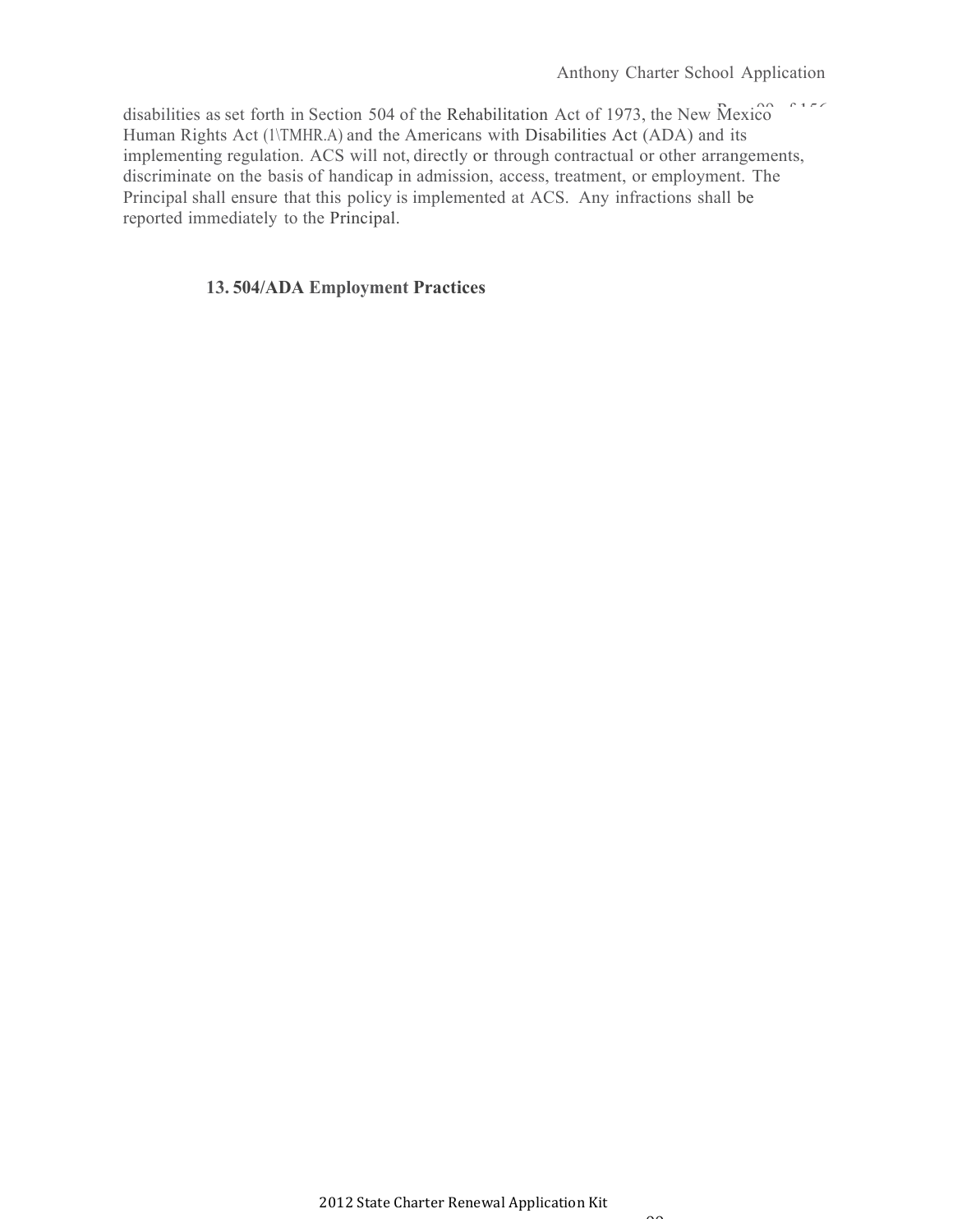$P_1 \ldots Q_1 \ldots P_1$ 

The proposed ACS Employee Handbook is included as an Appendix to this application. It spells out in great detail all of the issues we highlight here. It will be finalized and then given to the Interim Board for approval prior to the start of classes.

A. Notice of ACS policy on non-discrimination in employment practices will be

posted through annual newspaper notices, written in the Board Policy Handbook, posted throughout ACS, and published in any ADE statement regarding the availability of employment positions.

- B. Information regarding ACS' policy on non-discrimination in employment practices will be provided to potential employees in recruitment and interview settings.
- C. In the planning of training sessions for employees, availability of training sessions (including physical access to the training site) will not be limited so as to discriminate against employees with disabilities.
- D. In determining hiring, transfer or promotion of employees, placement will not be determined or influenced by any employee's disabling condition. It is the prerogative of the employer, however, to determine office, classroom, or other area of work based on already accessible work areas.
- E. Each job de cription will be written to:
	- 1. Identify any environmental factors that could create a barrier for a person with a disability;
	- 2. Ensure that all essential physical, mental, and intellectual qualifications have been defmed and justified.
	- 3. Identify the types of abilities which would qualify a person to fulfill the essential functions of a job.
- F. "Reasonable accommodation" may include for employees, where such would not impose "undue hardship,"
	- 1. making facilities used by employees readily accessible to and usable by persons with disabilities;
	- 2. job restructuring and part-time or modified work schedules;
	- 3. acquisition or modification of equipment or devices;
	- 4. provision of readers or interpreters and other similar actions.

This is not an all-inclusive list of possible accommodations.

G. ACS will not use employment tests or selection criteria that screen out persons with disabilities unless those criteria are demonstrably job related.

 $\sim$ 

#### **14. Reasonable Accommodation**

2012 State Charter Renewal Application Kit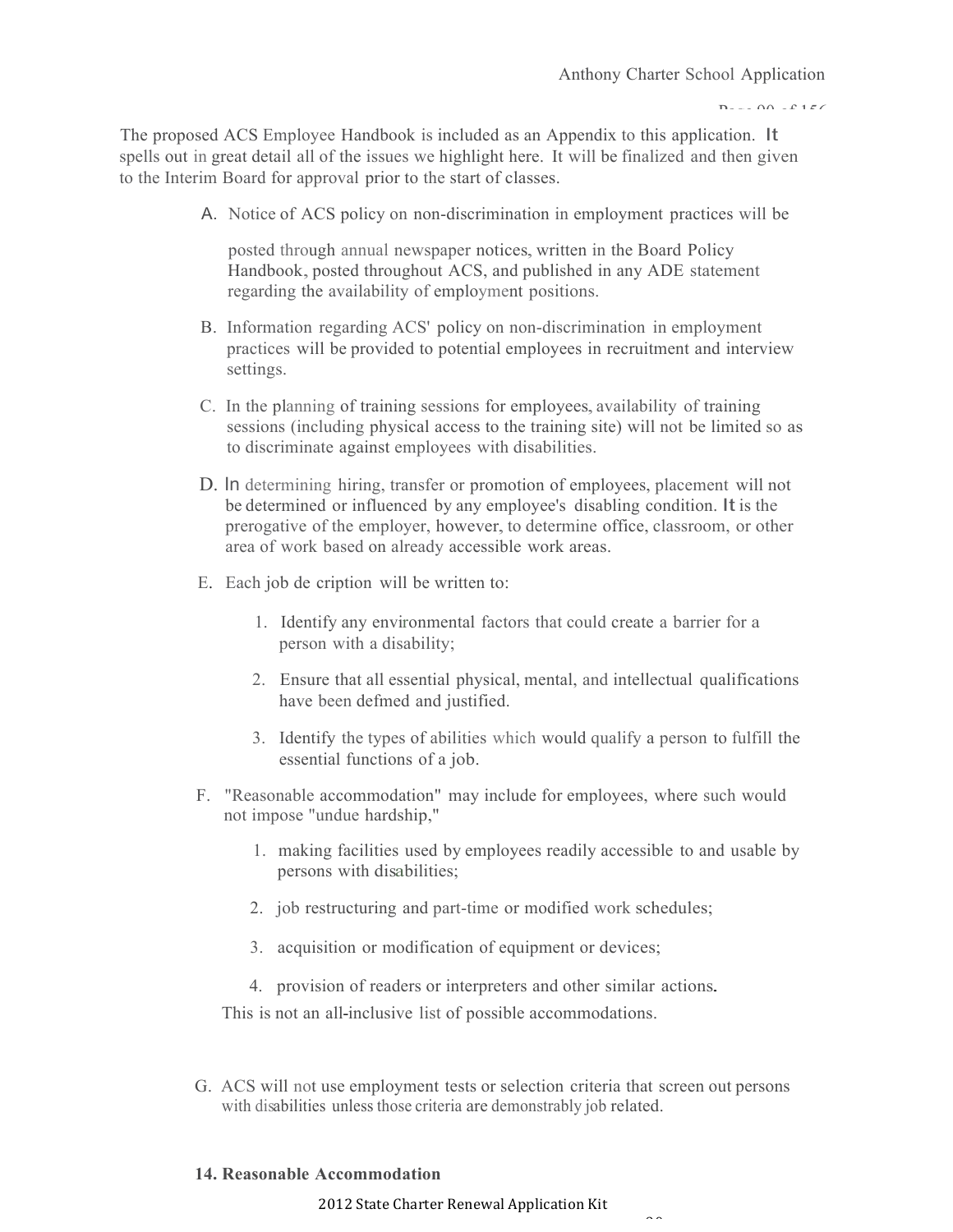$P_1 \ldots P_1$  of  $P_1$ 

A. The employee must initiate a written request for reasonable accommodation accompanied by documentation of the condition which may qualify as a disability. The type of documentation required will depend on the disability and can be medical, psychological or diagnostic.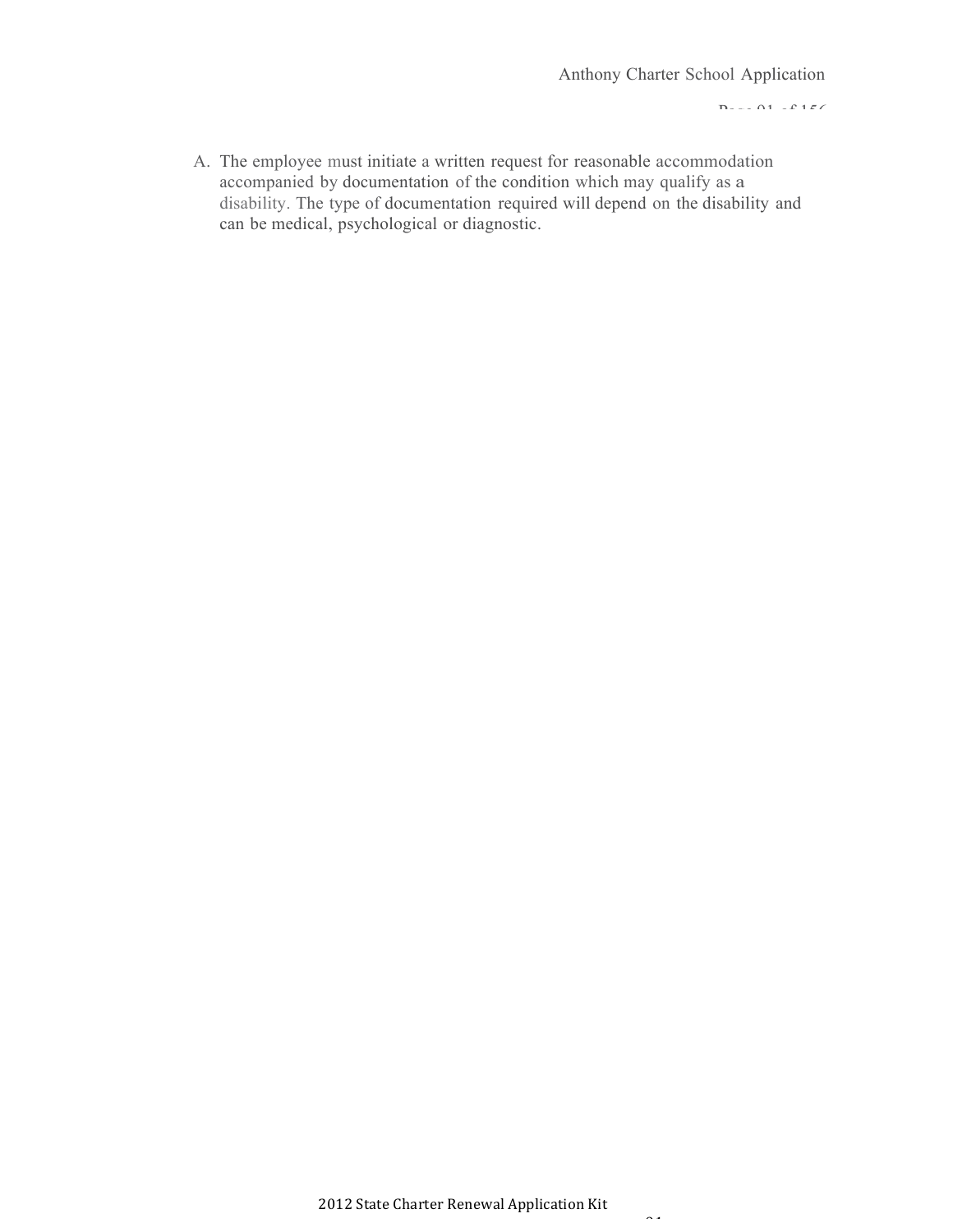$P_1 \ldots Q_2 \ldots P_1$ 

- B. When "A" above is complete and submitted to the Principal, options will be explored and a determination made of what occurs next.
	- 1 . At no time prior to tills contact should the Principal agree to a specific accommodation or make a fmancial commitment to the employee. Many accommodations can be accomplished on site with no need for modification and at no cost.
	- 2. Options may include, but are not limited to, the development of an employee accommodation plan, physical access request, further medical clarification, job restructuring and/or transfer.
	- 3. When the necessary accommodation is complicated or requires ACS funding, the 504/ADA Committee will need to be involved and financial commitments made. Any consideration of job restructuring or transfer must include the involvement of the
	- 4. Human Resources Department. When necessary, the 504/ADA Committee will assist the school administration in determining the most cost effective accommodations that meet the need, considering also the employee's suggestions on his/her Accommodation Request.
- C. All accommodations agreed upon and initiated are documented by the employee's supervisor and the ADA Coordinator using the *Employee Accommodation* form. A copy of this is sent to the ADA Coordinator, who keeps confidential records on disability accommodations separate from the personnel files. No disability records will be kept in the Human Resources Department personnel files.

### **16. Grievance Procedure**

A complaint regarding a violation of law, Section 504 of the Rehabilitation Act of 1973 the Americans with Disabilities Act and the New Mexico Human Rights Act in an employment decision will be subject to a grievance procedure that provides for the prompt and equitable resolution of the dispute. The grievance procedure will follow these steps:

A. The grievant will file a written complaint, stating the specific facts of the

grievance, the alleged discrimination and the remedy requested of the ADA Coordinator.

B. The ADA Coordinator will make all reasonable efforts to resolve the matter informally at the administrative level most immediate to the complaint.

C. In the event that the complaint cannot be resolved informally, ACS will convene an informal hearing no later than ten (10) working days after the filing of the complaint. The hearing procedures will parallel those of a union grievance hearing with ACS. Both the grievant and the administrator responsible for the disputed

action may present testimony and documents relevant to the complaint. Witnesses may be called and cross examined. Within ten (10) working days ofthe hearing, the

 $\sim$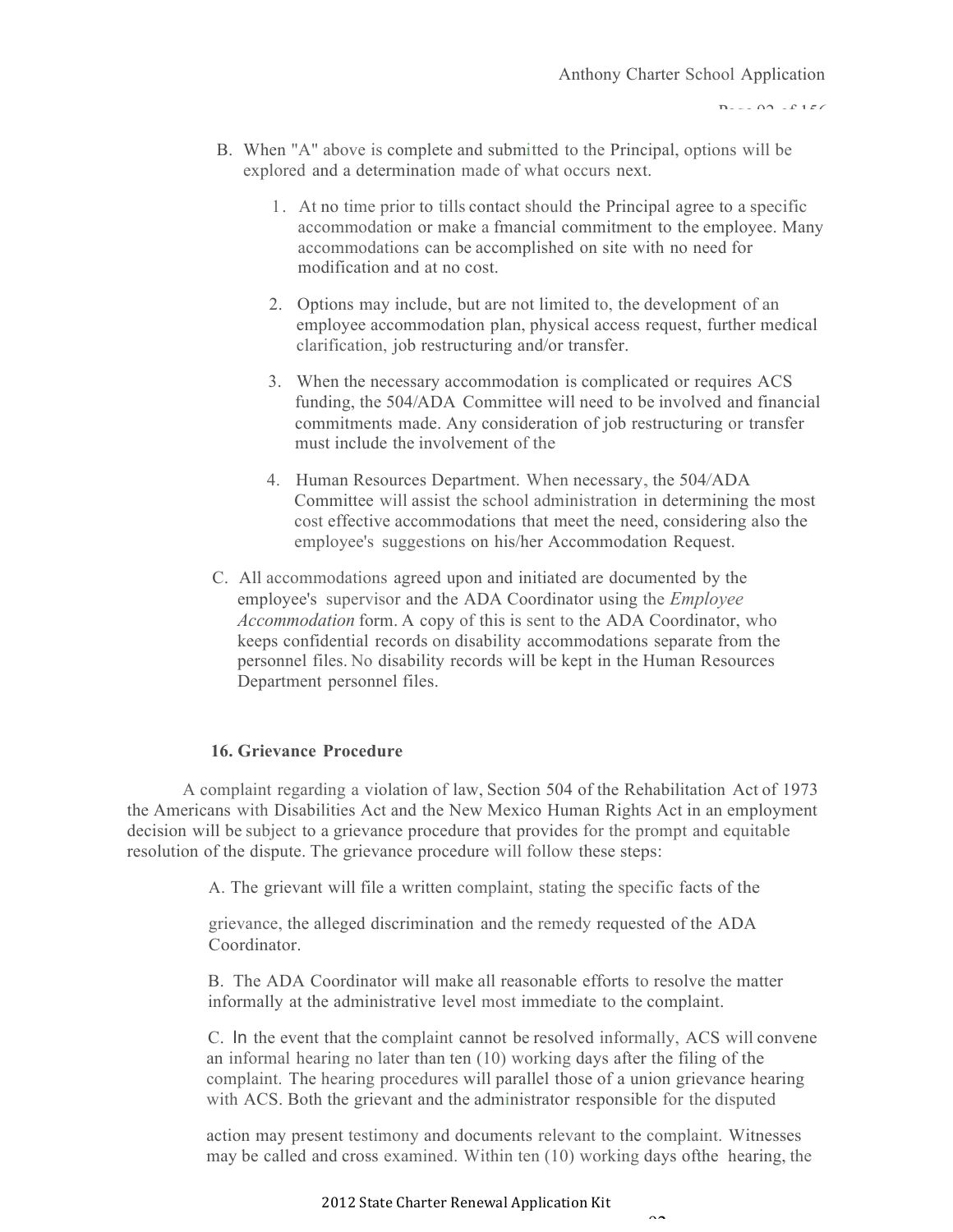#### Anthony Charter School Application

hearing officer will provide a written copy of their determination to both parties.<sup>"156</sup> The grievant may appeal the outcome of the hearing to the Principal within ten (10) working days of the receipt of the determination. The appeal must be in writing.It must be submitted with copies of the original complaint, the minutes of the hearing

 $\sim$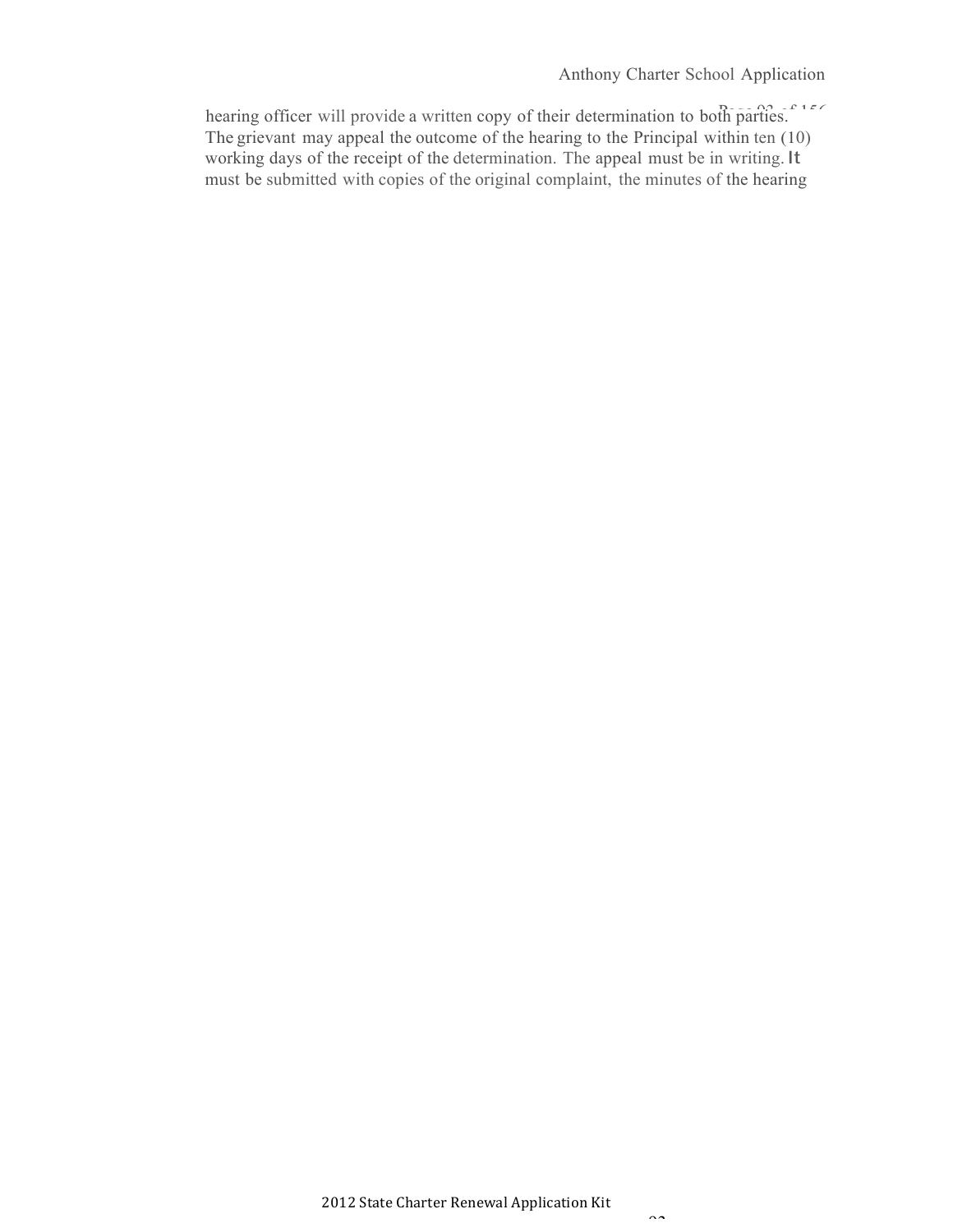$P_1 \ldots Q_4$  of 156

and the written determination. The Principal may, at his/her discretion, convene within ten (10) working days a second hearing at which the parties may present additional testimony and argument.

D. Within ten (10) working days of a second hearing, the Principal will provide both parties with a written decision.

E. If, at this or any other point, the grievance has not been satisfactorily resolved, an appeal may be made to the Office for Civil Rights. Timelines set forth herein may be waived upon mutual assent or <sup>a</sup> showing of good cause.

Employees of ACS will be informed of Section 504, the Americans with Disabilities Act and the relevant ACS Board Policy and that a complaint may be filed without reprisal by the Board or any of its employees or agents. The grievant will be notified of his/her rights of appeal at each step of the process.

## 17. Immigration Reform and Control Act

ACS is committed to meeting its obligation under U.S. Immigration Law. Accordingly, ACS will not hire or continue to employ an individual who is not legally authorized to work in the United States. However, ACS does not discriminate on the basis of citizenship status or national origin in recruiting, hiring, discharge, or any other employment function.

### 18.Sexual Harassment

ACS affords its employees a working environment free of discrimination. We

recognize that acts of sexual harassment are defined in Section 703, Title VII, and Civil Rights

Act of (1964), as amended and in the New Mexico State Human Rights Act 28-I-7NMSA. Acts of sexual harassment will not be tolerated at Anthony Charter School.

### 19.Drug-Free Workplace

The use of controlled substances at ACS

- --is inconsistent with the behavior expected of employees;
- --subjects all employees, clients, and visitors to our facilities to unacceptable safety risks; and

--undermines ACS' ability to provide quality education to its students.

If an employee has a problem with the abuse of alcohol or other controlled substances, we recommend seeking professional treatment. Failure to effectively deal with an alcohol or substance abuse related problem, or arriving for work under the influence of such substances,

#### 2012 State Charter Renewal Application Kit

 $\hat{\phantom{a}}$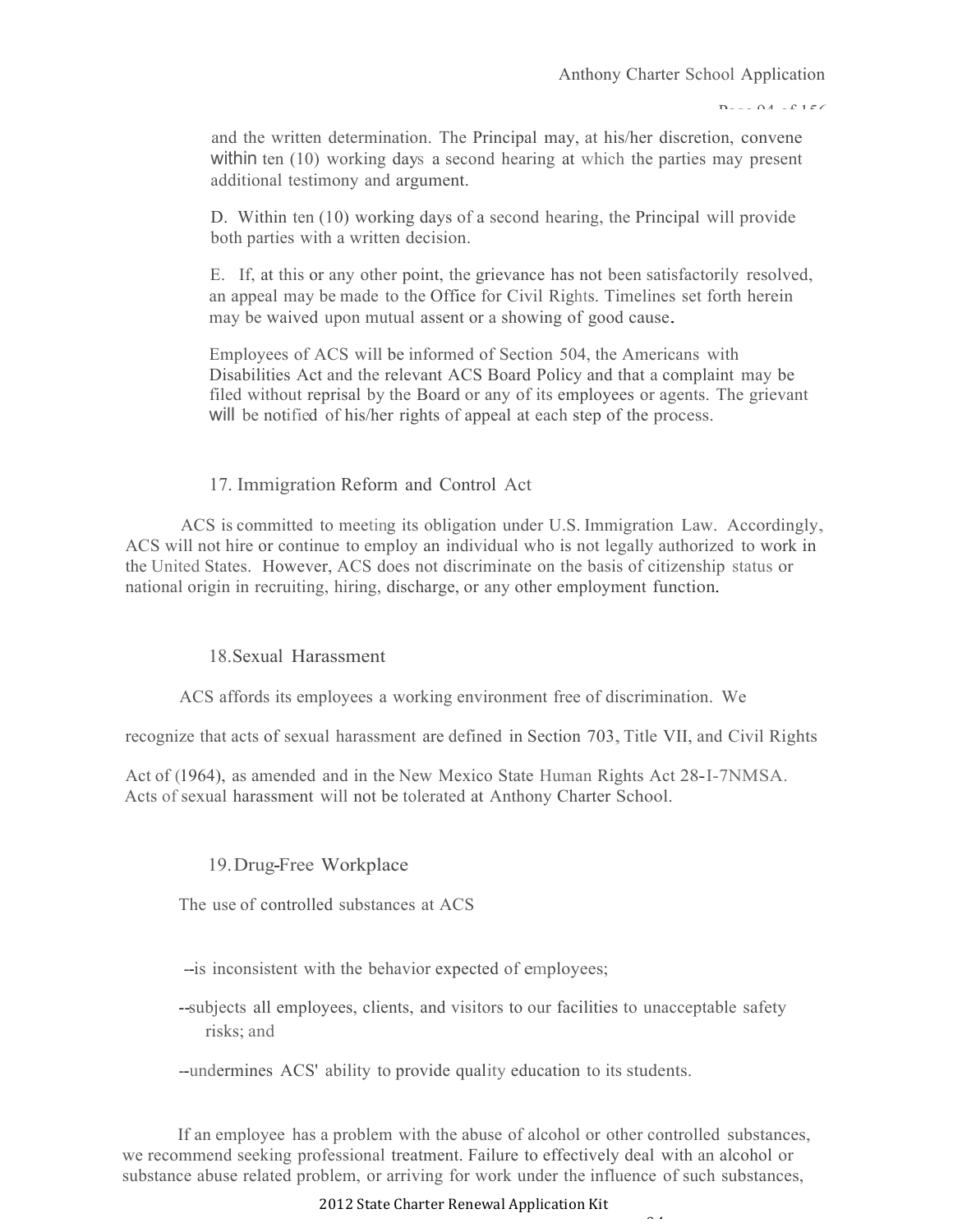#### Anthony Charter School Application

can result in disciplinary action, up to and including termination. ACS reserves the right-to career require employees to submit to a drug and alcohol screen based upon suspicion of use.

20.Common Conditions of Employment at Anthony Charter School

These elements shall apply to all employee relationships with ACS:

### 1. Annual evaluation

All teaching staff will participate in annual PDP process in compliance with NM three tier licensure guidelines and NCLB

 $\sim$   $\sim$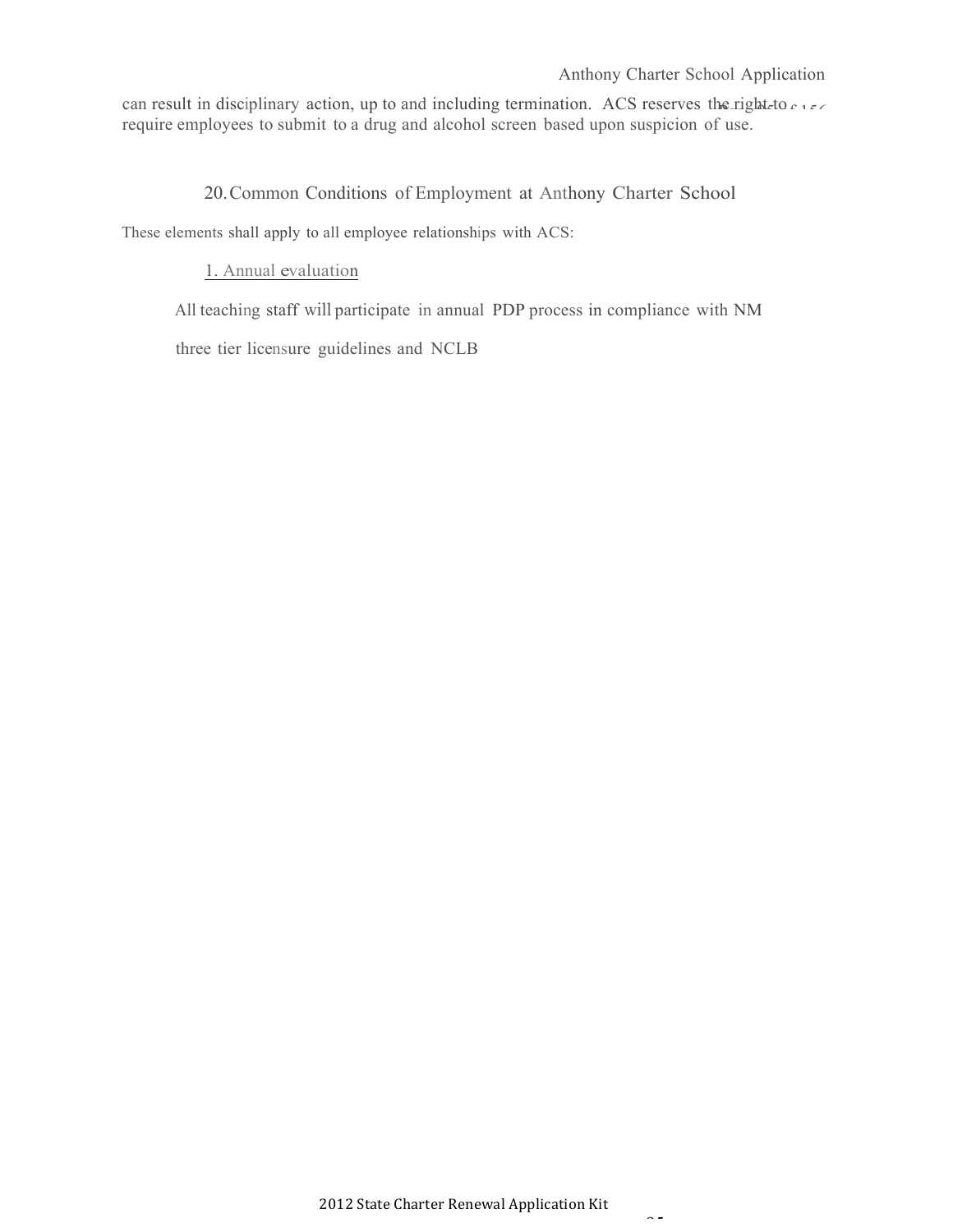$P_1 \ldots Q_n$  of 156

## 2. Leave of Absence

Employees will be granted Leave of Absence in accord with *Family and Medical Leave*

## *Act of 1993(FMLA).*

In addition to provision of the FMLA, each employee receives 10 medical leave days per year, if needed. Medical leave does accrue.

Employees of ACS can, with approval from the Principal, seek other unpaid leaves of absence.

3. Compensation

Compensation is defined as a combination of base salary, additional increments, and benefits including ERA and an optional 403(b).

Compensation will be based on experience and performance (as per the NM Three Tiered Licensure System requirements) of the individual and at the discretion of the Governing Council, within the approved budget.

4. Benefits

Employees shall be entitled to receive benefits including, but not limited to Educator's Retirement Association fund, paid sick leave, health insurance, and an optional 403(b). Health benefits will be provided by emollment in NMPSIA.

## 5. Complaint and Dispute Procedures

ACS will establish a fair procedure to ensure that all teachers may bring legitimate complaints and disputes to the appropriate authority in order to secure equitable solutions.

Complaints and disputes involving alleged acts of discrimination on the basis ofrace, sex, national origin, age, or handicap are processed through the Principal.

This process will be outlined in ACS Employee Handbook, attached.

6. Disciplinary Actions/Separation Rights

ACS will establish a progressive discipline program to deal with matters of employment discipline, upon approval by the Governing Council.

### 2012 State Charter Renewal Application Kit

 $\sim$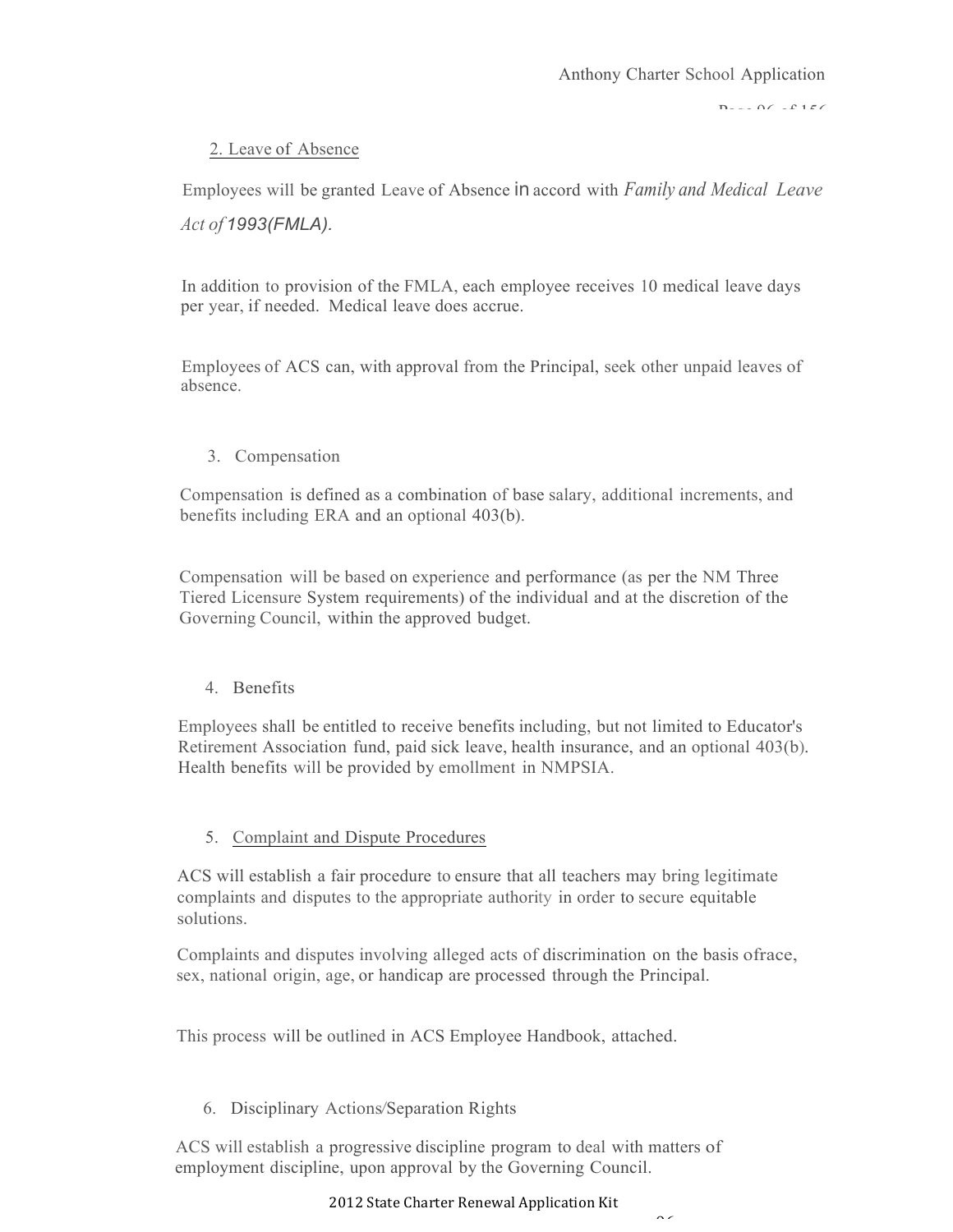#### $P_A$   $P_A$   $P_A$

## 21. Anthony Charter School Employee Code of Conduct

As a member of the ACS team, you are expected to accept certain responsibilities, adhere to acceptable principles in matters of personal conduct, and exhibit a high degree of personal integrity at all times. This not only involves sincere respect for the rights and feelings of others, but also demands that in both your work and personal life you refrain from any behavior that might be harmful to you, your co-workers, and/or ACS, or that might be viewed unfavorably by current or potential students, their parents, or the public. Whether you are on duty or off, your conduct reflects upon ACS. You are consequently encouraged to observe the highest standards of professionalism at all times. Employees are expected to abide by the following *code of conduct:*

1) Be familiar with and carry out ACS policies, rules and regulations mandated by the State

Personnel Act. These are outlined in the ACS Employee Handbook.

2) Avoid abuse or neglect of students at all times. To maintain respect for the dignity and integrity of each student, to follow facility standards of care as outlined by licensing and accreditation requirements, and to report any suspected or observed student neglect and/or abuse to the Principal or his/her designee.

3) Work within and support the recognized organizational structure of authority of ACS.

4) Protect and uphold each ACS student's right to confidentiality regarding his/her records.

5) Be on time for, and be physically and emotionally ready to begin work at the scheduled work time.

6) Accept and be responsible for the timely completion of assigned tasks, and to participate actively in such assigned tasks, activities, procedures, etc. The Principal must approve absences from work.

7) Call the Principal in advance of the scheduled reporting time when sick and unable to work. Repeated or excessive absences will require a doctor's excuse and may involve disciplinary action.

 $\sim$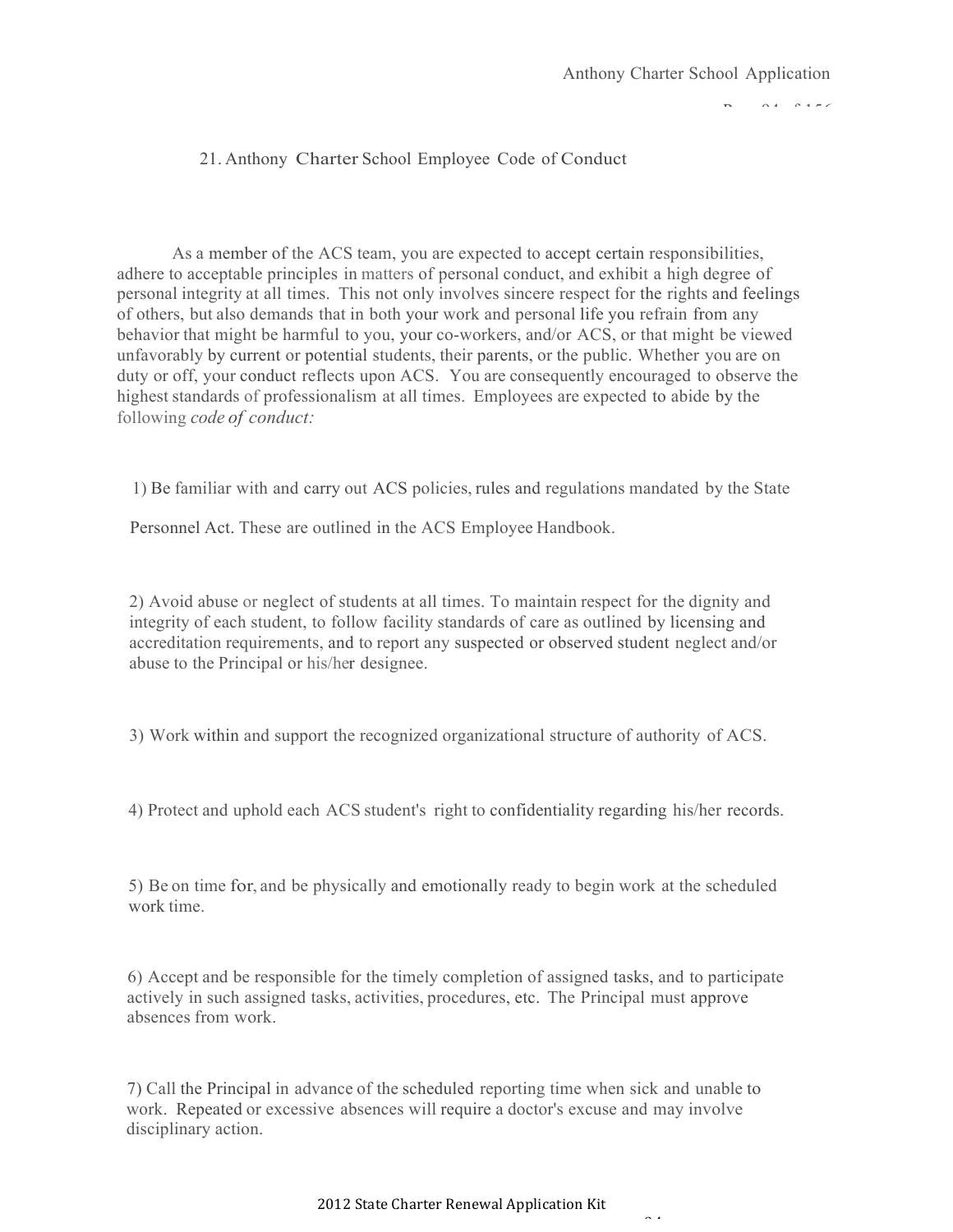#### Anthony Charter School Application

8) Be properly attired and act in an appropriate fashion at all times during work hours, while on facility ground, or when engaged in ACS activities.

9) Engage only in educational/mentor relationships with students. At no time are employees to see, meet with, and engage in any type of relationship with residents outside school. Exceptions to this are when staff is involved in alternative education in a home schooling circumstance. Sexual or personal relationships between students and staff are prohibited.

 $\sim$   $\sim$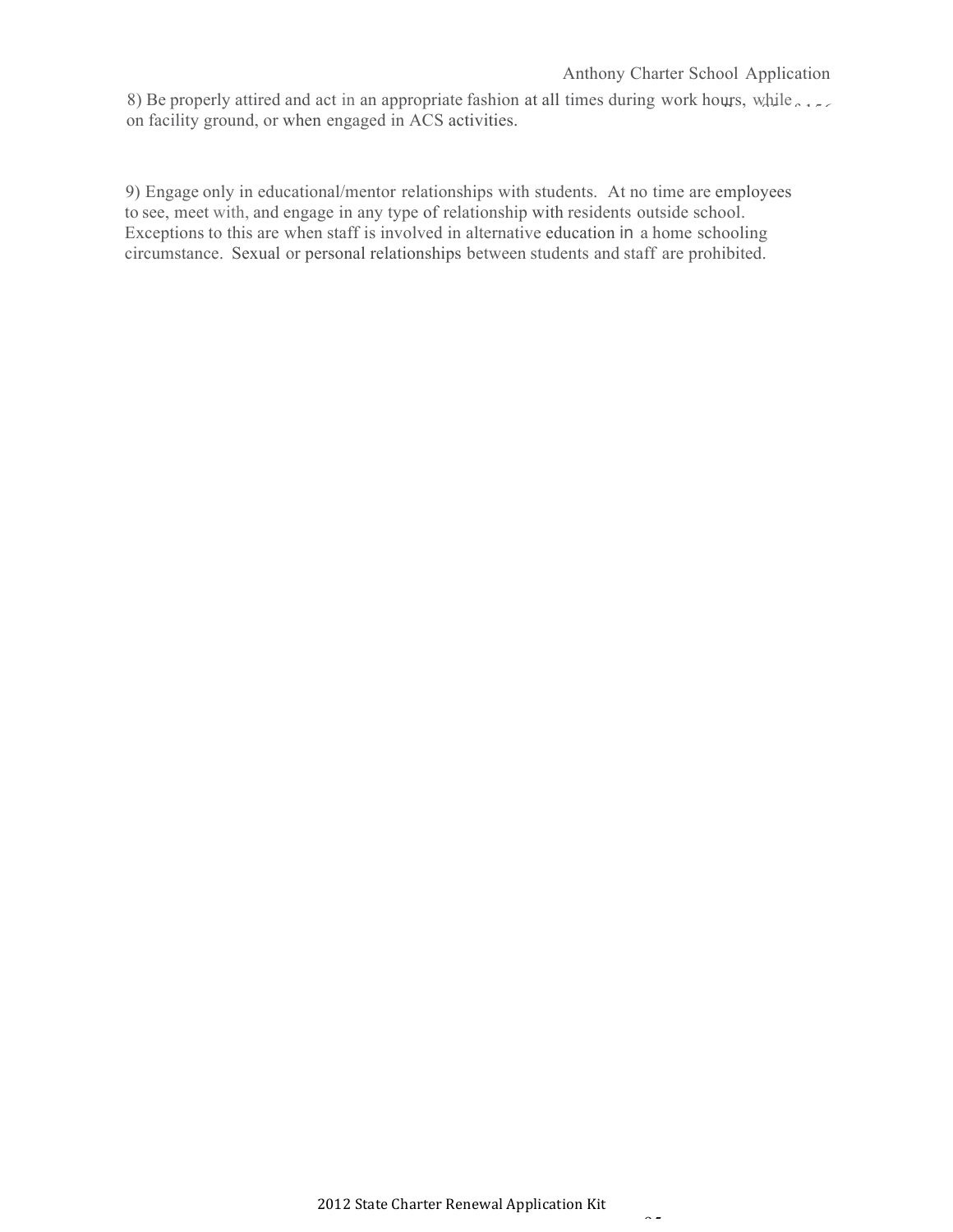$P(X = 945)$ 

10) Report to work free from the influence of alcohol, drugs, or any other illegal or controlled substance. Additionally, alcohol, illegal drugs or controlled substances, firearms, and any other weapons are not to be brought onto ACS property.

11) Represent yourself accurately and honestly on all work-related documents including employment application, leave requests, or other work-related documents.

12) Take action immediately through appropriate channels against unethical conduct by any other employee.

13) Be familiar and comply with all applicable fire, safety and sanitary regulations.

14) Refuse gifts, gratuities, tips, and/or other offers of money, goods, or services from students, their families, ACS vendors or suppliers. Questions regarding a gift or gratuity should be directed to the Principal.

15) Report immediately to the Principal any accident, incident, or injury that might happen to any student, co-worker, or visitor. The report should include a description of the incident,

any witnesses, and the employee's recommendations on creating a safer facility environment.

Even if an injury becomes apparent at a later time or is only suspected, a report must be given to the Principal *as* soon as possible.

### 22. **Discipline Policies**

### A.**Employee Discipline Policy**

A proposed Discipline Policy for Employees is included in the ACS Employee Handbook/Personnel Manual attached as an Appendix to this application. The ACS teacher is required to be an appropriate role model for his or her students. ACS staff will:

- 0 model and reinforce appropriate behavior.
- 0 maintain consistent supervision and behavioral expectations.
- 0 communicate immediately with school administrators and parents when problems arise.
	- 1) Employee Discipline Procedure:

#### 2012 State Charter Renewal Application Kit

 $\sim$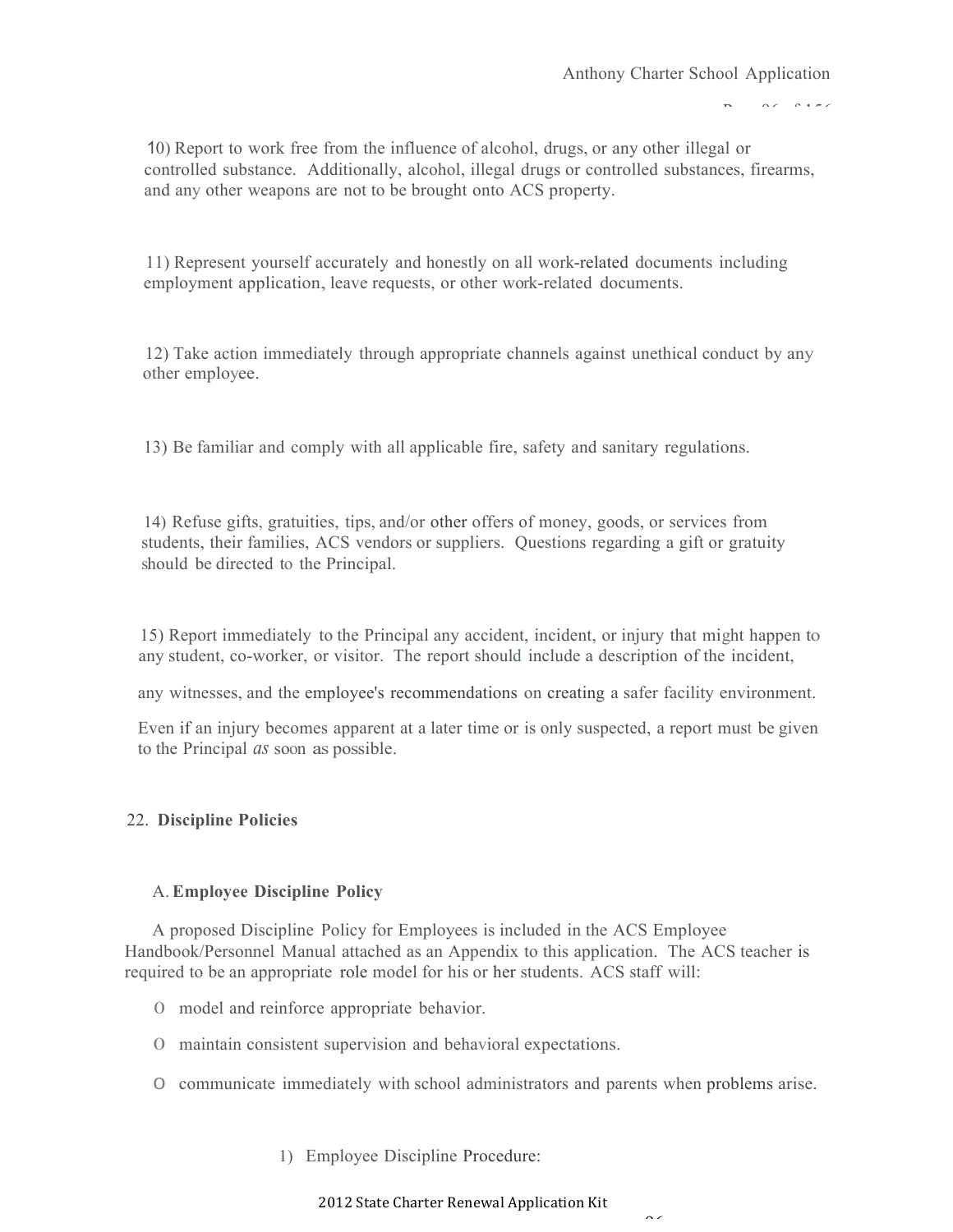Under normal circumstances, Anthony Charter School endorses a policy of progressive discipline in which it attempts to provide employees with notice of deficiencies and an opportunity to improve. If corrective action is warranted, the type of discipline will normally be determined on a case-by-case basis by the nature of the circumstances surrounding the problem. ACS will follow these guidelines as a minimum. Set forth below are some *Examples*  of misconduct which should result in discipline. This list is not intended to be all-inclusive:

\* Possession of weapons, firearms or explosives on the premises.

\* Threatening, intimidating, coercing or abusing students, staff, visitors or others.

\* Acts of conduct detrimental to student care that result in abuse of any student.

\* Possession, consumption or under the influence of intoxicants, or drugs on the

prem1ses.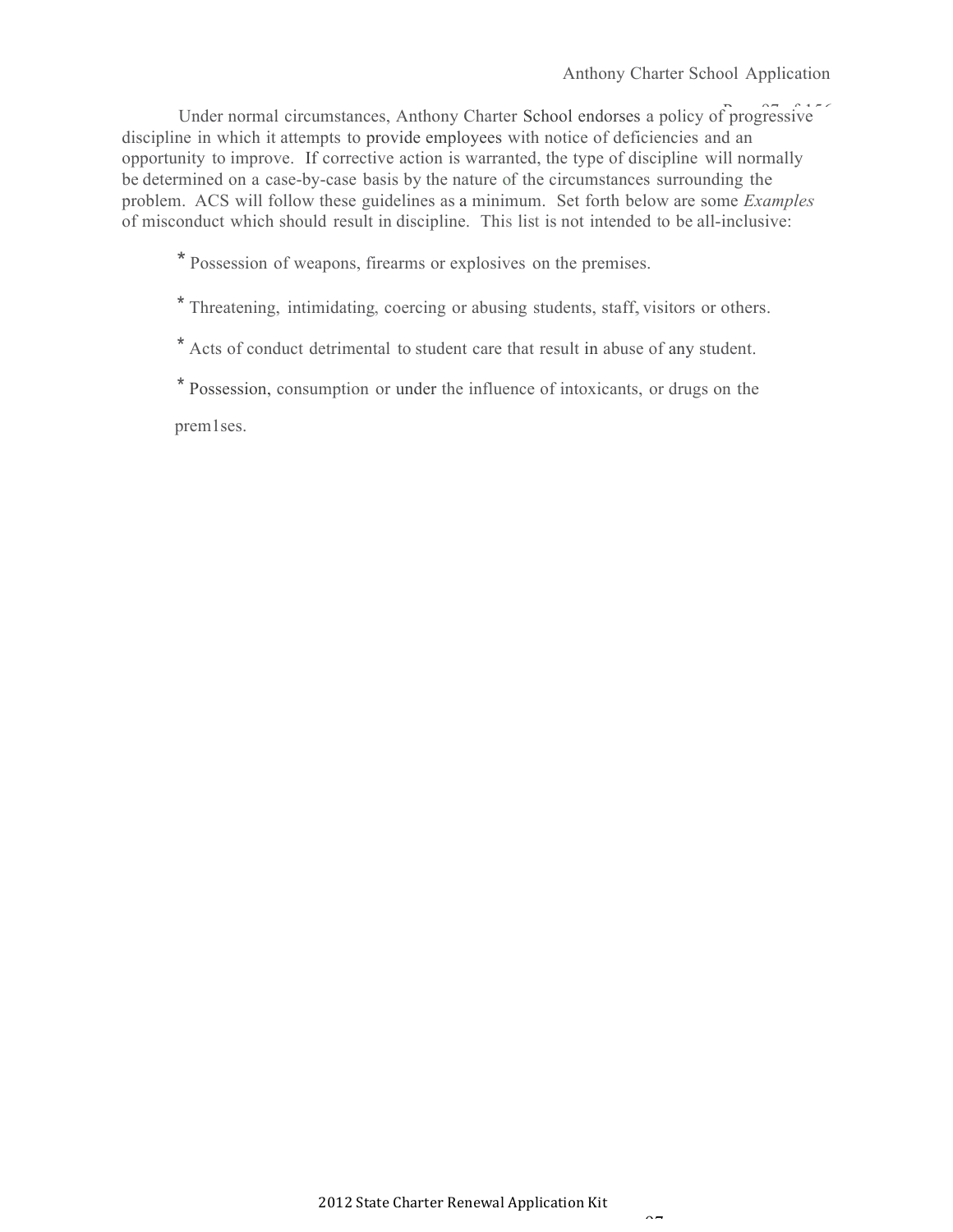$\Omega$ 

\*Breach of confidentiality.

\* Omit or falsify information on official school documents or verbally *insult*

management.

\* Intentional violation of ACS policies.

\* Failure to report an on-the-job accident.

\* Failure to observe safety stand ds and rules.

\*Theft

\* Failure to follow instructions.

\* Not performing job duties (sleeping on the job).

\*Excessive tardiness.

\*Failure to use time reporting system in prescribed manner.

\*Damage to facility property.

\* An act of harassment.

\* Negligence, including leaving students unattended

\* An unexcused absence.

\* Interfering with, another employee in the performance of their work.

\* Use of demeaning, vulgar or abusive language.

\* Failure to wear prescribed uniforms or apparel.

\* Creating or contribution to unsanitary conditions.

\*Gambling on facility premises.

\* Work performance not up to established standards.

\* Conviction of a felony.

## 2) Administrative Leave

Suspension may be utilized in disciplinary measures:

An Investigative Suspension with pay is to be employed when the offense may be serious; the employee is not to remain on school premises, but may be allowed to go to the

#### 2012 State Charter Renewal Application Kit

 $\sim$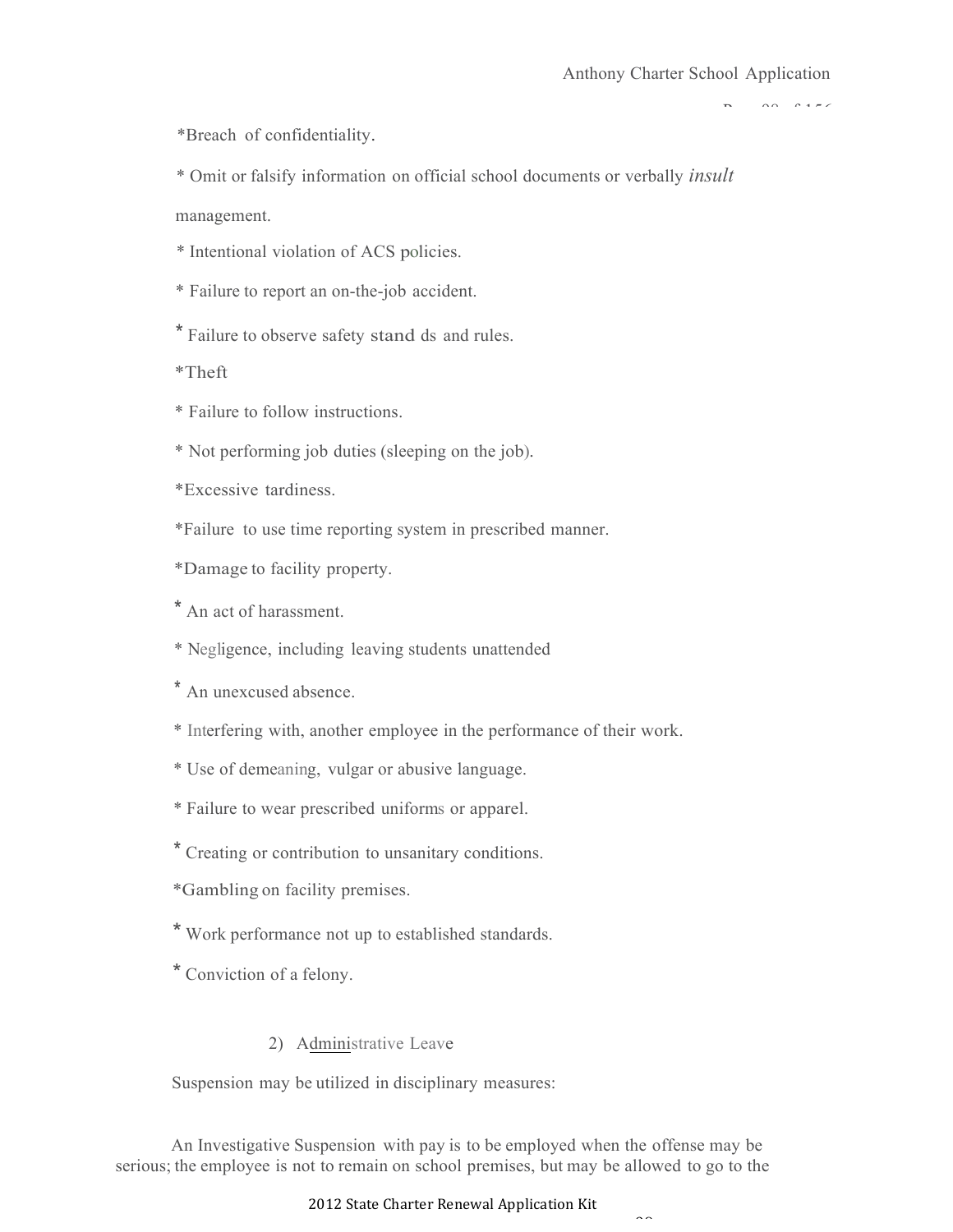Principal to provide any information to be included in the investigation. Suspension allows ACS an opportunity to review the case. If circumstances are found to excuse the employee's actions, the employee may be brought back to work; or, if allegations of misconduct are unfounded or unsubstantiated, the suspended employee will be brought back to work All cases of suspension must be determined by the Principal. The disposition of a suspension will normally be within five working days.

# 3) Employee Problem-Solving

It is the policy of ACS that its employees are entitled to prompt, fair review of their work-related problems. Employees are encouraged to discuss problems with their supervisors first because they can usually resolve the problem. Employees who have differences with their supervisors or co-workers may seek help through ACS resolution process. This infonnal "open-door" process gives employees an opportunity to explore other

 $\sim$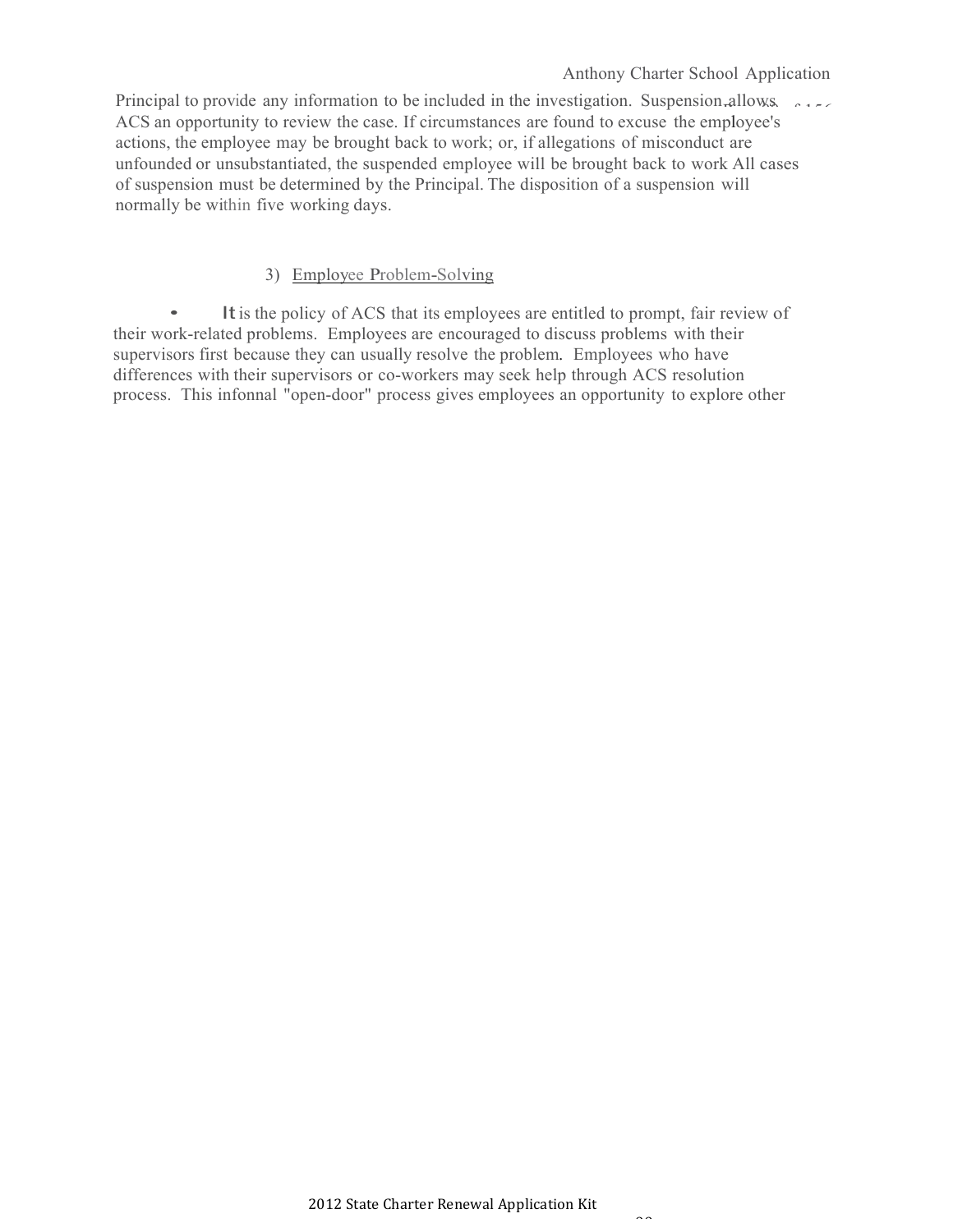$\overline{P}$ 

internal problem-solving resources. Employees are guaranteed that there are no penalties for using the process and it will not affect their standing in any way.

4) Appeal to the Governance Council

• Community members, parents or staff may appeal <sup>a</sup> principal's decision to the governance council for final resolution

5) Student Discipline Policy

The primary goal of discipline in Anthony Charter School is to provide and maintain a safe, nurturing, affirmative, and appropriately challenging environment that promotes learning and positive personal growth.

While participating in any activities with the Gadsden Public Schools, ACS activity policies will be in effect.

#### 6) Discipline Procedures for General Education Students

• Disciplinary measures will be aimed toward assisting each student in the development of self-control, social responsibility, and the acceptance of appropriate consequences for his or her actions.

The ACS Principal will utilize the appropriate discipline procedures and options specified in State and Federal regulations and as outlined in the ACS *Student Behavior Handbook.* A copy of the full Handbook draft is attached as an Appendix to this application. It will be reviewed, amended and approved by the Interim Governing Council.

The school Principal and faculty are responsible for developing, with students and parents, standards for day-to-day conduct in the classroom. The disciplinary measures to be employed will be determined by the Principal, the classroom teachers, and appropriate

education staff members. Any act of violence or destruction will be considered as an offense of

the highest priority, as will offenses concerning drugs, tobacco or alcohol.

• Parental involvement in matters of school discipline is encouraged. Parents will be advised of disciplinary measures taken in order to elicit their understanding and support. A record of disciplinary actions taken by the Principal will be kept at the school. Once a disciplinary matter has been elevated to the Principal, parental involvement will be required, including an action plan for prevention of future incidents. A record of all disciplinary actions taken and plans will be kept on file in the ACS office. An annual report of disciplinary trends will be incorporated in the school's assessment measures.

2012 State Charter Renewal Application Kit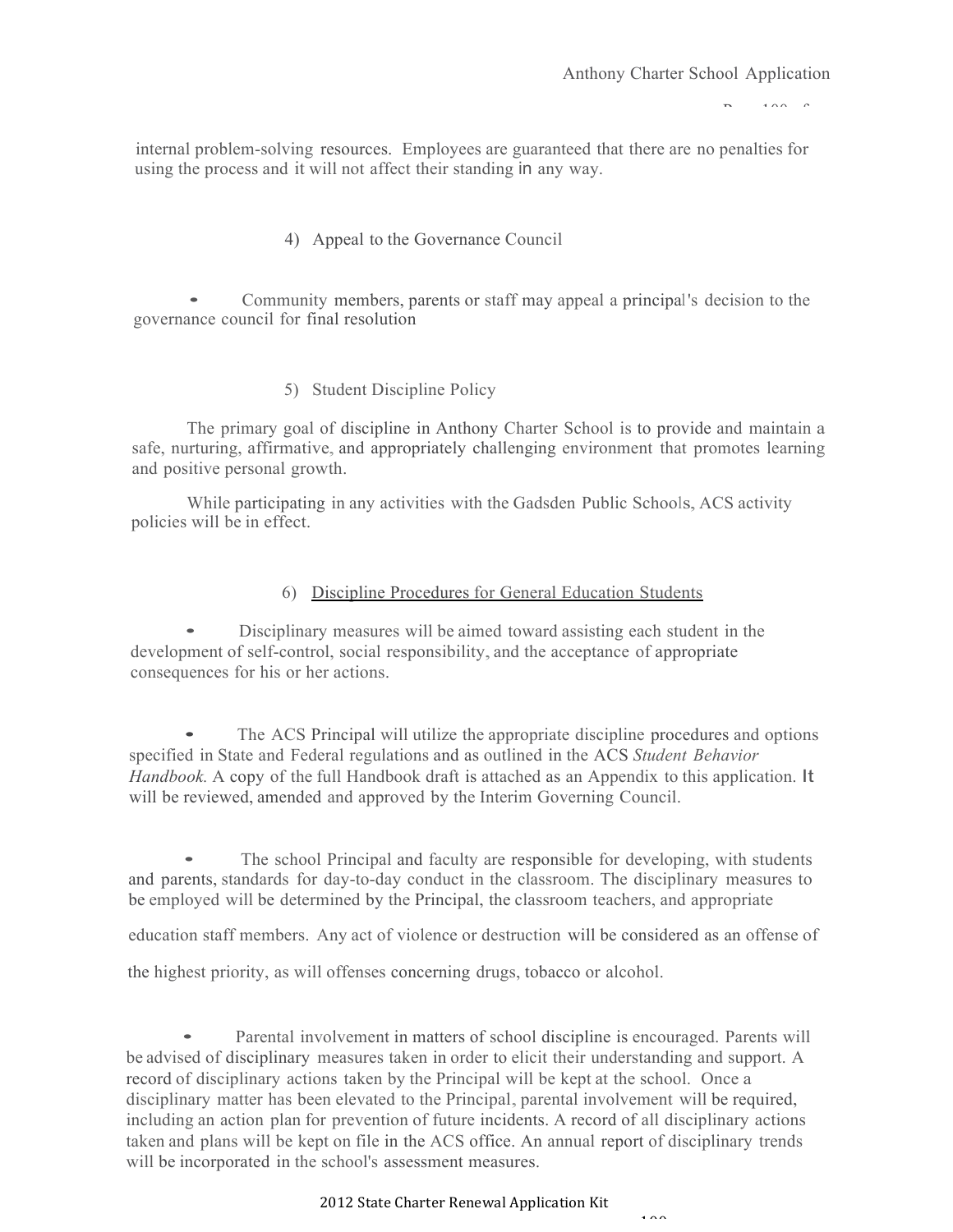Page 101 of

156 • Corporal punishment, which is defined as any disciplinary action taken by school personnel with the intention of producing physical pain, will not be used as a disciplinary measure in ACS.

#### 7) Interviews bv School Administrators

In cases where a violation of school rules occurs, the Principal may question potential student victims and witnesses without prior consent of the parent, guardian, or legal custodian. If a school official is investigating a report of child abuse regarding the student and the suspected perpetrator is a member of the student's family, no contact with the student's family will be made.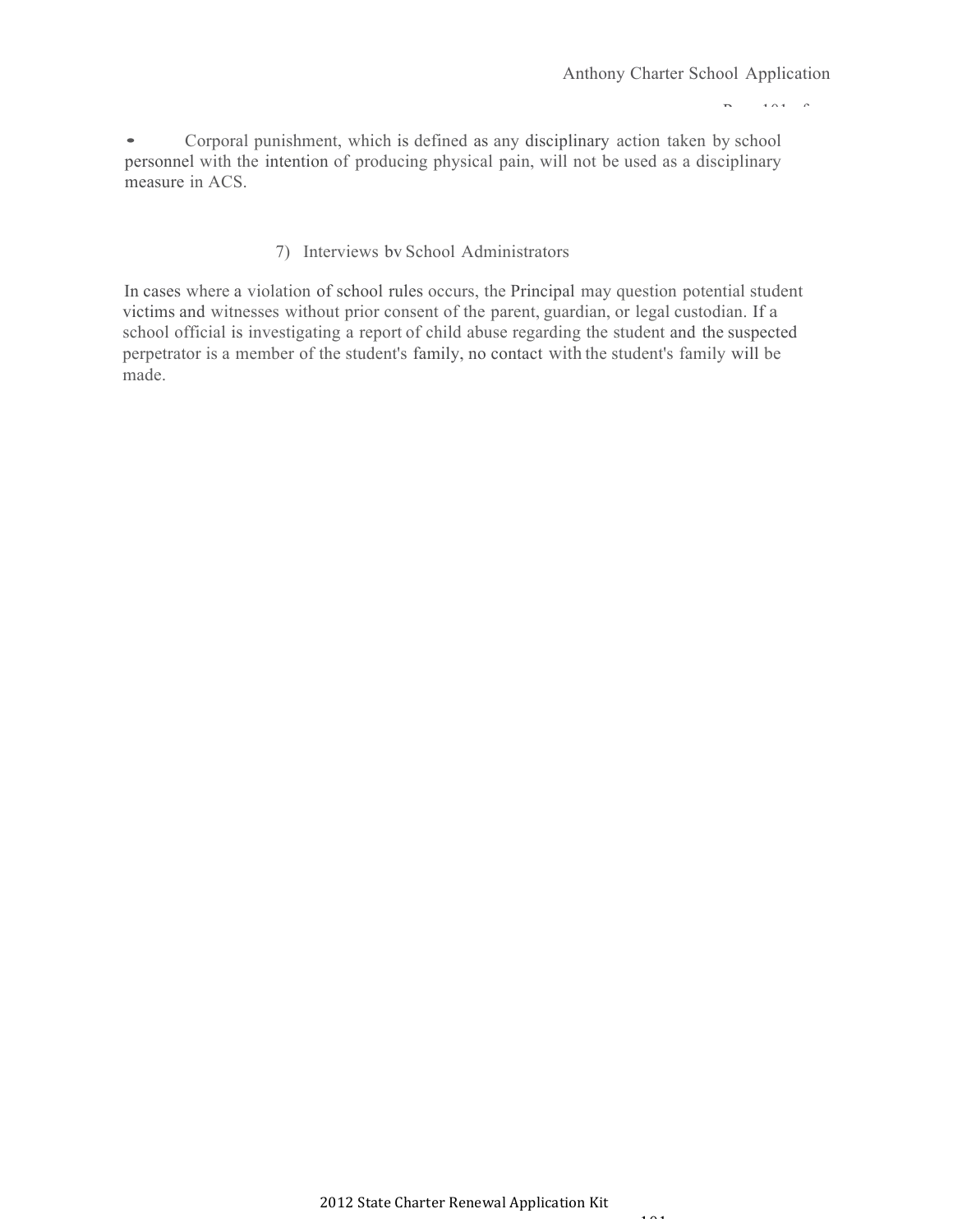$P^2$ 

In situations where a student is suspected of violating school rules, the Principal may interrogate the suspected student if the school official has reasonable grounds to suspect that such a violation has occurred. The nature and extent of the questioning must be reasonably related to the objectives of the questioning. If the student denies any involvement or

culpability, the student will have the opportunity to present his or her side of the story, orally or in writing.

## 8) Interviews and Interrogations by Law Enforcement Officers

Law enforcement officers may wish to interview students regarding their knowledge of suspected criminal activity and may wish to interrogate students who are themselves suspected of engaging in criminal activity. Except when law enforcement officers have a warrant or other court order, or when an emergency exists, such interviews and interrogations are discouraged during the students' class time. The Principal has the right and the obligation to take reasonable steps to prevent disruption of school operations and

the educational process while at the same time cooperating with law enforcement efforts. Accordingly, the Principal shall work together with law enforcement officers to coordinate efforts and minimize or prevent such disruption in cases of student interviews and interrogations. In the event of disagreement, the Principal or designee shall immediately school

legal counsel for assistance.

Before any student interview or interrogation begins, the Principal shall ascertain that the law enforcement officer has proper identification evidencing affiliation with an identified law enforcement agency. It is the responsibility of the law enforcement officer interviewing student witnesses or interrogating student suspects to assure compliance with all applicable procedural safeguards, including informing the student of his right to remain silent, that his statements

may be used against him in court, that he or she may be represented by a lawyer, and that a

lawyer will be supplied free of charge if the student cannot afford one.

Upon request by law enforcement to interview a student witness or interrogate a student suspect, school officials shall make an effort to notifY the student's parent, guardian, or legal custodian except in cases involving investigation of reported child abuse of a student where the suspected perpetrator is a member of the student's family. However, whether or not to postpone the interview or interrogation until the parent arrives is ultimately the law enforcement officer's decision.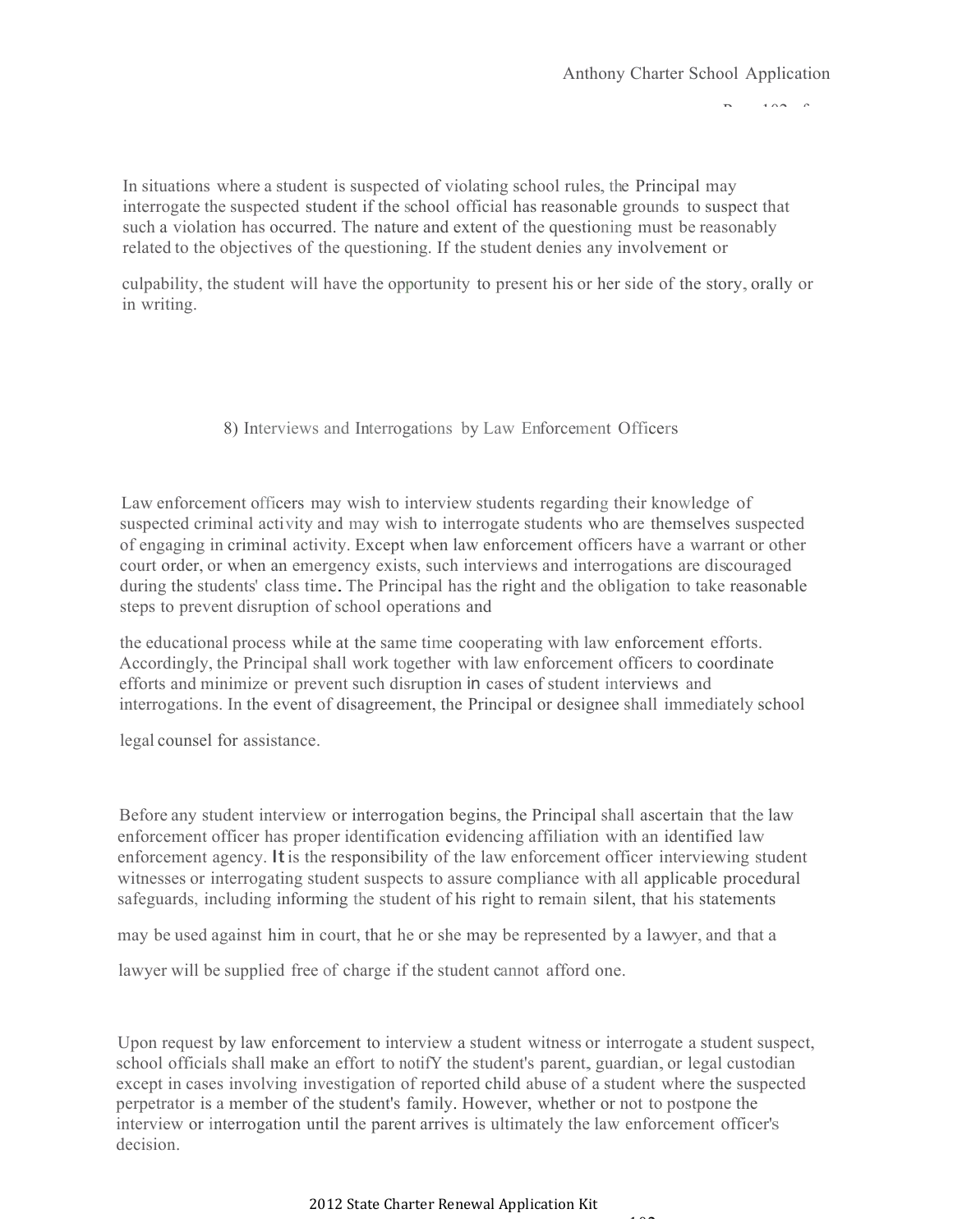#### 9) Long-Term Suspension of Students

 $P^2$ 

All students have due process procedures available to them under the *ACS Student Behavior Handbook.* This Handbook will delineate ACS' expectations for student behavior or Code of Conduct including the dress code, the student's rights, the ACS disciplinary standards and process, as well as any other guidelines for student behavior deemed necessary by the School's Governing Council. Any student for whom the school is requesting long-term suspension has the right to a suspension hearing held before a ACS hearing officer, or other party selected by the student.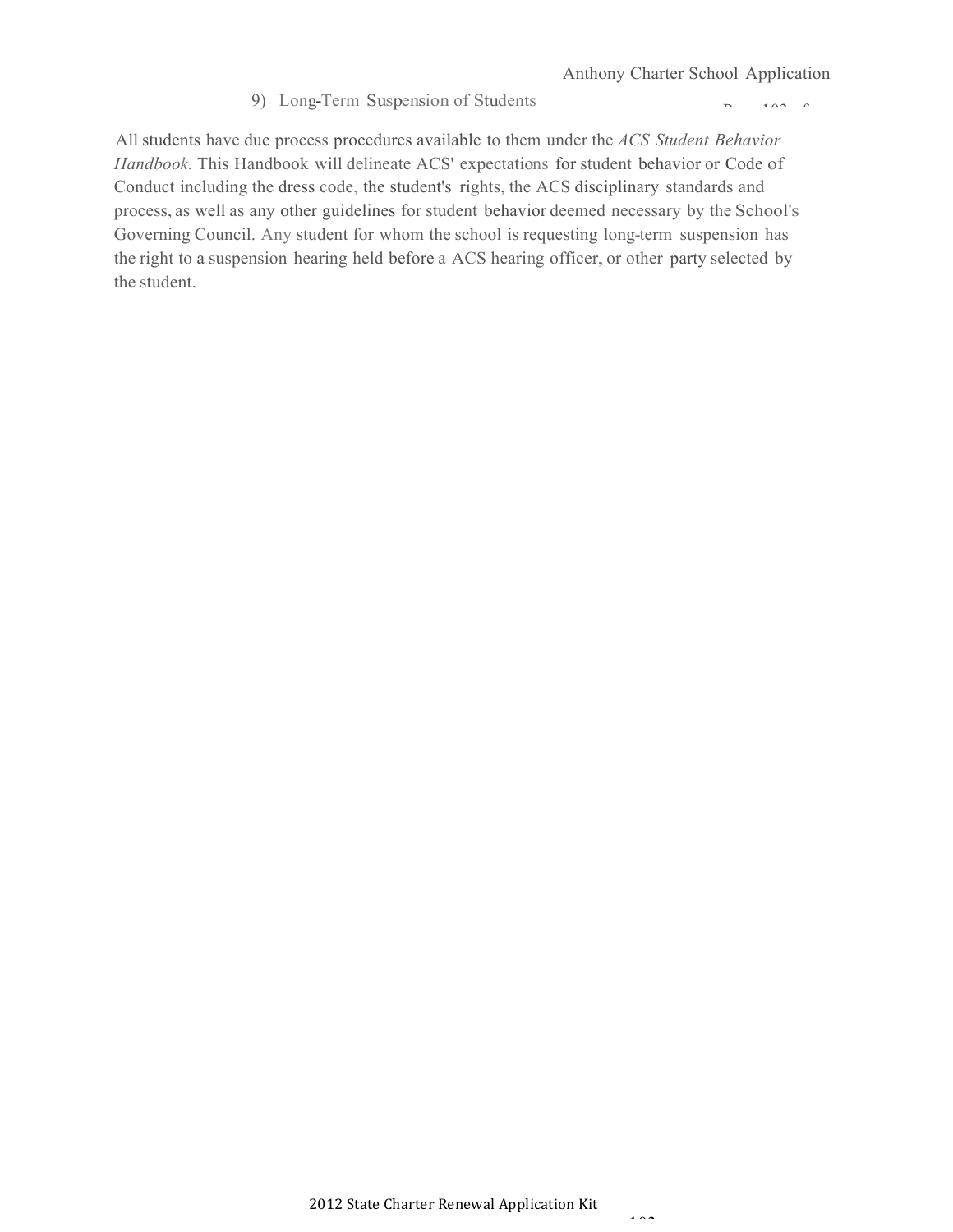$P^4$   $\cap$   $A$   $\cap$   $\cap$ 

 $\frac{1}{1}$ Students or their parents may waive the right to a hearing by signing a waiver. School officials may not encourage the signing of waivers by saying or implying that hearing officers are likely to impose more severe discipline than school-based administrators.

A long-term suspension is defined as the removal of a student from school and all school-

related activities for more than ten (10) days and up to the balance of the semester.

A student with an identified disability may not be suspended in excess of ten school days, cumulative, without an IEP review to determine whether the student's IEP is appropriate and whether the behavior(s) in question is a manifestation of the student's disability.

The burden of proving that the student violated a provision of the *ACS Student Behavior*

*Handbook* to the degree a student must be suspended is the responsibility of school authorities.

## 10) Student Expulsion

An expulsion is a disciplinary exclusion (suspension) from school that is at least two semesters in length. It may be longer or even permanent. Generally, ACS wishes to limit exclusion from school to no longer than the end of the current semester. In some cases, there is a need to implement an expulsion as an **extreme** last resort for disciplining students who exhibit unacceptable behaviors such as drug possession, drug sales, acts of extreme violence, vandalism, weapons possession, weapons use, and other felonies. ACS **may** also recommend for expulsion any student who has been suspended long-term two or more times.

To Recommend Expulsion, ACS must follow the same due process procedures outlined for long-term suspension. In addition, school officials must be prepared to justify to the hearing officer the request for the most severe disciplinary action possible. The following special requirements will apply when the hearing officer elects to uphold the school's recommendation for expulsion. Unlike long-term suspension actions, the due process hearing for an "expulsion" cannot be waived. Even if the student and parents do not appear, the school must present its case to the hearing officer.

The Principal will review for affirmation all cases in which the hearing officer decides upon expulsion prior to final imposition of the discipline. Any student who has been expelled may petition for re-entry to ACS after one calendar year from the date of expulsion. Students desiring re-entry should submit a request in writing to the Principal requesting a reconsideration hearing.

104

2012 State Charter Renewal Application Kit 11. Student Possession of a Firearm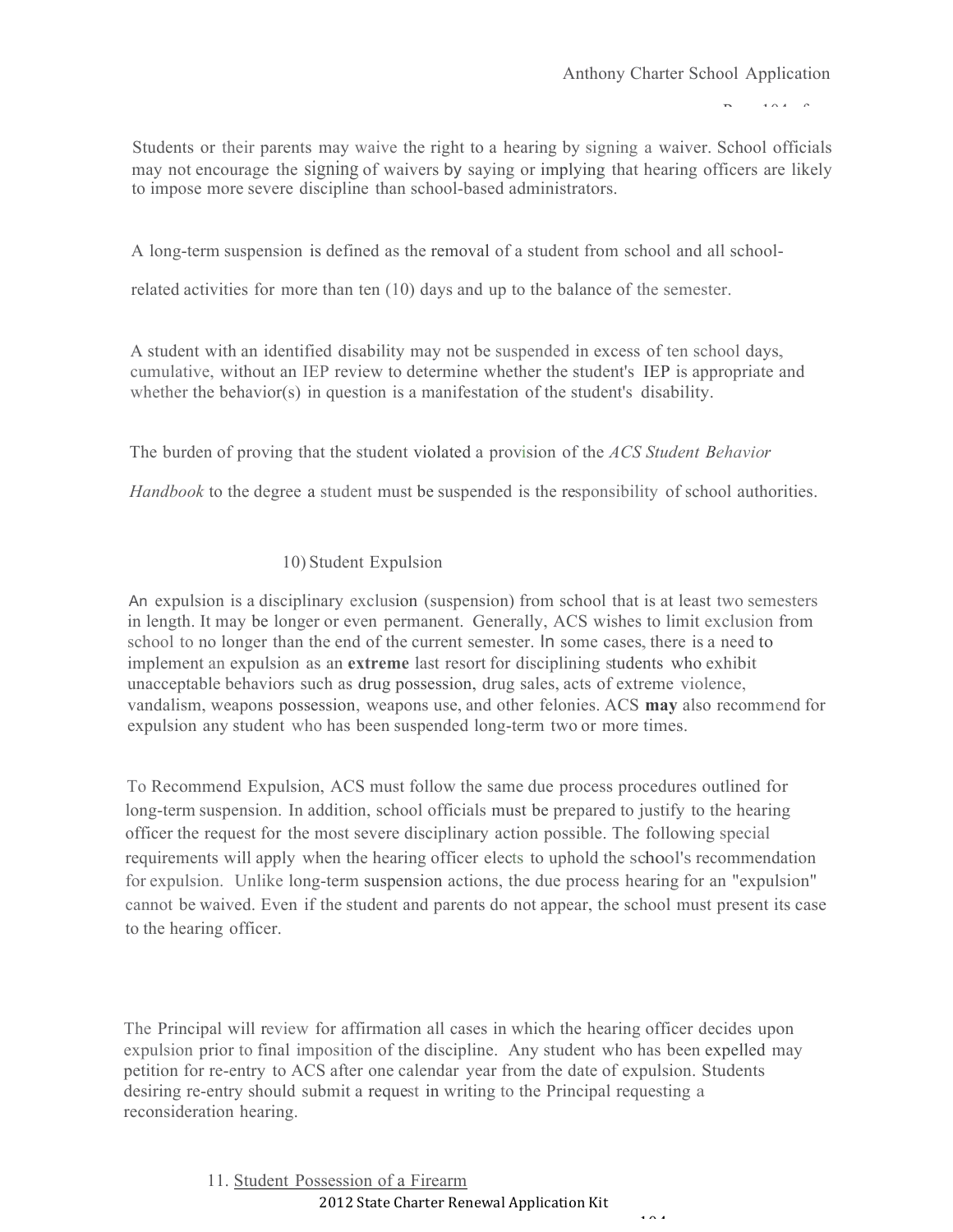Students found to be in possession of a firearm while at school, at any school-related event, or at any time when the *ACS Student Behavior Handbook* is in force, will be expelled from the school for a minimum of one calendar year and the offender(s) will be referred to law enforcement or appropriate juvenile authorities.

The definition of"firearm" from *<sup>18</sup> US.* C. *<sup>92</sup>* is summarized as,"... any weapon which will propel a projectile by the action of an explosive."

This policy will comply with the Gadsden Public Schools Weapons in School policy.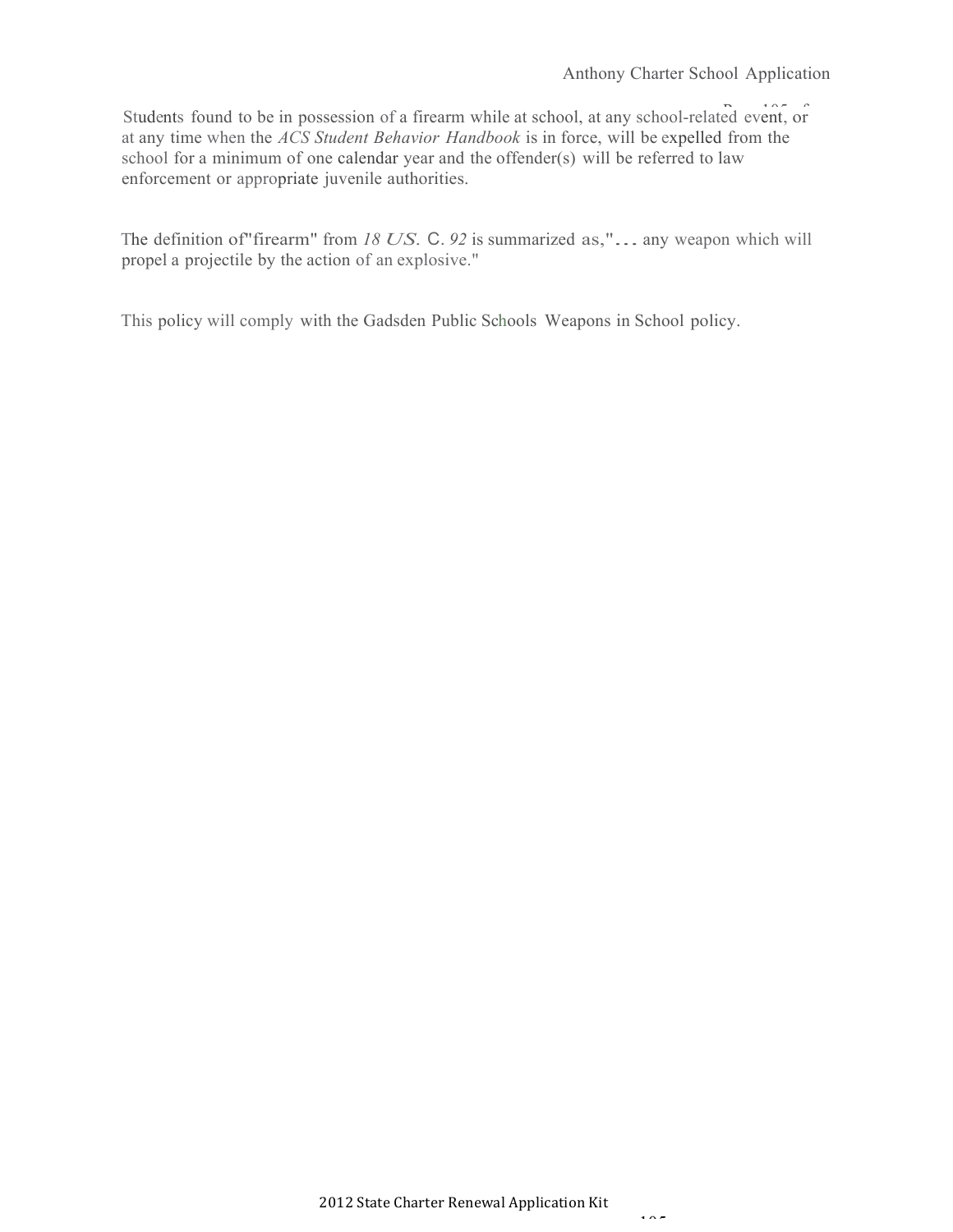$PAP = PAP$ 

# 12. Students and Off-Campus Violent Acts

Any student identified to ACS as having been formally charged with committing a violent act or having illegally possessed a firearm in the community, may be assessed by the school district administration as to whether the student, 1) may reasonably present a danger to himself/herself or others, and/or 2) would likely significantly disrupt the school environment by returning to the school campus. As a result of such an assessment process, ACS may

require the student to be placed in an alternative program placement within ACS for the safety of the student and others. ACS may also require that the student be placed in an alternative program placement within ACS during the duration of the assessment process.

# 13.Student Smoking and/or Tobacco Use

The use of tobacco or tobacco products at all ACS sites is prohibited for students, faculty, and staff.

# 23.**Discipline Procedures for Special Education Students**

• Pursuant to Special Education Regulations, the follovving special procedures shall be followed at ACS:

• Change of placement for disciplinary removals

For purposes of removal of a child with a disability from the child's current educational placement under §§300.520-300.529, a change of placement occurs if-(a) The removal is for more than 10 consecutive school days; or (b) The child is subjected to a series of removals that constitute a pattern because they cumulate to more than 10 school days in a school year, and because of factors such as the length of each removal, the total amount oftime the child is removed, and the proximity ofthe removals to one another. (Authority: 20 U.S.C. 1415(k))

(1) To the extent removal would be applied to children without disabilities, the removal of a child with a disability from the child's current placement for not more than I 0 consecutive school days for any violation of school rules, and additional removals of not more than I0 consecutive school days in that same school year for separate incidents of misconduct (as long as those removals do not constitute a change of placement under §300.519(b)).

(2) After a child with a disability has been removed from his or her current placement for more than 10 school days in the same school year, during any subsequent days of removal must provide services to the extent required under §300.121(d); and

2012 State Charter Renewal Application Kit (3) A change in placement of a child with a disability to an appropriate interim alternative educational setting for the same amount of time that a child without a disability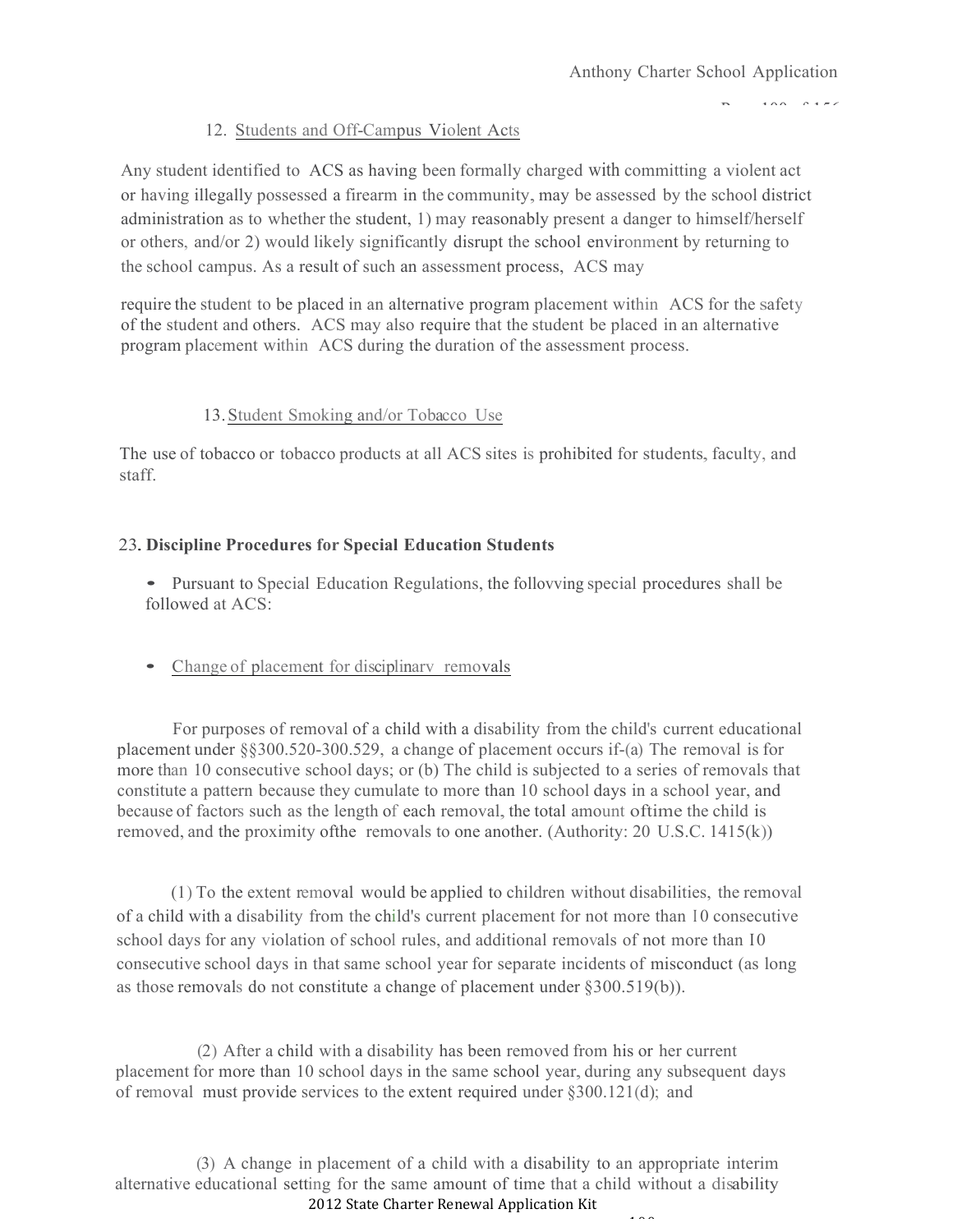would be subject to discipline, but for not more than <sup>45</sup> days, if-

 $P_1 = 10100 + 156$ 

(4) The child carries a weapon to school or to a school function under the jurisdiction of a State or a local educational agency; or

(5) The child knowingly possesses or uses illegal drugs or sells or solicits the sale of a controlled substance while at school or at a school function under the jurisdiction of a State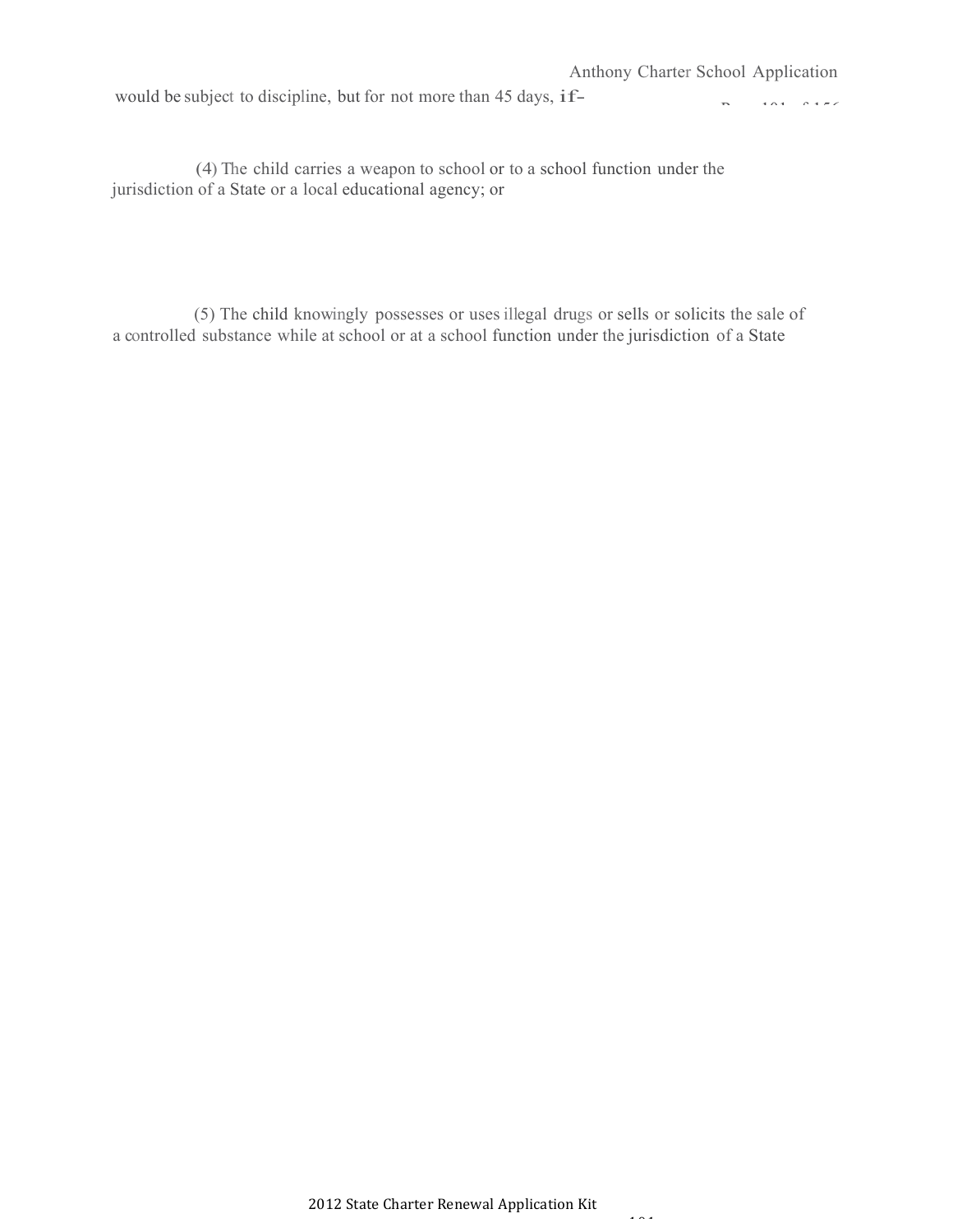$PAP = PAP$ 

or local educational agency.

(6) Either before or not later than 10 business days after either flrst removing the child for more than 10 school days in a school year or commencing a removal that constitutes a change of placement under §300.519, including the action described in paragraph (a)(2) of this section-

If the LEA did not conduct a functional behavioral assessment and implement a behavioral intervention plan for the child before the behavior that resulted in the removal described in paragraph (a) of this section, the agency shall convene an IEP meeting to develop an assessment plan.

If the child already has a behavioral intenrention plan, the IEP team shall meet to review the plan and its implementation, and, modify the plan and its implementation as necessary, to address the behavior.

As soon as practicable after developing the plan described in paragraph  $(b)(I)(i)$  of this section, and completing the assessments required by the plan, the LEA shall convene an IEP meeting to develop appropriate behavioral interventions to address that behavior and shall implement those interventions.

If subsequently, a child with a disability who has a behavioral intervention plan and who has been removed from the child's current educational placement for more than 10 school days in a school year is subjected to a removal that does not constitute a change of placement under §300.519, the IEP team members shall review the behavioral intervention plan and its implementation to determine ifmodifications are necessary.

If one or more of the team members believe that modifications are needed, the team shall meet to modify the plan and its implementation, to the extent the team determines necessary.

## I. Authority ofhearing officer

A hearing officer under section 615 of the Act may order a change in the placement of a child with a disability to an appropriate interim alternative educational setting within ACS for not more than 45 days if the hearing officer, in an expedited due process hearing -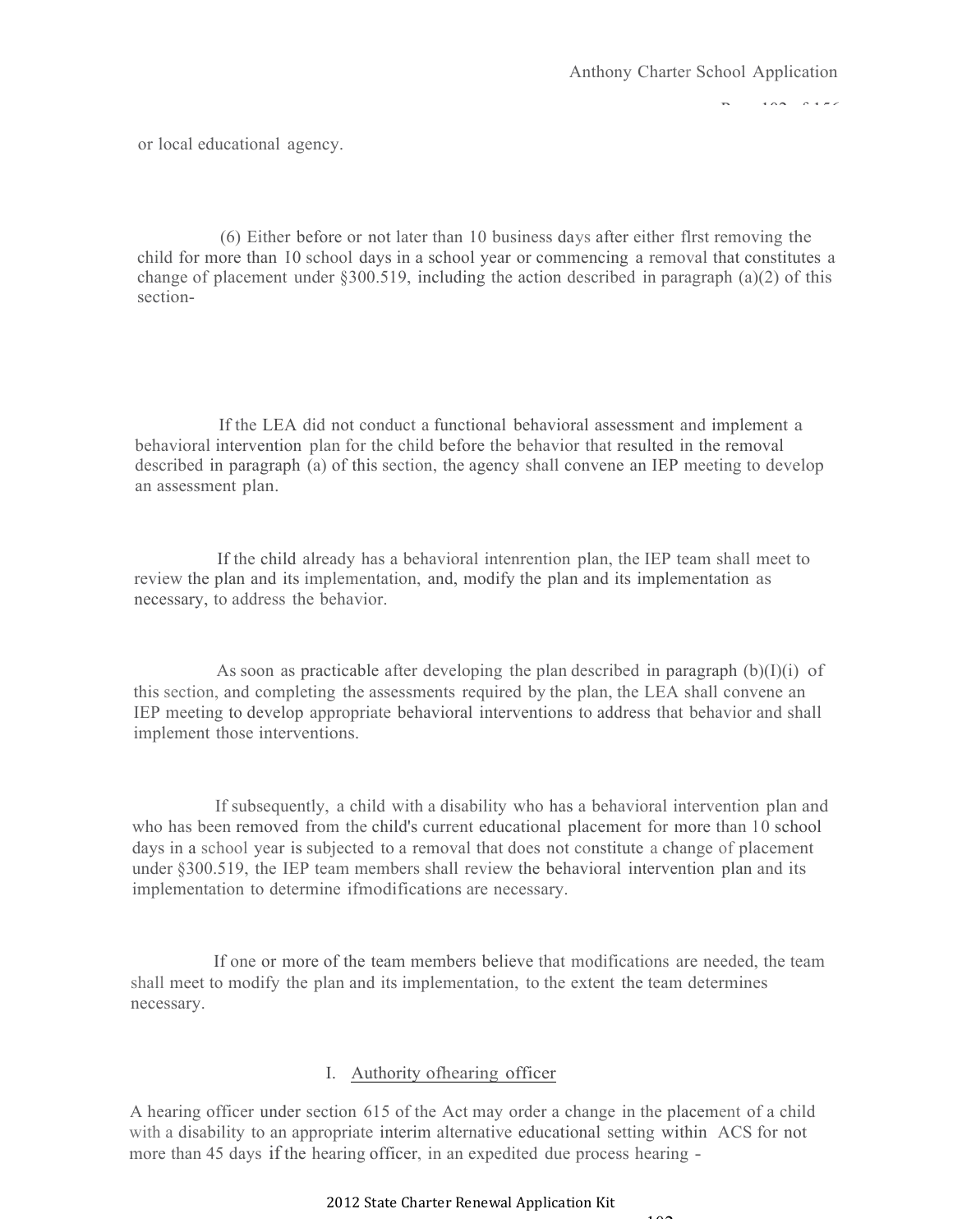$P(A|A) = P(A|B|C)$ (a) Determines that the public agency has demonstrated by substantial evidence that maintaining the current placement of the child is substantially likely to result in injury to the child or to others;

(b) Considers the appropriateness ofthe child's current placement;

(c) Considers whether the public agency has made reasonable efforts to minimize the risk of harm in the child's current placement, including the use of supplementary aids and services; and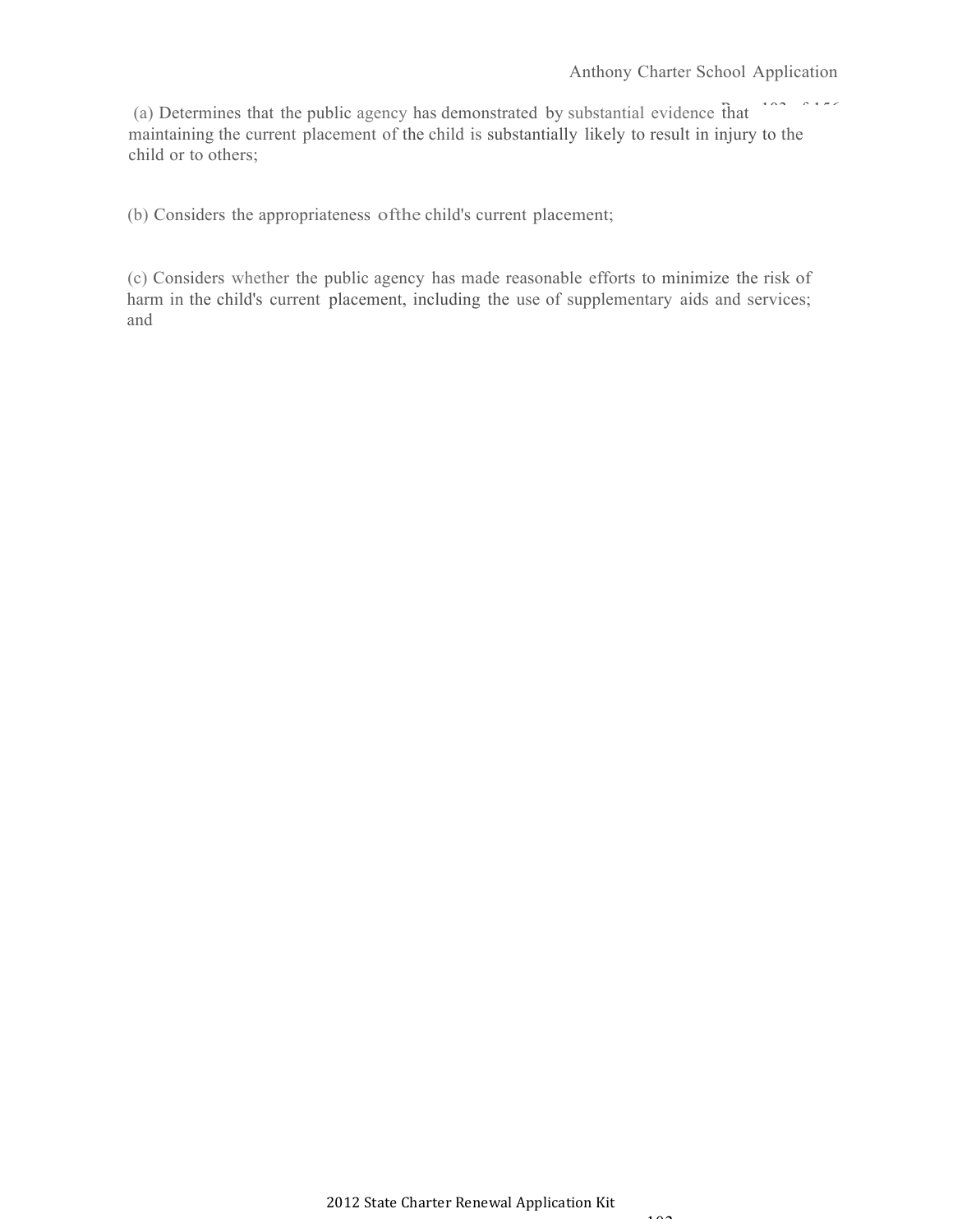$P(A) = P(A|F)$ 

(d) Determines that the interim alternative educational setting that is proposed by school personnel who have consulted with the child's special education teacher, meets the requirements of §300.522(b).

(e) As used in this section, the term substantial evidence means beyond a preponderance of the evidence.

Determination of setting

(a) The interim alternative educational setting referred to in  $\frac{8300.520(a)}{2}$  must be determined by the IEP team.

(b) Any interim alternative educational setting in which a child is placed under

§§300.520(a)(2) or 300.521 must-

(1) Be selected so *as* to enable the child to continue to progress in the general curriculum, although in another setting, and to continue to receive those services and modifications, including those described in the child's current IEP, that will enable the child to meet the goals set out in that IEP; and

(2) Include services and modifications to address the behavior described in

§§300.520(a)(2) or 300.521, that are designed to prevent the behavior from recurring. (Authority:20 U.S.C. 1415(k)(3))

2. Manifestation determination review

If an action is contemplated regarding behavior described in §§300.520(a)(2) or 300.52L or involving a removal that constitutes a change of placement under §300.519 for a child with a disability who has engaged in other behavior that violated any rule or code of conduct of the LEA that applies to all children:

(1) Not later than the date on which the decision to take thaaction is made, the parents must be notified of that decision and provided the procedural safeguards notice described in

§300.504; and

(2) Immediately, if possible, but in no case later than 10 school days after the date on which the decision to take that action is made, a review must be conducted of the relationship

2012 State Charter Renewal Application Kit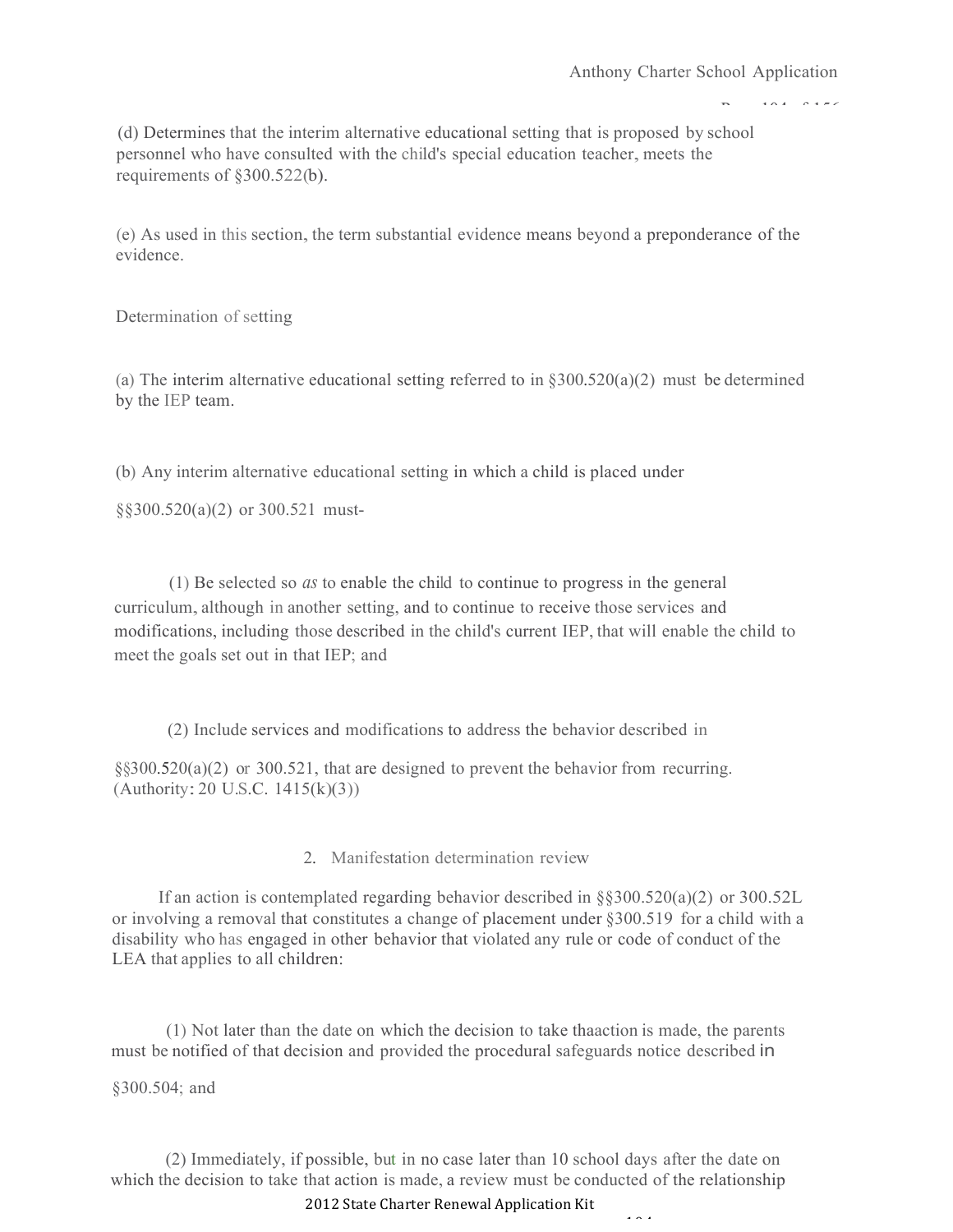A review described in paragraph (a) of this section must be conducted by the IEP team and other qualified personnel in a meeting. In carrying out a review described in paragraph (a) of this section, the IEP team and other qualified personnel may determine that the behavior of the child was not a manifestation of the child's disability only if the IEP team and other qualified personnel:

First consider, in terms of the behavior subject to disciplinary action, all relevant information, including: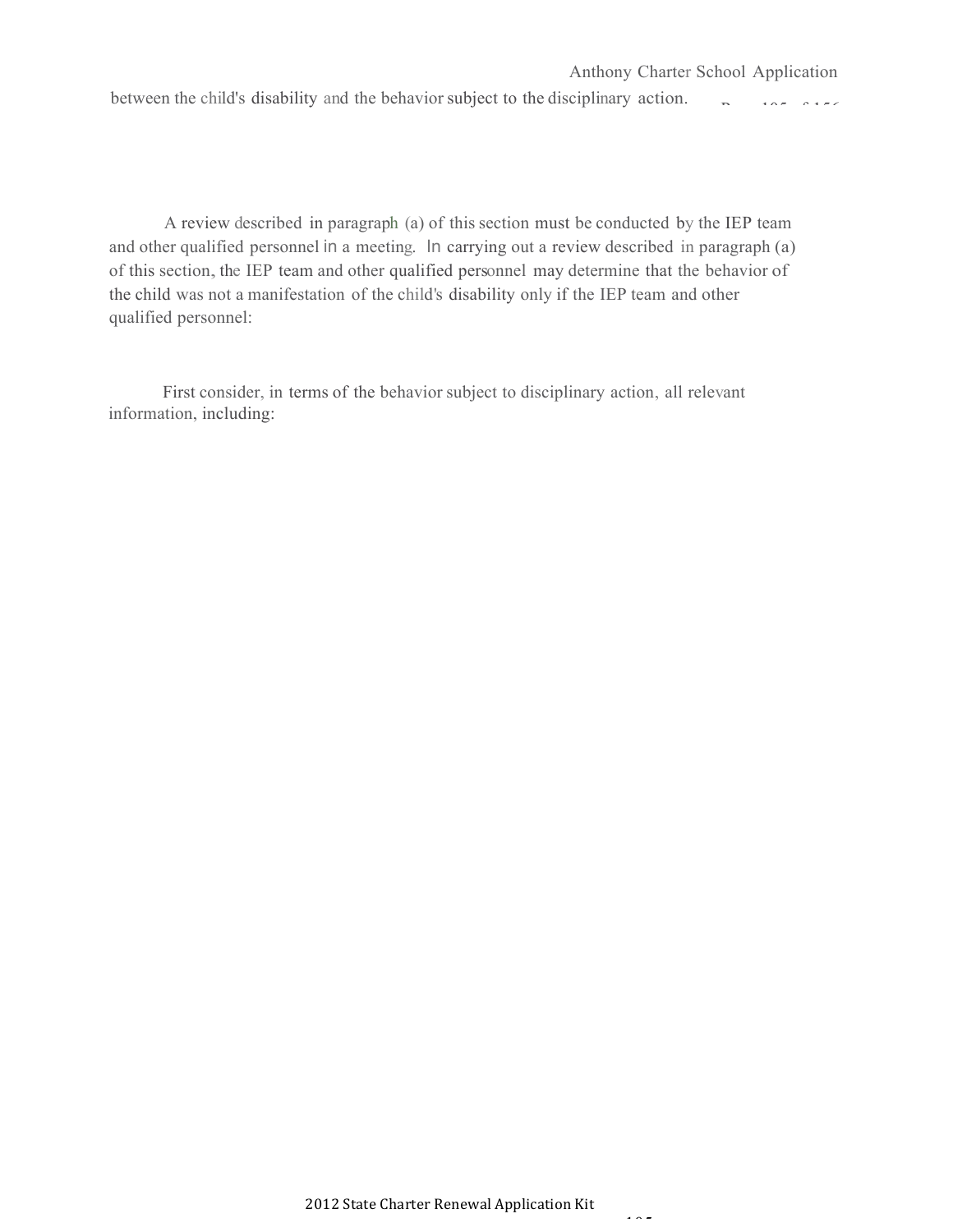$P(A \cap C)$  0.4  $\in$   $C$ 

(i) Evaluation and diagnostic results, including the results or other relevant information supplied by the parents of the child;

(ii) Observations of the child; and

(iii) The child's IEP and placement; and

(2) Then determine that:

(i) In relationship to the behavior subject to disciplinary action, the child's IEP and placement were appropriate and the special education services, supplementary aids and services, and behavior intervention strategies were provided consistent with the child's IEP and placement;

(ii) The child's disability did not impair the ability of the child to understand the impact and consequences of the behavior subject to disciplinary action; and

(iii) The child's disability did not impair the ability of the child to control the behavior subject to disciplinary action.

#### Decision

If the IEP team and other qualified personnel determine that any of the standards in paragraph (c)(2) of this section were not met, the behavior must be considered a manifestation ofthe child's disability.

The review described in paragraph (a) of this section may be conducted at the same IEP meeting that is convened under §300.520(b). If, in the review in paragraphs (b) and (c) ofthissection, a public agency identifies deficiencies in the child's IEP or placement or in their implementation, it must take immediate steps to remedy those deficiencies.

Determination that behavior was not manifestation of disability

If the result ofthe review described is a determination, consistent with

§300.523(d), that the behavior of the child with a disability was not a manifestation of the child's disability, the relevant disciplinary procedures applicable to children without disabilities may be applied to the child in the same manner in which they would be applied to children without disabilities, except as provided in §300.121(d).

 $100$ 

2012 State Charter Renewal Application Kit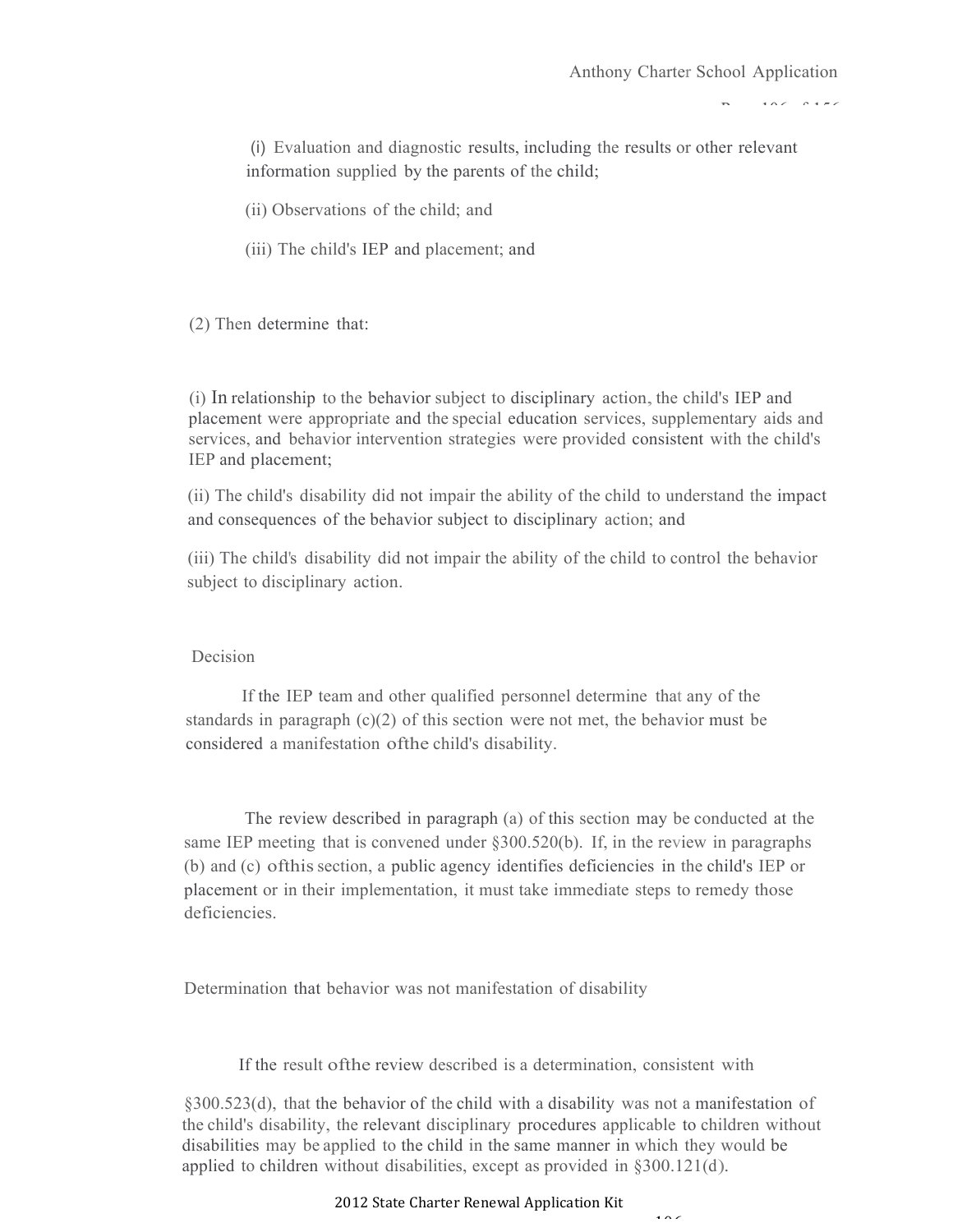#### $P = 107.07$

If the ACS initiates disciplinary procedures applicable to all children, the agency shall ensure that the special education and disciplinary records of the child with a disability are transmitted tor consideration by the persons making the tinal determination regarding the disciplinary action.

Except as provided in §300.526, §300.514 applies if a parent requests a hearing to challenge a determination, made through the review described in §300.523, that the behavior of the child was not a manifestation of the child's disability.

#### Parent appeal

If the child's parent disagrees with a determination that the child's behavior was not a manifestation of the child's disability or with any decision regarding placement under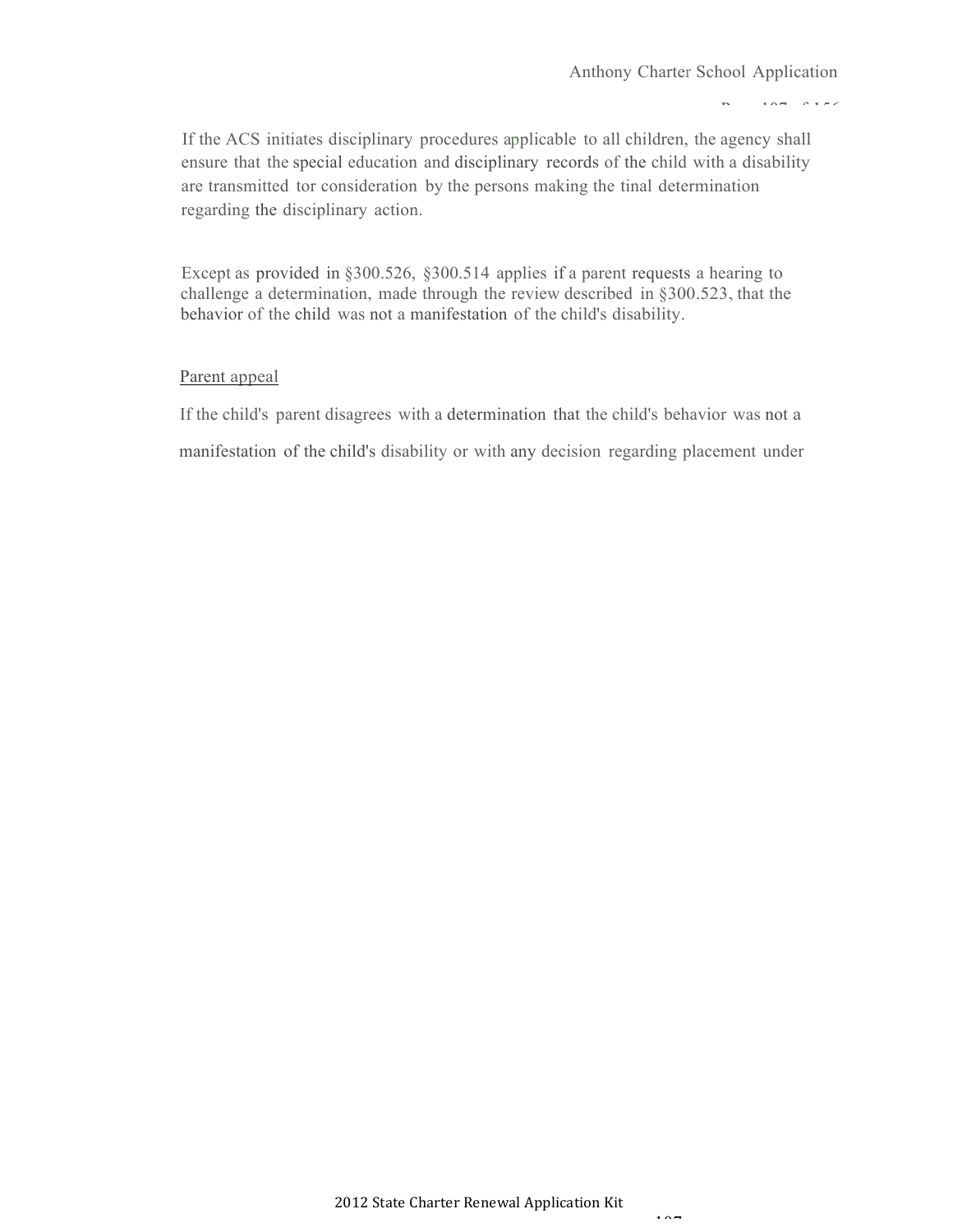$PAP$ 

§§300.520-300.528, the parent may request a hearing. The State or local educational agency shall arrange for an expedited hearing if a hearing is requested by a parent.

### Review of decision.

(1) In reviewing a decision with respect to the manifestation determination, the hearing officer shall detennine whether the public agency has demonstrated that the child's behavior was not a manifestation of the child's disability consistent with the

requirements of §300.523(d).

(2) In reviewing a decision under §300.520(a) (2) to place the child in an interim alternative educational setting, the hearing officer shall apply the standards in

§300.521.

### 3. Placement during appeals

If a parent requests a hearing or an appeal regarding a disciplinary action described in

 $\S 300.520(a)(2)$  or 300.521 to challenge the interim alternative educational setting or the manifestation determination, the child must remain in the interim alternative

educational setting pending the decision of the hearing officer or until the expiration of the time period provided for in  $\S 300.520(a)(2)$  or 300.521, whichever occurs first unless the parent and the State agency or local educational agency agree otherwise.

If a child is placed in an interim alternative educational setting pursuant to

§300.520(a)(2) or 300.521 and school personnel propose to change the child's placement after expiration of the interim alternative placement, during the pendency of any proceeding to challenge the proposed change in placement the child must remain in the current placement (the child's placement prior to the interim alternative educational setting).

### Expedited hearing

(1) If school personnel maintain that it is dangerous for the child to be in the current

placement (placement prior to removal to the interim alternative education setting) during the pendency of the due process proceedings, the LEA may request an expedited due process hearing.

(2) In determining whether the child may be placed in the alternative educational setting or in another appropriate placement ordered by the hearing officer, the hearing officer shall apply the standards in §300.521.

#### 2012 State Charter Renewal Application Kit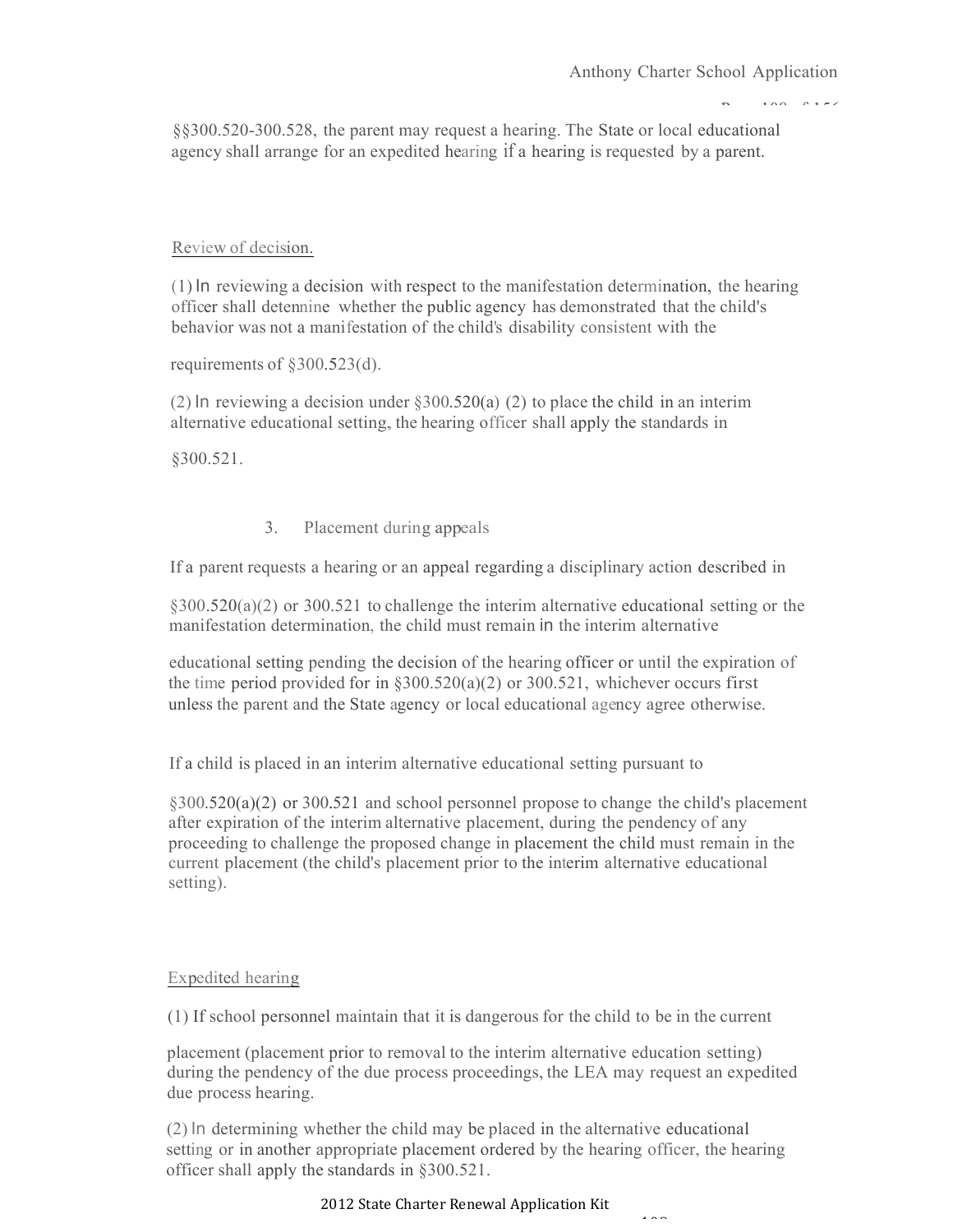(3) A placement ordered pursuant to paragraph (c)(2) of this section may not be longer  $\sim 1.5$ than 45 days.

(4) The procedure in paragraph (c) of this section may be repeated, as necessary.

4. Protections for children not yet eligible for special education and related services

A child who has not been determined to be eligible for special education and related services under this part and who has engaged in behavior that violated any rule or code of conduct of the local educational agency, including any behavior described in

§§300.520 or 300.521, may assert any of the protections provided for in this part if the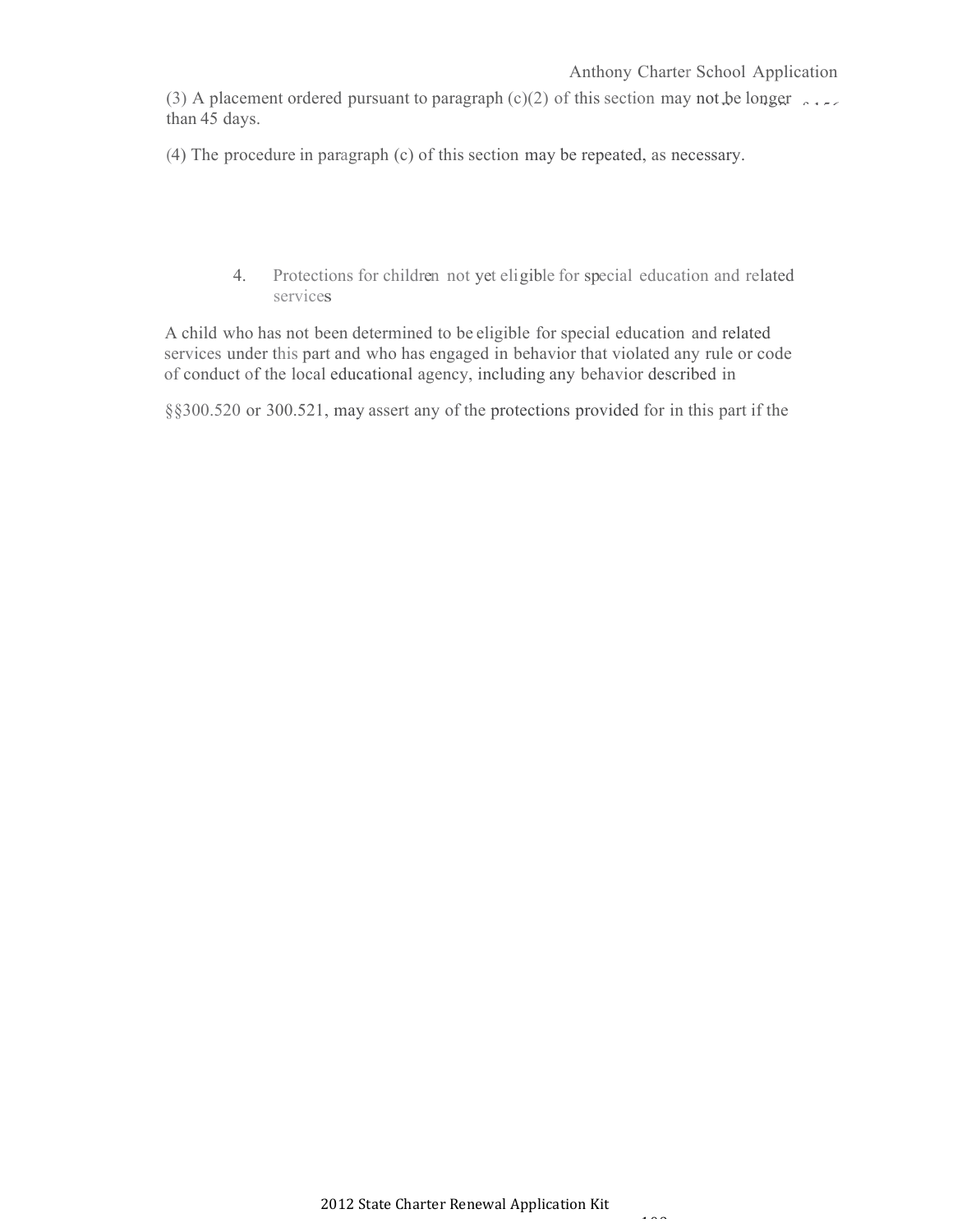$P(A \cap B)$ 

LEA had knowledge that the child was a child with a disability before the behavior that precipitated the disciplinary action occurred.

## 5. Basis of knowledge

An LEA is deemed to have knowledge that a child is a child with a disability if:

(1 ) The parent of the child has expressed concern in writing (or orally if the parent does not know how to write or has a disability that prevents a written statement) to personnel of the appropriate educational agency that the child is in need of special education and related services;

(2) The behavior or performance of the child demonstrates the need for these services, in accordance with §300.7;

(3) The parent of the child has requested an evaluation of the child pursuant to

§§300.530-300.536; or

(4) The teacher of the child, or other personnel of the local educational agency, has expressed concern about the behavior or performance of the child to the director of special education of the agency or to other personnel in accordance with the agency's established child find referral system.

A public agency would **not** be deemed to have knowledge under paragraph (b) ofthis section it:as a result of receiving the information specified in that paragraph, the agency either conducted an evaluation and determined that the child was not a child with a disability under this part; or determined that an evaluation was not necessary; and provided notice to the child's parents of its determination.

6. Conditions that apply if there is no basis of knowledge

If an LEA does not have knowledge that a child is a child with a disability prior to taking disciplinary measures against the child, the child may be subjected to the same disciplinary measures as measures applied to children without disabilities who engaged in comparable behaviors.

7. Limitations

2012 State Charter Renewal Application Kit 110 If a request is made for an evaluation of a child during the time period in which the child is subjected to disciplinary measures under §300.520 or 300.521, the evaluation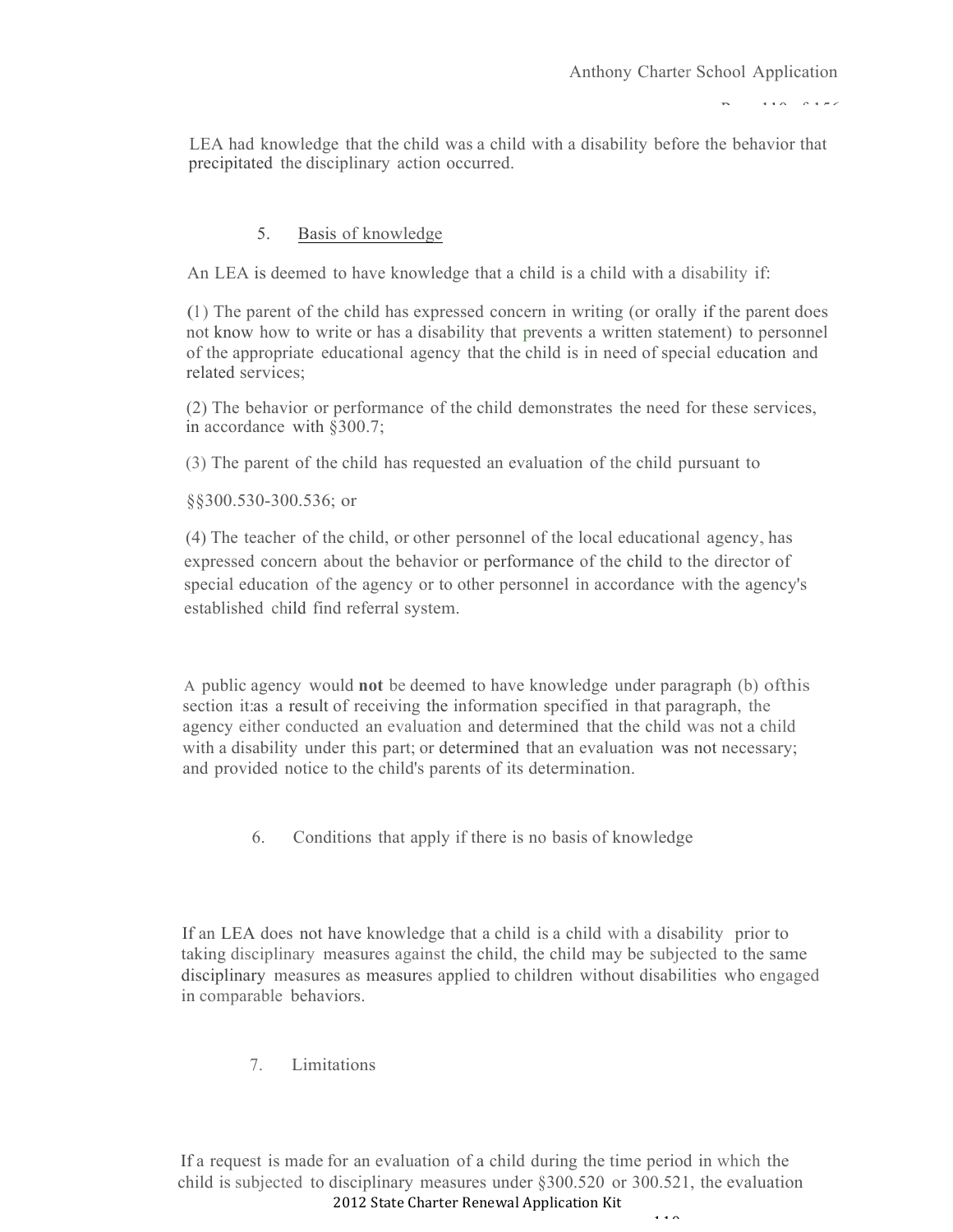must be conducted in an expedited manner. Until the evaluation is completed, the child <sup>176</sup> remains in the educational placement determined by school authorities, which can include suspension or expulsion without educational services. If the child is determined to be a child with a disability, taking into consideration information from the evaluation conducted by the agency and information provided by the parents, the agency shall provide special education and related services in accordance with the provisions of this part, including the requirements of  $\S$ §300.520-300.529 and section 612(a)(l)(A) of the Act.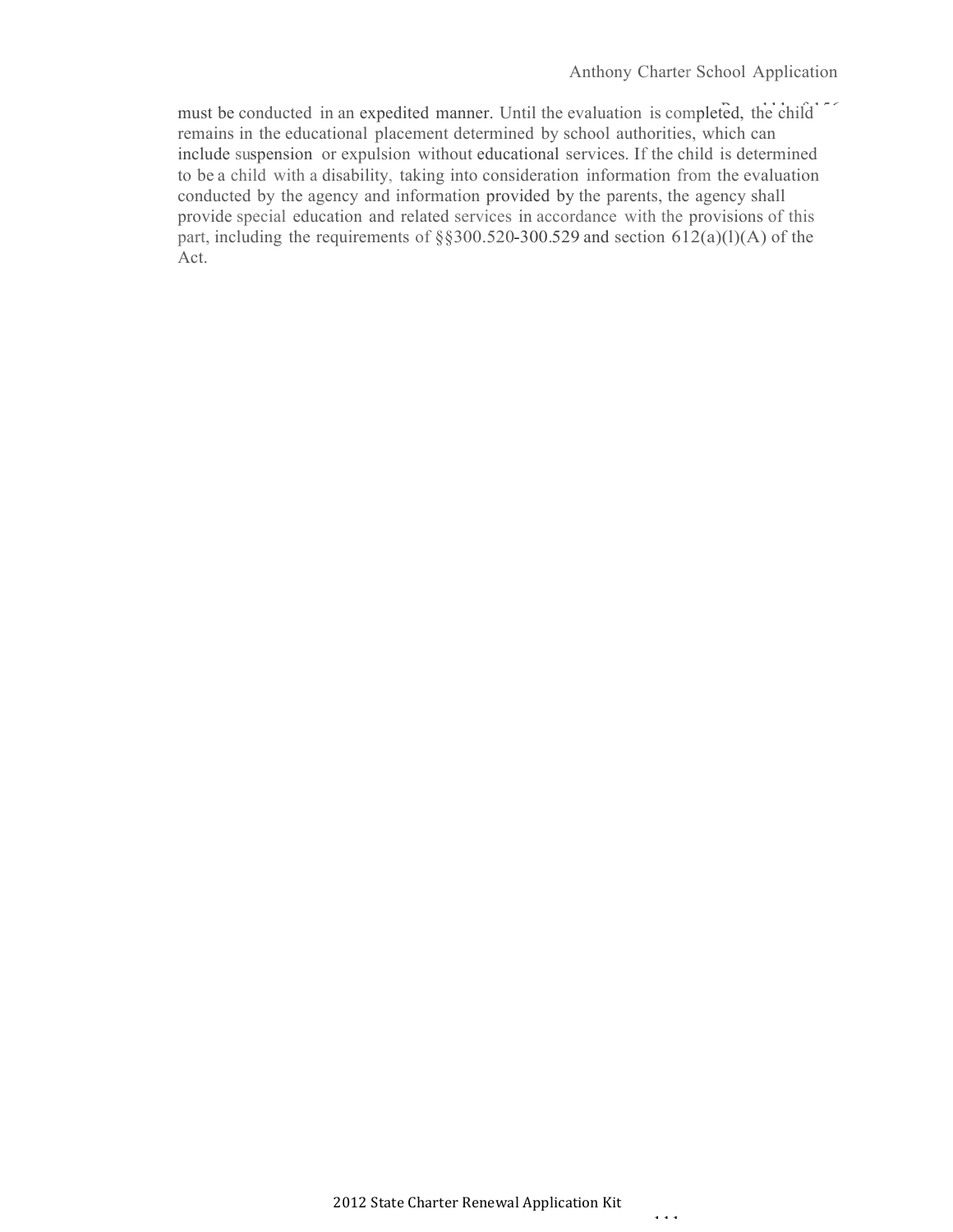$P(A \cap B)$ 

8. Expedited due process hearings

Expedited due process hearings under must meet the requirements of §300.509. except that a State may provide that the time periods identified in  $\S$ §300.509(a)(3) and

§300.509(b) for purposes of expedited due process hearings are not less than two

business days; and be conducted by a due process hearing officer who satisfies the requirements of §300.508.

Each State shall establish a timeline for expedited due process hearings that results in a written decision being mailed to the parties within 45 days of the public agency's receipt of the request for the hearing, without exceptions or extensions. The timeline established under this section must be the same for hearings requested by parents or public agencies.

A State may establish different procedural rules for expedited hearings under

§§300.52·1-300.526 than it has established for due process hearings under §300.507.

The decisions on expedited due process hearings are appealable.

## 9. Referral to law enforcement and judicial authorities

Nothing in this part prohibits an agency from reporting a crime committed by a child with a disability to appropriate authorities or to prevent State law enforcement and judicial authorities from exercising their responsibilities with regard to the application of Federal and State law to crimes committed by a child with a disability. An agency reporting a crime committed by a child with a disability shall ensure that copies of the special education and disciplinary records of the child are transmitted for consideration by the appropriate authorities to whom it reports the crime. An agency reporting a crime under this section may transmit copies of the child's special education and disciplinary records only to the extent that the transmission is permitted by the Family Educational Rights and Privacy Act.

•

### **24. Individual Crisis Management Plan (ICMP)**

An ICMP is both a planning document and a living document which provides a functional analysis of each student's crisis behavior and a plan that will eliminate the need for external controls or physical restraints. At a minimum the ICMP should include: a basic screening for any pre-existing medical conditions that would be exacerbated if the young person were involved in a physical restraint, a basic screening for medications which the client might be taking which would effect the respiratory or cardiovascular system, a functional analysis of

#### 2012 State Charter Renewal Application Kit

112 A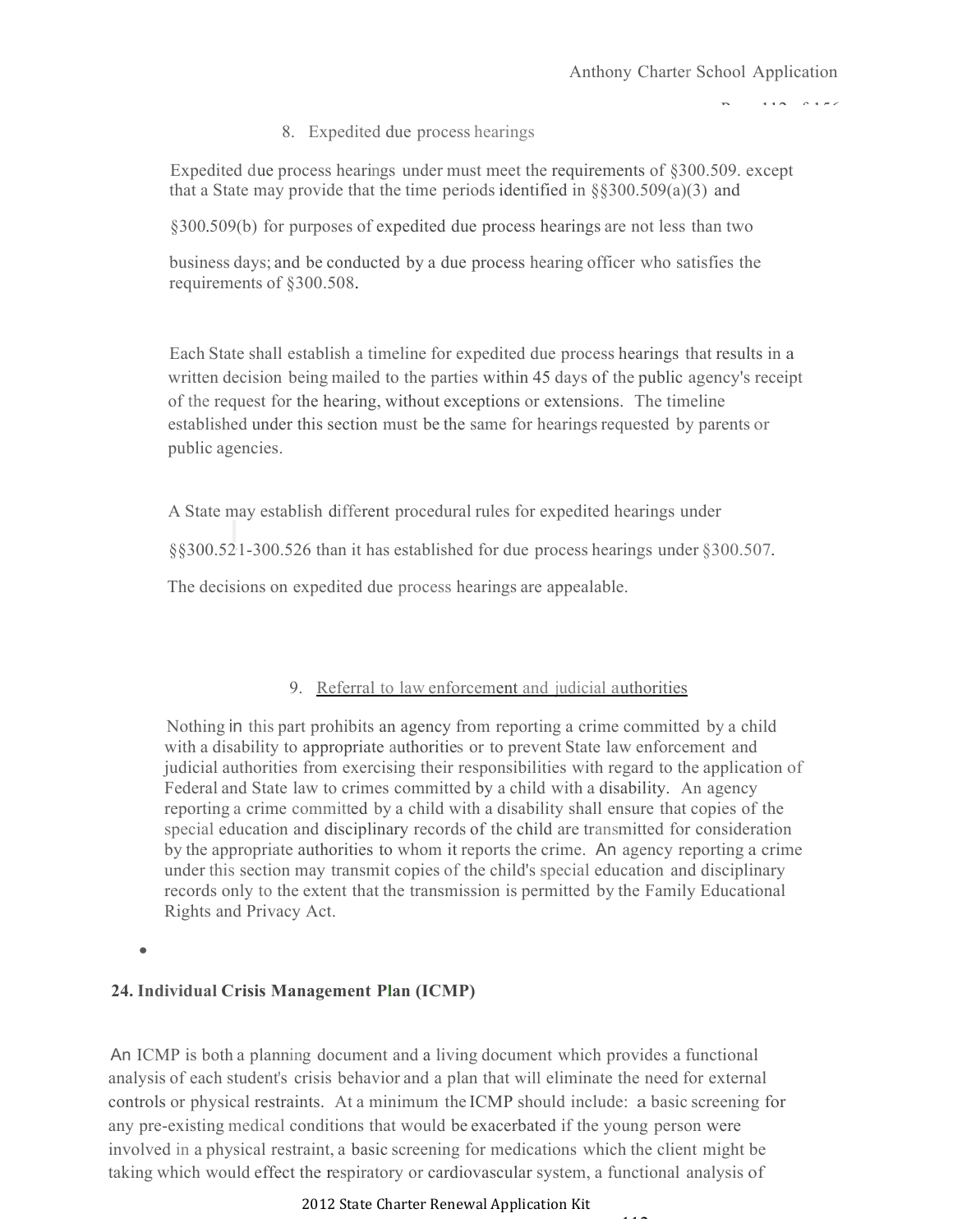crisis behavior, a screening to determine if there is a history of physical or sexual abuse, a plan for specific behavioral interventions, a plan for specific physical interventions, and a review process that allows for update of the ICMP.

## 25.**Life Space Interview (LSI)**

An LSI is a behavioral intervention designed to help young people understand how feelings result in behaviors and how those behaviors affect themselves and others. A long-term goal of the LSI is to help teach better and more effective ways of dealing with stressful situations.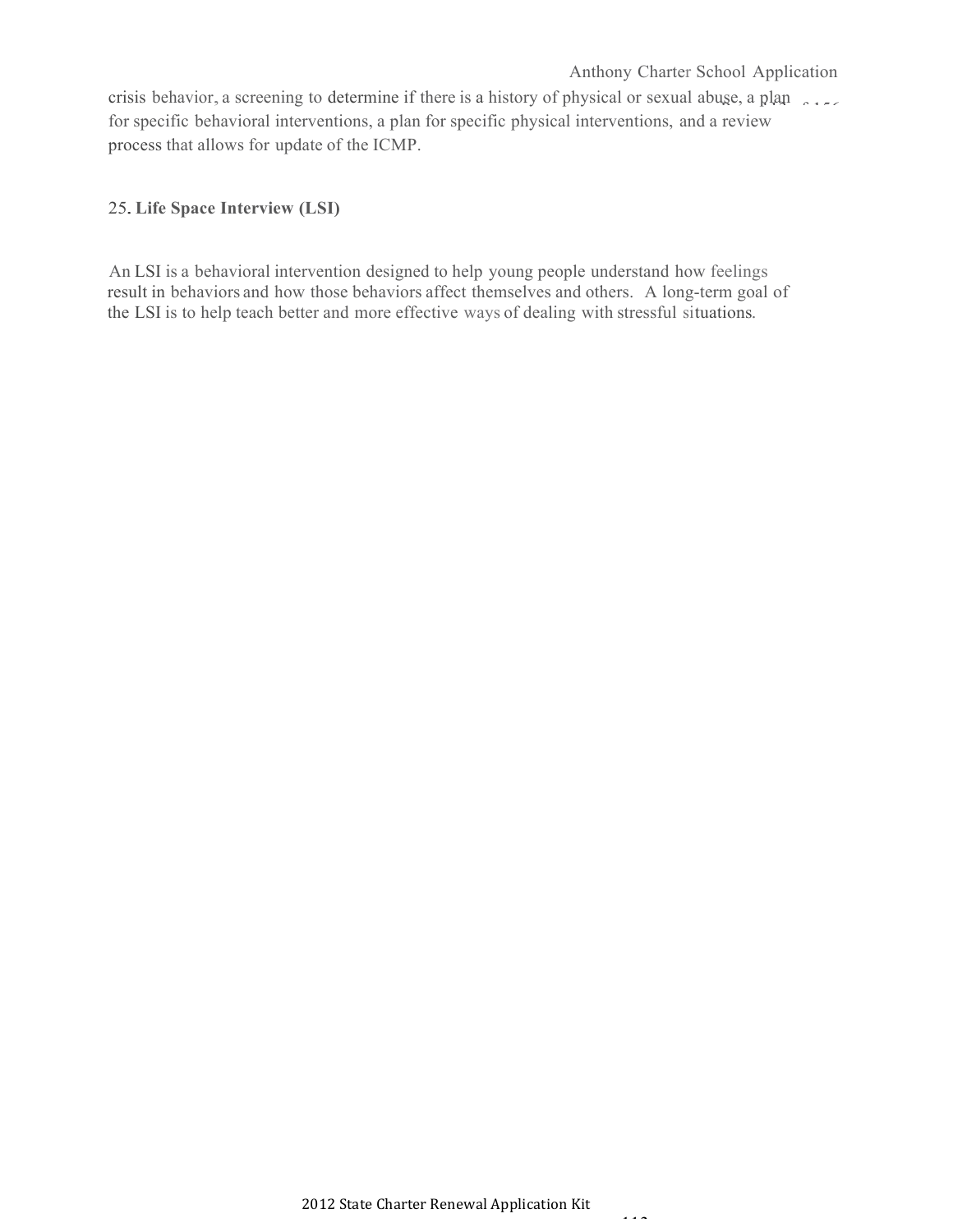$P(A|A) = P(A|B|A)$ 

**26. Physical Escort:** Defined by the state of New Mexico as the temporary touching or holding of the hand, wrist, arm, shoulder, or back for the purposes of inducing a student who is acting out to walk to a safe location.

27.**Time-Away:** <sup>A</sup> behavior management technique requiring students to go to <sup>a</sup> quiet area when they are upset and being stimulated by others.

Clients may return to the class once they have completed a Life Space Interview (LSI) with a staff member. Time-Away is designed to be used when a young person needs time to regroup and think about his or her behavior. The student behavior is usually outside of the norms and rules expected. Time-Away may be taken in a designated time-out room located in the school. Time-Away may also be taken in other areas as designated by staff. Time-Away must never be used as a punishment. Time-Away is a behavior management intervention for agitated and potentially aggressive students. Students may not be physically escorted to a Time-Away

place.

28.**Time-Out Room:** A time-out room is devoid of furniture and usually carpet. The time-out room door is never locked. Students who voluntarily go to the room as a place for a Time-Away intervention must be continually monitored by milieu staff for safety. Time-Away is designed to be used when a young person/client needs time to regroup/think about his or her behavior. The student's behavior should be above and beyond the norms of expected behavior. This behavior may include yelling, cussing, making threats, potential physical aggression and fighting. When a staff member chooses to direct a Time-Away intervention, the staff member should follow through on the directive to have the student use Time-Away.

The major criteria for return to the general environment should be the student's demeanor (i.e. being calm) and the student's ability to process about what happened (i.e. completing a Life Space Interview). When time limits are placed on Time-Away, the Time-Away becomes a punishment. A student should rejoin the school when: 1.) they are calm and in control, and 2.) they have completed a Life Space Interview (LSI) with a member of their staff.

Students placed on a Time-Away intervention for extended periods of time (defined as more than 15 minutes) should be offered bathroom use, water, and possibly food if the Time-Away occurs at meal time. The Time-Away intervention must be monitored by the staff.

Time-Away may be initiated by request of a student. However, the intervention must be staff directed. A student who initiates the Time-Away intervention is still expected to complete a Life Space Interview with their staff member prior to returning to the school.

### 29. **Student Records Policy**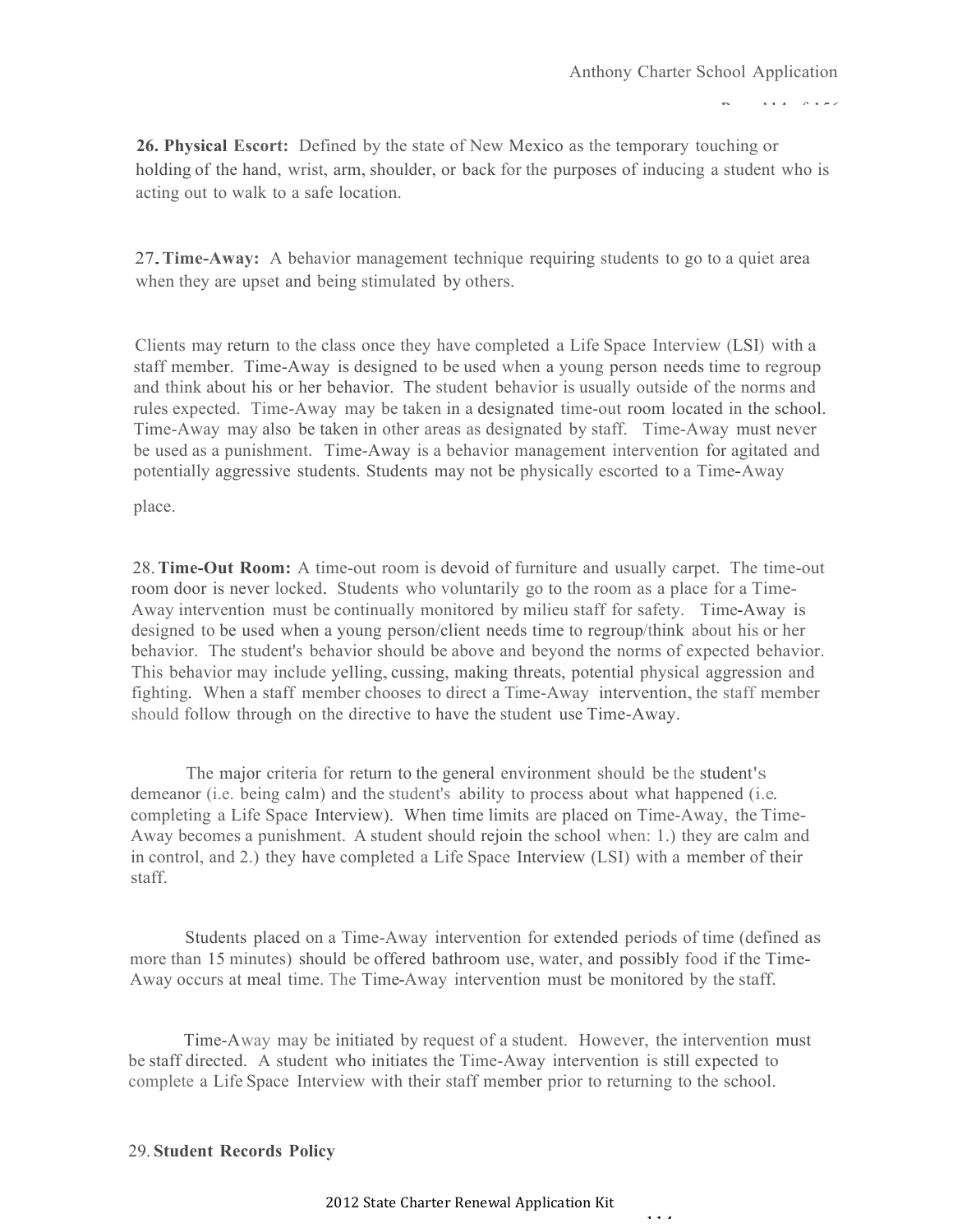Student records kept by ACS will be open to review by parents or guardians and/or students <sup>225</sup> and will be treated as prescribed by the Family Educational Rights and Privacy Act of 1974 (FERPA) as amended, New Mexico State Board ofEducation regulations, and other existing law. If there are apparent conflicts among the various statutes, the provisions of FERPA will prevail. The official Custodian of Public Records for the School will be the ACS Principal. As required in the Inspection of Public Records Act, this office will be responsible for (1) receiving and responding to requests to inspect public records; (2) providing proper and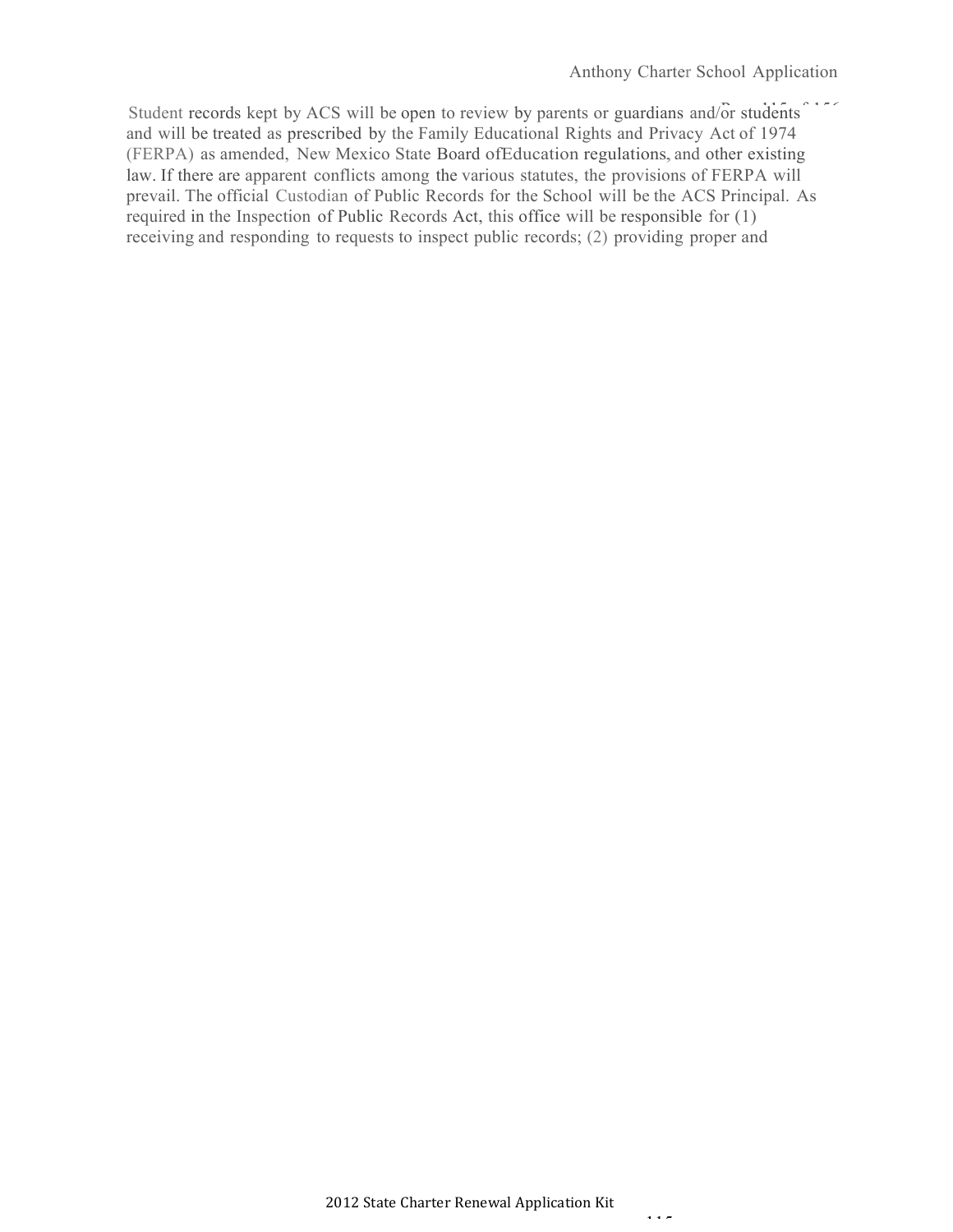$P = 116.0156$ 

reasonable opportunities to inspect public records; and (3) providing reasonable facilities to make or furnish copies of the public records during usual business hours.

# i.Release of Student Lists or Directories

• ACS, in compliance with the Family Education Rights and Privacy Act of <sup>1974</sup> (FERPA), as amended, and the NMAC 6.10.6 will allow the release of directory information about ACS students to those persons or organizations having a legal right to know, a demonstrated need to know, and/or legitimate educational purposes. A 'legitimate educational purpose' is defmed as, "educational opportunities, services and/or information offered or provided by accredited educational entities, professional educational organizations, the Armed Forces of the United States or Labor organizations defined in the New Mexico Public Employee Bargaining Act, conducting lawful organization and collective bargaining activities."NMAC 6.10.6.8 further states, "No person shall sell or use student, faculty or staff lists with personal identifying information obtained from a public school or local school district, for the purpose of marketing goods or services directly to students, faculty or staff or their families by means of telephone or mail. The exceptions to this provision are when a parent or a student authorizes the release of the student's personal identifying information in writing to the public school or local school district, or for 'legitimate educational purposes·.

'Personal identifying information'means the names, addresses, telephone numbers, social security numbers and other similar identifying information about students maintained by public school or local district." In the case of divorced parents, custodial parents will have to sign a release before ACS could release student records to the non-custodial parent. Any releases of student data by ACS will err on the side of caution to ensure that the stude.nfs rights to

privacy are adequately protected.

# ii. Request for Student Lists

• Firms or agencies must submit requests for student lists or rosters in writing to the school Director of Education. Procedures to be followed are those outlined in the *ACS Student Behavior Handbook* Student directory information may be released without prior consent unless the parent or student informs the Principal within a reasonable period of time that any or all of the information should not be released without prior consent. Releasing student rosters should be approved by the Principal who will release approved rosters.

## iii. Inquiries Regarding Student Information or Student Records

ACS employees may be contacted with regard to legal matters to which ACS is not a party. Examples include:

> Divorce cases or child custody disputes: Attorneys for one of the parents may contact teachers, counselors, nurses, Director of Educations, diagnosticians, etc.. by phone and inquire about a particular child.

> > 116

ACS personnel may be contacted by attorneys involved in the defense or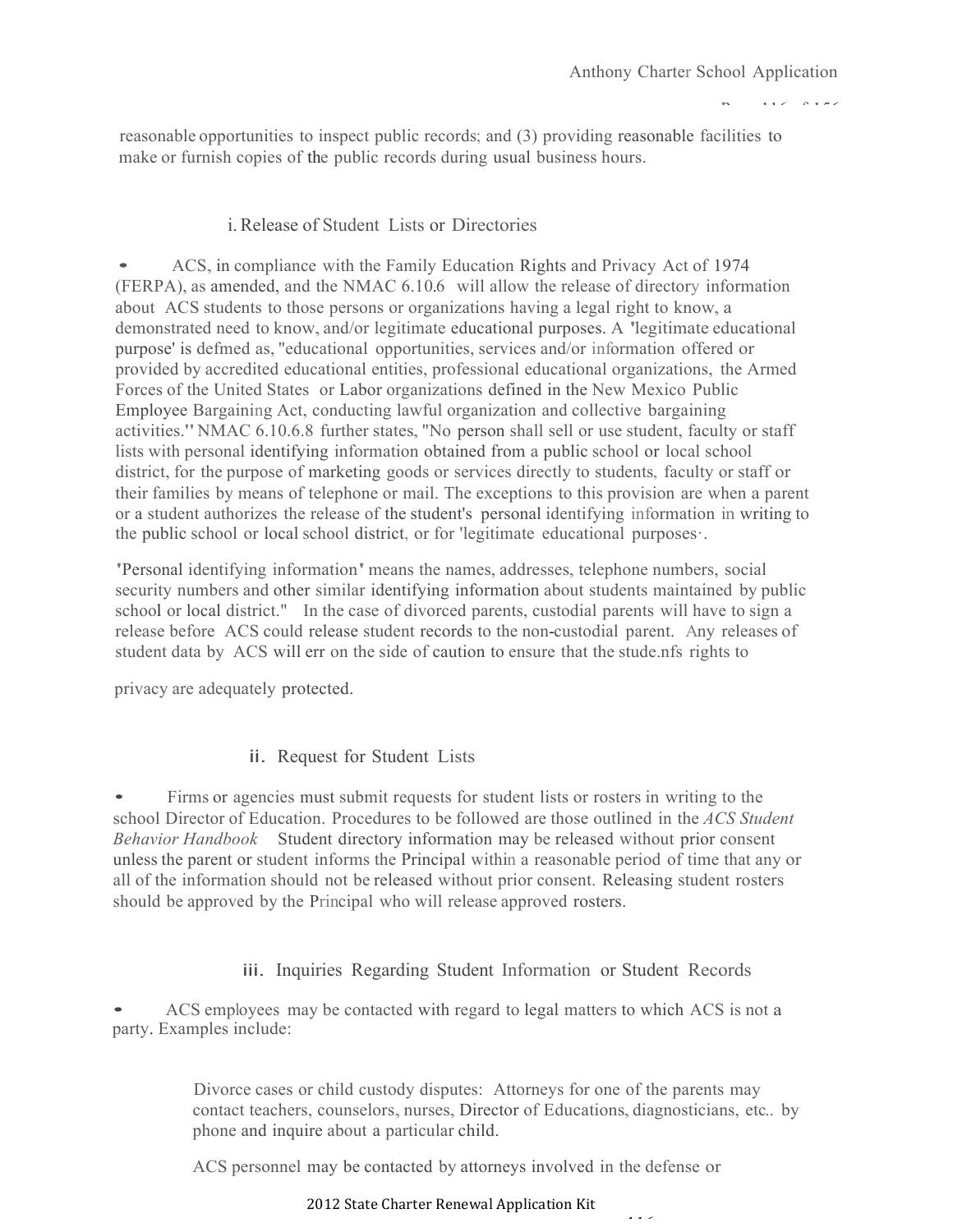prosecution of juveniles.

 $P = 117$  of  $156$ 

ACS personnel may be contacted when a child's parents sue a doctor or hospital for malpractice which allegedly resulted in injury to the child.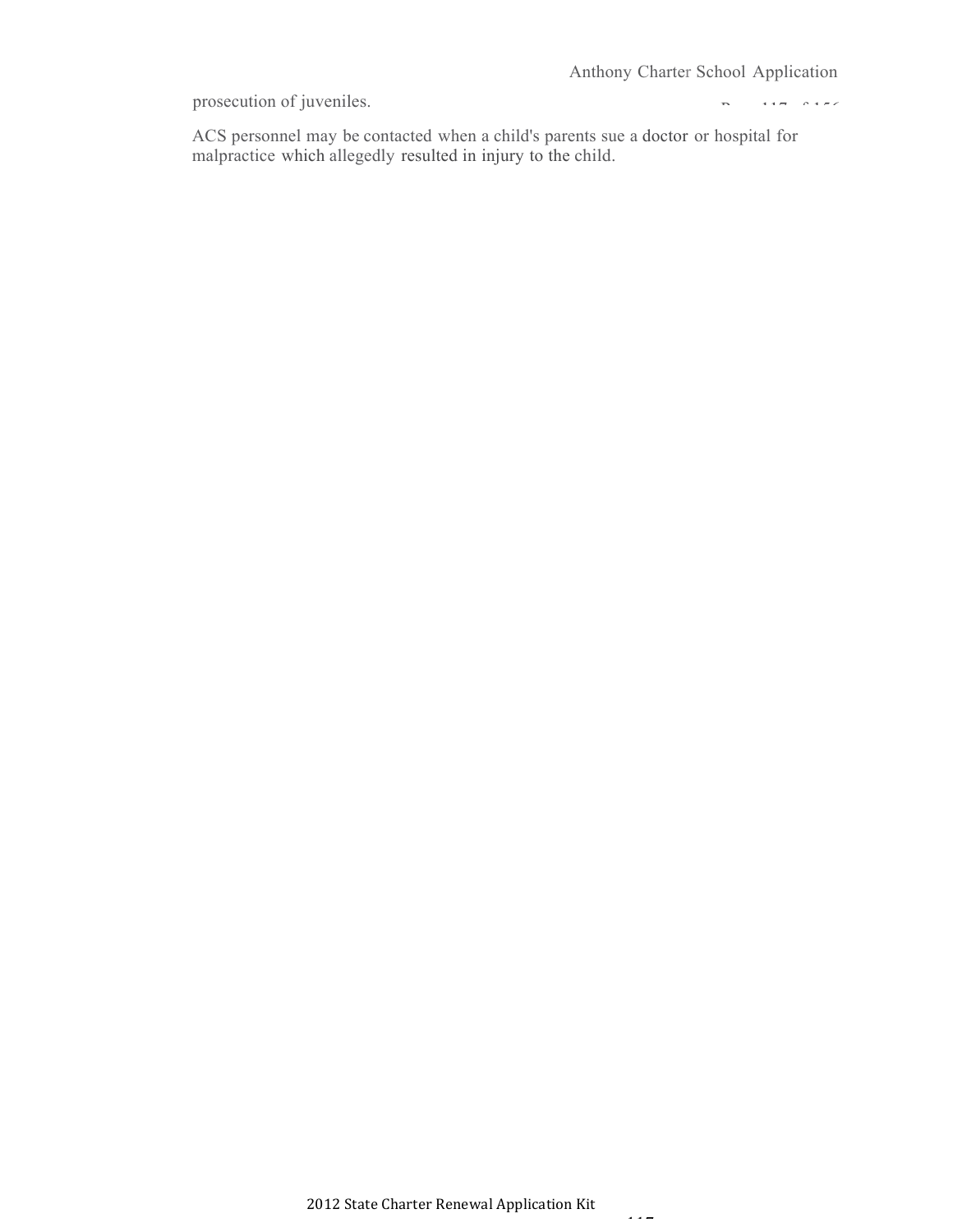$P_1 + Q_2 + P_3 + P_4$ 

• ACS prefers that school personnel not become involved in legal disputes or other matters in which ACS is not a party to the legal action. ACS employees are discouraged from meeting or talking with anyone other than a student's parent or guardian about a particular student. In particular, ACS personnel are discouraged from being involved in disputes between parents. In all cases, ACS personnel are directed to refrain from volunteering information to **anyone** whom they do not know personally over the phone.

• In every case where ACS employees are contacted by an attorney, attorney's agent, or any officer of the Court regarding ACS students, personnel, or other district business, they should refer that inquiry to their immediate supervisor. The supervisors are to contact the ACS Principal. In some cases, teachers or other personnel such as counselors and diagnosticians are to serve as a witness or an expert witness. ACS personnel are directed not to volunteer as witnesses unless they have checked with the Principal.

• Leave with pay will be granted to <sup>a</sup> teacher where absence from duty is required by <sup>a</sup> lawful subpoena to testify in a court proceeding or in an administrative hearing or protecting one's own interest. Witness fees received will be submitted to the business office.

• With regard to requests for student records from <sup>a</sup> person other than the parents, student

(if over 18 years old), guardian, or another public school district, all personnel should check with their immediate supervisor before providing student records. Supervisors will then clear that request through the ACS Principal.

# **30. Specific description of the internal control procedures that the charter school will utilize to ensure compliance with applicable federal and state laws regulations relative to fiscal procedures (e.g. segregation of duties)**

• Internal control procedures for ACS are all listed in item 29. ACS intends to comply with applicable federal and state laws relative to fiscal procedures and segregation of duties. Attached to this Charter are job descriptions for all staff members. Duties are specified for each.

•

**G. OTHER: Specific description of the procedures designed to ensure compliance with budgeting and reporting requirements of the PED, including the ability to implement the required chart of accounts and to meet all budget submissions and reporting deadlines.**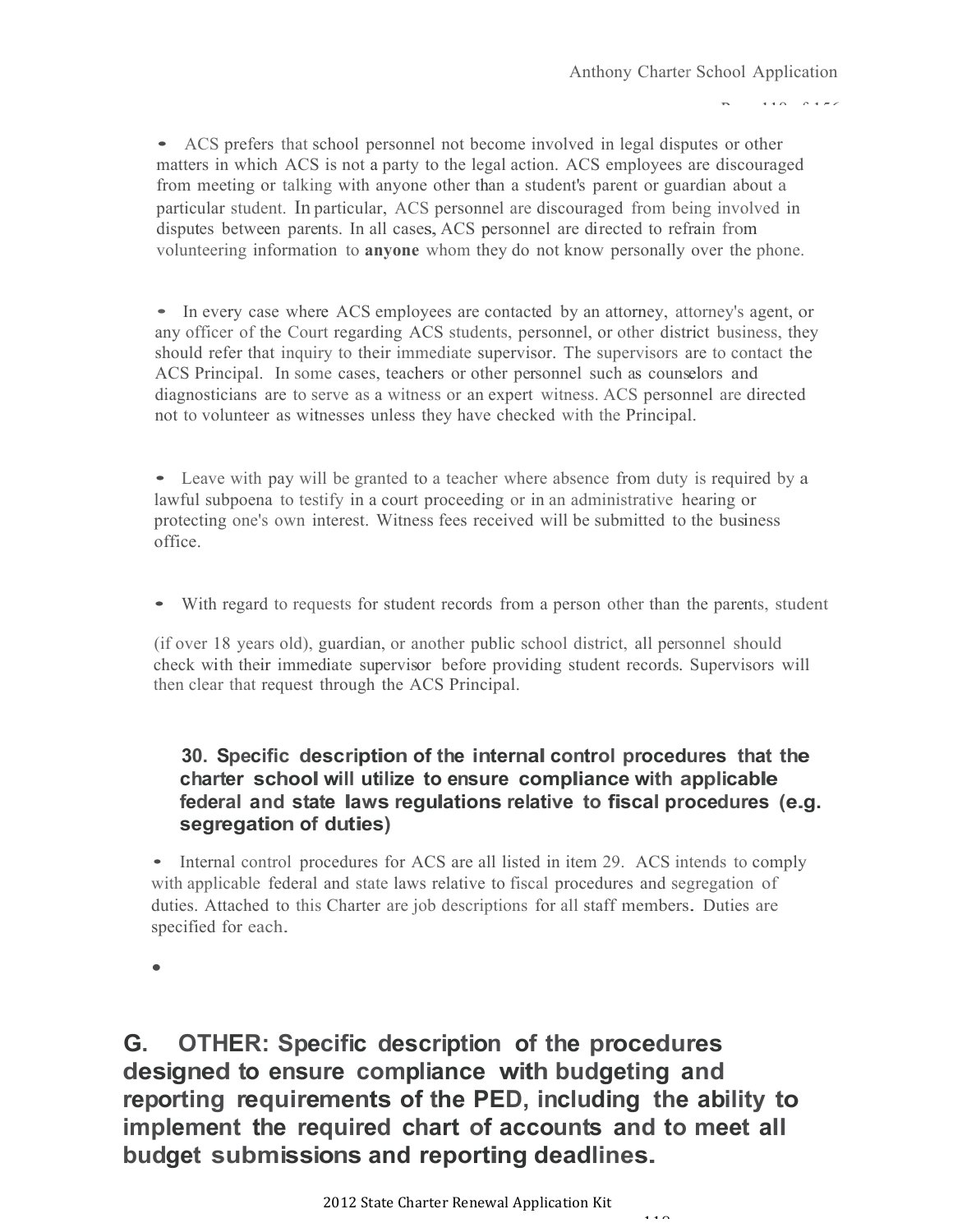(See 26 through 29)

 $P = 110$  of  $156$ 

# **H. Displacement of people in a conversion school**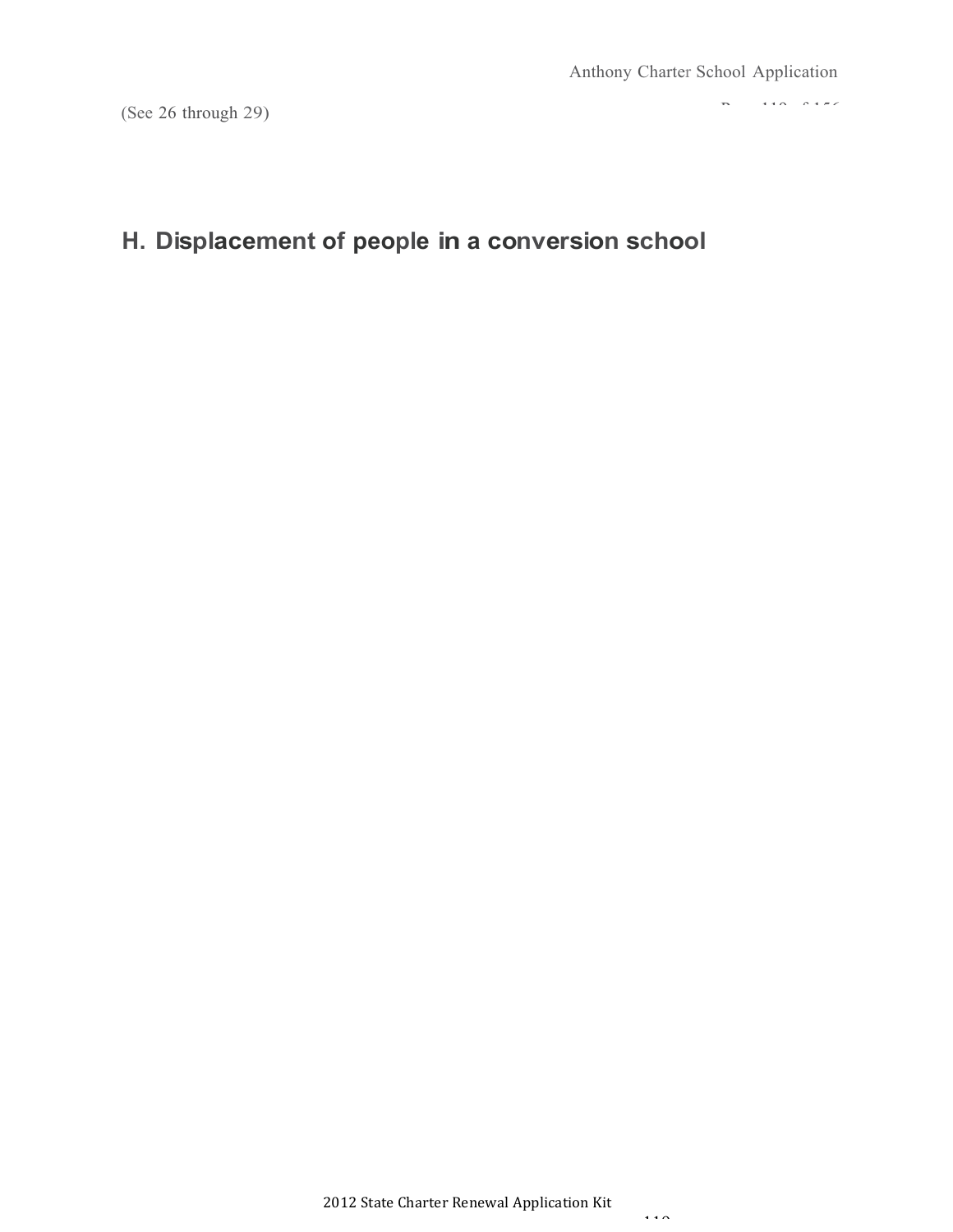$P_1$  10  $P_2$  156

## **31. Specific plan for how the charter school and district will address the displacement of students and staff who will not attend or be employed in the charter school.**

Not applicable for start up school

## **32. Transportation of students not attending the conversion school.**

Not applicable for start up school

# **I. Governing body and operations**

## **33. How the interim and permanent governing body will be selected and its composition.**

• The Anthony Charter School's permanent Governing Council shall have no less than five or more than seven council members. Collectively they shall be known as "the Governing Council". Members of the permanent Governing Council cannot serve at the will of other board members and are accountable to the Gadsden Public School Board and the NM Public Education Department. The Governing Council, like the charter school and the district, is covered by NMPSIA insurance. The Governing Council shall take office at a date to be

determined, but not before 45-60 days after the initial 40-day count of the initial school year (currently intended to be August 2006 through July 2007). There shall be an *Interim Governing Council, to serve until formal members are elected.*

• The Principal of ACS shall be an ex-officio member of the Governing Council and shall attend all meetings of the Council, except closed meetings. The Governing Council shall also include representatives of other organizations as deemed appropriate by the Council. In no instance shall any one organization have a majority membership on the Governing Council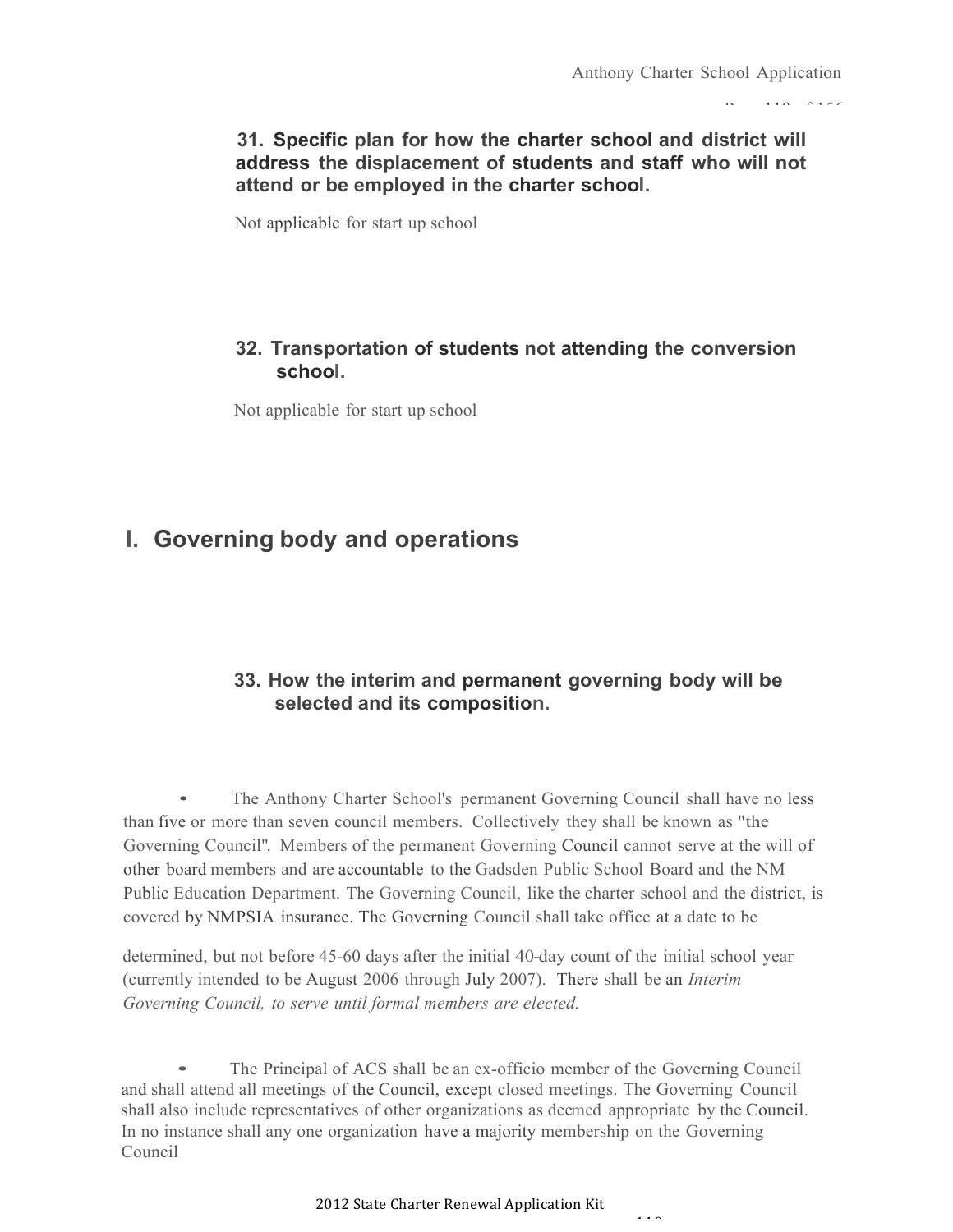#### Anthony Charter School Application

• Duties of the Governing Council are spelled out in the Council bylaws (included  $\cdot$ among the appendices to this application). These duties include the selection, employment and oversight of the ACS Principal. They include not interfering in the day-to-day operation of ACS, which responsibility is delegated to the Principal; but they do include making sure that

the Principal is carrying out this responsibility in accord with the Goals, Objectives, Charter and budget of the school. The Council is responsible for approving the annual budget for ACS and for approving all policies affecting the school.

The Interim and Permanent Governing Councils of ACS will participate in training pertaining to governance councils roles and responsibilities, liabilities, ethics, school finance budget process, procurement code, the open meeting act, role and relation to local board as well as strategic planning, the cost of which will be born by ACS and will be provided by the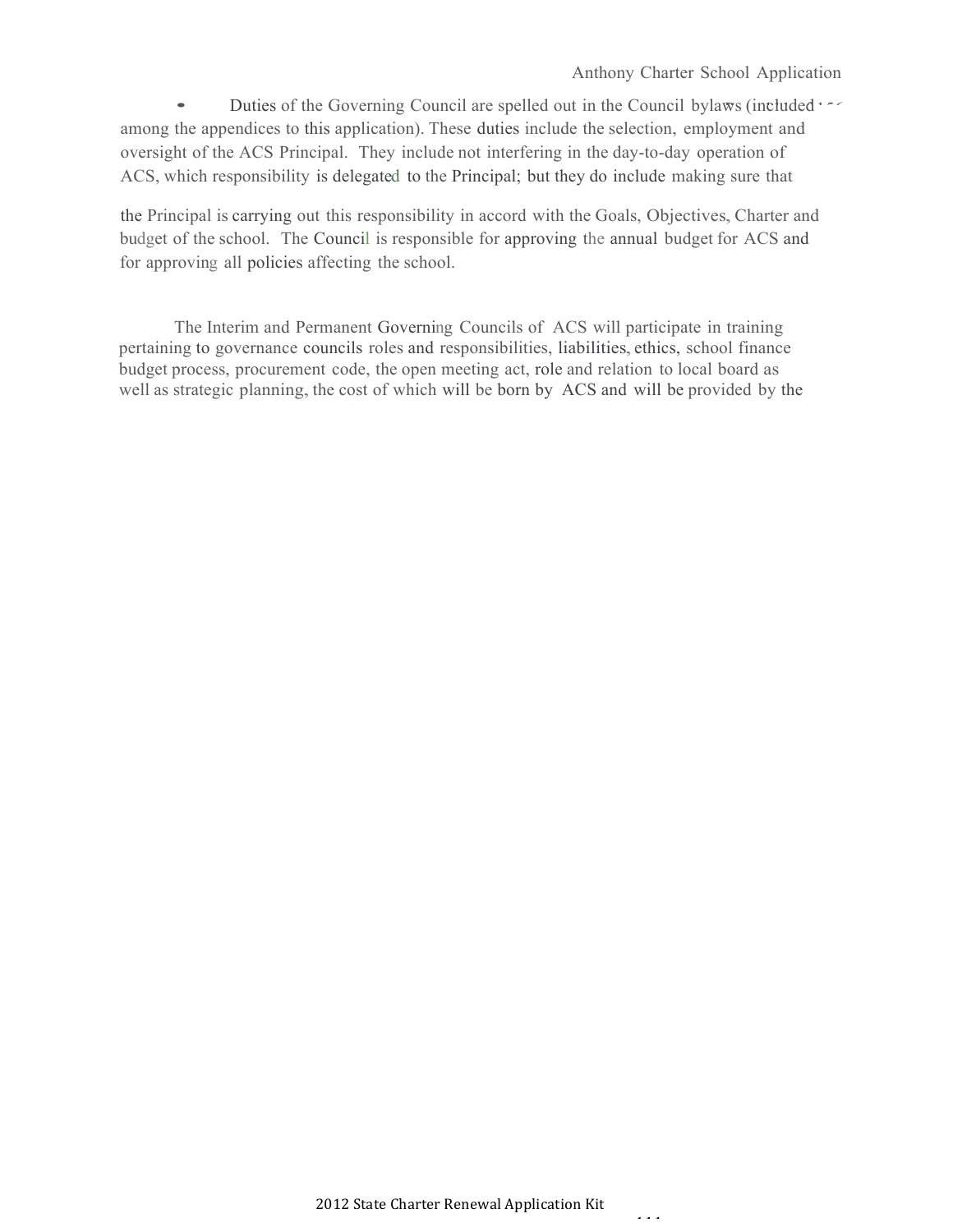$P = 112$  of  $P = 76$ 

NM Coalition of Charter Schools, Albuquerque Alliance of the State Coalition of Charter

Schools or other independent contractors.

• The Governing Council will meet at regular advertised monthly meetings. All meetings of the Governing Council are open to the public and the Council will provide public notices in accordance with the New Mexico Open Meetings Act regarding meetings and appropriate Charter School and Governing Council activities.

#### A. Governing Council Selection Process

• The founders of the Anthony Charter School shall identify candidates for the Interim Governing Council by advertising a series of public meeting to recruit members. The members will be elected by a majority vote of the founders in a public open meeting. Identified potential Governance Council members will hold a·public meeting to establish the Interim Governance Council, nominate and elect officers and form committees. The founders are committed to Governance Council development and will establish the interim council as quickly as possible. Some overlap may exist between the Council members and the founders. The permanent board Governance Council development and will establish the interim couse Some overlap may exist between the Council members and the founders- but may not.

• Any council member may resign by giving written notice to the Chair of the Governing Council. Council members may be removed from office, with or without cause, as permitted by and in accordance with the bylaws. Vacancies on the Governing Council may be filled by approval of the rest of the Governing Council. A person elected to fill a vacancy on the Governing Council shall hold office until the next election of the Governing Council or until his or her death, resignation or removal from office.

B. Interim Governing Council

• The Charter School Interim Governing Council shall have no less than three (3) nor more than seven (7) council members and collectively they shall be known as the "Interim Governing Council". The Interim Governing Council shall take office as early as is practicable after approval of the school. It will meet within 90 days ofthe charter's approval. The term of the Interim Governing Council shall end no more than 45-60 days after the initial 40-day count of the initial school year (currently intended to be August 2006 through July 2007). Some members of the Interim Governing Council may become members ofthe formal Governing Council, but there is no requirement that they do so. The Principal of ACS shall be an exofficio member to the Interim Governing Council and shall attend all meetings of the Interim Council. The Interim Governing Council shall also include representatives of other organizations as deemed appropriate by the Interim Governing Council. In no instance shall any one organization have a majority membership on the Interim Governing Council.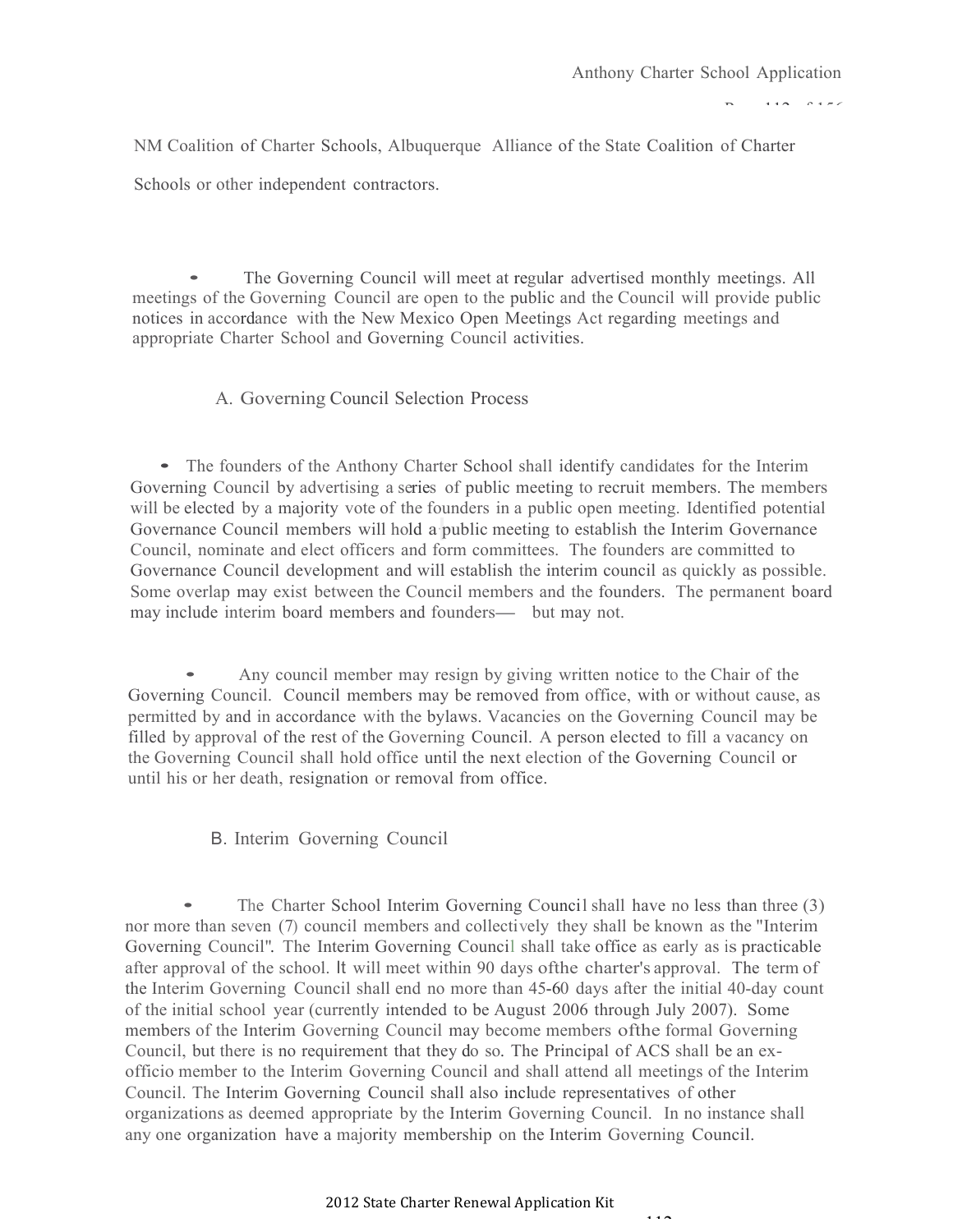$P_1 = 113$  of  $156$ 

### C.Interim Governing Council Accountability

• The activities and affairs of this Interim Governing Council shall be conducted and all its powers shall be exercised under the laws of this state and the same limitations in the ACS Charter or the ACS Governing Council bylaws that will be imposed on the permanent Governing Council at ACS.

- During their term of office, it shall be the duty of the interim council members to:
- (a) Define the Permanent Governing Council selection process;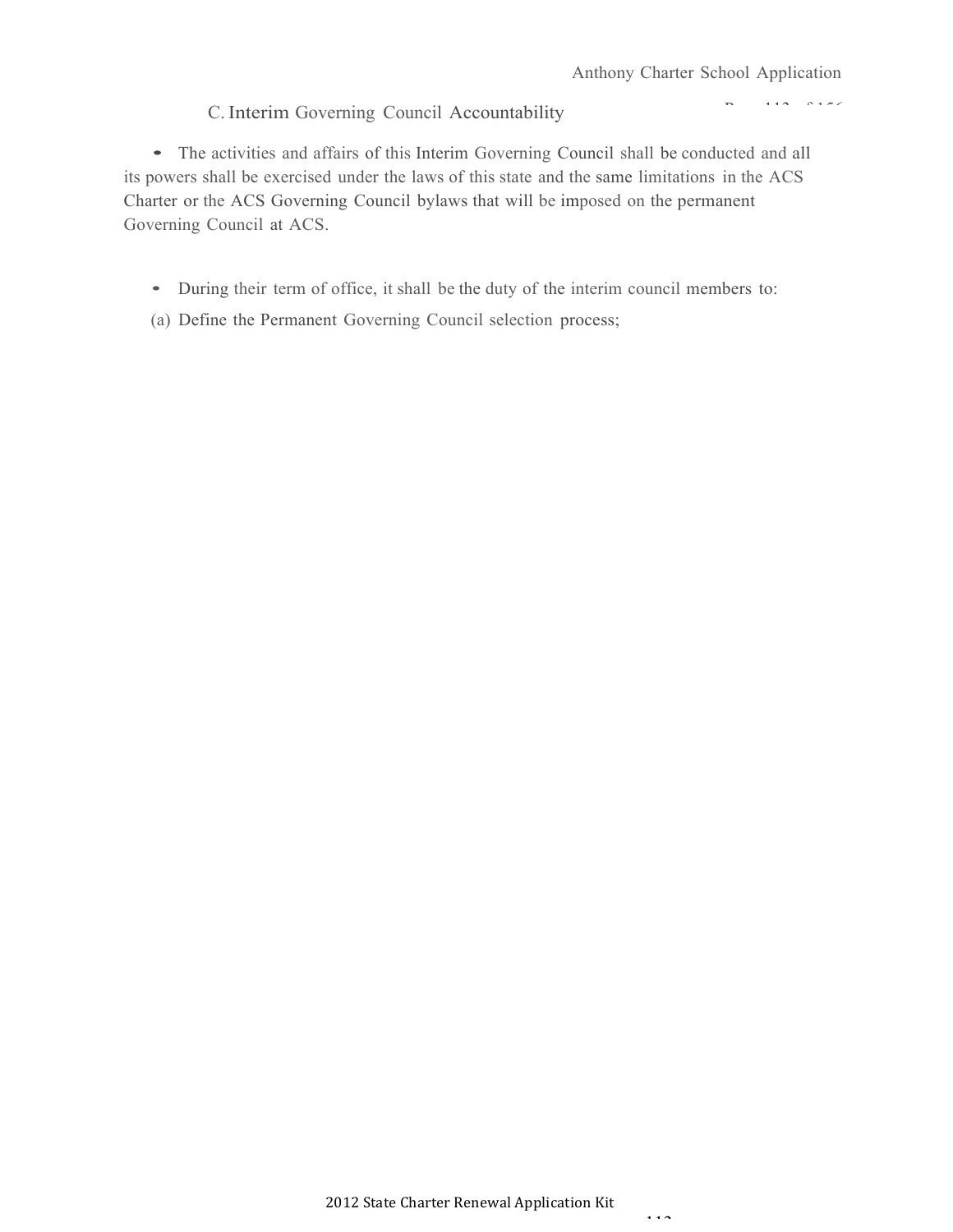$P(A|A) = P(A|B)$ 

(b) Apply for all funding, including both federal and state stimulus monies;

(c) Submit the first year's budget to the Gadsden School Board;

• (d) Perform any and all duties imposed on them collectively or individually by law, by the ACS Charter or by the ACS bylaws;

• (e) Appoint and remove, employ and discharge, and, except as otherwise provided in these bylaws, prescribe the duties and fix the compensation, if any, of all officers, agents and employees of the Interim Governing Council and the Charter School;

• (f) Oversee all officers, agents and employees of the Interim Governing Council and the Charter School to assure that their assigned and/or contracted accountabilities are being performed in accordance with established agreements;

- (g) <sup>A</sup>void interfering in the day-to-day operation of the school;
- (h) Meet at such times and places as required by these Bylaws;

• (i) Provide public notices in accordance with the New Mexico Open Meetings Act regarding meetings and appropriate Charter School and Interim Governing Council activities.

#### **D. Selection Process**

The founders of the Anthony Charter School shall identify candidates for the Interim Governing Council by advertising a series of public meeting to recruit members. The members will be selected by the founders. Some overlap can exist between the Council members and the founders. The petmanent board may include interim board members and founders-but may not.

• Vacancies on the Interim Governing Council shall exist (1) upon the death, resignation or removal of any council member or (2) whenever the number of authorized interim council members is increased. Any interim council member may resign effective upon giving written notice to the Chairperson of the Interim Governing Council.

Interim Council members may be removed from office, with or without cause, as permitted by and in accordance with the laws of this state. Unless otherwise prohibited by the bylaws or provisions of law, vacancies on the Interim Governing Council may be filled by approval of the then sitting Interim Governing Council membership. A person elected to fill a vacancy on the Interim Governing Council shall hold office until the

Governing Council becomes effective or until his or her death, resignation or removal from office.

#### 2012 State Charter Renewal Application Kit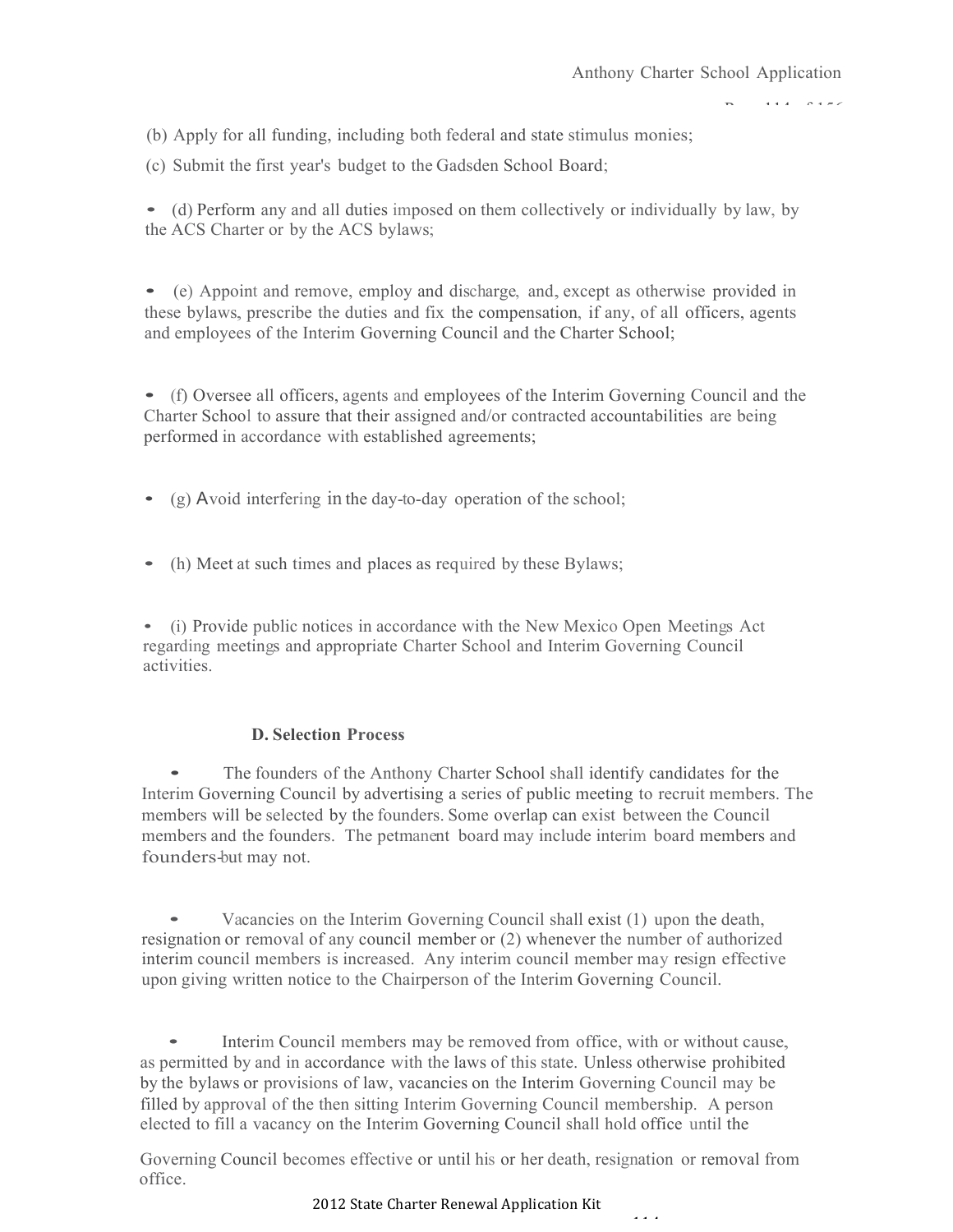Page 115 of 156

## **34. When the governing body will meet and how meetings will be advertised and conducted in accordance with the**

## **Open Meetings Act.**

ACS will publish all meeting dates in the local news media and will be posted per the Open Meetings Act. All ACS public meetings will be conducted in accordance with the Open Meetings Act.

(See Appendix D and Number 32)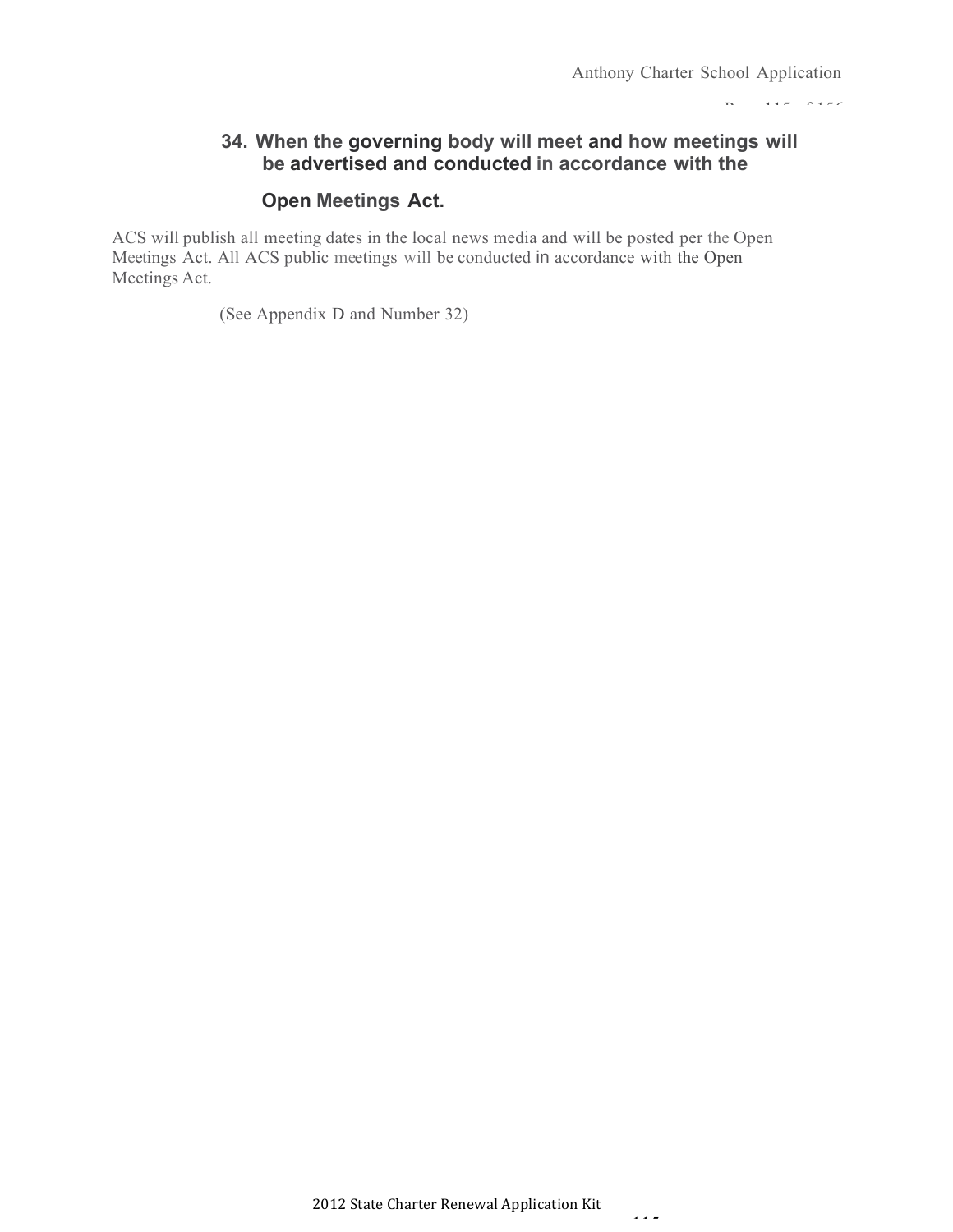Page 116 of 156

## **35. The nature and extent of parental involvement and how they will be notified.**

• ACS encourages the student's family to be actively involved in the educational process. We are committed to extending the support constituency for each student to their homes.

Since ACS is founded on the belief that education is built on a partnership forged between parents, who raise students, and educators who lead their learning, we expect all parents to be appropriately involved in student activities and school programs. Teachers will collaborate with parents to construct a Student Learning Plan for each student that outlines both short-and long-term learning goals for high school and the future. This type ofplanning encourages

students to participate in challenging, well-planned courses in which their individual learning is of primary importance.

• A Parent Advisory Council will be established to provide input on budget development and programmatic decision-making, particularly in the provision of Title I services.

• Parents will be recruited to serve on the Governance Council, to work with students on remediation plans, and to serve as tutors and mentors. Real world expertise in the parent community will be sought after and utilized to enhance student growth and service learning opportunities.

• Parents will be recruited through the founders and word of mouth to become involved in all aspects of developing ACS as a community school.

## **36. The nature and extent of professional educator involvement and how they will be notified.**

•

As described in the Section on Special Education, teachers, as part ofthe

Multidisciplinary Support Team(s) for ACS students, will be involved in developing SLPs, IEPs and the identification of "at-risk" students. In addition, all educators will be required to complete on-going professional development consistent with the school Professional Development Plan. The staff will also seek continuous review of in-class practices and lesson plans from their peers and the Principal. Instructional staff will be involved with ACS support and relevant Governing Council committees on an as-needed basis. Teachers will also agree to support extra-curricular activities and Student Learning Plans as negotiated with the ACS Principal. ACS will advertise and contract with professional educators, trainers and

consultants for training of governance council members, administrators, teachers and staff on

an as needed basis. ACS will also utilize training from the State Coalition of Charter Schools and the PED whenever training or support is made available.

2012 State Charter Renewal Application Kit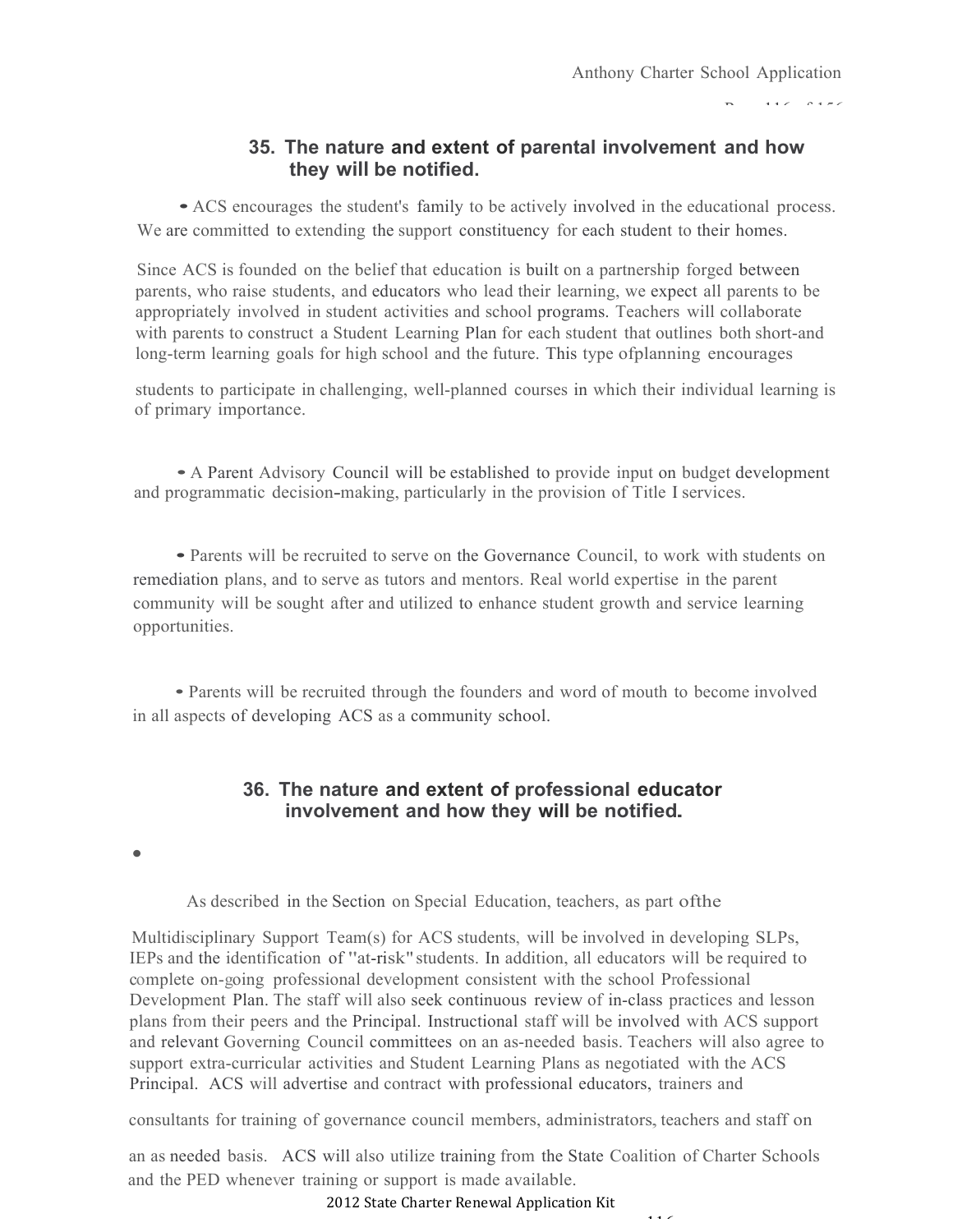Page 117 of 156

## **37. The nature and extent of community involvement and how they will be notified.**

One of the primary aspects of the ACS vision is that the school reflects and capitalizes upon the community of which it is a part. This means working closely with the community.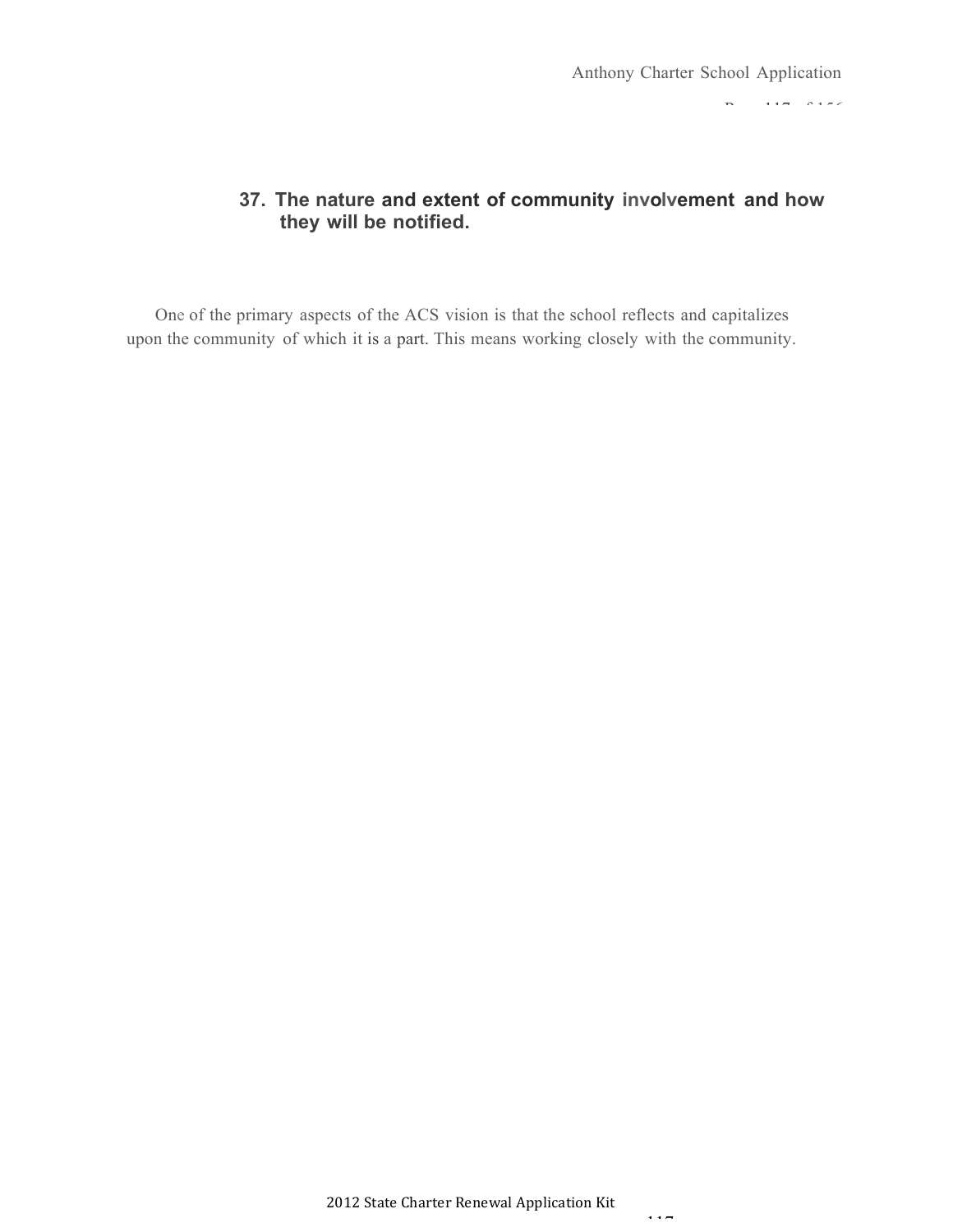$P = 118.0186$ 

ACS has much work to do in organizing community resources. Several key parts ofthis relationship need to be emphasized. ACS is motivated by a core of local community leaders and will serve as the nucleus of local community support. An opportunity to support NM HELP in efforts to build strong commwli.ty partnerships provides regional relationships that ACS will take advantage of. Local advertising will be used to invite the public to informational meetings to educate parents and recruit staff, community volunteers and Governance Council participation.

- Utilization <sup>a</sup> strong working relationship with the local NM HELP office
- Broadening involvement and increasing awareness in ACS' purpose.
- Parents, students, teachers and the community working together to create a safe educational environment in which students are eager to learn and have the tools and resources to achieve excellence in learning and personal development.
- ACS will develop <sup>a</sup> data warehouse of local experts in areas ranging from construction skills to the hospitality industry, pulling community members into the school as leaders for projects, lectures, advanced learning experiences and mentoring.
- ACS is committed to building each student's self-esteem through <sup>a</sup> variety of community-based activities including volunteer experiences.
- ACS will look to the community for ideas in developing student responsibility models, career shadowing, and sharing of expertise.

Specific community involvement opportunities will include:

- Attending open monthly meetings;
- Representation on the ACS Governing Council;
- Participating as mentors;
- Volunteering;
- Attending and/or sponsoring student exhibitions and programs;
- Inviting student participation in civic organizations; and
- Establishing <sup>a</sup> community advisory panel to provide insight concerning economic, environmental, business and academic areas relevant to ACS.

## **38. Policies and procedures of the governing body, including modelof governance, how decisions are made,**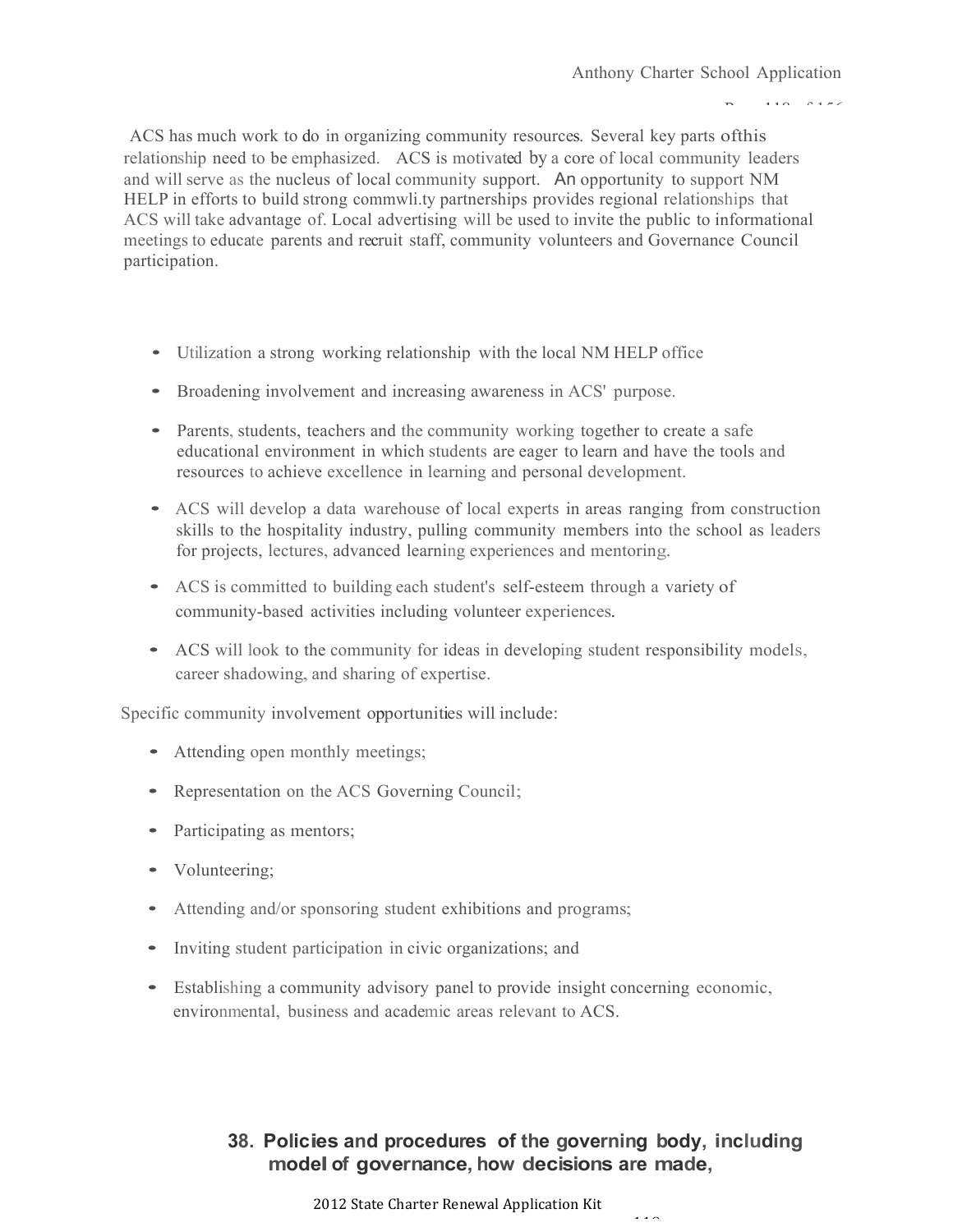#### $P = 119$  of  $P = 156$ **committee functions, relationship to staff,and professional development.**

ACS recognizes that the school cannot incur debt and will not operate as a 501c3. It is also possible that a 501c3 may be established to support the school.

(See Appendix D, Bylaws and Number 33)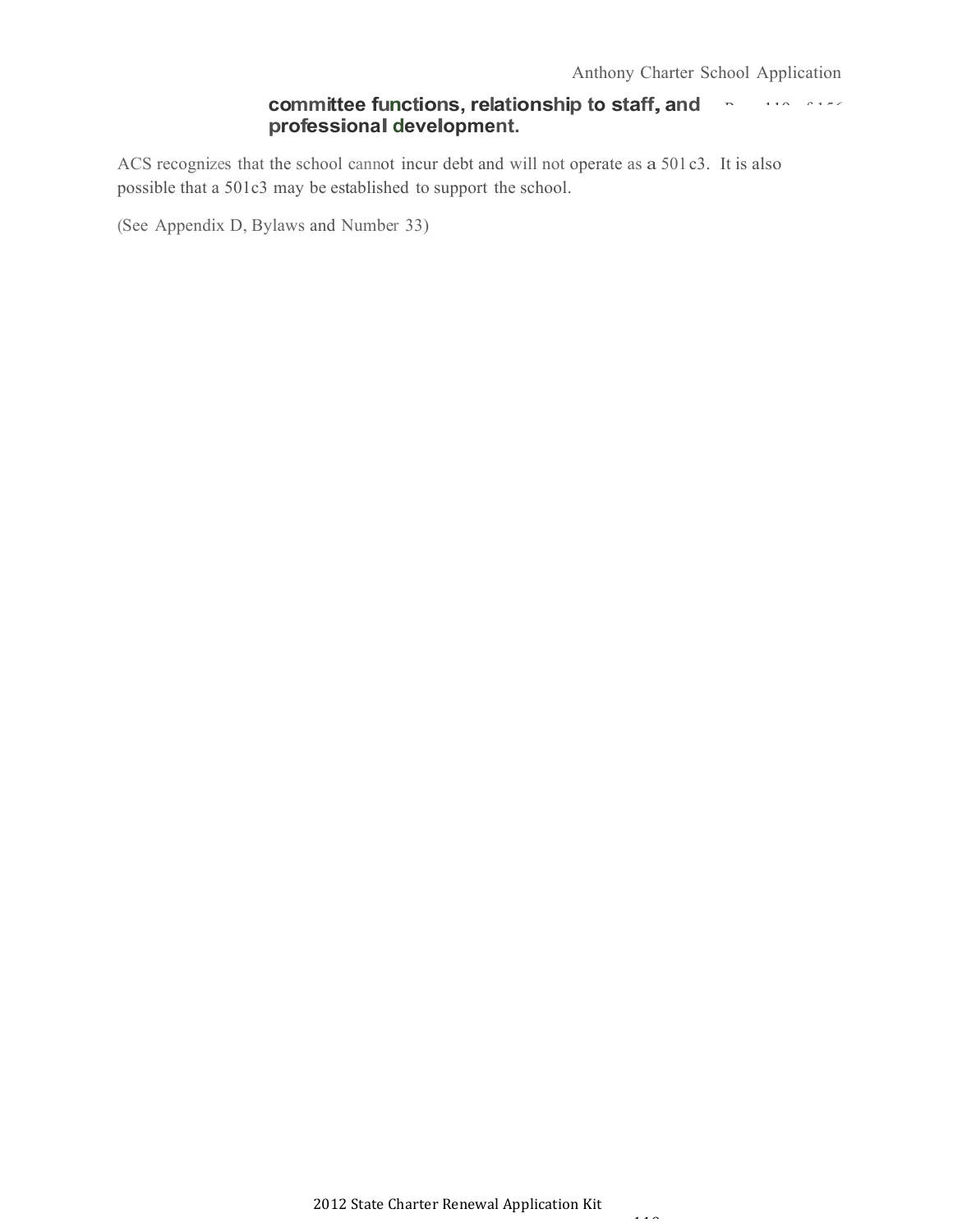$P$ 

**39. Relationship between the governing body of the charter school and the local school board, including how disputes will be resolved between the charter school/governing body, the local district superintendent and/or the local school board. The charter school is accountable to the local school board for ensuring compliance with applicable laws, rules and charter provisions.**

Upon approval of this Charter Application, the Charter contract will be between the ACS Governing Council and the Gadsden School Board. The school will furnish the Board of Education with copies of all policies or procedures that may be developed with regard to any operational or educational program, upon adoption by the Governing Council. The Governing Council will submit an annual written progress report to the community and Board of Education in accordance with State PED policy. This report will include student performance results relative to academic performance, an analysis of academic programming, an analysis to assure equity among students, and demonstration of growth of the institution. Attendance and disciplinary data will also be incorporated into the aruma!report. Consistent with state law, the School's financial records will be audited annually.

In addition to an annual report to the Board of Education and the community, the Governing Council will review quarterly reports submitted by the Principal concerning operations, aggregate budget, attendance, student discipline and personnel matters and forward information copies to the Gadsden School Board. Board of Education authority over the ACS budget and operations is as described in the *I 999 Charter Schools Act.* The Governing Council will petition to the Local School Board and the State PED for waivers concerning specified areas. Any revision or amendment to the terms of the charter contract may be made only with the approval of the local school board and the governing body of the charter school.

### **40. Role of Governing Body in policy-making, personnel decisions, budgeting, and operation of charter school.**

 $120$ 

#### **A. Charter School Operations**

ACS will be responsible for its operations within the limitations of funding provided by the State of New Mexico and other revenues derived by the school consistent with State law. The

2012 State Charter Renewal Application Kit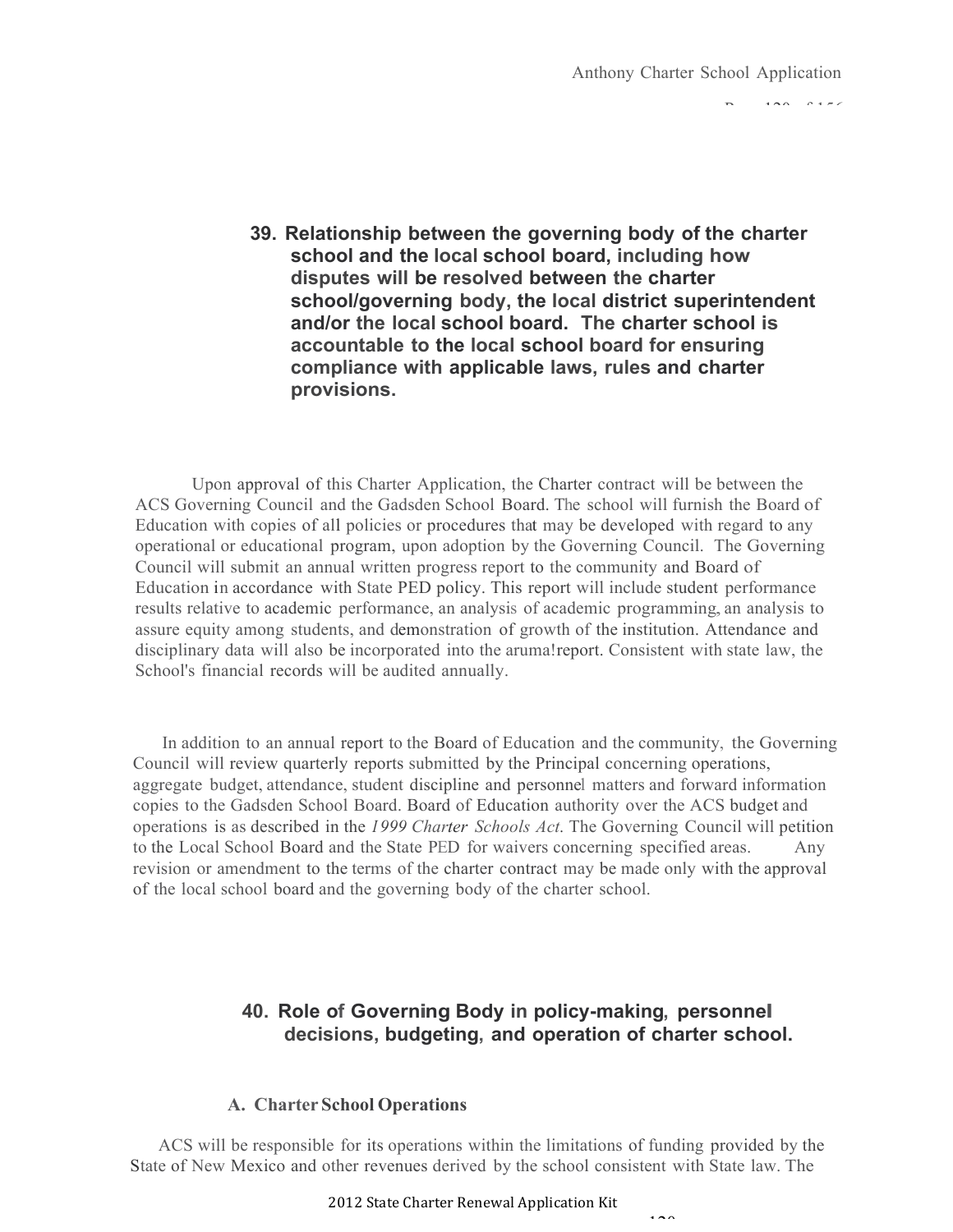school shall have authority to independently exercise, in accordance with NCLB, federal and state law, the following:

- Contract for goods and services;
- Budget preparation;
- Personnel selection and determination of compensation;
- Evaluation of personnel performance, including teacher evaluations and PDP's;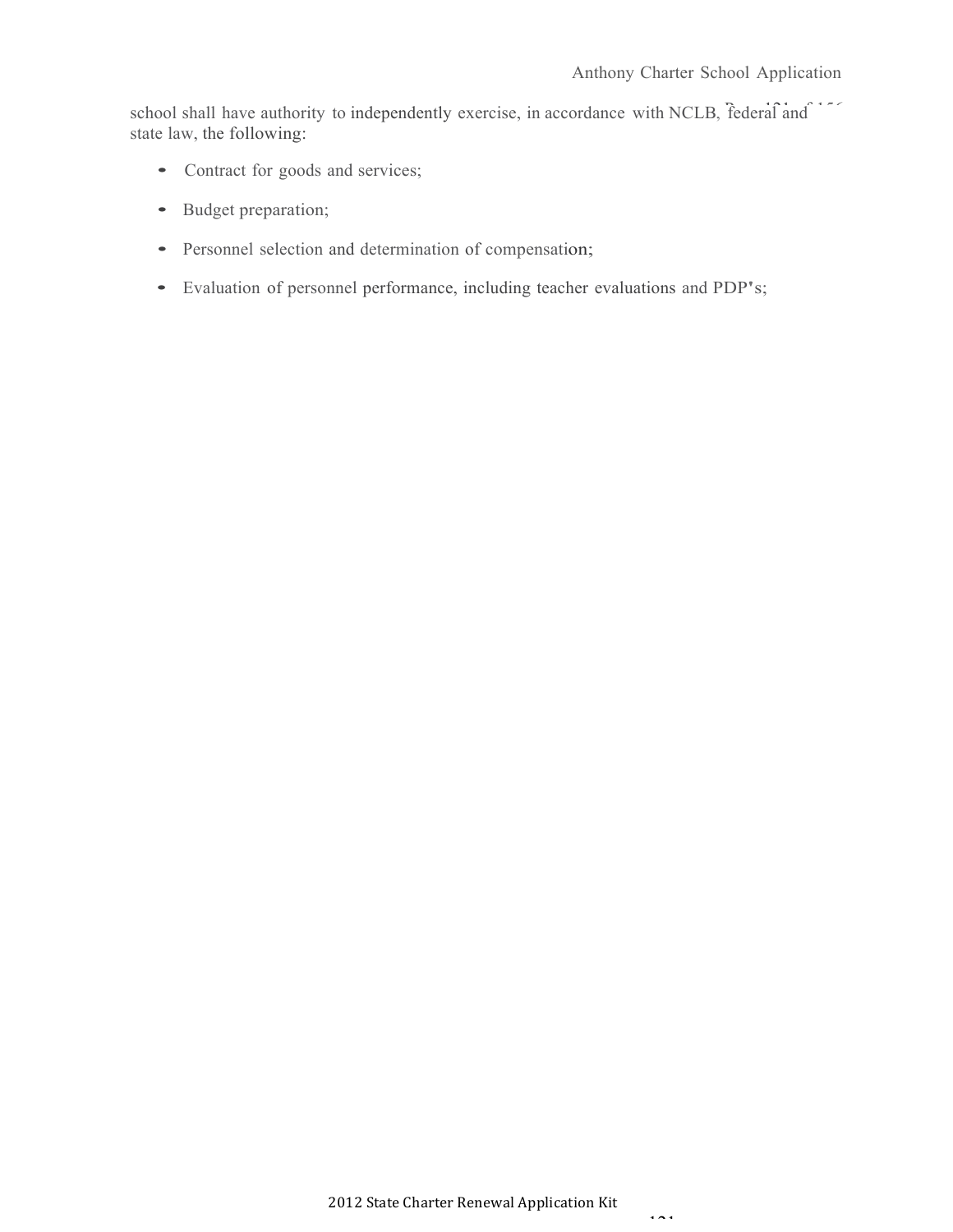- Payroll functions
- Procurement of insurance;
- Lease of facilities for school purposes;
- Purchase or lease of furniture and equipment;
- Procurement of instructional materials and supplies; and
- Acceptance of gifts, donations or grants consistent with law.

ACS shall comply with state mandated audit policies. ACS will furnish the

Gadsden School Board copies of all policies or procedures that may be developed with regard to any operational or educational program, upon adoption by the Governing Council.

(See also Appendix D)

## I. **Other: Provisions for dealing with appeals of decisions made by the school staff and governing council. Provisions are evident that mediation, problem solving and facilitation services for students, staff and community are available as needed.**

It is our philosophy that the effectiveness of the efforts for conflict resolution stem largely from the fact that personal involvement and commitment is enhanced in the small school, personal relationship-based learning setting. Conflict, defined as a violation of expectations, can be mitigated and managed better when expectations are clearly outlined by all involved. The provisions for mediation and problem solving are specifically addressed in codes of conduct for employees and students. Community members are encouraged to address problems with the school staff first, but are by no means limited to that avenue of remediation. Community members, parents or staff may appeal a principal's decision to the governance council for final resolution. Other more specific provisions for student and staff appeals are covered in other sections.

• Any material dispute between ACS Governing Council and the Gadsden School Board and/or superintendent will be resolved using the process defmed in this section. In the event of a dispute between ACS and the School Board, the preferred form of resolution shall be

<sup>•</sup>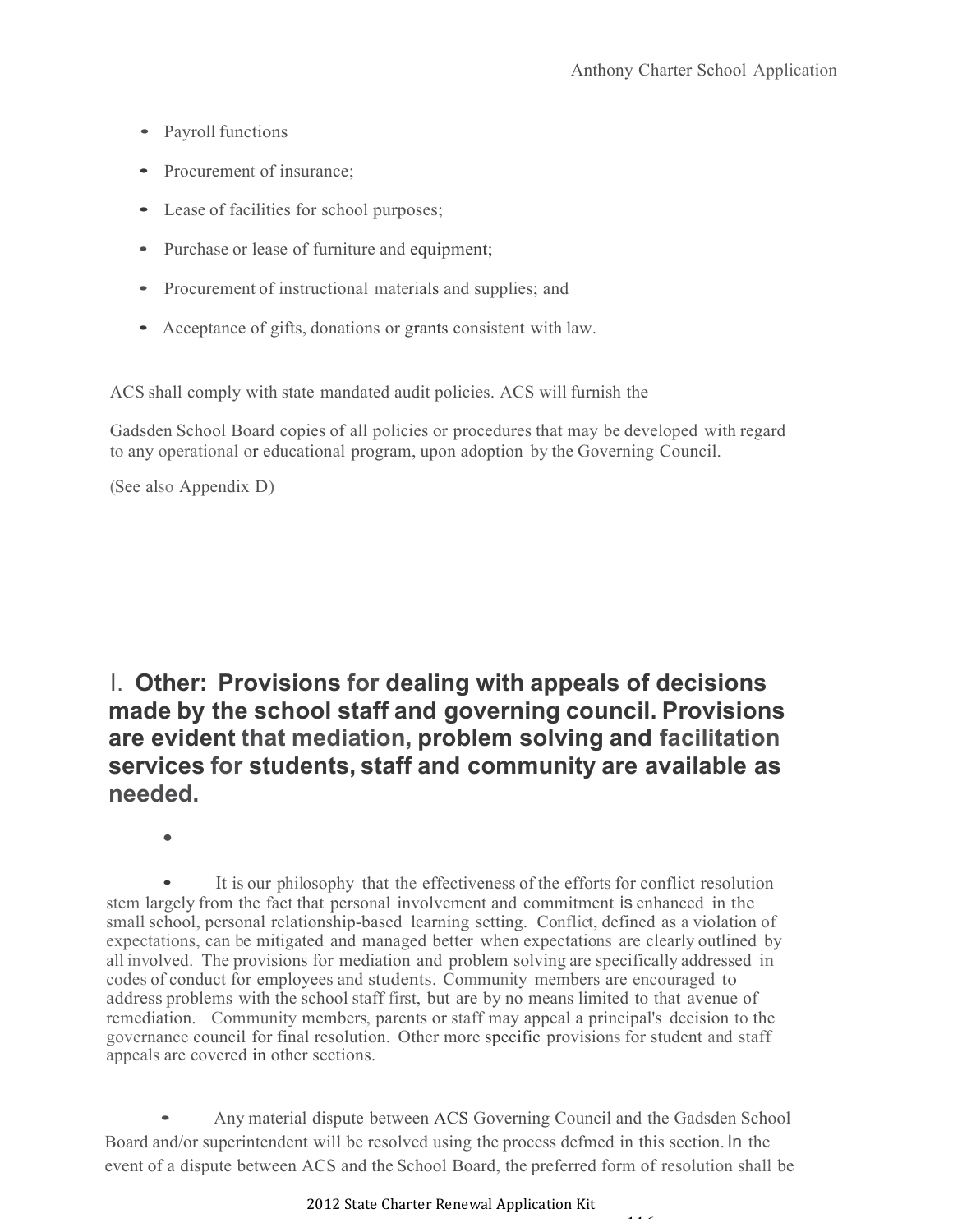mediation. ACS will develop an agreement to be signed by both parties establishing a dispute policy. This agreement will include, but not be limited to, these items below:

• Either party wishing to invoke the dispute policy (the complaining party) will provide written notice to the other party (the receiving party), stating the exact nature of the dispute, the history of the development of the dispute, ad the party's desired outcome. The party receiving the notice will respond in writing within 30 days, stating whether they will agree to the complaining party's desired outcome or whether a mediation process shall be instituted.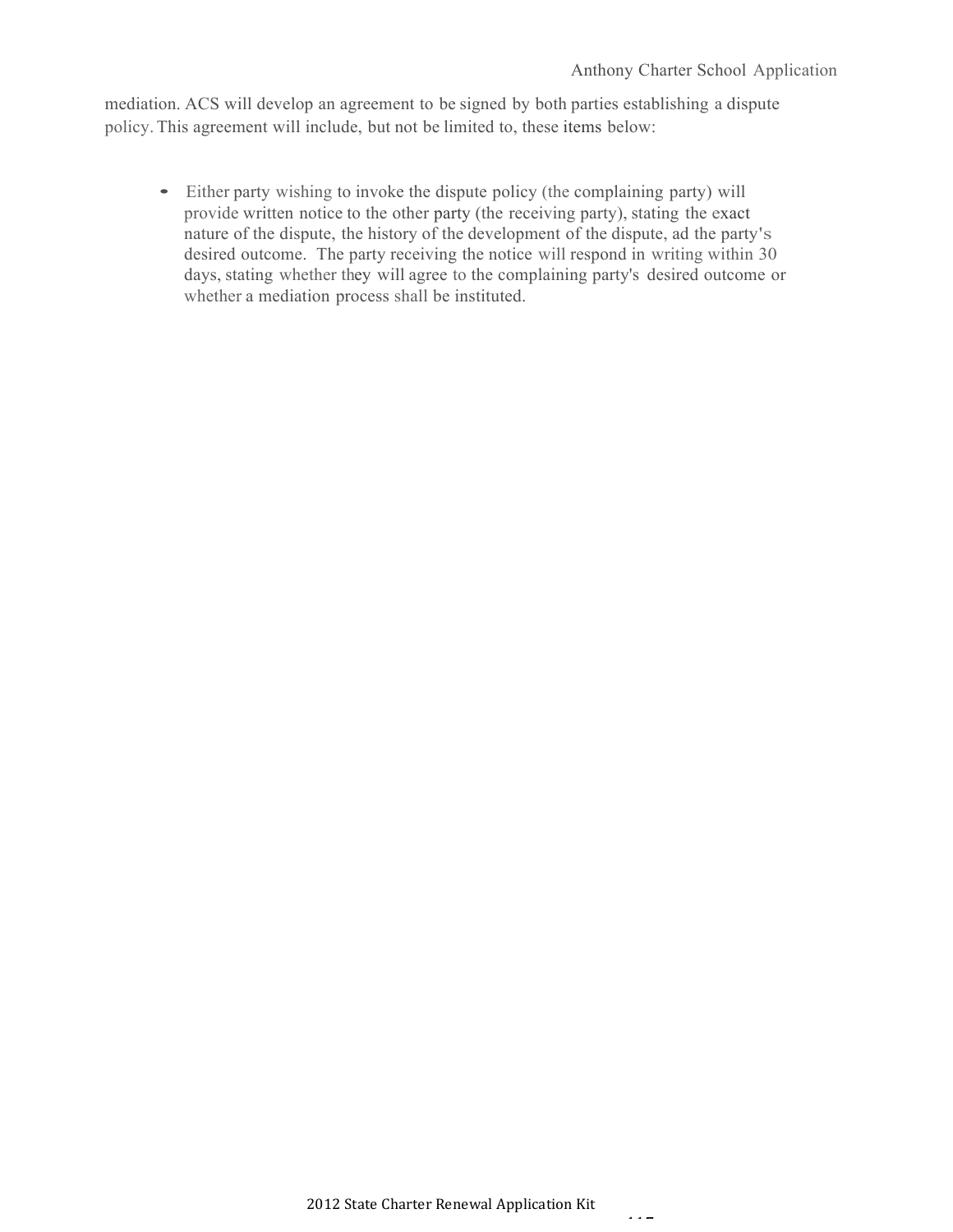• If mediation is selected, the receiving party will include in its response the names of three proposed mediators. The complaining party shall reply with.in 10 business days of receipt of the receiving party's response. The response shall state whether they agree to one of the mediators proposed or list another three proposed

mediators. The parties will continue to correspond until a mediator is agreed upon. However, if the parties cannot agree upon a mediator within 30 days of the receiving party's response, other forms of dispute resolution, including litigation, may be initiated by either party, but the parties must request a court-appointed mediator before discovery is initiated.

• If mediation is attempted but fails, either party may file suit in the appropriate Court and litigation shall proceed. The applicable rules of civil procedure and evidence will be followed; thus, if a party files a frivolous lawsuit, they may be sanctioned pursuant to Rule 11 of the Rules of Civil Procedure. The parties will at all times be encouraged to participate in mediation to resolve the dispute and to terminate litigation; however, neither party shall be required to do so. In the event of

mediation, the parties shall share in the cost of the mediator's fee.

## **J. Relationship with employees**

•

## **41. Evidence that the terms and conditions of employment will be addressed with affected employees and their recognized representatives, if any (i.e. teacher labor representatives).**

Pursuant to NM 6 ACS submits the following explanation of the relationship to exist between the school and its employees, including evidence of terms and conditions of employment.

The ACS Governing Council will adopt its own written policies in compliance with NCLB, federal and state law, regarding the recruitment, promotion, discipline and termination of personnel, methods for evaluating performance, and a plan for resolving employee-related issues. Employees of ACS are not Gadsden School District employees. A new employee hired by ACS will not have an employment right to a position within the Gadsden district upon leaving the charter school.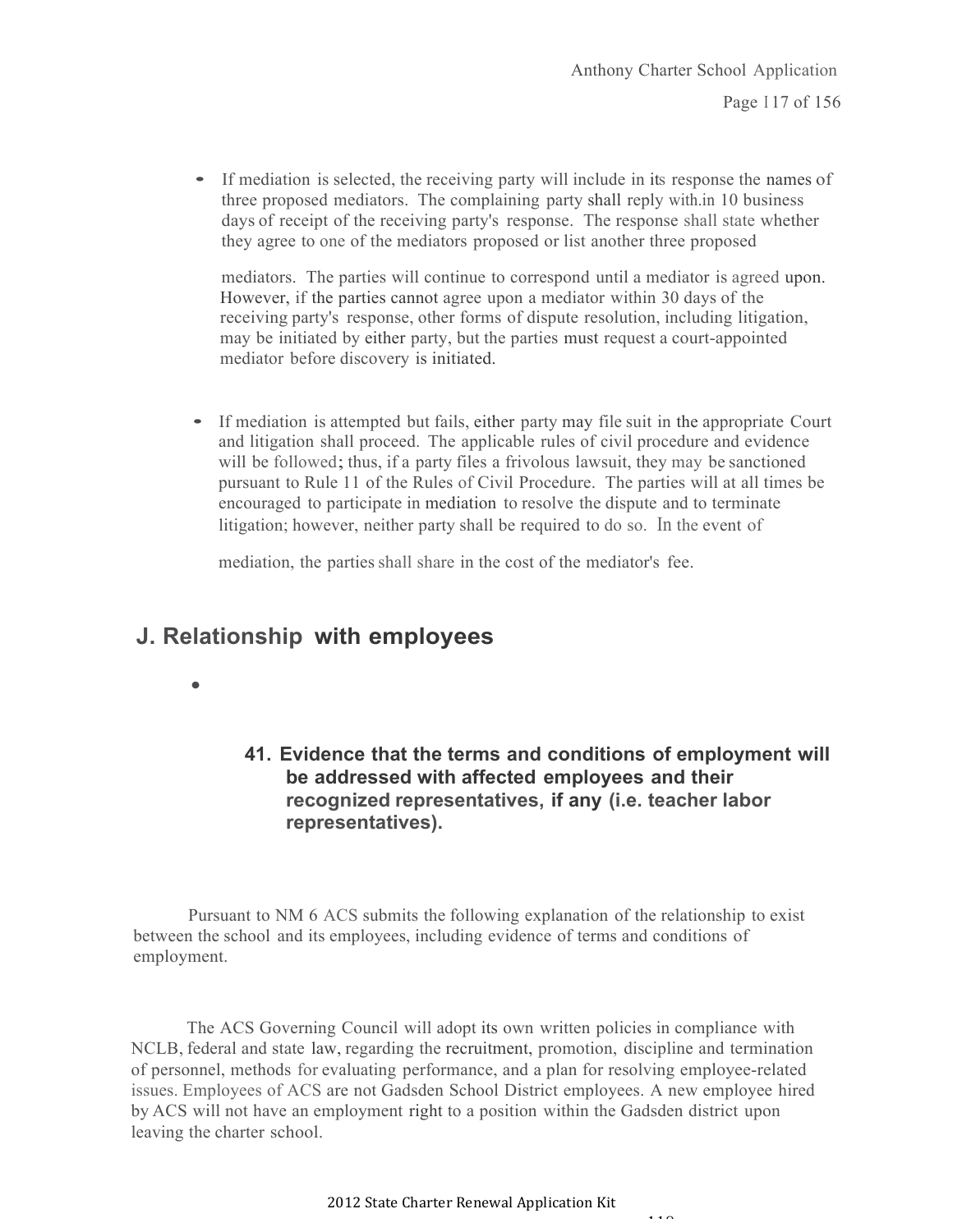In accordance with the *1999 Charter Schools Act,* ACS shall hire all employees of the school directly, without prior authorization or review by the Gadsden district' personnel office, subject to compliance with federal and state rules and regulations.

#### **A. Common Legal Elements for Employee Relationships**

These elements shall apply to all employee relationships with ACS:

ACS staff, after meeting with the principal, may appeal administrative personnel decisions to the Governance Council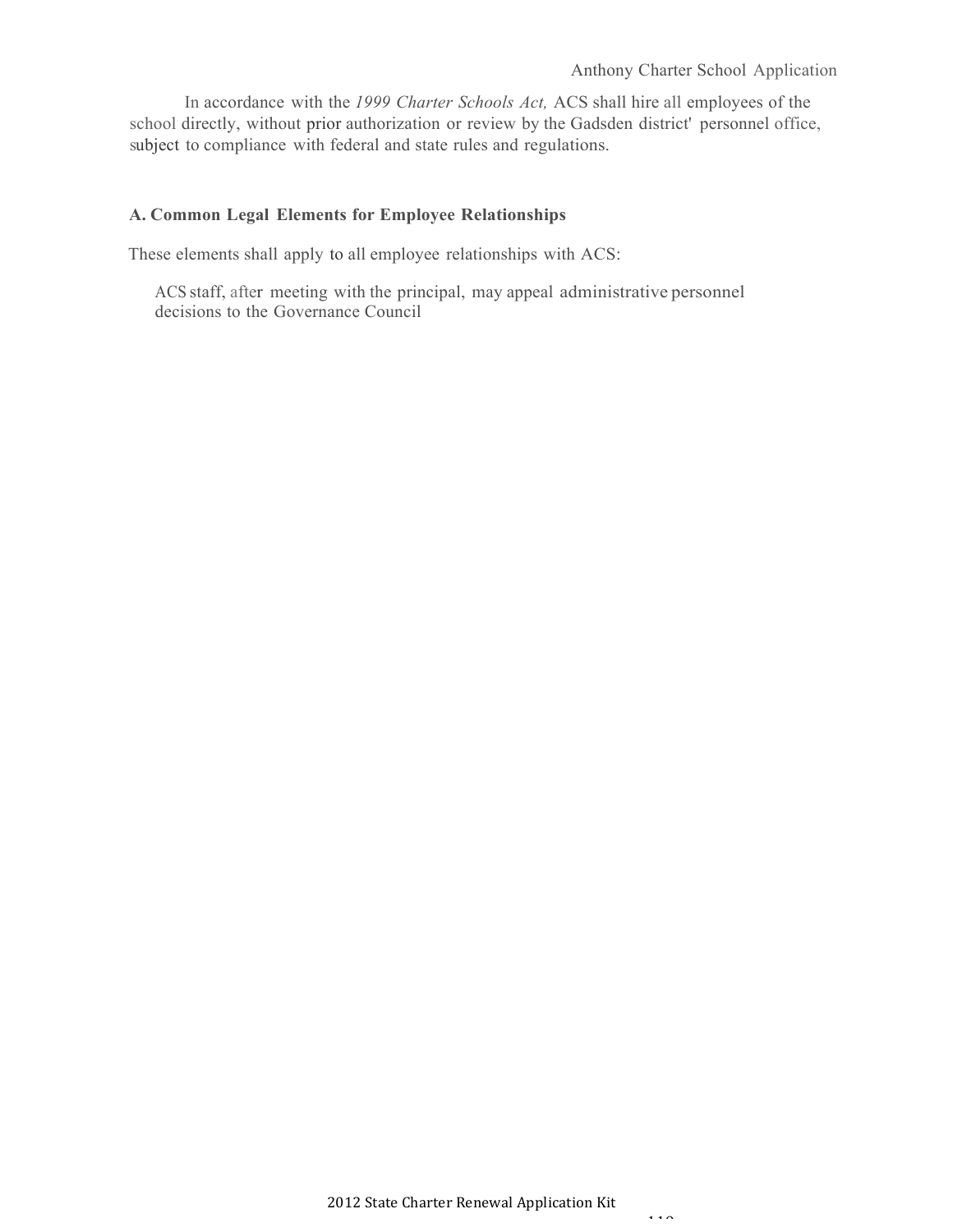ACS is an Equal Opportunity Employer and shall not discriminate against any employee on the basis of race, color, religion, gender, age, national origin, or disability.

It is the policy of Anthony Charter School to conduct appropriate, legally permissible and mandated state and federal criminal records inquiries into the background of all ACS personnel and volunteers who contact students.

ACS affirms its commitment to the rights of students, parents, and employees with disabilities as set forth in Section 504 of the Rehabilitation Act of 1973, the New Mexico Hwnan Rights Act (NMHRA) and the Americans with Disabilities Act (ADA) and its implementing regulation. ACS will not, directly or through contractual or other arrangements, discriminate on the basis of handicap in admission, access, treatment, or employment. The Principal shall ensure that this policy is implemented at ACS. Any infractions shall be reported immediately to the Principal.

#### **(1) 504/ADA Employment Practices**

The proposed ACS Employee Handbook is included as an Appendix to this application. It spells out in great detail all of the issues we highlight here. It will be finalized and then given to the Interim Board for approval prior to the start of classes.

> F. Notice of ACS policy on non-discrimination in employment practices will be posted through annual newspaper notices, written in the Board Policy

Handbook, posted throughout ACS, and published in any ADE statement regarding the availability of employment positions.

- G. Information regarding ACS' policy on non-discrimination in employment practices will be provided to potential employees in recruitment and interview settings.
- H. Inthe planning of training sessions for employees, availability of training sessions (including physical access to the training site) will not be limited so as to discriminate against employees with disabilities.
- I. In determining hiring, transfer or promotion of employees, placement will not be determined or influenced by any employee's disabling condition. It is the prerogative of the employer, however, to determine office, classroom, or other area of work based on already accessible work areas.
- J. Each job description will be written to:
	- 4. Identify any environmental factors that could create a barrier for a person with a disability;
	- 5. Ensure that all essential physical, mental, and intellectual qualifications have been defined and justified.
	- 6. Identify the types of abilities which would qualify a person to fulfill the essential functions of a job.

 $120$ 

#### 2012 State Charter Renewal Application Kit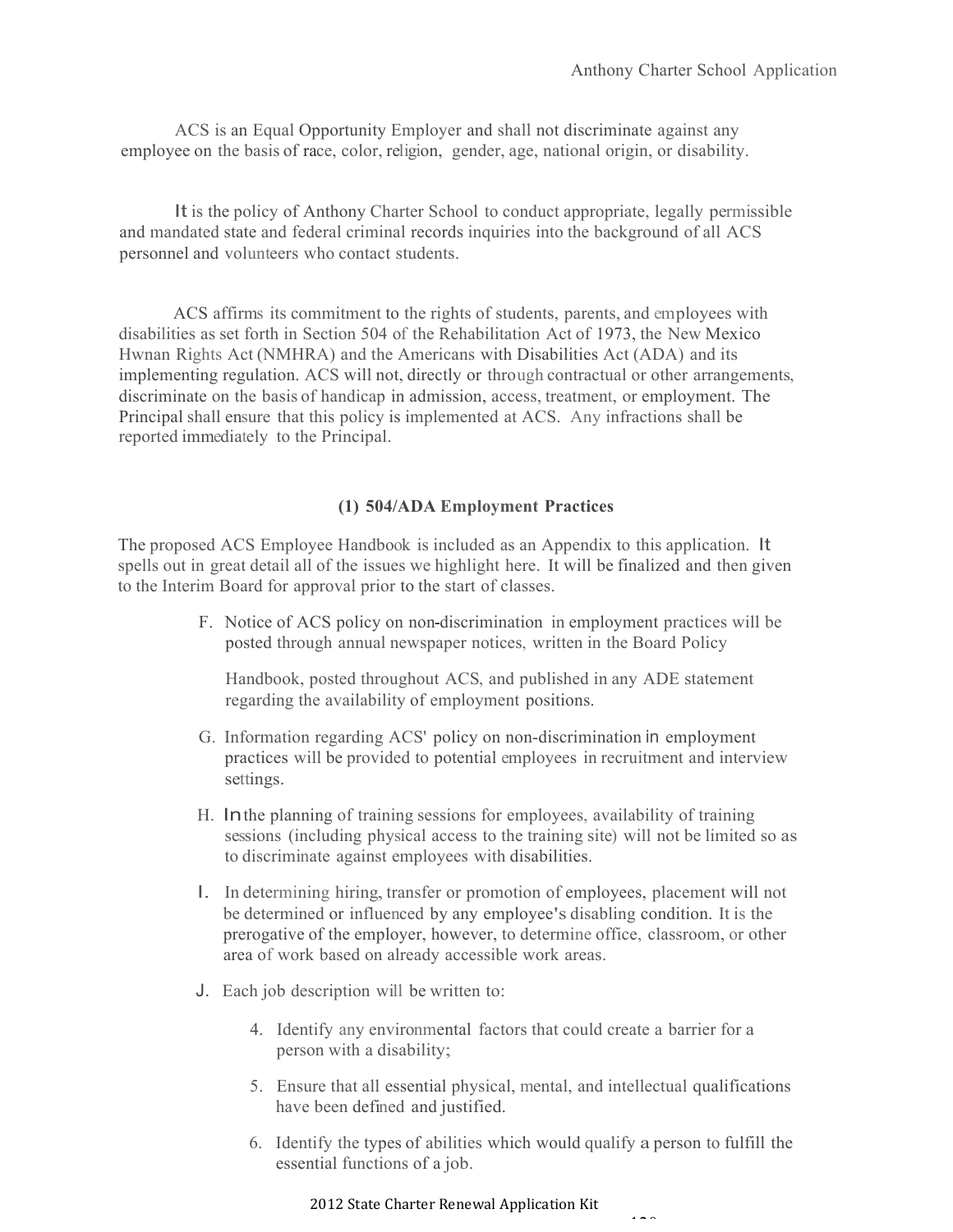- F. "Reasonable accommodation" may include for employees, where such would not impose "undue hardship,"
	- 5. making facilities used by employees readily accessible to and usable by persons with disabilities;
	- 6. job restructuring and part-time or modified work schedules;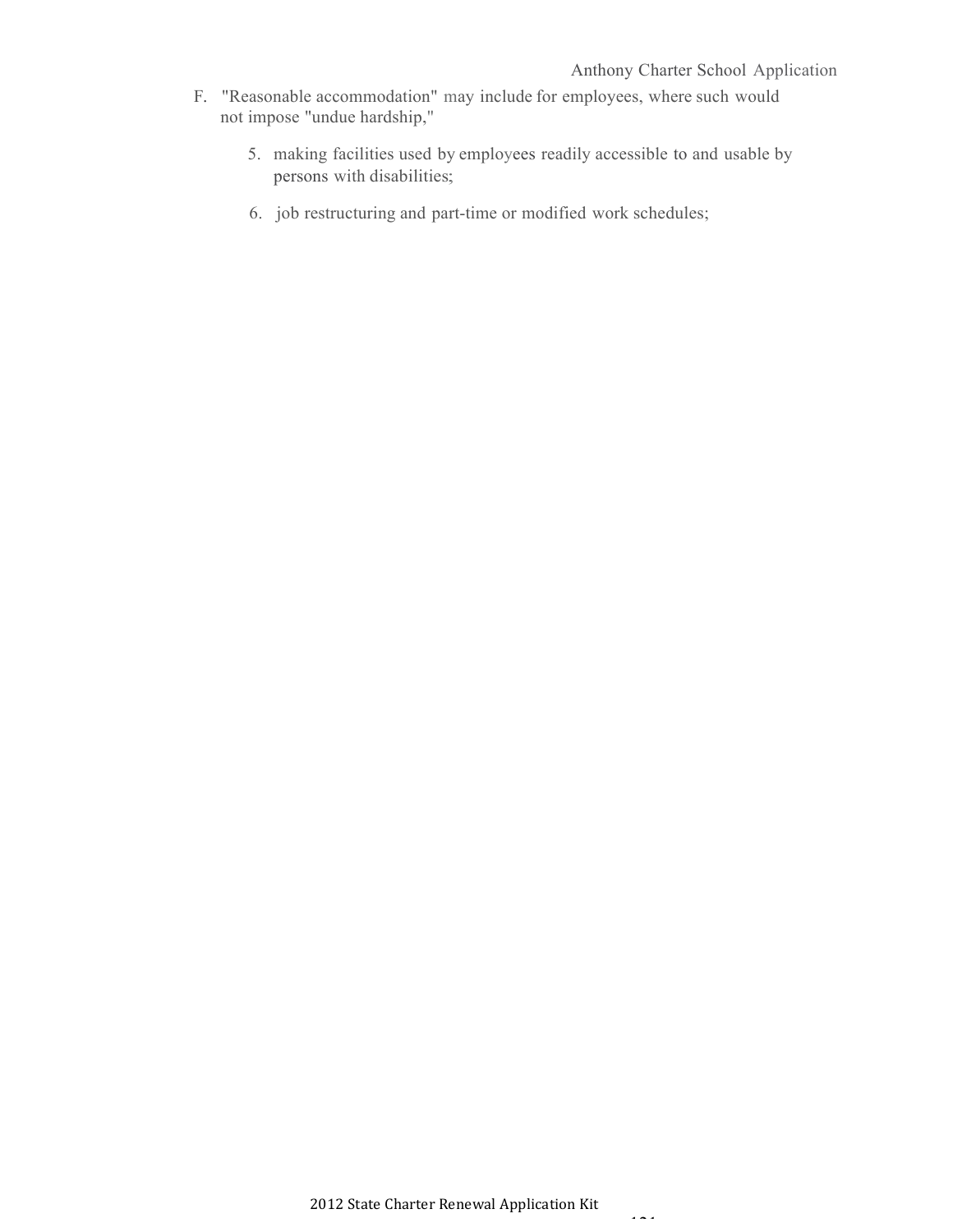$P(A|A) = P(A|B|C)$ 

- 7. acquisition or modification of equipment or devices;
- 8. provision of readers or interpreters and other similar actions.

This is not an all-inclusive list of possible accommodations.

G. ACS will not use employment tests or selection criteria that screen out persons

with disabilities unless those criteria are demonstrably job related.

#### (2) **Reasonable Accommodation**

- D. The employee must initiate a written request for reasonable accommodation accompanied by documentation of the condition which may qualify as a disability. The type of documentation required will depend on the disability and can be medical, psychological or diagnostic.
- E. When  $A^{\text{II}}$  above is complete and submitted to the Principal, options will be explored and a determination made of what occurs next.
	- 5. At no time prior to this contact should the Principal agree to a specific accommodation or make a financial commitment to the employee. Many accommodations can be accomplished on site with no need for modification and at no cost.
	- 6. Options may include, but are not limited to, the development of an employee accommodation plan, physical access request, further medical clarification, job restructuring and/or transfer.
	- 7. When the necessary accommodation is complicated or requires ACS funding, the 504/ADA Committee will need to be involved and financial commitments made. Any consideration of job restructuring or transfer must include the involvement of the
	- 8. Human Resources Department. When necessary, the 504/ADA Committee will assist the school administration in determining the most cost effective accommodations that meet the need, considering also the employee's suggestions on his/her Accommodation Request.

 $110$ 

F. All accommodations agreed upon and initiated are documented by the employee's supervisor and the ADA Coordinator using the *Employee Accommodation* form. A copy of this is sent to the ADA Coordinator, who keeps confidential records on disability accommodations separate from the personnel files. No disability records will be kept in the Human Resources Department personnel files.

#### **(3) Grievance Procedure**

A complaint regarding a violation of law, Section 504 of the Rehabilitation Act of 1973 the Americans with Disabilities Act and the New Mexico Human Rights Act in an employment decision will be subject to a grievance procedure that provides for the prompt and equitable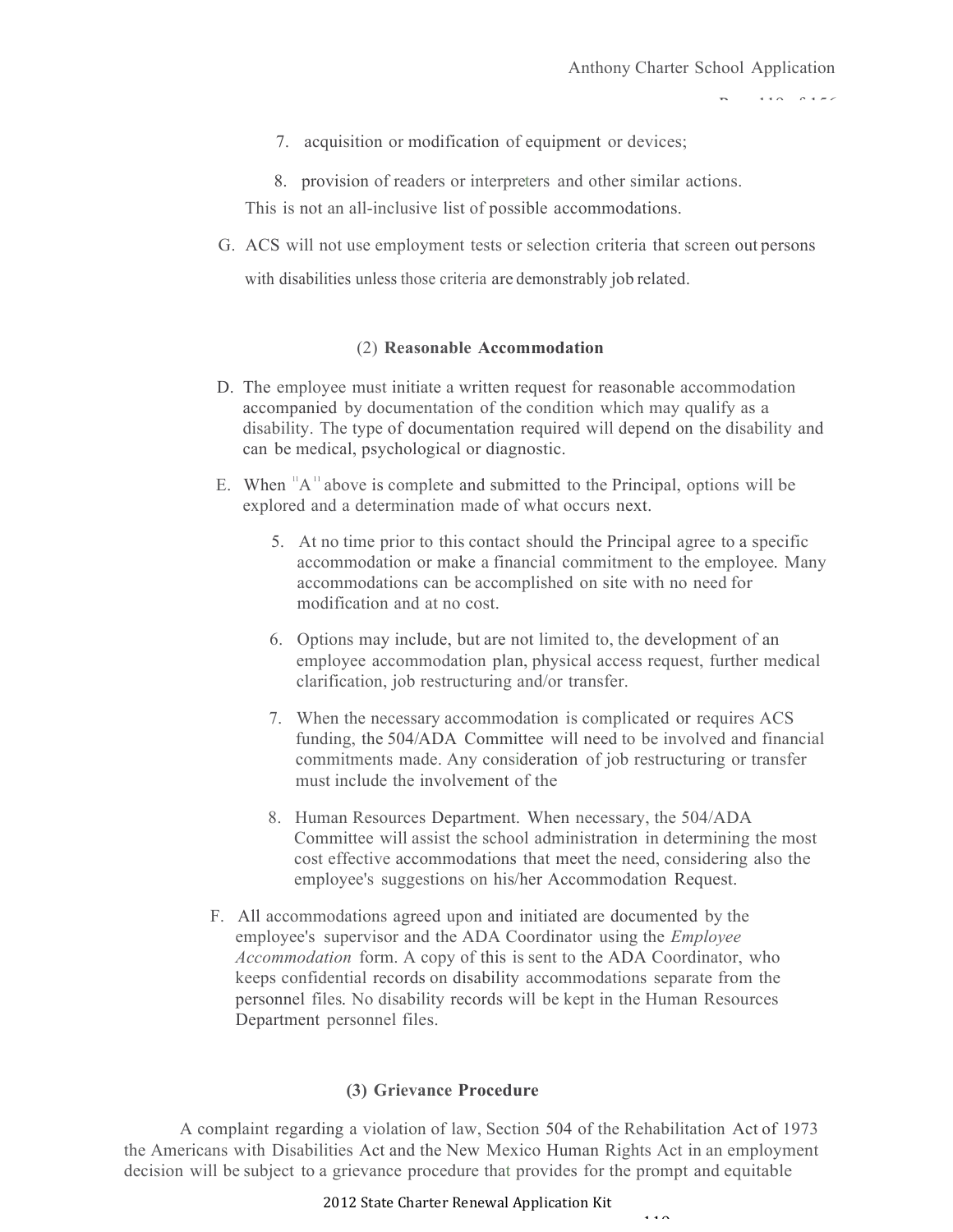Page 120 of 156

resolution of the dispute. The grievance procedure will follow these steps:

A. The grievant will file a written complaint, stating the specific facts of the grievance, the alleged discrimination and the remedy requested of the ADA Coordinator.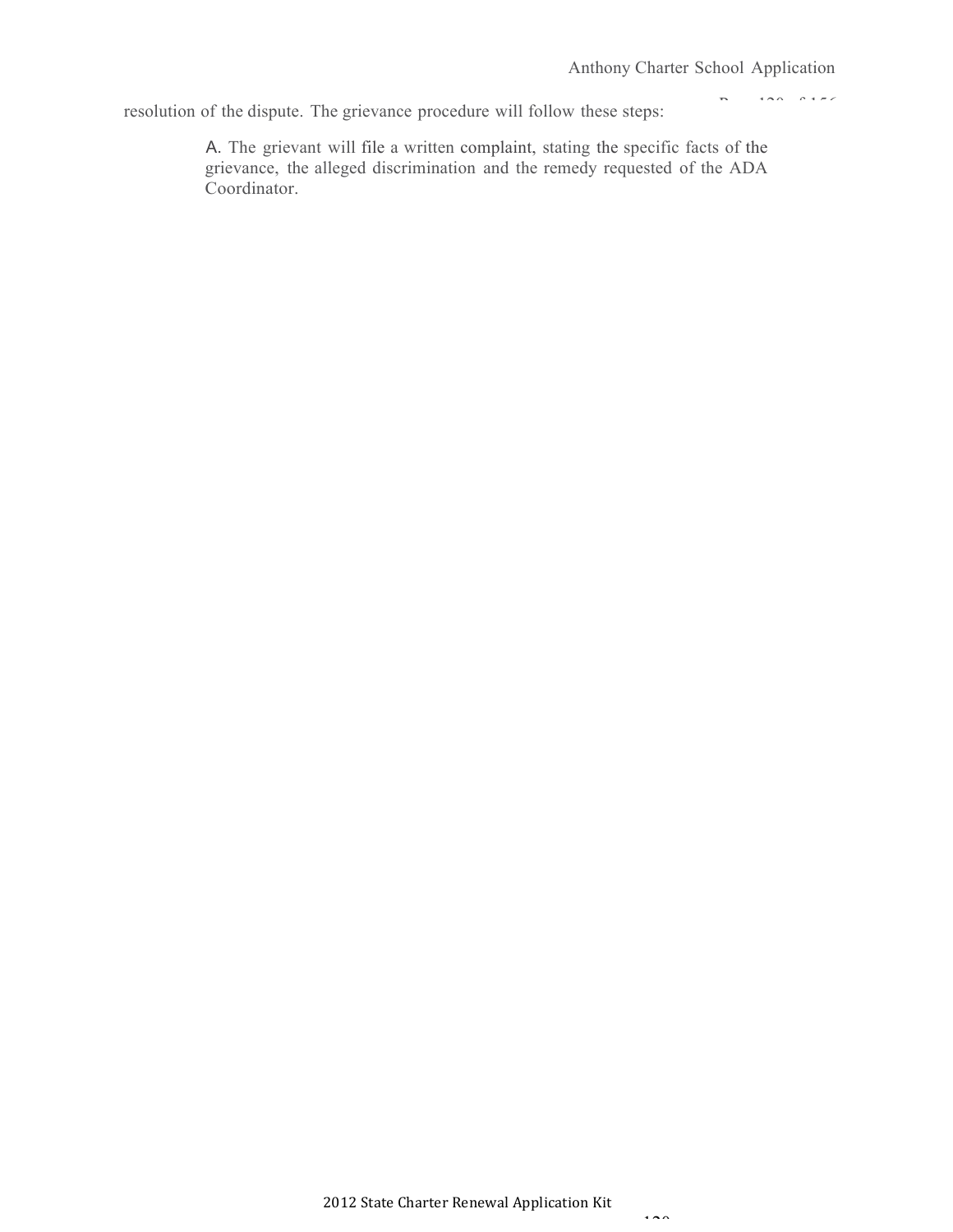$P = 101$   $P = 156$ 

B. The ADA Coordinator will make all reasonable efforts to resolve the matter informally at the administrative level most immediate to the complaint.

C. In the event that the complaint cannot be resolved informally, ACS will convene an informal hearing no later than ten (I 0) working days after the filing of the complaint. The hearing procedures will parallel those of a union grievance hearing with ACS. Both the grievant and the administrator responsible for the disputed action may present testimony and documents relevant to the complaint. Witnesses

may be called and cross examined. Within ten (10) working days of the hearing, the

hearing officer will provide a written copy of their determination to both parties. The grievant may appeal the outcome of the hearing to the Principal within ten (I 0) working days of the receipt of the determination. The appeal must be in writing. It must be submitted with copies of the original complaint, the minutes of the hearing and the written determination. The Principal may, at his/her discretion, convene within ten (10) working days a second hearing at which the parties may present additional testimony and argument.

D. Within ten (10) working days of a second hearing, the Principal will provide both parties with a written decision.

E. If, at this or any other point, the grievance has not been satisfactorily resolved, an appeal may be made to the Office for Civil Rights. Timelines set forth herein may be waived upon mutual assent or a showing of good cause.

Employees of ACS will be informed of Section 504, the Americans 'With Disabilities Act and the relevant ACS Board Policy and that a complaint may be filed without reprisal by the Board or any of its employees or agents. The grievant will be notified of his/her rights of appeal at each step of the process.

#### **b) Immigration Reform and Control Act**

ACS is committed to meeting its obligation under U.S. Immigration Law. Accordingly, ACS will not hire or continue to employ an individual who is not legally authorized to work in the United States. However, ACS does not discriminate on the basis of citizenship status or national origin in recruiting, hiring, discharge, or any other employment function.

#### **c) Sexual Harassment**

ACS affords its employees a working environment free of discrimination. We

recognize that acts of sexual harassment are defined in Section 703,Title VII, and Civil Rights Act of (1964), as amended and in the New Mexico State Human Rights Act 28-I-7NMSA. Acts of sexual harassment will not be tolerated at Anthony Charter School.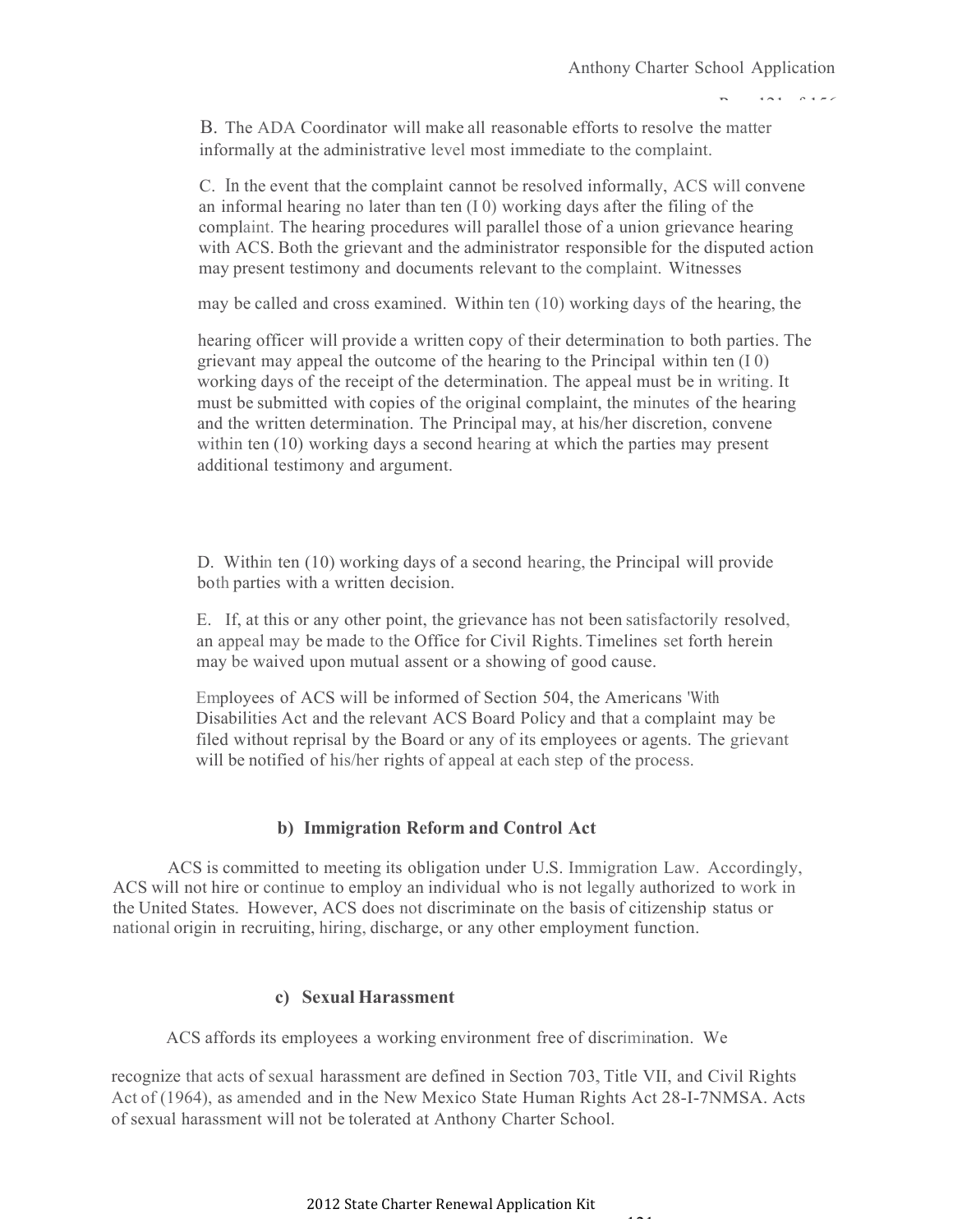$P = 122$ 

### **d) Drug-Free Workplace**

The use of controlled substances at ACS

--is inconsistent with the behavior expected of employees;

--subjects all employees, clients, and visitors to our facilities to unacceptable safety

risks, and

--undermines ACS' ability to provide quality education to its students.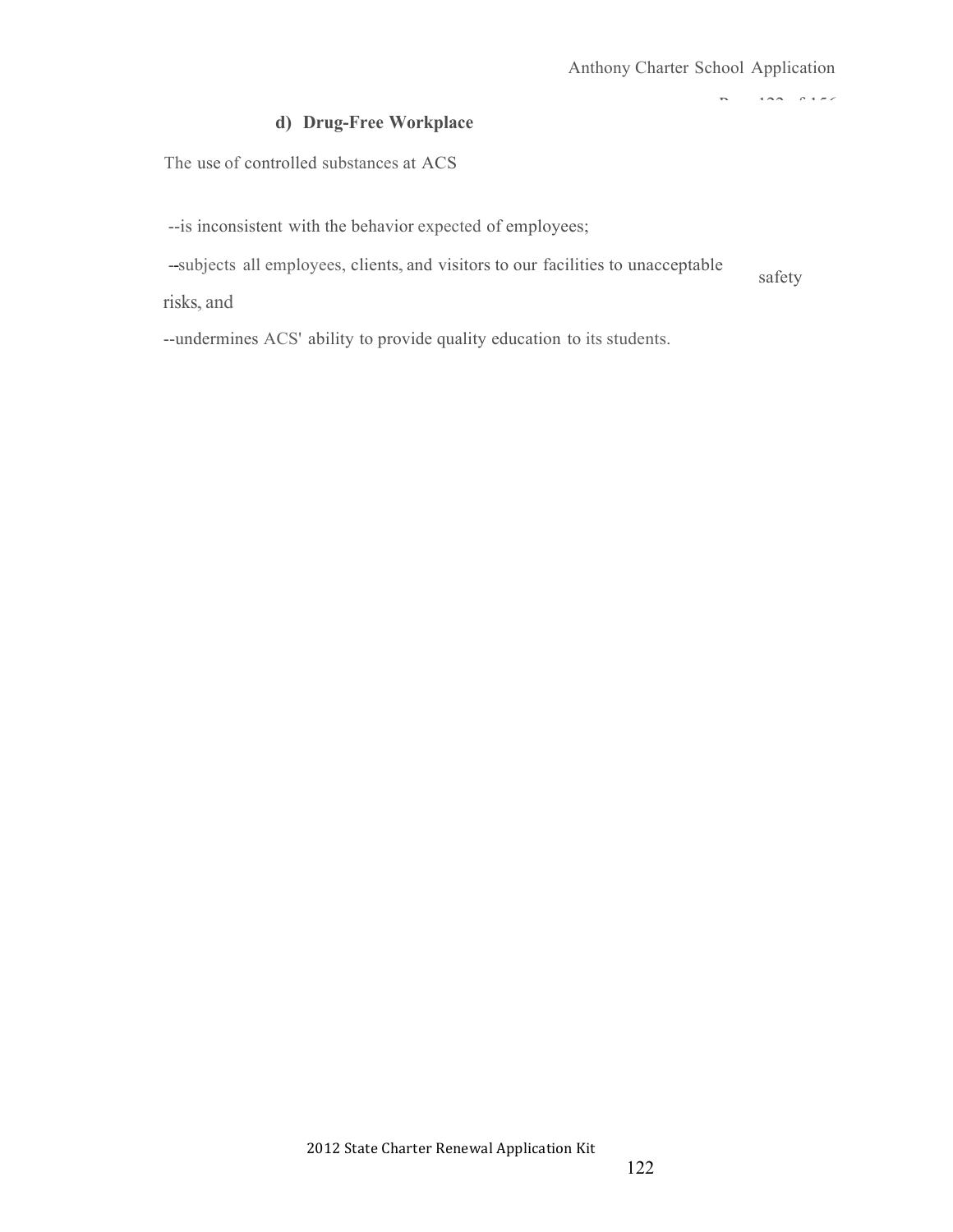Page 121 of 156

If an employee has a problem with the abuse of alcohol or other controlled substances, we recommend seeking professional treatment. Failure to effectively deal with an alcohol or substance abuse related problem, or arriving for work under the influence of such substances, can result in disciplinary action, up to and including termination. ACS reserves the right to require employees to submit to a drug and alcohol screen based upon suspicion of use.

#### **B. Common Conditions of Employment at Anthony Charter School**

These elements shall apply to all employee relationships with ACS: Annual evaluation

All teaching staff will participate in annual PDP process in compliance with NM

three tier licensure guidelines and NCLB

#### Leave of Absence

Employees will be granted Leave of Absence in accord with *Family and Medical Leave*

*Act of 1993(FMLA).*

In addition to provision ofthe FMLA, each employee receives 10 medical leave days per year, if needed. Medical leave does accrue.

Employees of ACS can, with approval from the Principal, seek other unpaid leaves of absence.

#### e) Compensation

Compensation is defmed as a combination ofbase salary, additional increments, and benefits including ERA and an optional 403(b).

Compensation will be based on experience and performance (as per the NM Three Tiered Licensure System requirements) of the individual and at the discretion of the Governing Council, within the approved budget.

#### f) Benefits

Employees shall be entitled to receive benefits including, but not limited to Educator's Retirement Association fund, paid sick leave, health insurance, and an optional 403(b). Health benefits will be provided by enrollment in NMPSIA.

 $121$ 

#### 2012 State Charter Renewal Application Kit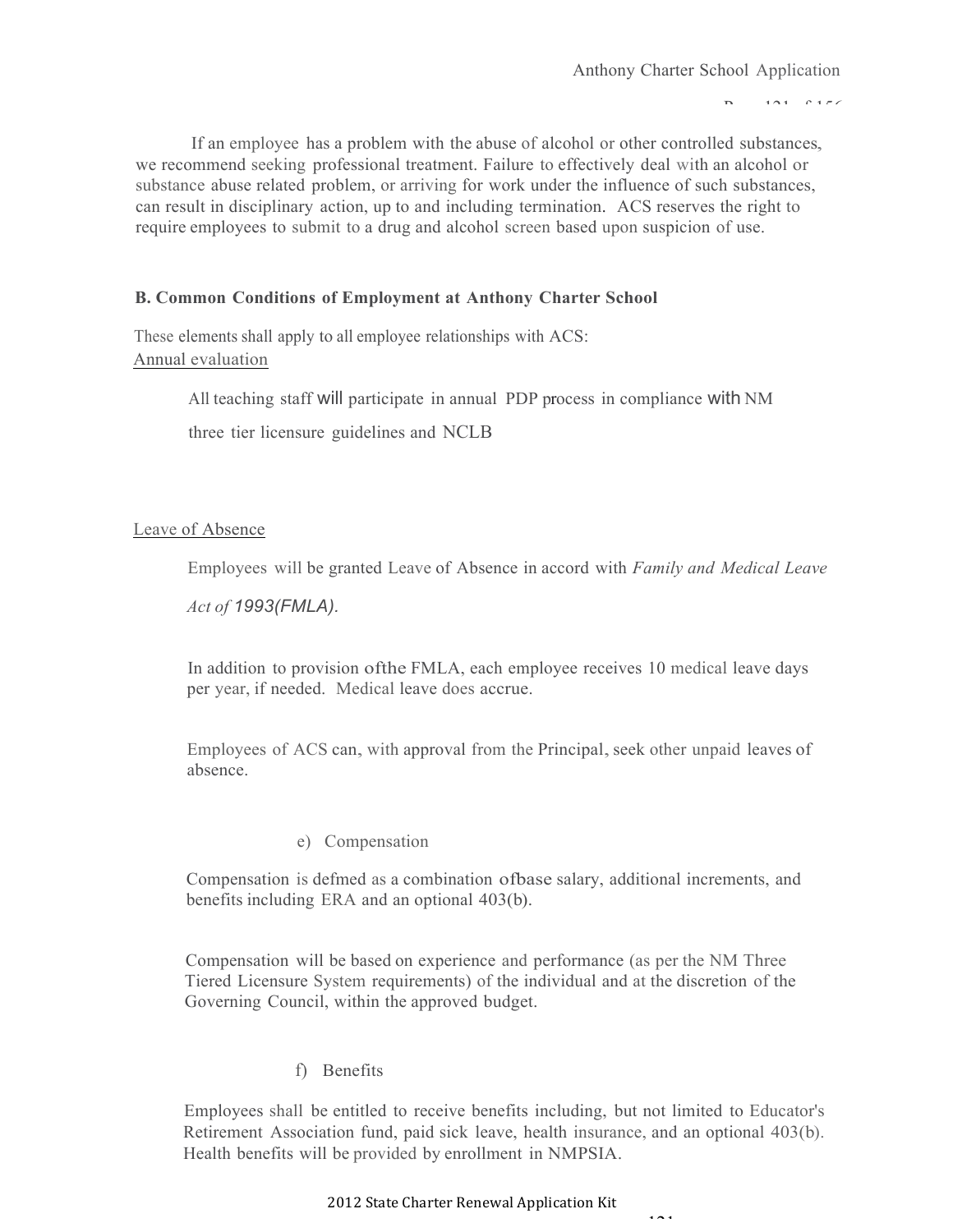$P = 122$ 

#### g) Complaint and Dispute Procedures

ACS will establish a fair procedure to ensure that all teachers may bring legitimate complaints and disputes to the appropriate authority in order to secure equitable solutions.

Complaints and disputes involving alleged acts of discrimination on the basis of race, sex, national origin, age, or handicap are processed through the Principal.

This process will be outlined in ACS Employee Handbook, attached.

#### h) Disciplinary Actions/Separation Rights

ACS will establish a progressive discipline program to deal with matters of employment discipline, upon approval by the Governing Council.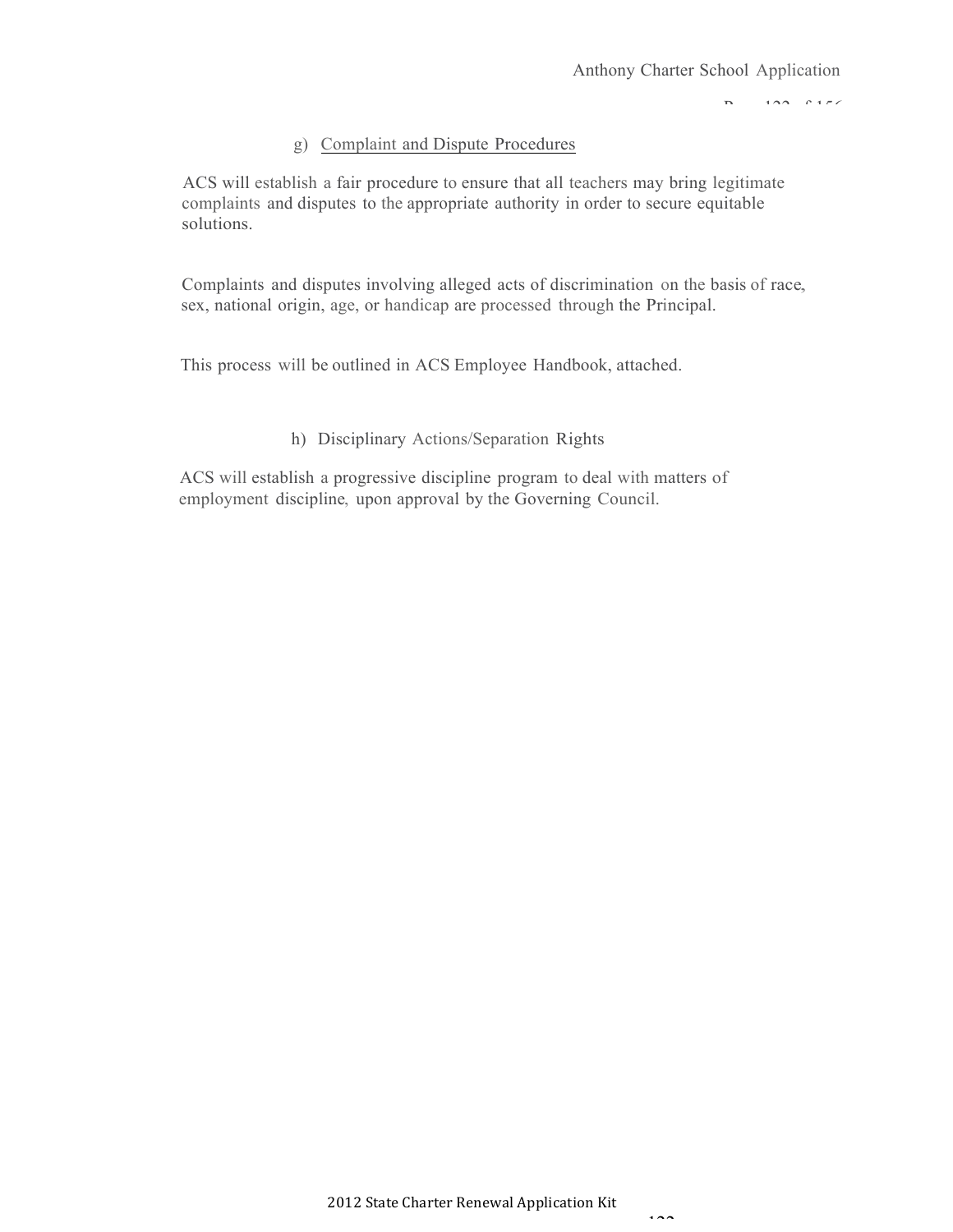#### $P_2 = 123$   $0.156$

#### *Anthony Charter Scltool Emplo yee Code o f Conduct*

As a member of the ACS team, you are expected to accept certain responsibilities, adhere to acceptable principles in matters of personal conduct, and exhibit a high degree of personal integrity at all times. This not only involves sincere respect for the rights and feelings of others, but also demands that in both your work and personal life you refrain from any behavior that might be harmful to you, your co-workers, and/or ACS, or that might be viewed unfavorably by current or potential students, their parents, or the public. Whether you are on duty or off, your conduct reflects upon ACS. You are consequently encouraged to observe the highest standards of professionalism at all times. Employees are expected to abide by the following *code of conduct:*

1) Be familiar with and carry out ACS policies, rules and regulations mandated by the State

Personnel Act. These are outlined in the ACS Employee Handbook.

2) Avoid abuse or neglect of students at all times. To maintain respect for the dignity and integrity of each student, to follow facility standards of care as outlined by licensing and accreditation requirements, and to report any suspected or observed student neglect and/or abuse to the Principal or his/her designee.

3) Work withinand support the recognized organizational structure of authority of ACS.

4) Protect and uphold each ACS student'sright to confidentiality regarding his/her records.

5) Be on time for, and be physically and emotionally ready to begin work at the scheduled work time.

6) Accept and be responsible for the timely completion of assigned tasks, and to participate actively in such assigned tasks, activities, procedures, etc. The Principal must approve absences from work.

7) Call the Principal in advance of the scheduled reporting time when sick and unable to work. Repeated or excessive absences will require a doctor's excuse and may involve disciplinary action.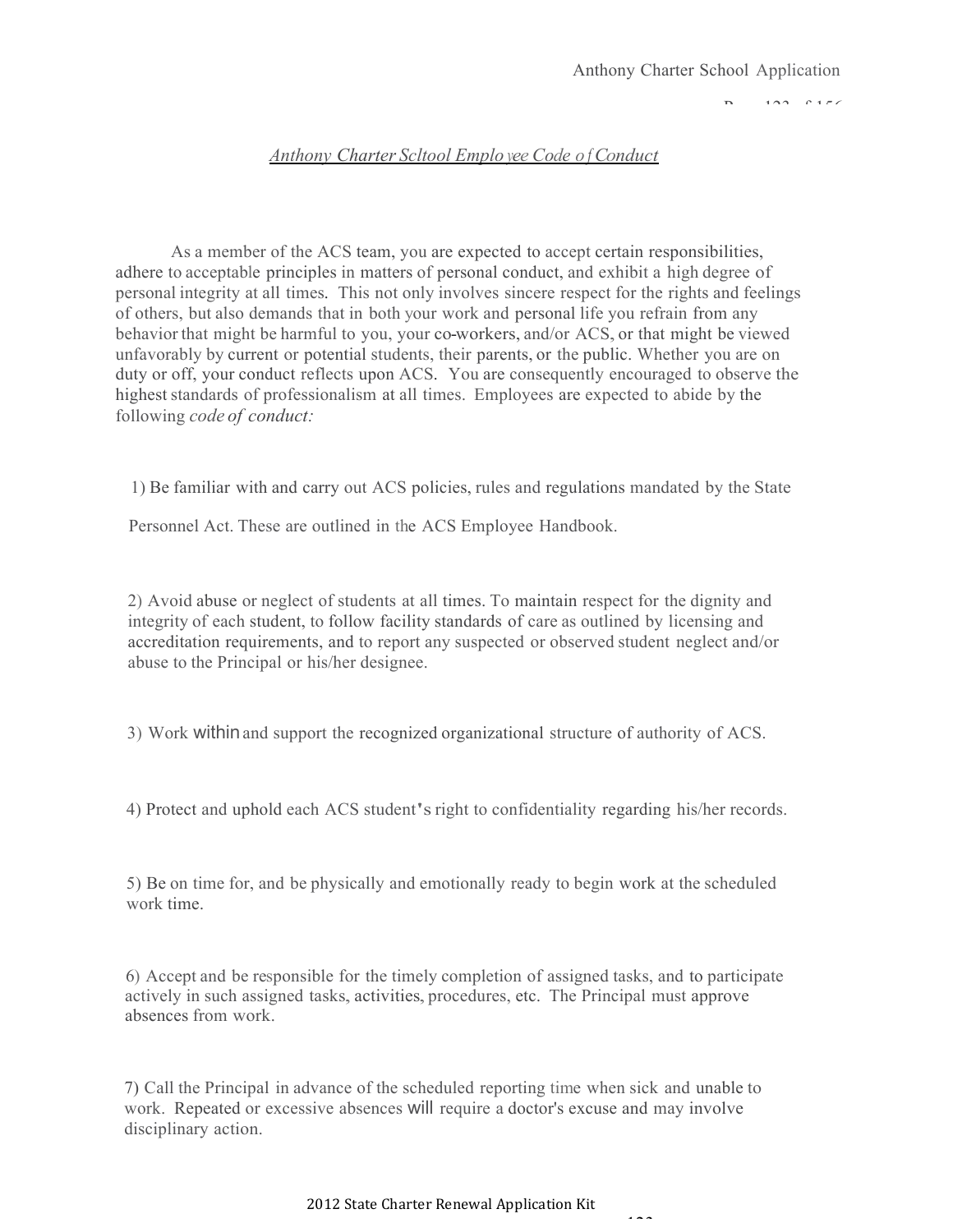#### Anthony Charter School Application

8) Be properly attired and act in an appropriate fashion at all times during work hours, while on facility ground, or when engaged in ACS activities.

9) Engage only in educationaVmentor relationships with students. At no time are employees to see, meet with, and engage in any type of relationship with residents outside school. Exceptions to this are when staff is involved in alternative education in a home schooling circumstance. Sexual or personal relationships between students and staff are prohibited.